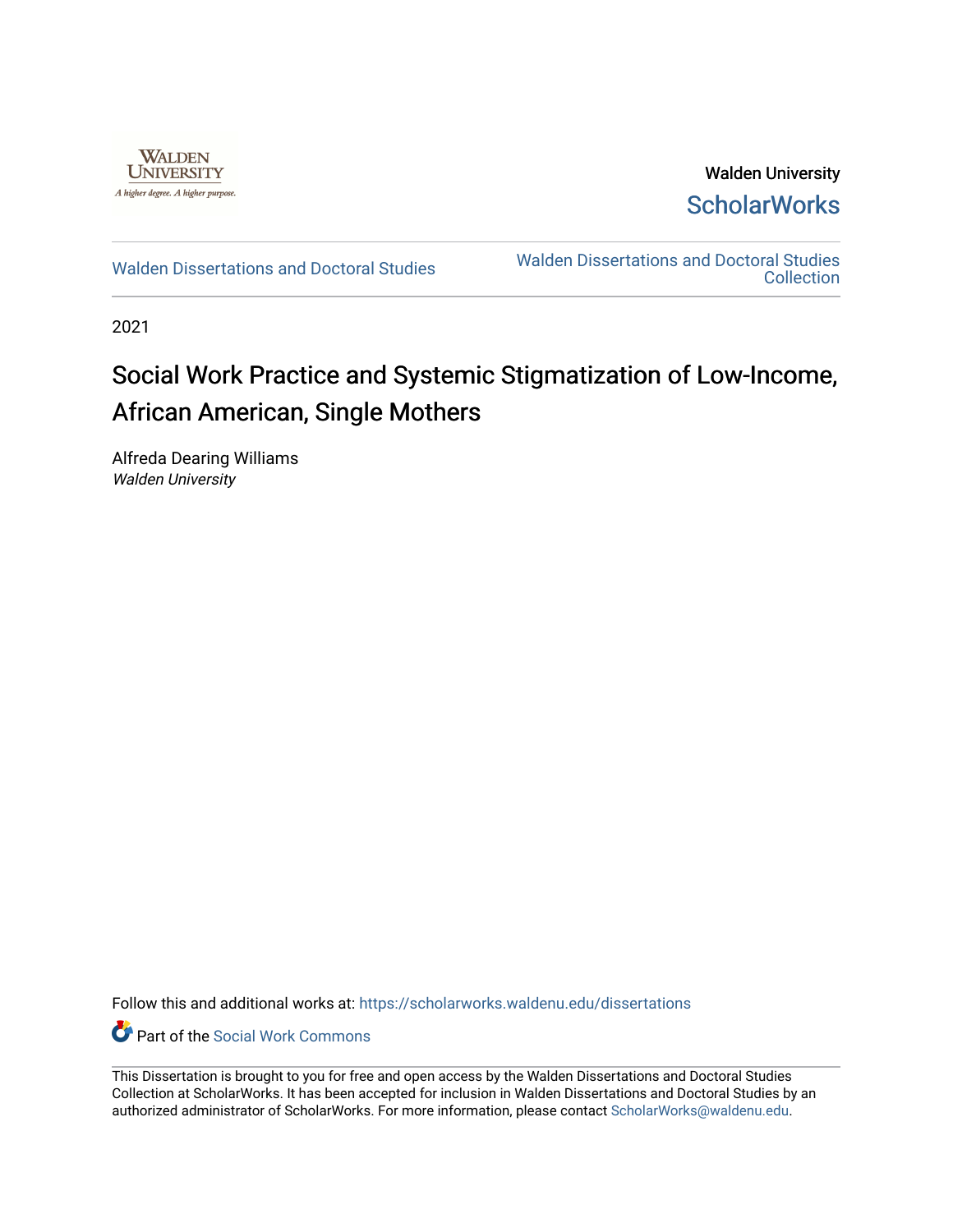# Walden University

College of Social and Behavioral Sciences

This is to certify that the doctoral study by

Alfreda Williams

has been found to be complete and satisfactory in all respects, and that any and all revisions required by the review committee have been made.

Review Committee Dr. Debora Rice, Committee Chairperson, Social Work Faculty Dr. Alice Yick, Committee Member, Social Work Faculty Dr. Sean Hogan, University Reviewer, Social Work Faculty

> Chief Academic Officer and Provost Sue Subocz, Ph.D.

> > Walden University 2021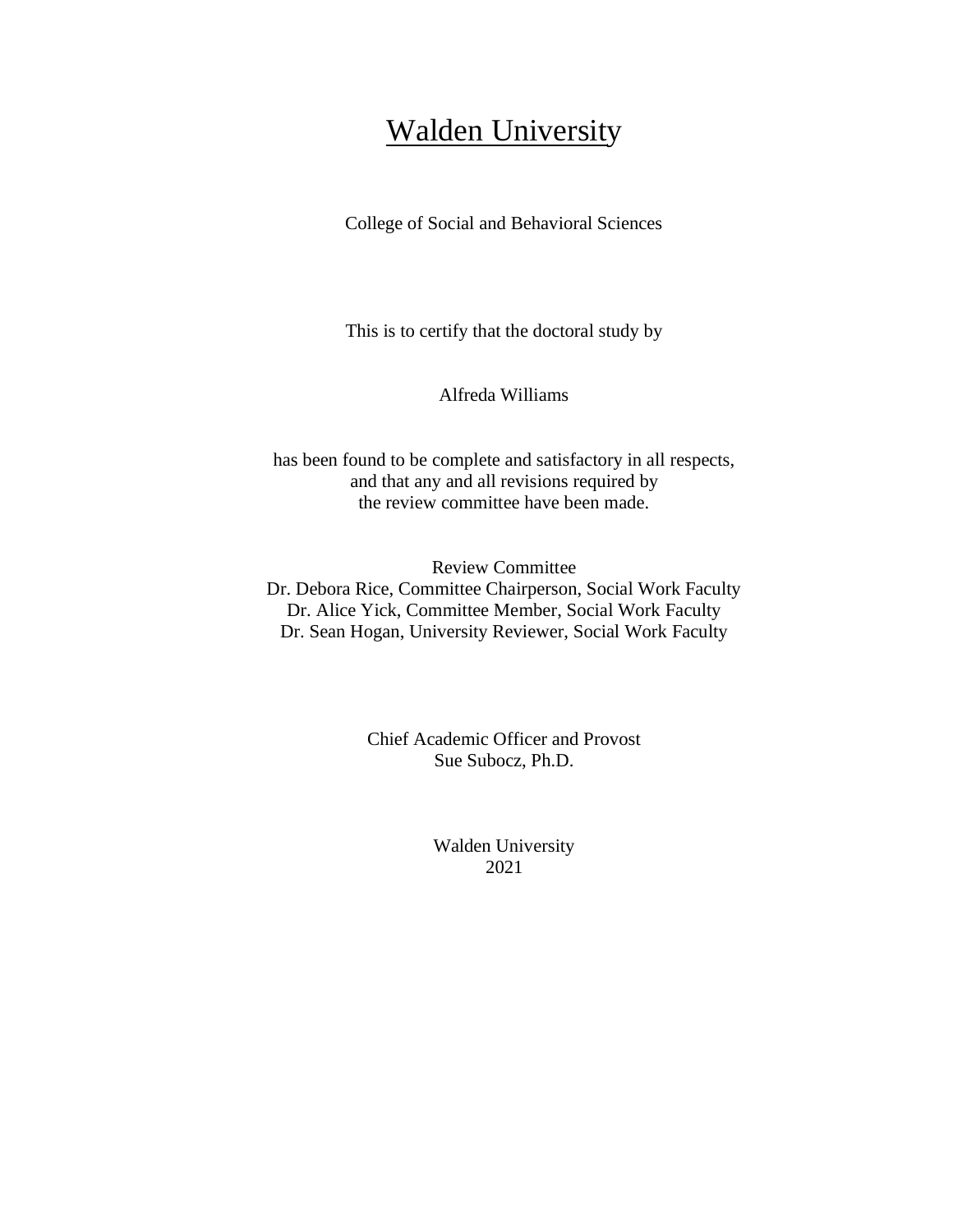## Abstract

Social Work Practice and Systemic Stigmatization of Low-Income, African American,

Single Mothers

by

Alfreda Dearing Williams

M.S., University of Georgia, 2004

B.S., Georgia State University, 2003

Project Submitted in Partial Fulfillment

of the Requirements for the Degree of

Doctor of Social Work

Walden University

August 2021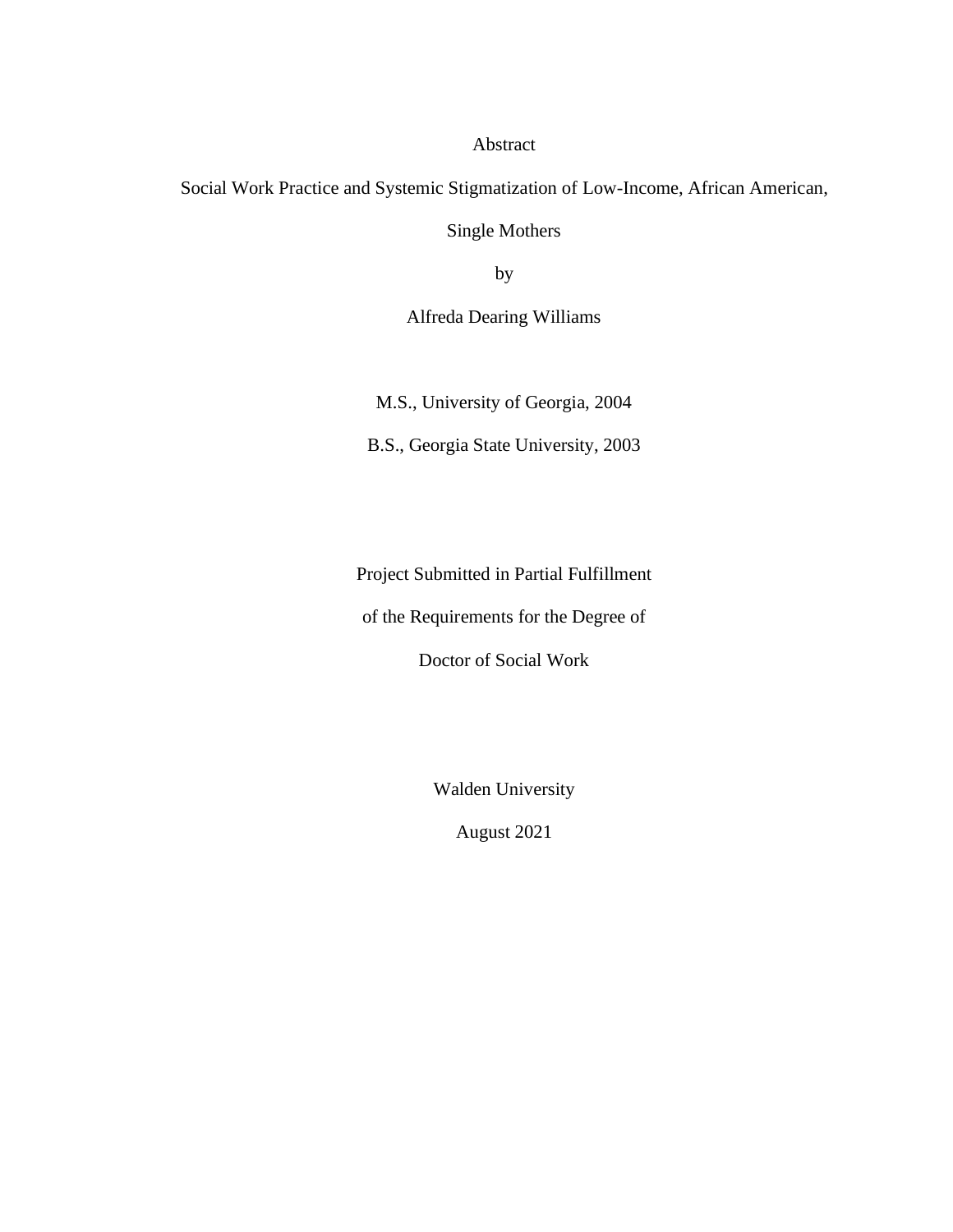Abstract

In the United States, low-income, African American, single mothers meet with little success in financial stability and career and educational attainment because of difficulties in escaping systemic inequities that impede their socioeconomic well-being. The focus of this action research study was to examine how bachelor social workers (BSW) and master social workers (MSW) understand the impact of systemic stigmatization on the socioeconomic well-being of low-income, African American, single mothers. The theoretical framework that guided this study was stigma theory. A Zoom focus group was conducted with 5 social workers (i.e., BSW and MSW) who work with low-income, African American, single mothers. The data were organized and analyzed using inductive content analysis, resulting in the primary themes of (a) perpetuation of the cycle of poverty, (b) client disempowerment, (c) educating clients about opportunities and empowerment, and (d) counteracting the stigma of assistance seeking. Strategies developed from the findings of this study that could be used to contribute to positive social change include sensitivity awareness trainings for providers regarding systemic stigmatization and client empowerment. The findings also indicated the need for policy changes that impact the financial, career advancement, educational growth, and overall well-being of low-income, African American, single mothers.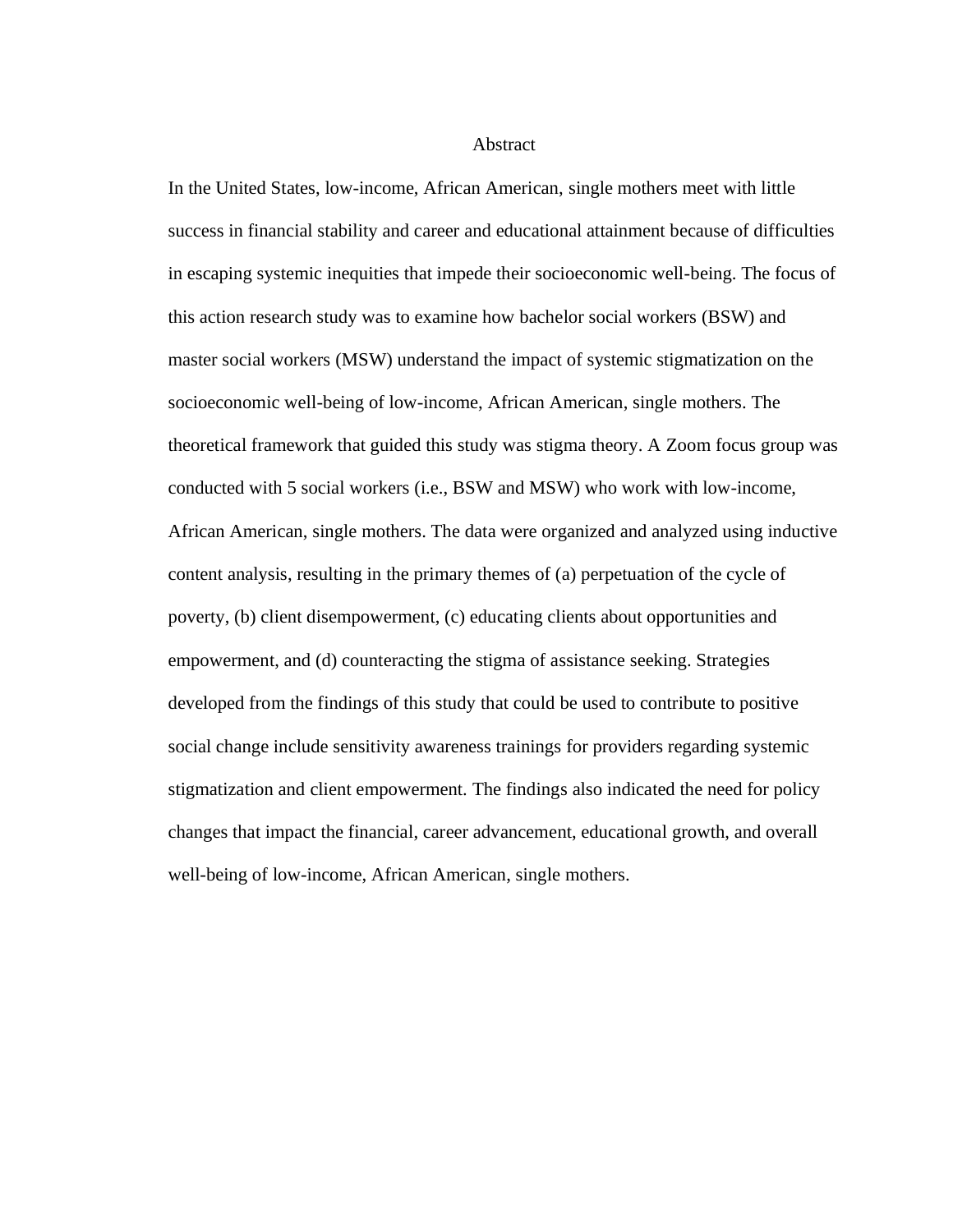# Social Work Practice and Systemic Stigmatization of Low-Income, African American,

Single Mothers

by

Alfreda Dearing Williams

M.S., University of Georgia, 2004

B.S, Georgia State University, 2003

Project Submitted in Partial Fulfillment

of the Requirements for the Degree of

Doctor of Social Work

Walden University

August 2021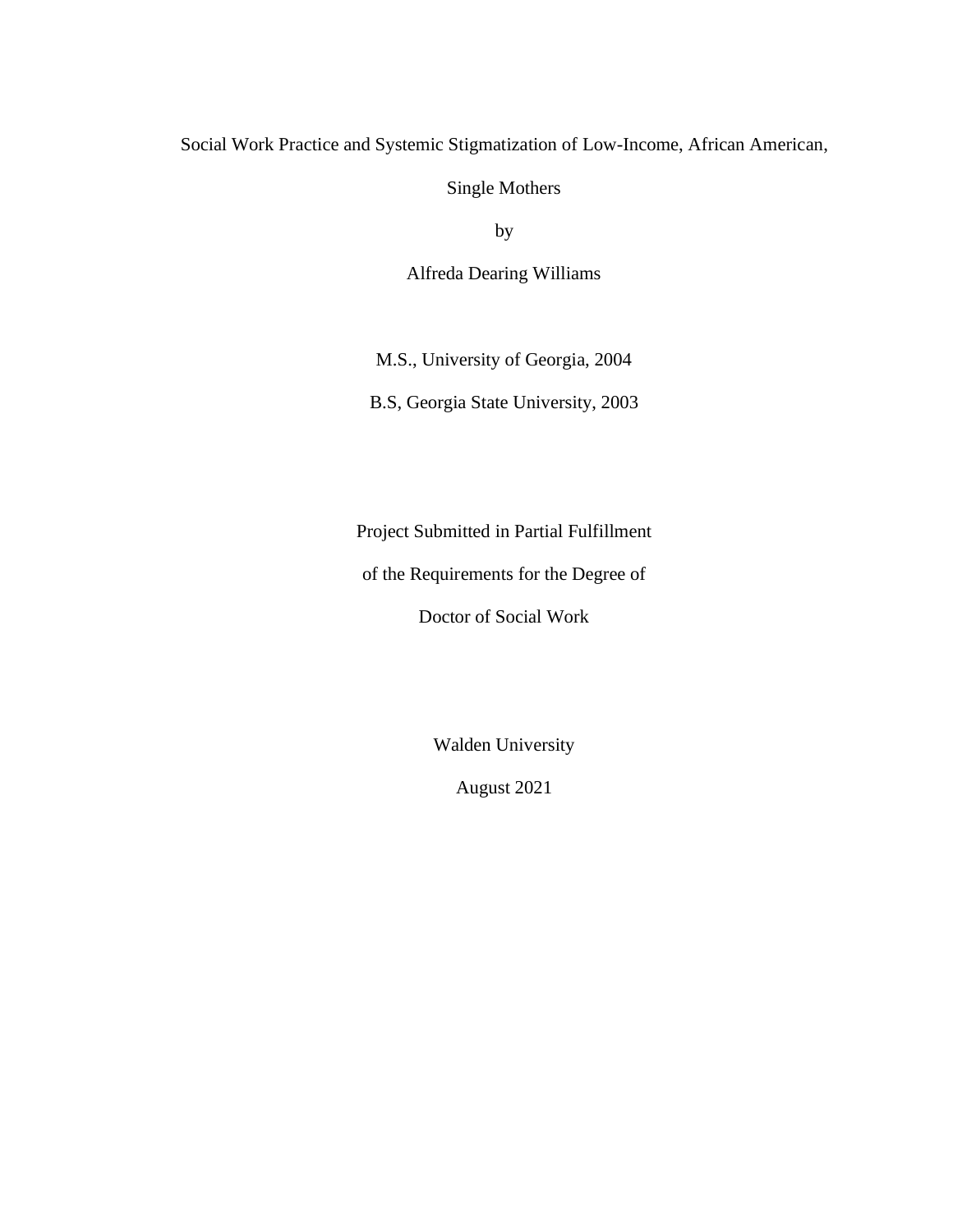# Dedication

I would like to dedicate this dissertation to my parents, Amanda Mae Dearing and Columbus Dearing, and my daughters, Samara and Christall. Although dear ones, you were not physically here to see this accomplishment, you were never out of my motivation to stay true to myself, true to my goal, and true to my faith.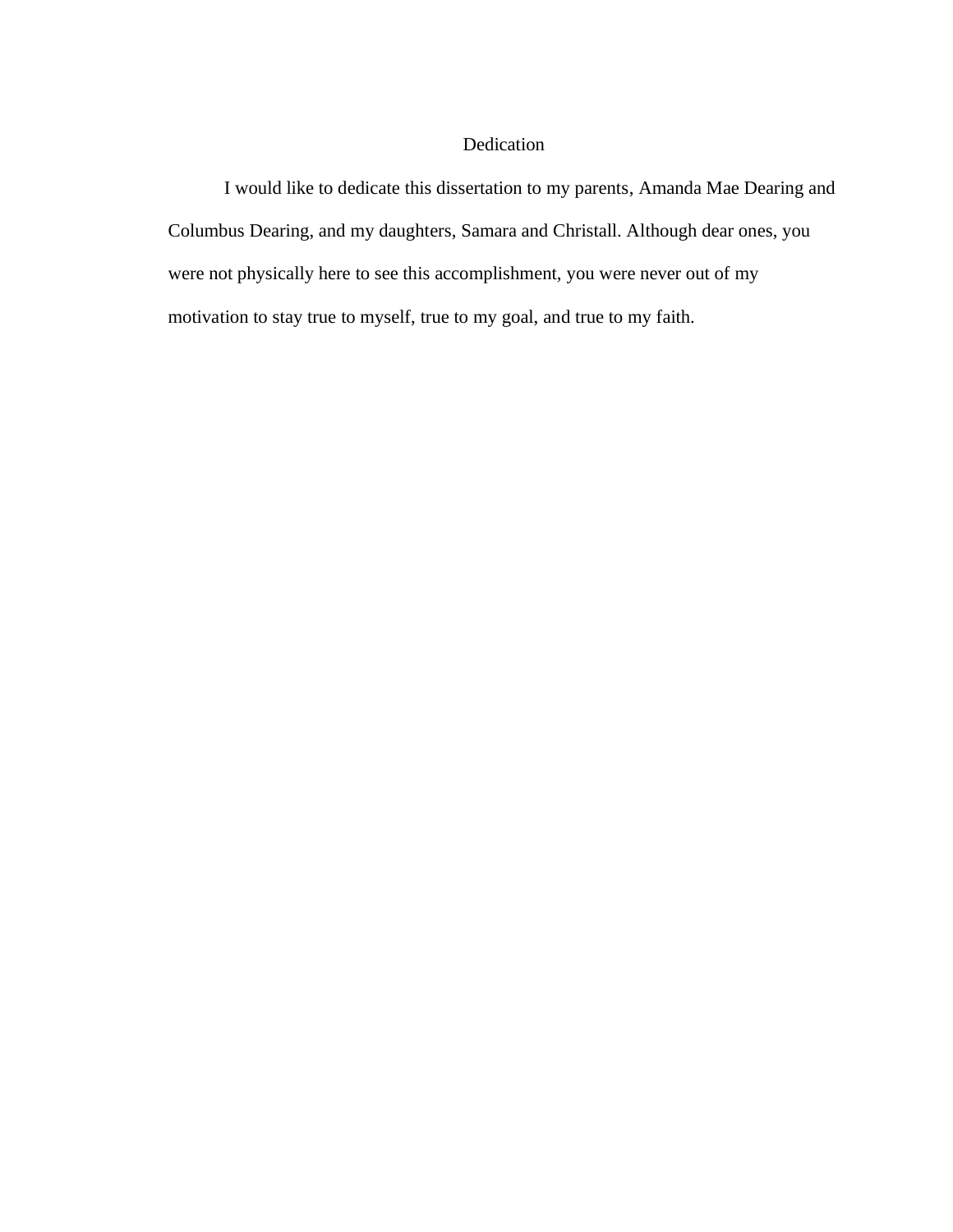## Acknowledgments

I would like to acknowledge my family. Thank you, Leroy, Erica, Dee Dee, San, Erling, Stacy, Myrtle, Ernestine, and Marshall for their continual support and encouragement as I pursued this educational endeavor. I would also like to acknowledge my chair, Dr. Debora Rice, and my committee member, Dr. Alice Yick, for their guidance, positive feedback, and encouragements. Throughout this journey, I had a special angel that I will refer to as DT, you know who you are. Your dedication and support will forever mean more to me than you will ever know. Lastly and most important, I would like to thank God for giving me the strength and intestinal fortitude to complete this arduous and rewarding achievement.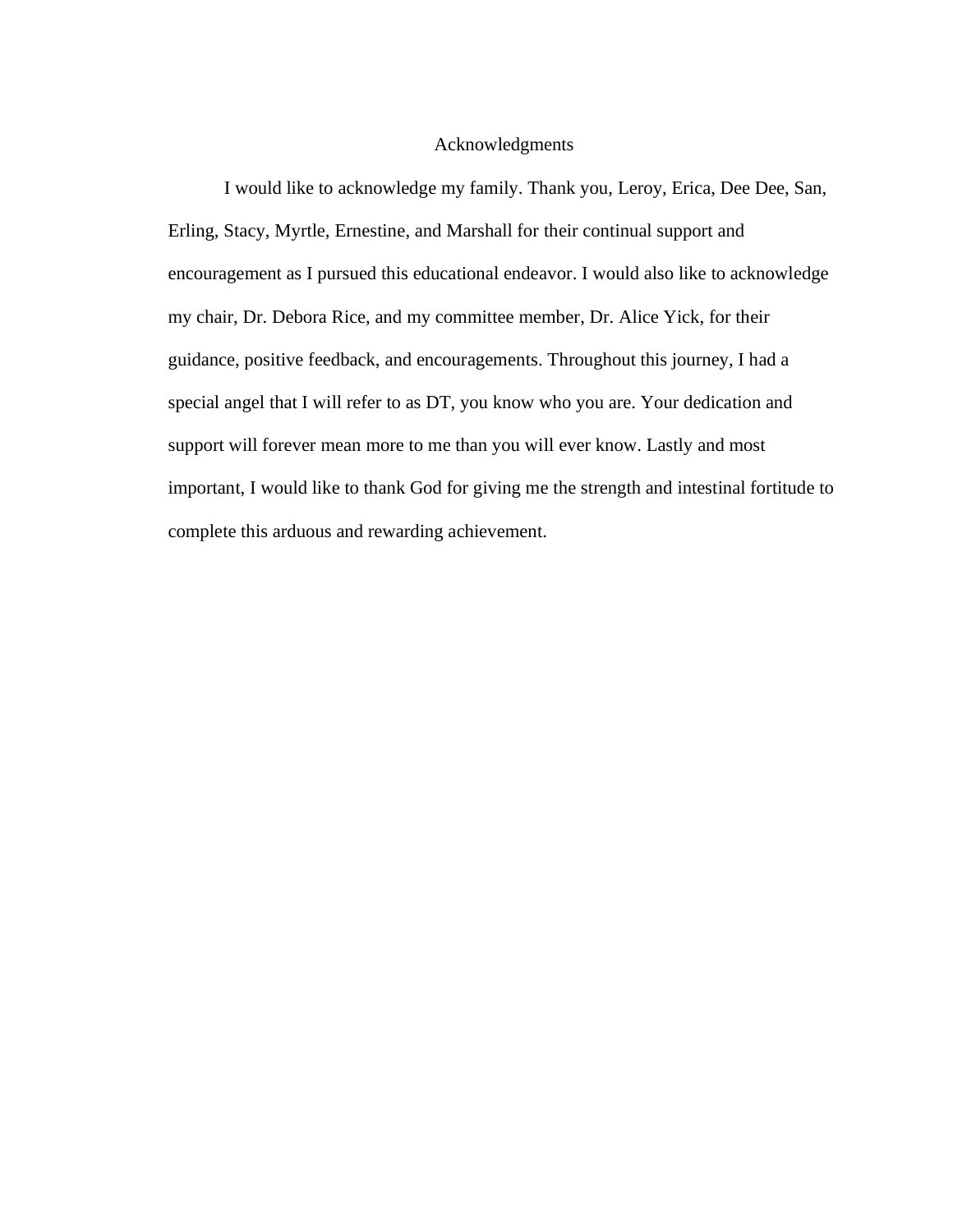|  | <b>Table of Contents</b> |
|--|--------------------------|
|  |                          |

| Systemic Stigmatization and Low-Income, African American, Single |
|------------------------------------------------------------------|
|                                                                  |
|                                                                  |
|                                                                  |
|                                                                  |
|                                                                  |
|                                                                  |
|                                                                  |
|                                                                  |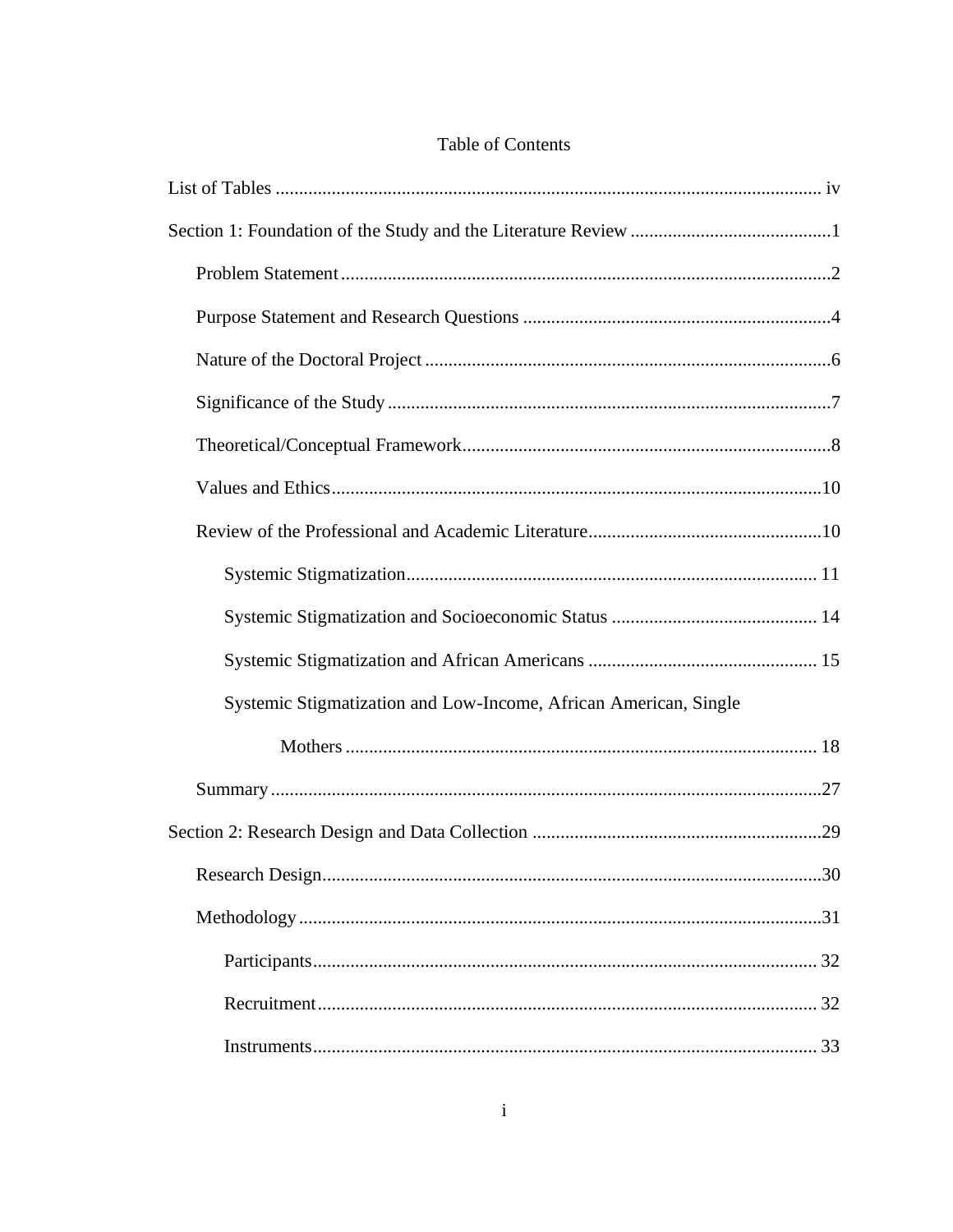| RQ3 Theme 1: Educating Clients About Opportunities and Empowerment 60       |
|-----------------------------------------------------------------------------|
|                                                                             |
|                                                                             |
| Section 4: Application to Professional Practice and Implications for Social |
|                                                                             |
|                                                                             |
|                                                                             |
|                                                                             |
|                                                                             |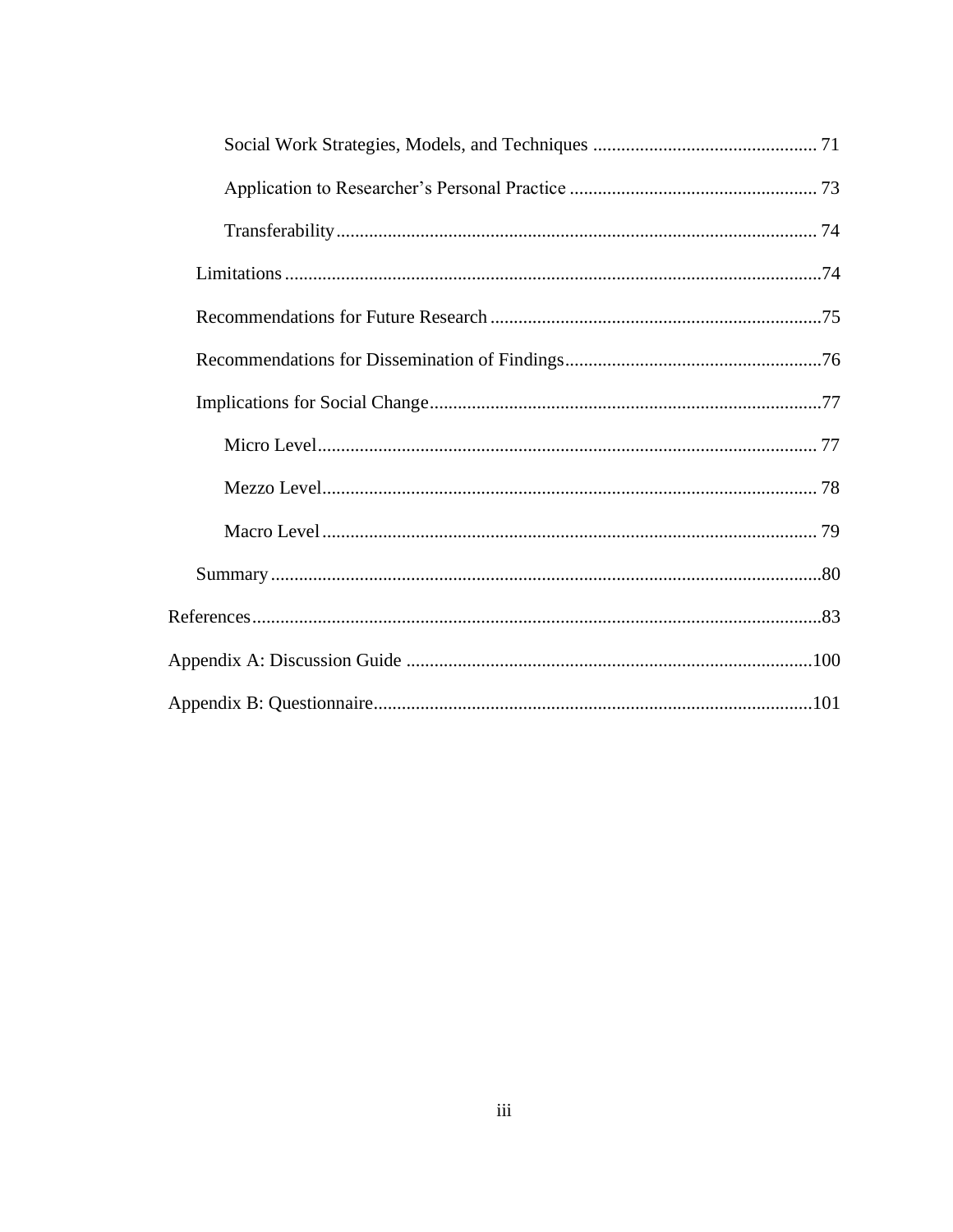# List of Tables

<span id="page-10-0"></span>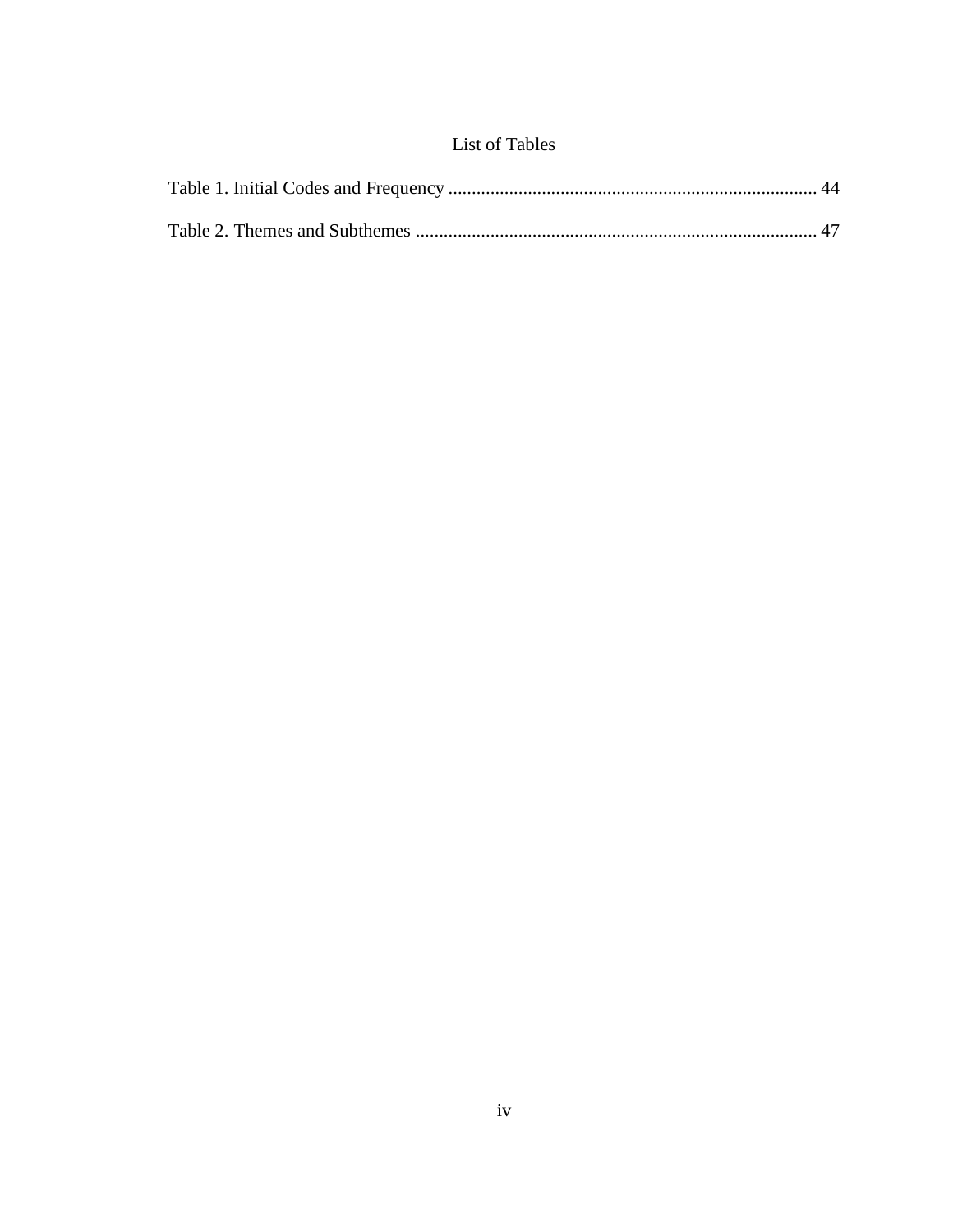Section 1: Foundation of the Study and the Literature Review

<span id="page-11-0"></span>The impact of systemic stigmatization presents challenges for low-income, African American, single mothers regarding their socioeconomic well-being (Taylor & Conger, 2017). Systemic stigmatization refers to a systematic social process of devaluing individuals or groups based on actual or perceived differences, such as gender, race, age, sexual orientation, socioeconomic positions, behavior, or ethnicity (Health Policy Project, 2014). Discrimination often follows stigmatization and involves an additional injustice placed on people who maintain marginalized recognition or social positions through legislation, policies, or systemic practices (Oskooii, 2018). In the context of this study, the definition of socioeconomic well-being includes financial stability and career/educational opportunity.

In this action research study, I explored social workers' perceptions, experiences, and challenges when working with low-income, African American, single mothers as they attempt to adequately navigate and respond to systemic stigmatization. The knowledge gained from this action research study can add to the existing social work practice knowledge regarding models, strategies, and techniques used with African American, single mothers of low-income status. The findings can facilitate positive social change in that social workers may employ enhanced and informed understandings to assist low-income, African American, single mothers as they address the impact of systemic stigmatization on their socioeconomic well-being. Low-income, African American, single mothers often have difficulty navigating systemic stigmatization that affects their overall well-being, including equitable opportunities that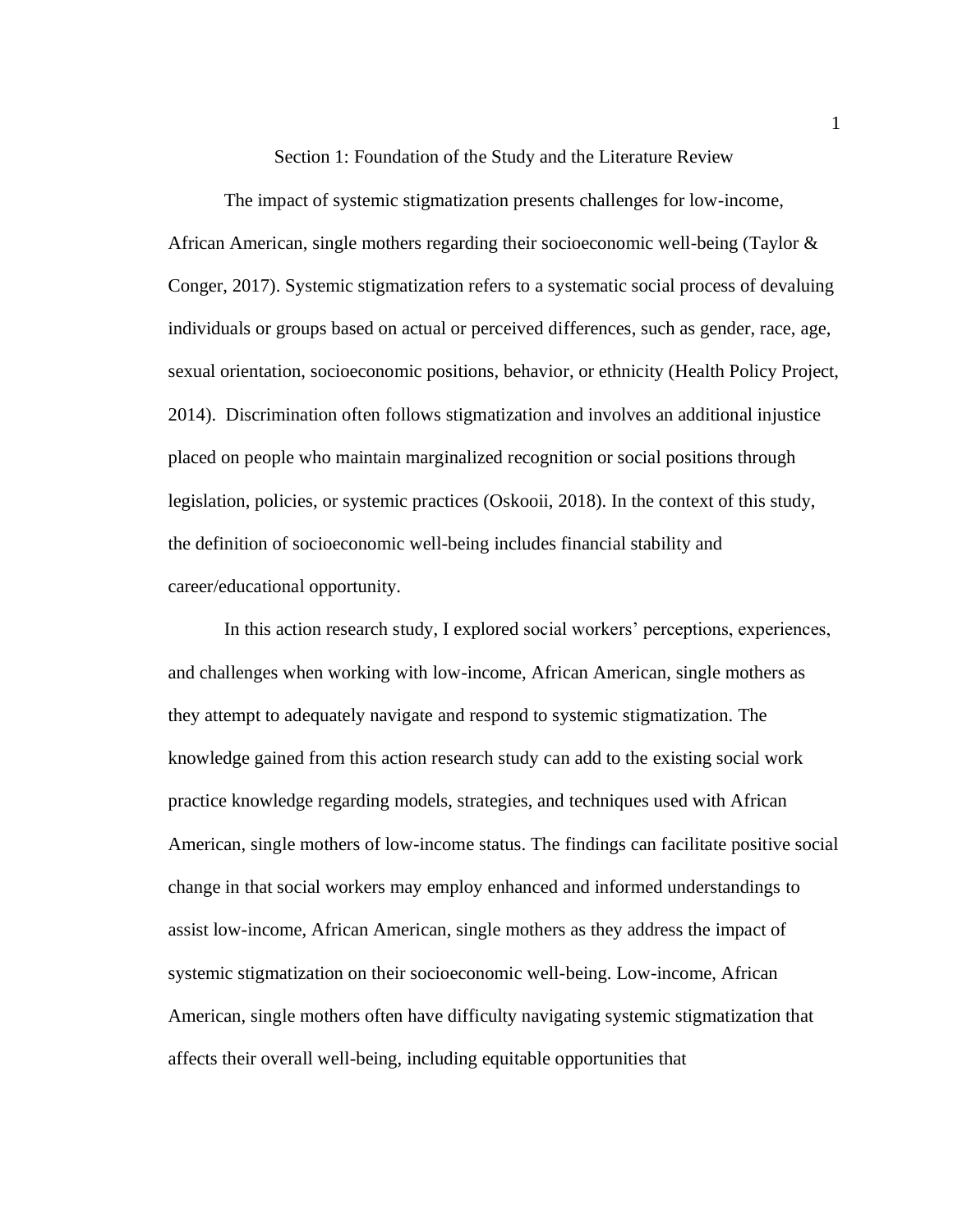allow them to become financially stable, educationally empowered, and have career opportunities (Moras et al., 2018). This difficulty can limit their ability to become successful community members.

Systemic stigmatization is manifested through unjust practices and discriminatory perceptions of persons based on various characteristics that differentiate them from other society members (Oskooii, 2018). Systemic stigmas are commonly related to ethnicity, sexual identity, race, socioeconomic positions, and specific health conditions (Rao et al., 2019). Systemic stigmatization and discrimination impact specific vulnerable populations based on their socially identified status (Cook, 2015).

The research findings can guide social workers in helping to mitigate the effects of systemic stigmatization on the socioeconomic well-being of low-income, African American, single mothers. According to Campbell-Grossman et al. (2016), studies are needed to understand how to better support low-income, African American, single mothers regarding the impact of systemic stigmatization on their overall well-being.

#### **Problem Statement**

<span id="page-12-0"></span>The problem addressed in this study is that, in the United States, many lowincome, African American, single mothers, who make up nearly 30% of all single mothers (Fontenot et al., 2018), often struggle with socioeconomic well-being due in part to enduring systemic stigmatization throughout their motherhood years (Richard & Lee, 2019). The U.S. Census Bureau (2019) reported the poverty rate for Black, single femaleheaded households was 29.8% compared with 17.5% for White (non-Hispanic), single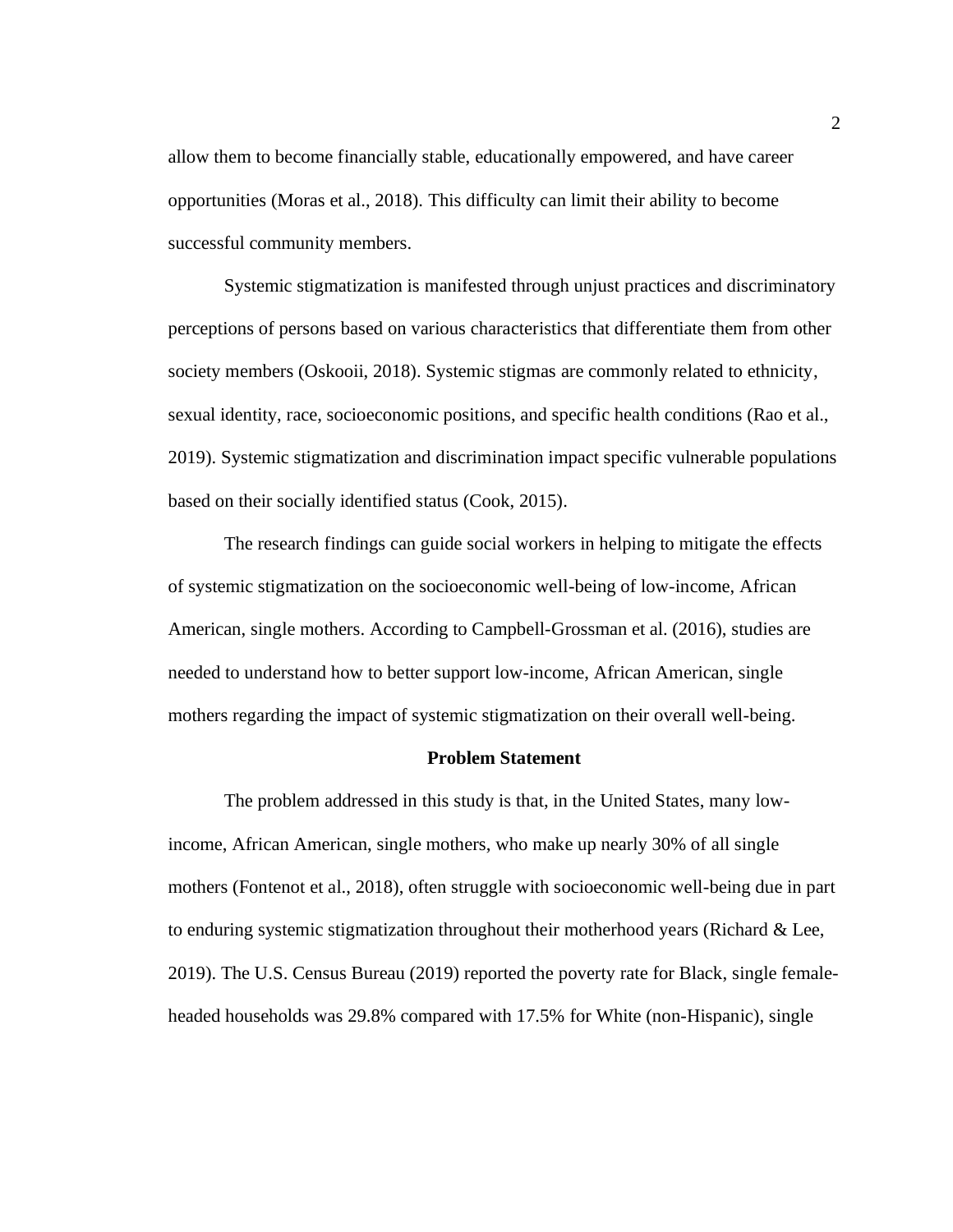female-headed households and that median household income was lowest among Black households when compared with White, Hispanic, and Asian households.

Rao et al. (2019) noted that systemic stigmatization could affect individuals' socioeconomic development. The feelings of inadequacy that systemic stigmatization enforces can affect how individuals perceive themselves, hinder or impede their getting help and treatment, and engulf them in a cycle of coping with issues that affect their socioeconomic development (Hughes, 2018). According to Hughes (2018), these feelings of inadequacy may result in many low-income, African American, single mothers seeking help from nonprofit organizations and churches rather than seeking welfare benefits. Many feel that if they do not accept conditions related to surveillance and job search requirements required to receive certain benefits, they will face punitive outcomes. Furthermore, this population often perceives the welfare system's application processes as intrusive, leaving them feeling unworthy of receiving needed assistance (Hughes, 2018).

According to Hughes (2018), single mothers of low-income status experience stereotypical perceptions and are subjected to stigmatization by society. As a result, systemic stigmatization can impact an individual's financial stability, educational success, and career/goal aspirations (Smith-Evans et al., 2014).

Historically, many African Americans, including African American, single mothers, shy away from applying for social welfare services such as Temporary Assistance for Needy Families (TANF), Medicaid, and other benefits and financial assistance due to fear of facing systemic stigmatization, which adversely affects their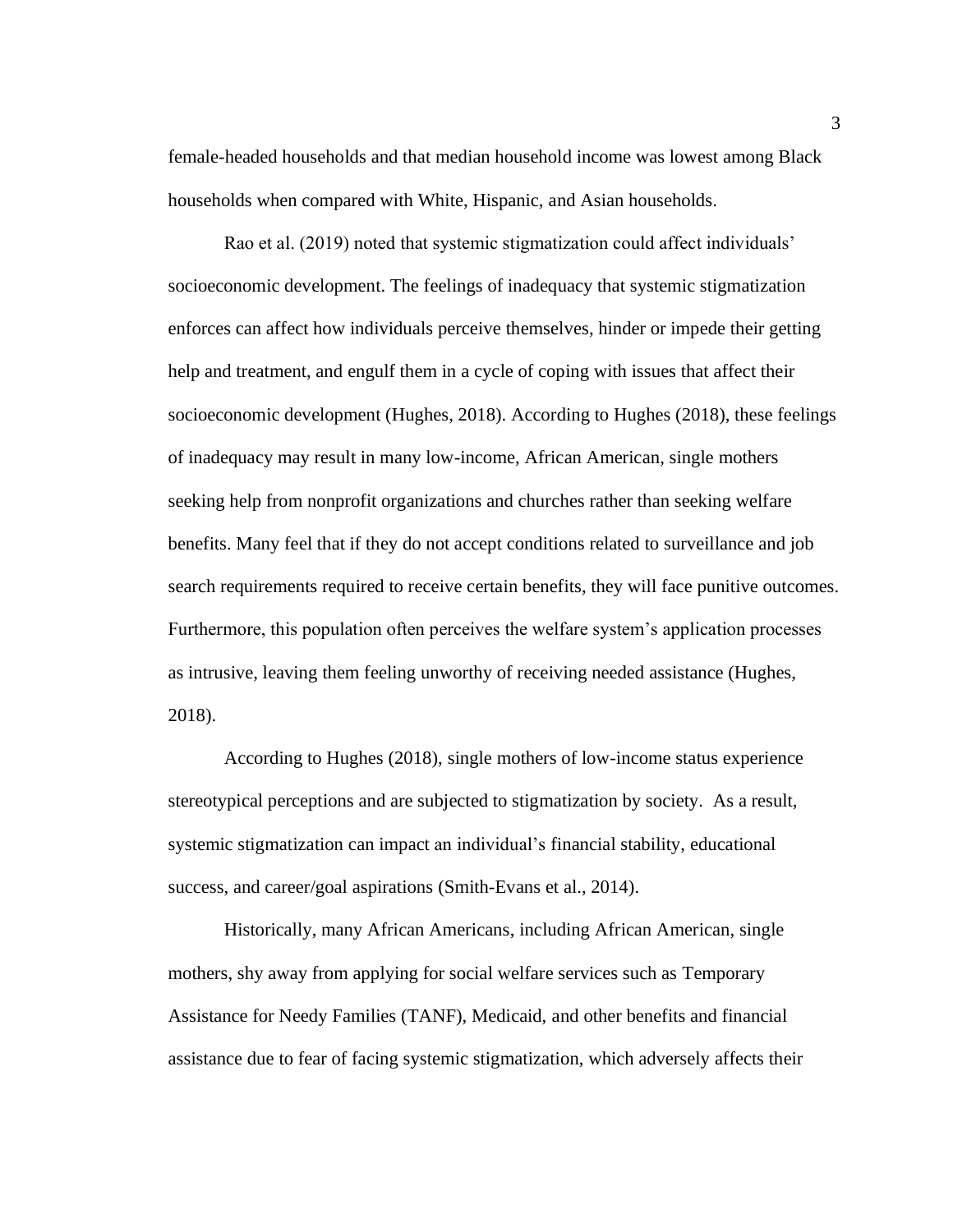economic well-being (Richard & Lee, 2019). According to Minoff (2020), the work requirements under certain social welfare programs are unjust for the most vulnerable population groups in our society. Minoff stated that these work requirements "are provided on the assumption that people do not want to work, and therefore should be coerced to work by public policy" (p. 1) and further added that Black people's work ethic has been questioned more than any single group of people. This perception can result in an individual embracing feelings of inferiority, embarrassment, and intimidation, resulting in a reluctancy to acquire the help needed for sustaining a productive life-style. This unjust perception can perpetuate cycles of poverty and stigma-related issues that affect an individual's overall well-being (Moras et al., 2018).

There is little understanding of social workers' experiences in addressing the social work practice problem related to the impact of systemic stigmatization on lowincome, African American, single mothers' socioeconomic well-being. Social workers may help support low-income, African American, single mothers by acknowledging their perceptions, experiences, and challenges regarding the impact of systemic stigmatization on these individuals' socioeconomic well-being. Through this study, I seek to fill this practice gap.

#### **Purpose Statement and Research Questions**

<span id="page-14-0"></span>The purpose of this qualitative action research study was to examine how bachelor social workers (BSW) and master social workers (MSW) understand the impact of systemic stigmatization on low-income, African American, single mothers' socioeconomic well-being. Also essential to this study was the challenges social workers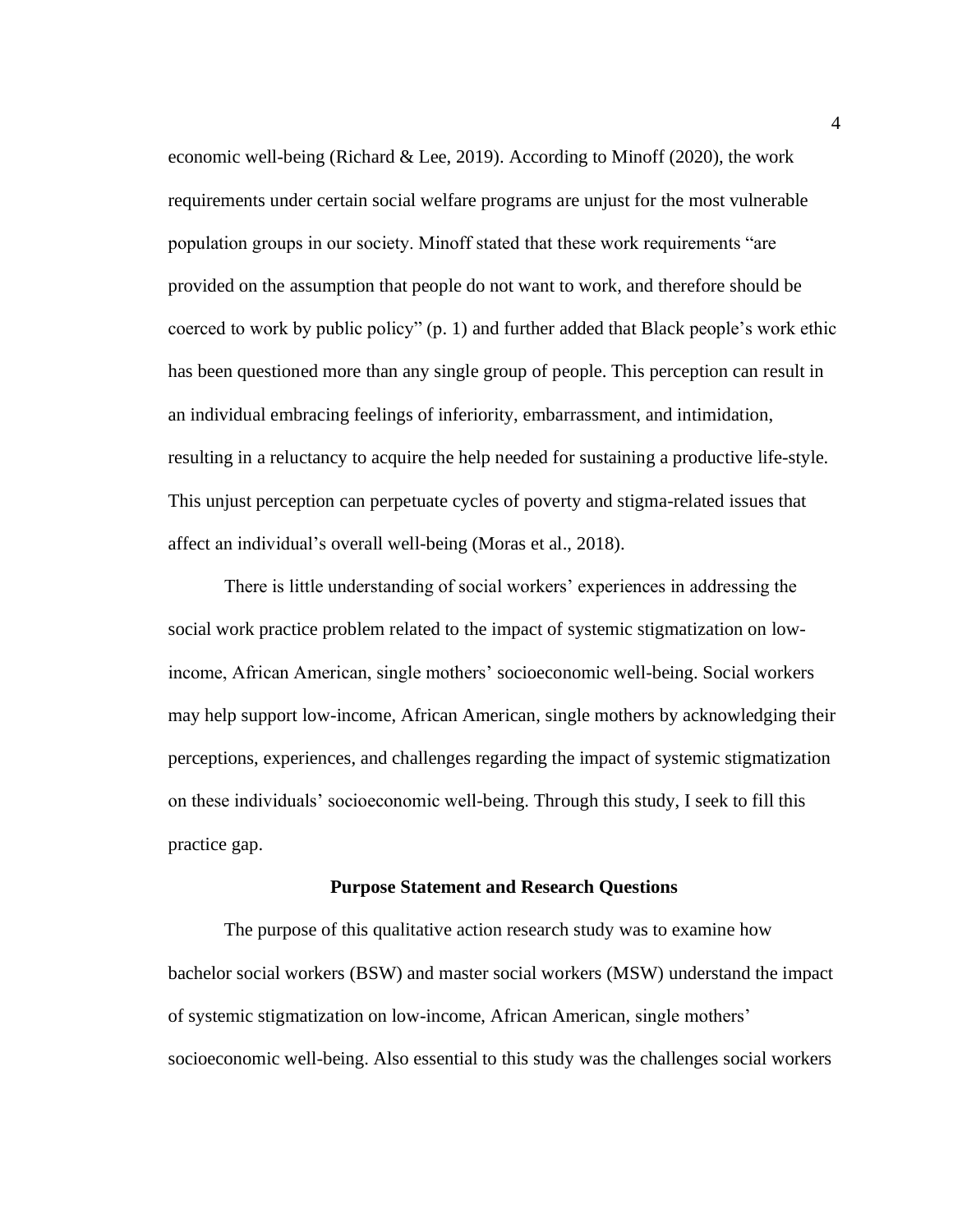face in addressing the impact of systemic stigmatization on this population and the strategies that could be useful to mitigate the effects of systemic stigmatization on socioeconomic well-being. In the extant literature, there is little understanding of social workers' experiences in addressing this social work practice problem.

The following three research questions guided this study:

RQ 1: How do social workers describe the impact of systemic stigmatization on low-income, African American, single mothers' socioeconomic well-being? RQ 2: What challenges do social workers face when addressing the impact of systemic stigmatization on low-income, African American, single mothers' socioeconomic well-being?

RQ 3: How do social workers help mitigate the effects of systemic stigmatization on the socioeconomic well-being of low-income, African American, single mothers?

For this study, a low-income, African American, single mother was defined as the head-of-household, who is not married, with one or more children, and who pays the sole cost of family expenses. Additionally, the mother has a household income at or below the U.S. Department of Health & Human Services (2020) Poverty Guidelines for 2020 with a base of \$12,760.

Socioeconomic well-being is when an individual is living above the federal poverty level and does not rely on state or federal assistance programs to sustain their livelihood (Tan et al., 2020). Systemic stigmatization is defined as additional injustices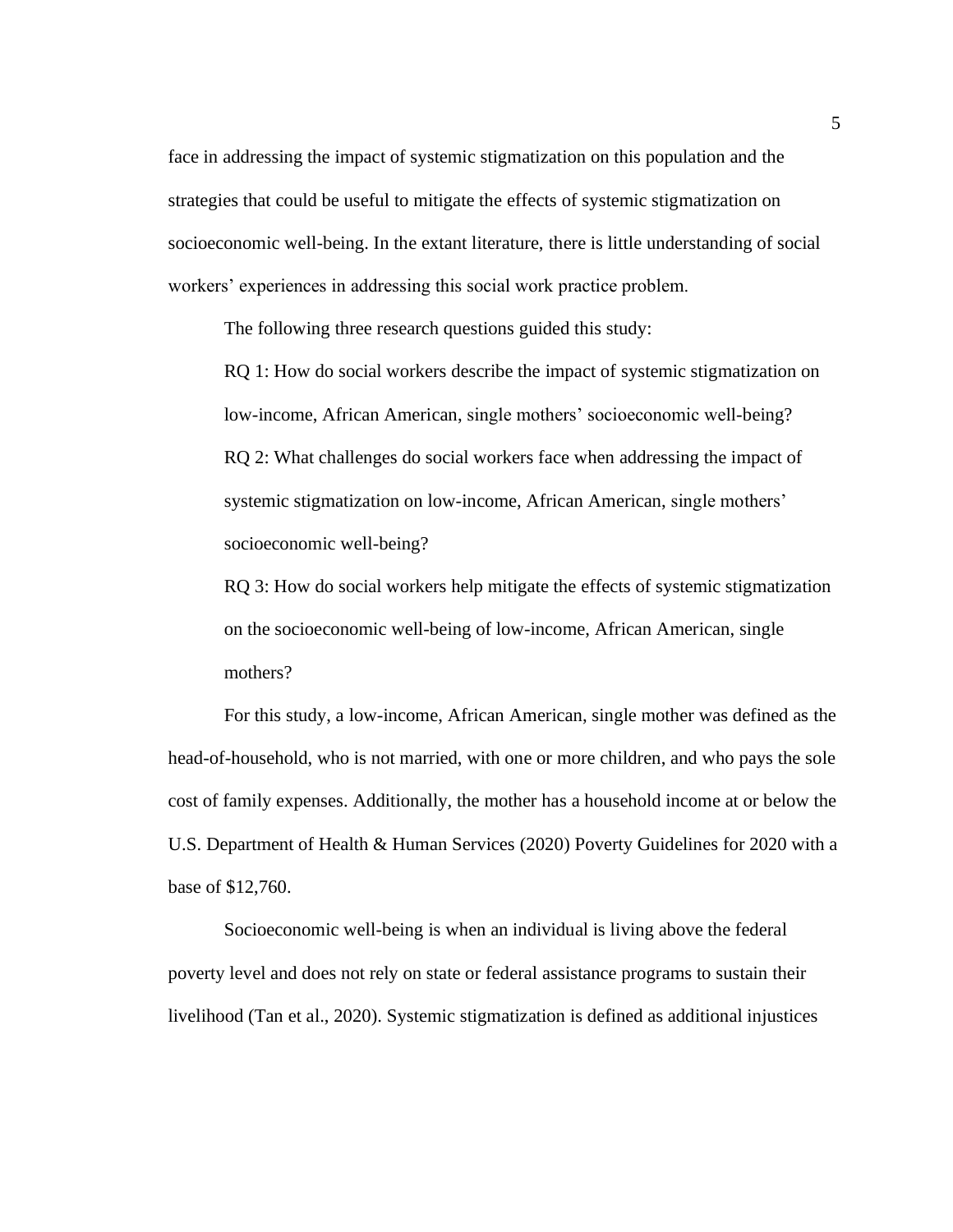placed on people who retain marginalized recognition or social positions through laws, legislation, or political practices (Oskooii, 2018).

Through this study, I acquired data that could enhance and inform social workers' efforts in assisting low-income, African American, single mothers as they face problematic experiences due, in part, to difficulties in navigating systemic stigmatization that impedes their socioeconomic well-being.

#### **Nature of the Doctoral Project**

<span id="page-16-0"></span>In this study, I used a qualitative action research design. Action research involves the researcher and participants working together to understand a problematic situation and develop strategies to address it through collaborative understanding and communication (Guy et al., 2019). The rationale for using action research in this study was that it allowed the participants' direct involvement with the problem to define it, discuss challenges, and identify solutions for addressing the impact of systemic stigmatization on the socioeconomic well-being of low-income, African American, single mothers, which was the focus of this project study.

I obtained data for this study via a focus group comprised of social workers who met the established criteria. The criteria for inclusion in the focus group were: (a) a BSW or MSW social worker employed by the Georgia Department of Family and Children Services, (b) English speaking, and (c) work with low-income, African American, single mothers for at least 5 years. Social workers selected to participate in the study met the criteria and were best prepared to answer the research questions due to their training and experience. I sent emails regarding the action research project to potential social workers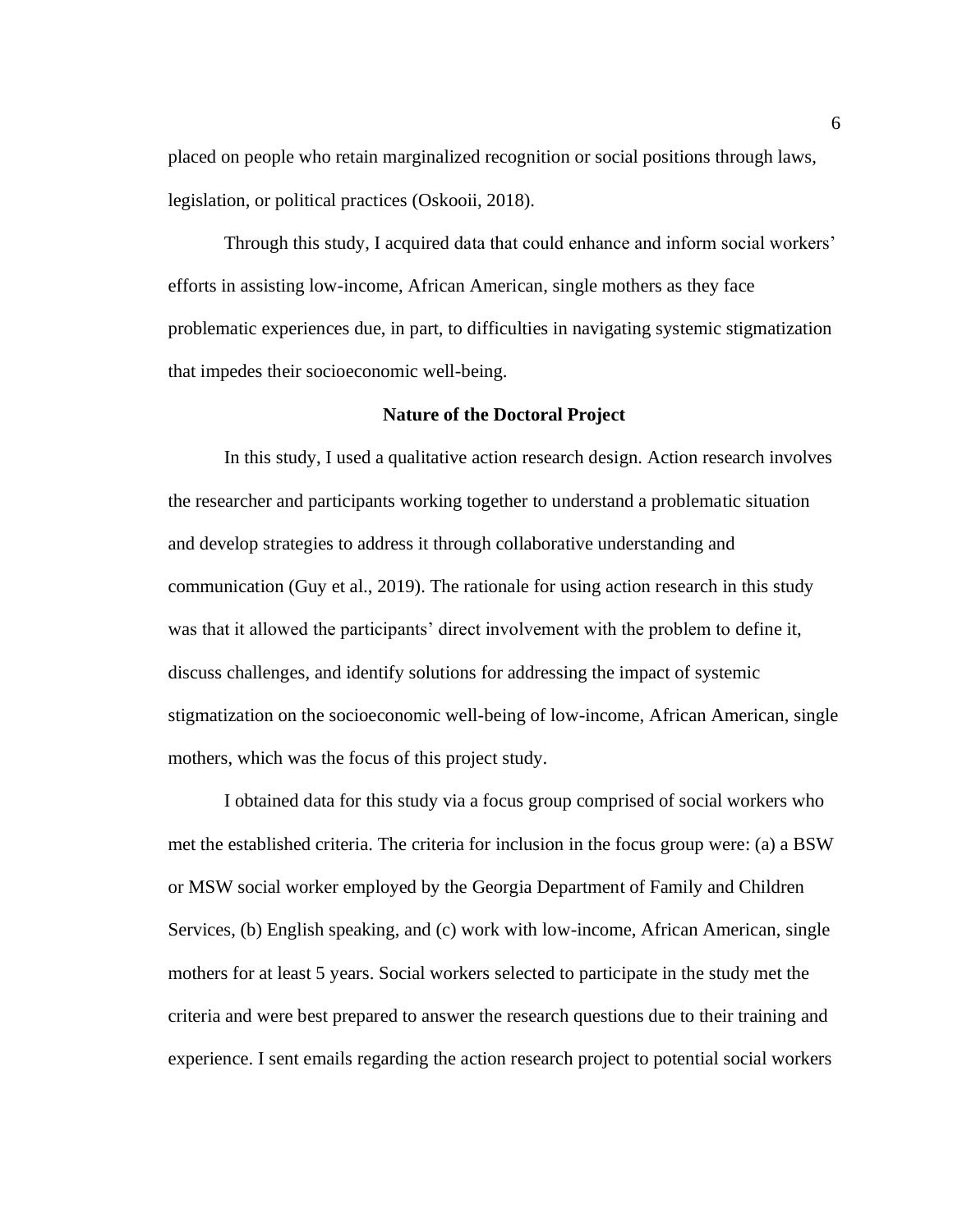listed in Georgia's Department of Family and Children Services provider registry. Additionally, a recruitment flyer requesting participation was placed on the information board of this department's corporate office.

I used a qualitative method of inductive content analysis in this project. The inductive analysis is used to distinguish themes by examining documents, recordings, and other printed and verbal material (Elo et al., 2014). Audio recordings, upon receiving written consent, were used to ensure the accuracy of the data collected from the focus group. I used the qualitative analysis software, MAXQDA, to code and categorize the acquired data.

## **Significance of the Study**

<span id="page-17-0"></span>This study involved acquiring pertinent information from social workers to enhance and inform social work practice regarding the impact of systemic stigmatization on low-income, African American, single mothers' socioeconomic wellbeing. The data obtained in this study could add to the knowledge base of social work practice used with low-income, African American, singles mothers. As stated by Campbell-Grossman et al. (2016), low-income African American single mothers can benefit from studies that address ways that will help them navigate and respond to the impact of systemic stigmatization on their socioeconomic well-being. This action research study can help fill practice gaps that result in missed opportunities to provide meaningful support to low-income, African American, single mothers. Additionally, other potential implications for positive social change can be achieved by sharing information obtained from the social work participants with organizational leadership and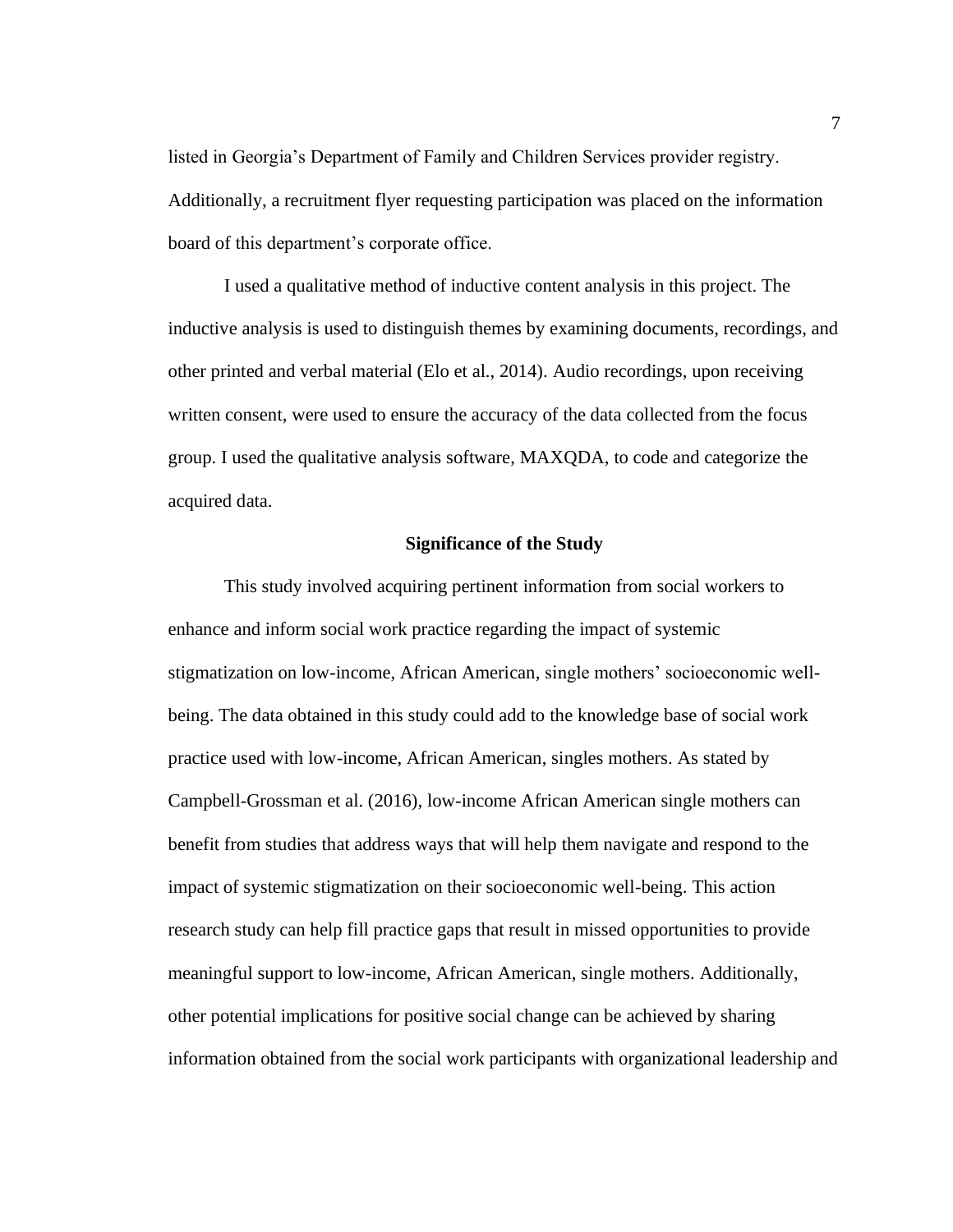policy practitioners. This information includes social workers' perceptions of the impact of systemic stigmatization and the practical challenges they face when addressing the impact of systemic stigmatization on low-income, African American, single mothers' socioeconomic well-being. The sharing of this information could lead to revised application practices for welfare benefits at the organizational level or the development of new policies.

### <span id="page-18-0"></span>**Theoretical/Conceptual Framework**

Understanding stigma and its effects on the overall well-being of an individual's life was essential to this study. Goffman developed stigma theory in 1963, and this theory's premise was defined as any physical or social characteristic or trait that belittles an individual's social identity to disqualify them from being entirely socially accepted (Hall, 1971). Goffman stated that stigmas are not reflections of inherent weaknesses in an individual's physical persona or character but are socially created labels by others' perceptions or beliefs in a society (Hall, 1971). Goffman further stated that individuals who are the target of stigmatized beliefs may fail to live up to societal expectations and what is perceived as normal behaviors, thereby disqualifying them from complete social approval (Hall, 1971).

In stigma theory, Goffman identified three main types of stigmas:

- Stigma association involving mental illness.
- Stigma association involving physical deformation.
- Stigma attached to identification with a specific race, ethnicity, religion, ideology, etc. (Hall, 1971).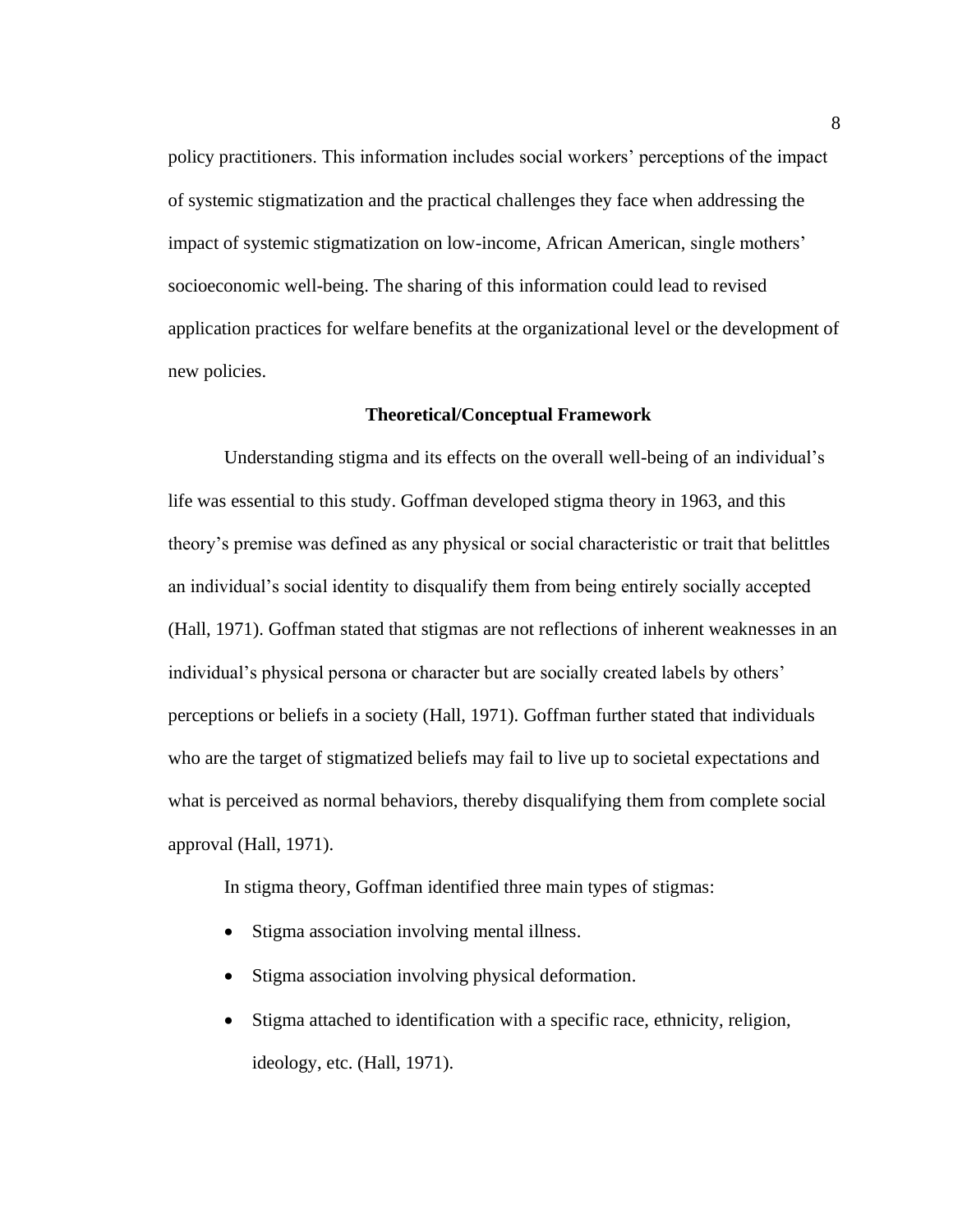Bos et al. (2013) further advanced Goffman's stigma theory by providing a theoretical review of the stigma concept that included a beneficial classification of four types of stigmas:

- Public stigma: The adverse treatment of someone possessing a stigmatized condition, by the experience or expectation of stigmatization and, by the adjoining psychological discomfort experienced by people with a stigmatized condition.
- Self-stigma: Can result in mental consequences for an individual's well-being because of their awareness of public stigma and the social devaluing associated with their circumstances or condition.
- Stigma by association: Being devalued solely by being in association with someone in a stigmatized condition.
- Structural stigma: How societal ideologies and institutions perpetuate or aggravate a stigmatized status. It acknowledges that stigma reproduces existing social inequalities and is perpetuated by control and the exercise of social, economic, and systemic power.

In alignment with this study, structural stigma was specifically emphasized based on systemic inequality policies in the United States regarding government-enacted programs; social, economic, and educational disparities; and racial and gender wealth gaps that affect many disadvantaged and vulnerable people.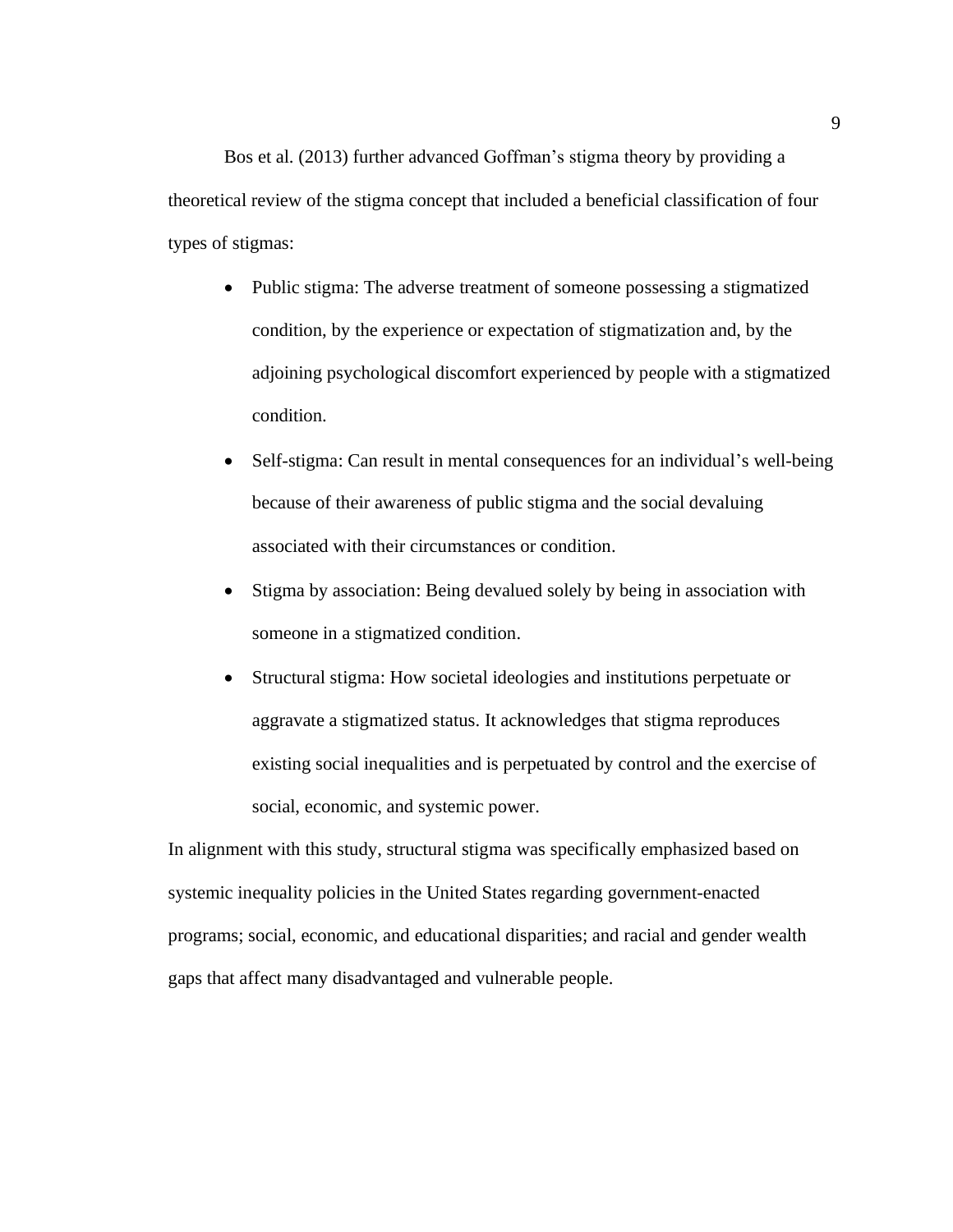#### **Values and Ethics**

<span id="page-20-0"></span>The National Association of Social Workers (NASW, 2018) Code of Ethics core value of social justice was pertinent to this study's topic regarding social work practice regarding systemic stigmatization with low-income, African American, single mothers. The related ethical principle that calls for social workers to challenge social injustice was the guiding principle from the NASW (2018) Code of Ethics identified in this study. Within the context of this ethical principle, social workers pursue social change by working with and on behalf of vulnerable and oppressed individuals and groups of people. Low-income, African American, single mothers may benefit from social workers' social change efforts that primarily focus on issues of poverty, marginalization, discrimination, stigmatization, welfare inequities, and other forms of social injustice. Moreover, these efforts ensure that African American, single mothers of low-income status have access to needed services and resources, equality of opportunities, and meaningful participation in decision making for their overall well-being.

### **Review of the Professional and Academic Literature**

<span id="page-20-1"></span>The purpose of this qualitative action research study was to examine how social workers can assist low-income, African American, single mothers adequately navigate and respond to the impact of systemic stigmatization on their socioeconomic well-being. In searching for literature related to my topic, I reviewed articles accessible through the Walden University, Georgia State University, and the Atlanta University Center libraries. I identified articles from databases, such as SocINDEX, PsycINFO, PsycArticles, Sage Journals, and ERIC, to obtain, review, and retrieve academic literature on relevant topics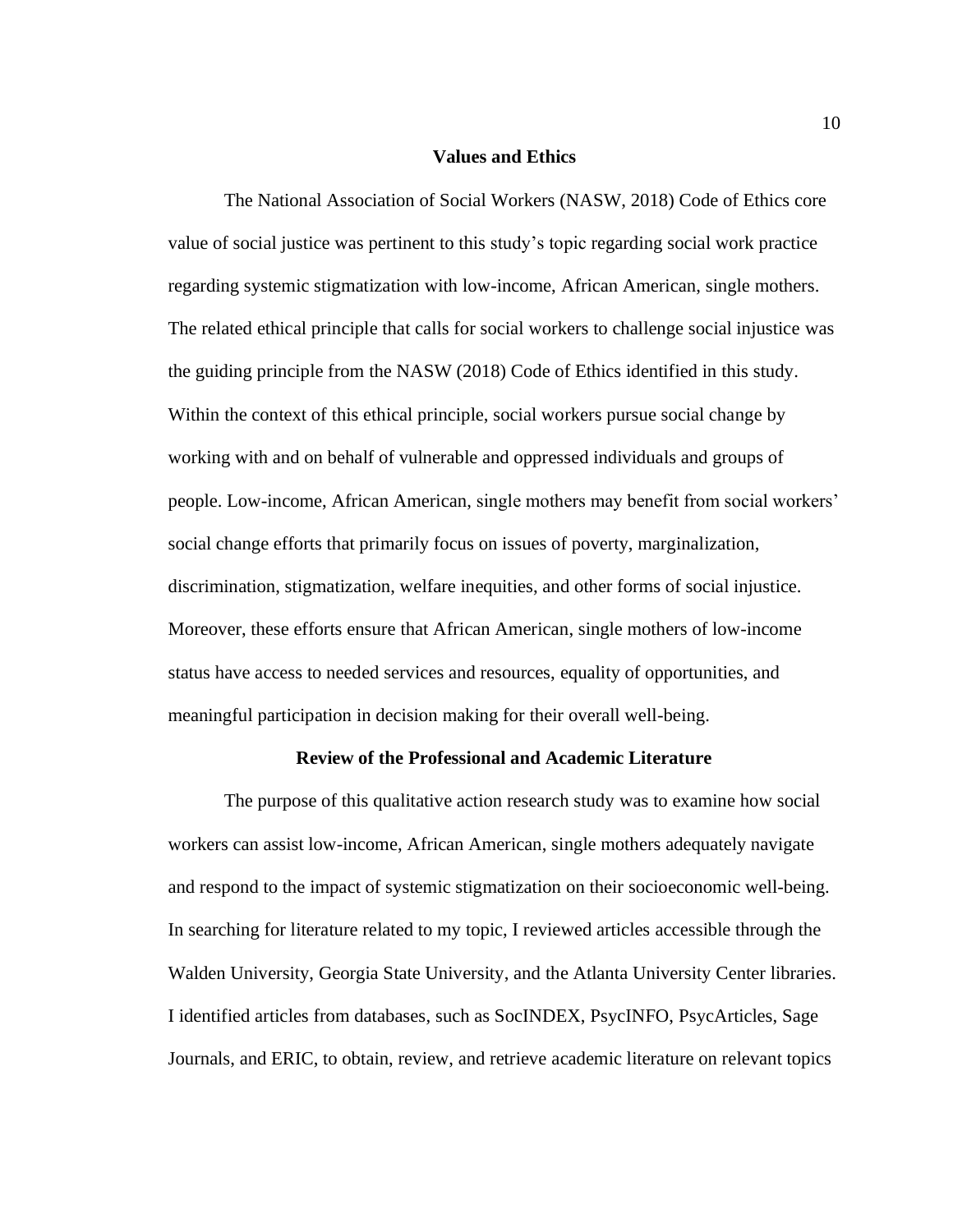to my action research project. Google Scholar was also used to acquire peer-reviewed articles essential to the study. I selected the empirical studies reviewed for this project study to acquire past and current pertinent data regarding the identified key variables of *stigmatization*, *systemic stigmatization*, *African American single mothers*, *low-income mothers*, *socioeconomic elements*, *well-being*, *social work roles in social injustice, social work with low-income African American single mothers*, and variations of these themes.

Most of the included literature for this research project was published between the years of 2013 to 2020; however, older, formative studies with significant relevance were also included. Search results for this study ranged from 11,000 to 14,000 articles that addressed various types of stigmatizations specially related to marginalized groups that include race, gender, sexual identity, and socioeconomic positions. Searches resulting in fewer than 15 articles specially addressed social workers and systemic stigmatization regarding low-income, African American, single mothers' socioeconomic well-being.

### <span id="page-21-0"></span>**Systemic Stigmatization**

Systemic stigmatization is a powerful social process of devaluing people or groups based on real or perceived differences, such as behavior, sexual preference, gender, age, or ethnicity (Health Policy Project, 2014). Systemic stigmatization can be identified as structural stigma in society in that it can create obstacles for persons with a mental, behavioral disorder, or embedded perceived beliefs (Hatzenbuehler, 2016). Structural means that stigma is a belief held by large groups of society in which individuals with the stigmatized situation are unequal or are part of an inferior group (Bos et al., 2013).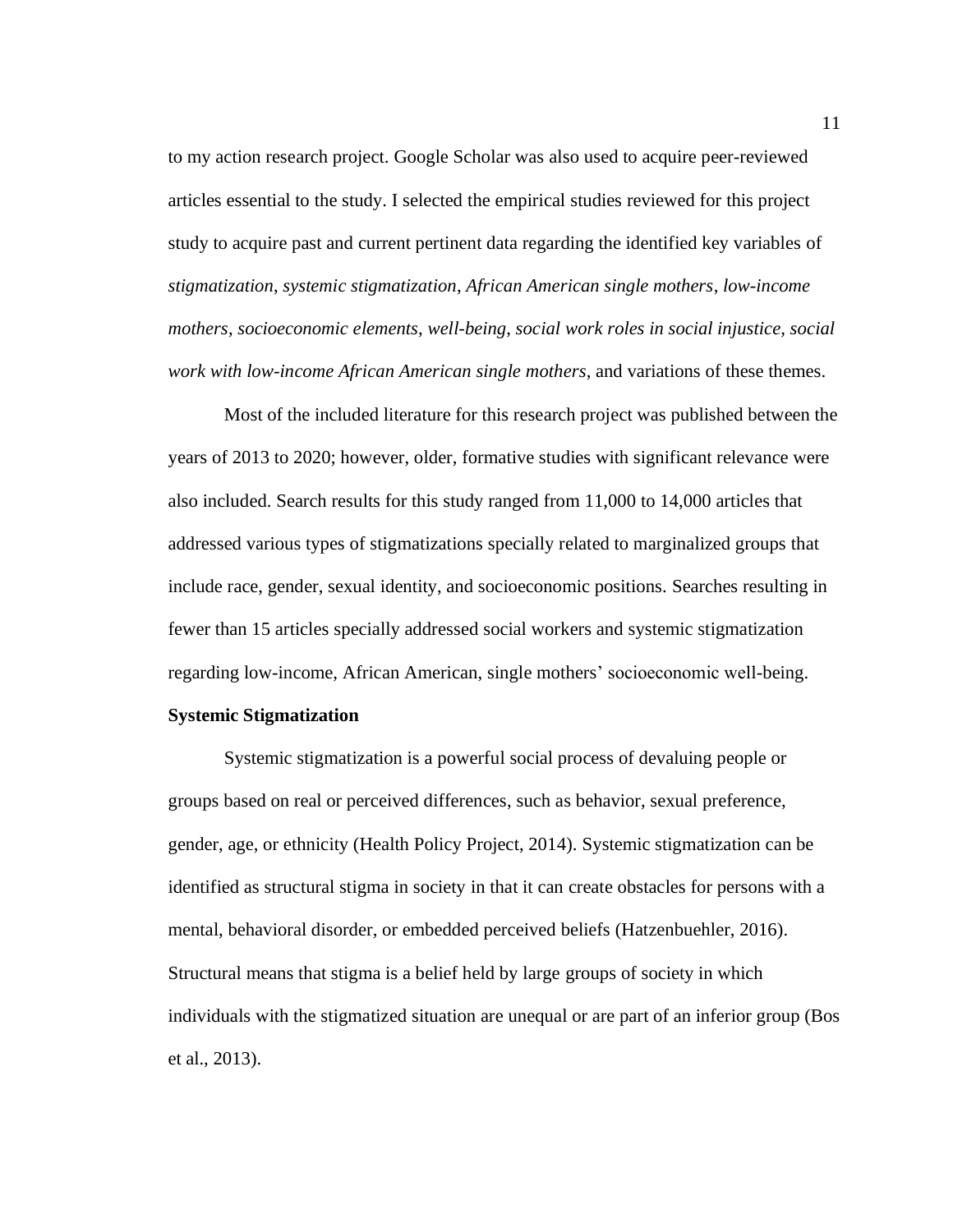Structural inequality or stigmatization is also referred to as a privilege system created within an economy by institutions that include legislative laws, business operations, and executive policies (Hanks et al., 2018). This systemic stigma can prevent certain groups from achievements within their society. The discrimination that follows systemic stigmatization can place the stigmatized persons in negative societal conditions that affect their overall well-being.

Wealth in the United States stands as a significant primary systemic inequality (Herring & Henderson, 2016; Howell & Elliott, 2018). According to Hanks et al. (2018), the level of an individual or family's wealth or total assets is the door that opens to a variety of possibilities in U.S. society, including job opportunities, selecting neighborhoods in which to live, education for their children, and the ability to acquire economic stability in retirement. In the United States, wealth is unequally dispersed by race, particularly among White and Black Americans (Hanks et al., 2018). Hanks et al. stated that Black American families have a fragment of White American families' prosperity. According to Shin (2015), this disparity primarily appears to be problematic for low-income, disadvantaged families of color, but it intensifies all Americans' political and economic outcomes. Additionally, some federal policies often reinforce the wealth gap by enacting policies that increase the wealth of those whose wealth status is secure (Shin, 2015).

Systemic stigmatization remains prevalent in discriminatory lending practices (Korver-Glenn, 2018). Shin (2015) stated that mortgages obtained by families of color tend to have higher interest rates. Wells Fargo, in 2012, admitted to leading potential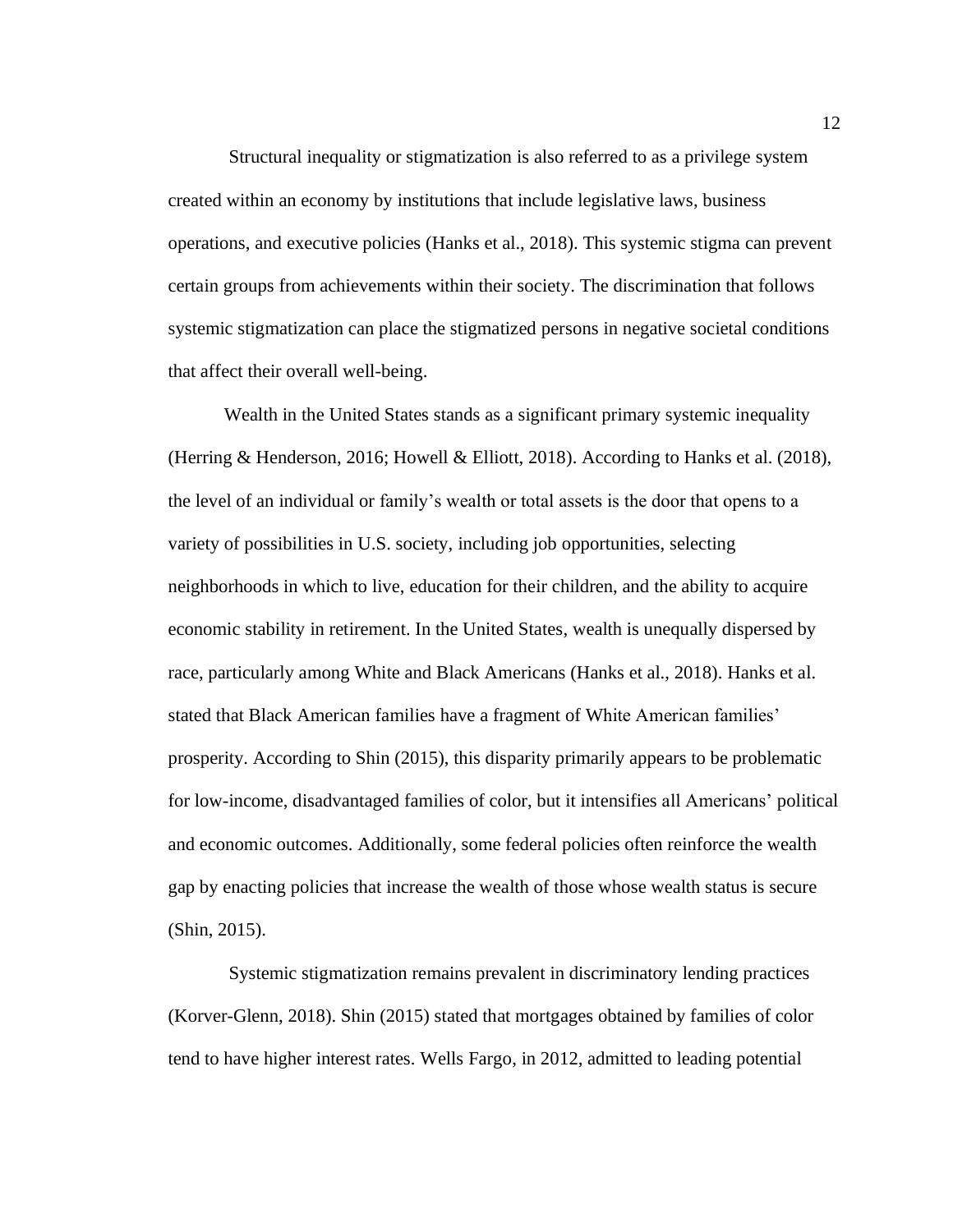Black and Latino homebuyers into subprime mortgages but offered prime mortgages to potential White homebuyers with similar credit profiles (Kuebler, 2013). In research regarding *racialized* individuals of post-World War II, Rothstein (2018) noted that the racial history of housing policy in the United States, including residential segregation and discriminatory credit practice, have increased systemic inequality in homeownership.

In a qualitative study that involved investigating a sample of 220 statements randomly selected from cases that identified discrimination in fair lending lawsuits, Massey et al. (2016) provided evidence regarding discriminatory practices in mortgage lending. The reviewed cases showed systemic injustices that involved obvious predatory lending and overturning of redlining violations of the *Fair Housing Act* (Massey, 2015) and the *Equal Credit Opportunity Act* (Smith, 1977)*.* The stigmatized systemic actions of the lending institutions identified in their study included not offering racial-ethnic minority loan applicants the most current options that have lower fixed interest rates and fees. The lending institutions also applied undue stress to racial-ethnic minority applicants that suggested the only way they could expedite their loan process was to submit their loans as subprime loans. The authors stated that the lending institutions in this study acknowledged that they usually made assumptions that their African American customers were not as intellectually competent as their European American customers; therefore, they could more easily manipulate them into applying for subprime loans with high-priced conditions.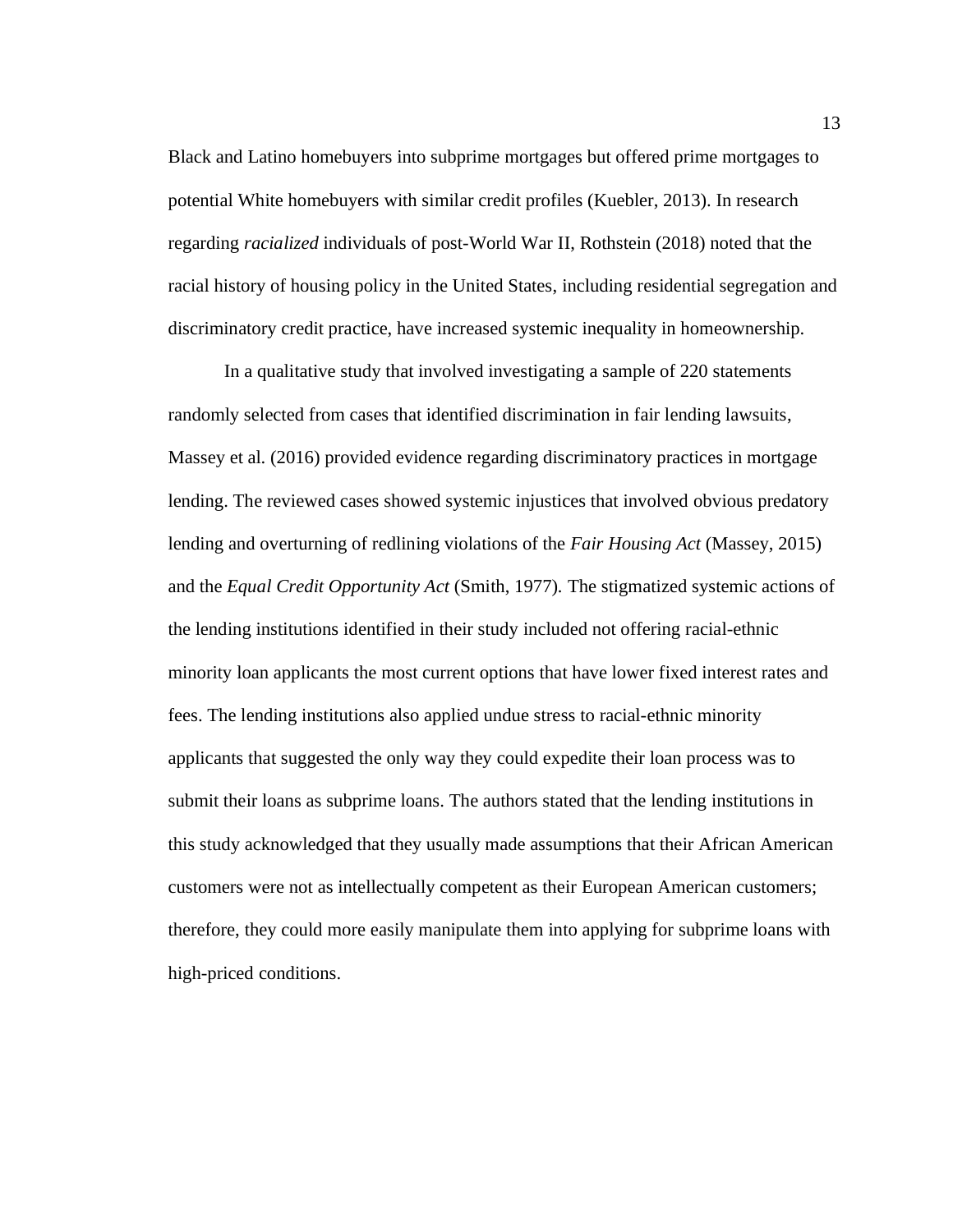#### <span id="page-24-0"></span>**Systemic Stigmatization and Socioeconomic Status**

According to Rao et al. (2019), stigma can increase an abundance of socioeconomic burdens on individuals who hold marginalized identifications or societal positions. Jung (2008) addressed the hypothesis that stigma attached to lowersocioeconomic status has unfavorable effects on overall psychological well-being, including life satisfaction and psychological distress. The sample used involved 1,139 participants, of which,  $45.7\%$  ( $n = 520$ ) identified as White,  $51.4\%$  ( $n = 586$ ) identified as Black, and 2.9%  $(n = 33)$  identified as Other and were not included in the analysis. The recognized stigma of socioeconomic status was measured by participants' acknowledgments of their unfair treatment or discrimination experienced regarding their income level or social class. Other variables in the study included unfair treatment or discrimination experienced in the past and daily livelihood, including financial stress, wage levels, age, and recognized race stigma. The study results revealed a higher percentage of Blacks  $(13.5\%; n = 79)$  acknowledged the stigma of socioeconomic status than Whites  $(3.5\%; n = 18)$ . Mostly, perceived stages of socioeconomic status were associated negatively with life satisfaction (beta  $= .224$ ;  $p < .05$ ) and positively with psychological distress (beta = .305;  $p < .01$ ) after controlling for another predictor. Jung's study showed that socioeconomic stigma might be more prevalent for Blacks than for Whites.

Hirsch and Jack (2012) offered an improbable look at how systemic stigmatization could be implemented in U.S. society and its association to socioeconomic status. Their study involved conducting 150 interviews with middle- and working-class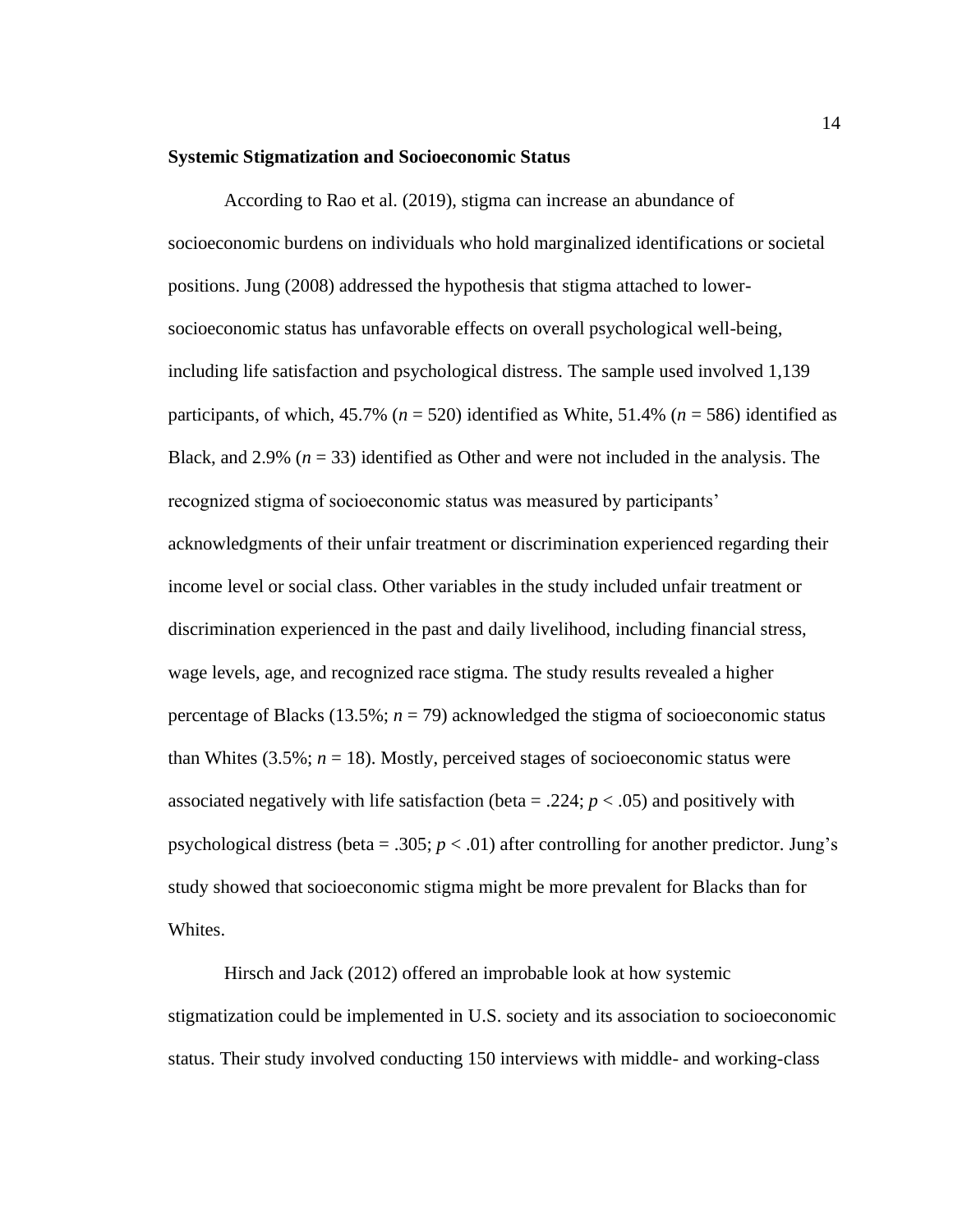African American men and women and acknowledged economics as one of the most dominant concerns faced by the African American community. In their qualitative study, the authors noted a new perspective on how African Americans define and conceptualize their understanding of racial inequities as well as their views on stigmatization about the barriers encountered economically. Their respondents connected consumer-motivated economic issues to a lack of economic solidarity and a class division among African Americans. More precisely, the authors combined the problems of lack of solidarity directly with African Americans' vulnerable financial position. The authors' findings showed that the need for togetherness across all economic spectrums in African American societies is essential for challenging the persistent racial stigmatization.

The U.S. Equal Employment Opportunity Commission (n.d.) noted examples of systemic stigma-related practices that can affect an individual's socioeconomic status, including barriers in recruitment and hiring that are discriminatory, the exclusion of females from qualified positions that have frequently been held by men, preemployment inquiries that are illegally designed to discriminate against individuals with disabilities, and discriminatory age practices regarding reductions in forced retirement and benefits. **Systemic Stigmatization and African Americans**

<span id="page-25-0"></span>The 2020 U.S. Census was 99.98% complete in October 2020, with African Americans making up 47.4 million of the U.S. population (U.S. Census Bureau, 2020). African Americans are primarily considered to be in the population groups referred to as "hard-to-count" (O'Hara, 2019). More than 1 in 3 African Americans live in this hard-tocount group because their census tabulation is hindered by language barriers, low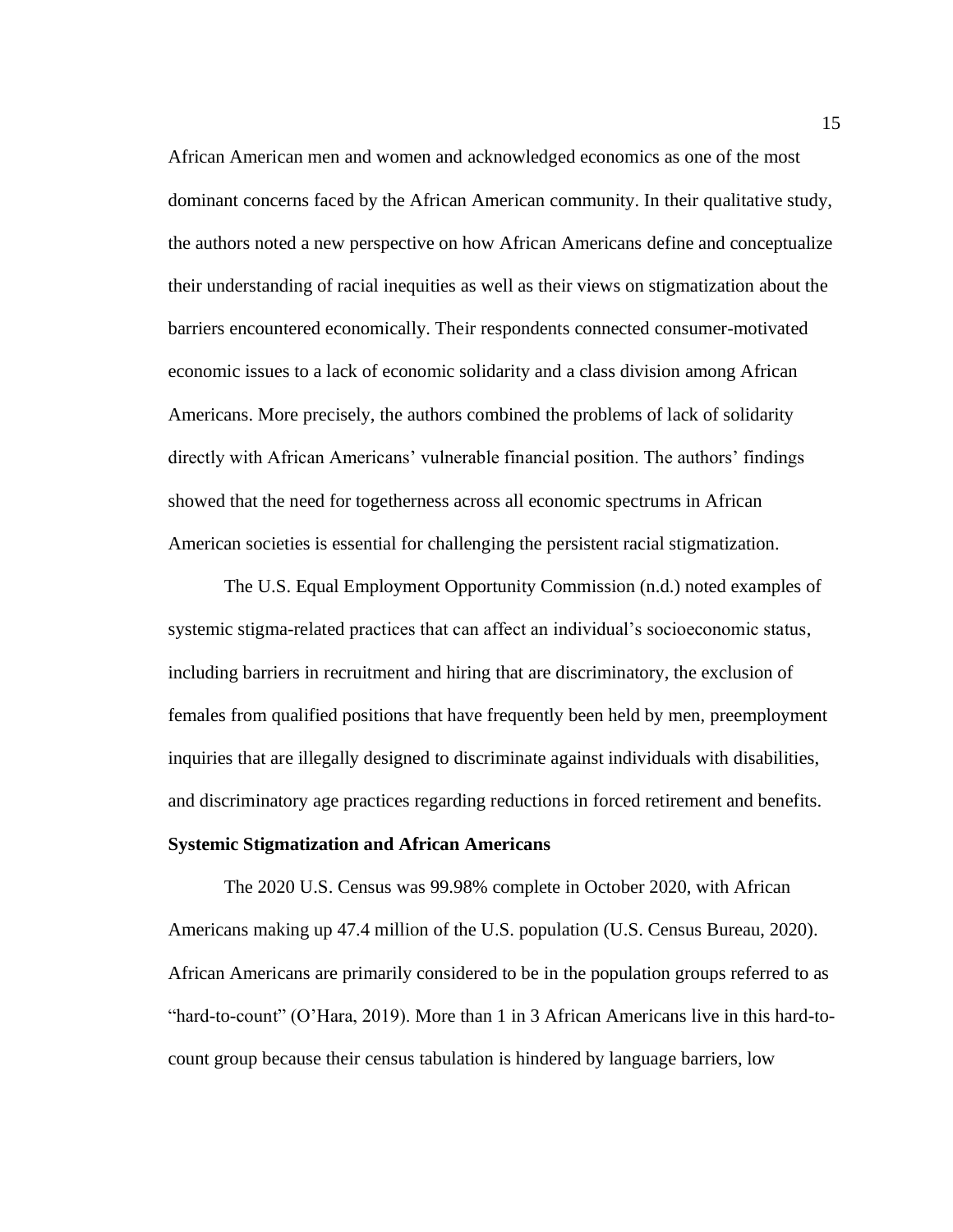literacy, and lack of internet access (US Census Bureau, 2020). This systemic perspective can significantly affect African Americans in how they are stigmatized regarding receiving certain goods and services. Being in this group can result in African Americans receiving inadequate political representation and unequal access to essential public and private resources (Berry-James et al., 2020). The lack of adequate counting of African Americans may result in their being denied or limited in an impactful voice in policy decision making that may result in the lack of representation for their community needs.

Fleming et al. (2012) conducted an interview study that analyzed 150 randomly sampled African Americans to understand how stigmatized individuals understand their experiences with stigmatization. Additionally, the interviews involved assessing the appropriate responses regarding the best approach when coping with stigmatization, including reactions involving specific encounters. The sampled participants included interviews with middle- and working-class African Americans. Responses were categorized about how a stigmatized group reacts to perceived stigmatization that included ostracism, misrepresentation, racism, and discrimination (Fleming et al., 2012). Fleming et al. found that African Americans are more likely to confront racism than diminish racist conflicts in their response to racism. Additionally, African Americans believe that the most practical way to address racism is to *teach the ignorant*. The authors also concluded that many questions were not answered, including if women are more prone to confront racism than men, are the working class less likely to confront racism than the middle class, and does past experiences with discrimination determine responses to racism.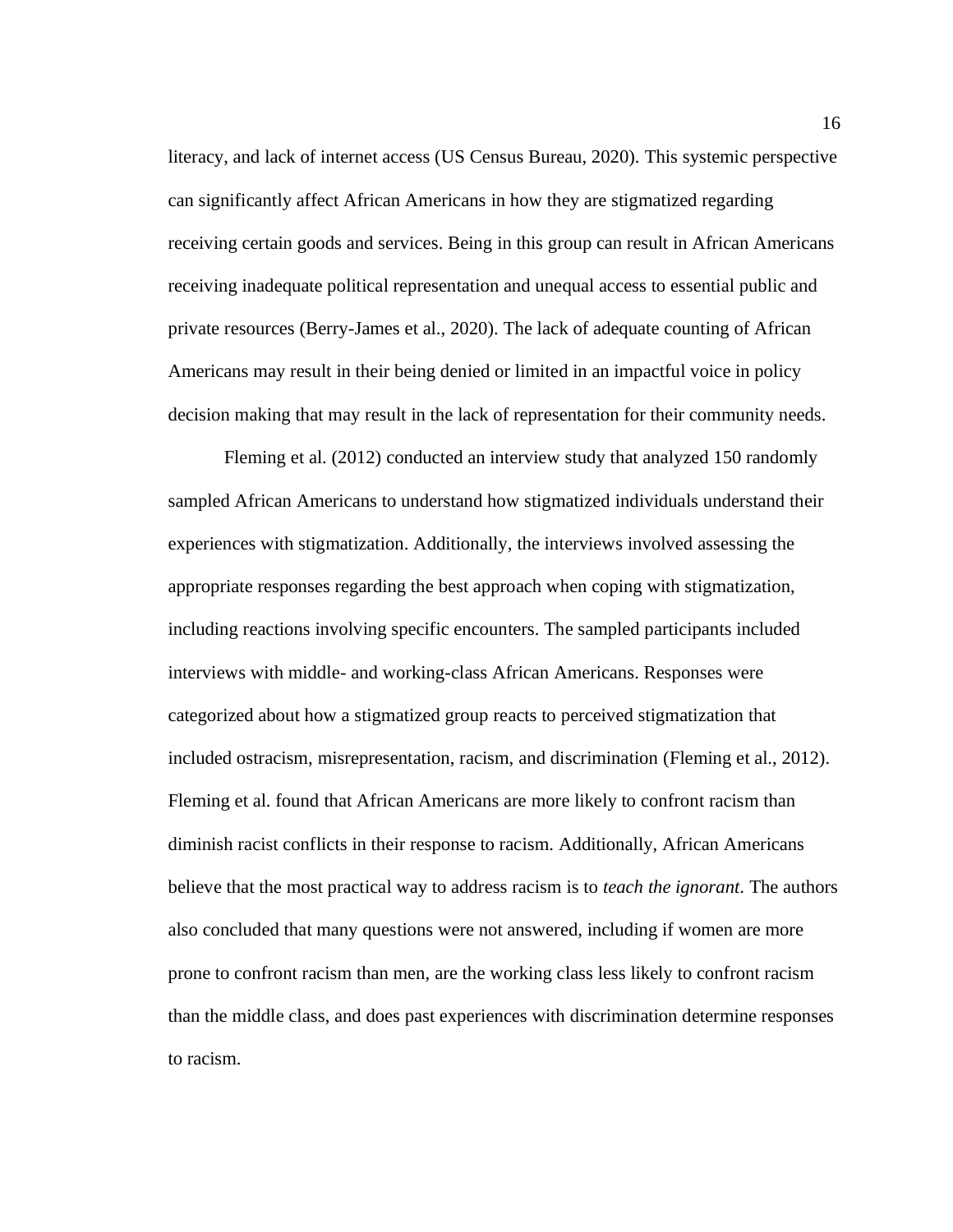Acquiring good employment opportunities that can help establish a productive and fulfilled lifestyle has significantly impacted African Americans concerning historical systemic inequities. According to Weller (2019), regardless of educational achievement, African American employees often encounter a higher unemployment rate than their European American counterparts. Developing higher education initiatives that lead to equitable employment can help obtain more opportunities to receive jobs and include significant needed benefits; however, regardless of their education level, African American workers continue to face barriers in the labor market regarding employment discrimination, occupation segregation, and unequal compensation (Weller, 2019).

Further emphasizing this phenomenon, Ajilore (2019) acknowledged the ongoing existence of these barriers because the labor market is systematically designed to create the Black-White unemployment gap. Ajilore stated that the Center for American Progress's (Cawthorne, 2008) findings noted the continual and purposeful 2-to-1 racialized unemployment gap. Since the collection of unemployment data by race first became accessible in 1972, African Americans have shown an unemployment rate continuously double that of their White counterparts, and this 2-to-1 racialized gap has continued throughout some of the most productive economies and some of the most severe economic downturns (Ajilore, 2019).

Lamont and Mizrachi (2012) outlined a range of *destigmatization* strategies that certain stigmatized groups, of which African American are included, embrace during their everyday lives. Their systematic qualitative study provided insightful data from various studies that included a comprehensive view of responses to stigmatization by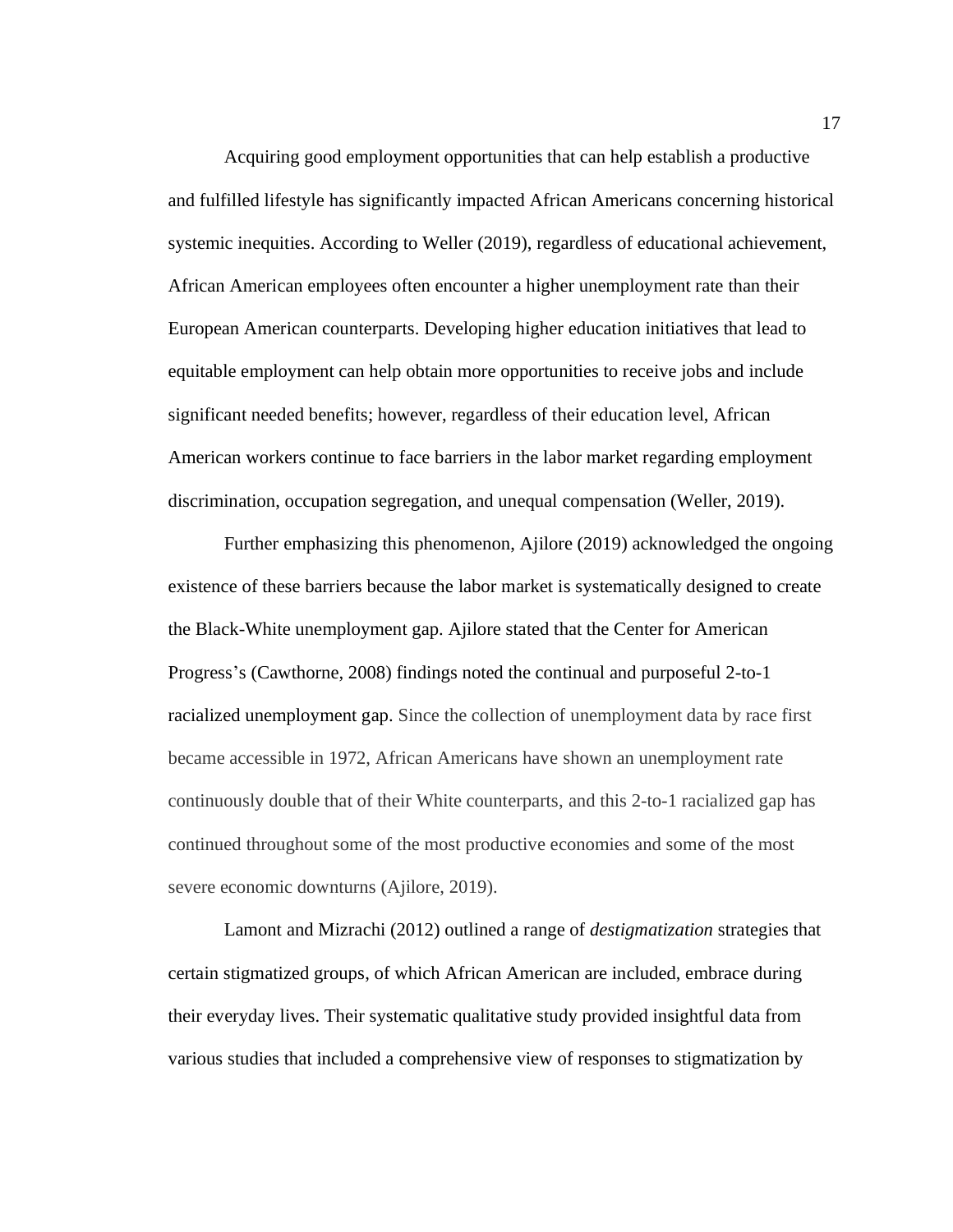ordinary people from various perspectives. The data included how these groups rationalize their stigmatized experiences; how they compromise and alter social interactions and boundaries; as well as how their responses are supported and limited by institutions, political national ideologies, culturally engrained beliefs, and circumstances. The everyday responses by certain stigmatized groups addressed in their study were defined as "the rhetorical and strategic tools deployed by individual members of stigmatized groups in reaction to perceived stigmatization, racism, and discrimination" (p. 2). The study highlighted findings from Fleming et al. (2012) that found African Americans obtain recognition by maintaining dignity and protecting themselves in coping with stigmatization by changing the negative meanings associated with their group through "educating" the ignorant and in not conforming to the stereotype depicted on them. In some situations, this group is constrained to confront absolute inequalities due to their given needs and dependence on resources. The authors also noted that African Americans are significantly influenced in their resolution tactics concerning the prevalence of racism and injustice in the United States resulting from dependency on essential needs and resources. Lamont and Mizrachi determined that more examinations of responses of certain stigmatized groups are needed for more comprehensive understanding of the existence and nonexistence of group limitations experienced by these groups.

#### <span id="page-28-0"></span>**Systemic Stigmatization and Low-Income, African American, Single Mothers**

The challenges faced by low-income, African American, single mothers are connected to barriers that impede their financial stability and career/goal and educational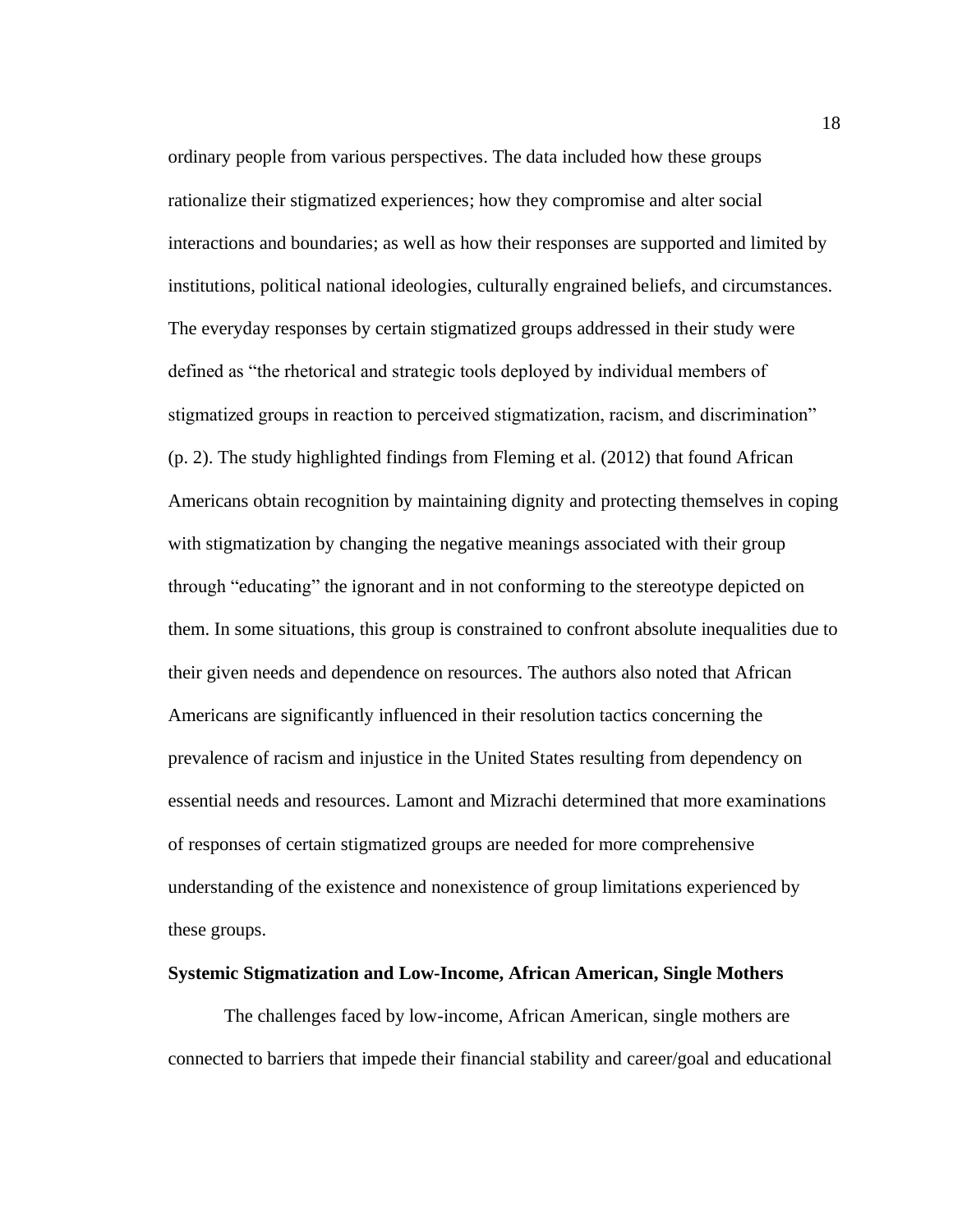success (Taylor & Conger, 2017). The barriers for this population have their roots in the systemic stigmatization embedded in the framework of U.S. society (Bertocch & Dimica, 2014; Damaske et al., 2017).

Low-income, African American, single mothers are a stigmatized group. They possess characteristics that convey a social identity that developed within stigmatizing societal beliefs and perceptions. Stigmatization adversely impacts self-esteem and deprives people of socioeconomic opportunities (James & Amato, 2013). Most lowincome, African American, single mothers experience difficulties obtaining employment and have few other options to sufficiently care for their families. The payments from TANF that are often received by this population group have declined in the past two decades even though other government programs have increased (Gluchman, 2017; Haskins & Weidinger, 2019). Although there has been a large increase in total government support to low-income families since 1986, the dispensation of that support has immensely changed (Hamilton et al., 2019; Hardy et al., 2018).

Many disadvantaged and vulnerable individuals' socioeconomic needs are primarily rooted in financial stability, career opportunity, and educational success (Cook, 2015). An individuals' psychological developmental process interactions in a social environment directly determine how their socioeconomic needs will impact their overall well-being (Perzow et al., 2018). Stigmatized individuals' socioeconomic needs are often impacted by encountered systemic stigmatizations. In a regression study using 2215, unmarried single mothers, Radey (2018) identified that most low-income individuals' vulnerability stems from the design of the economy, including restricted (a) adequate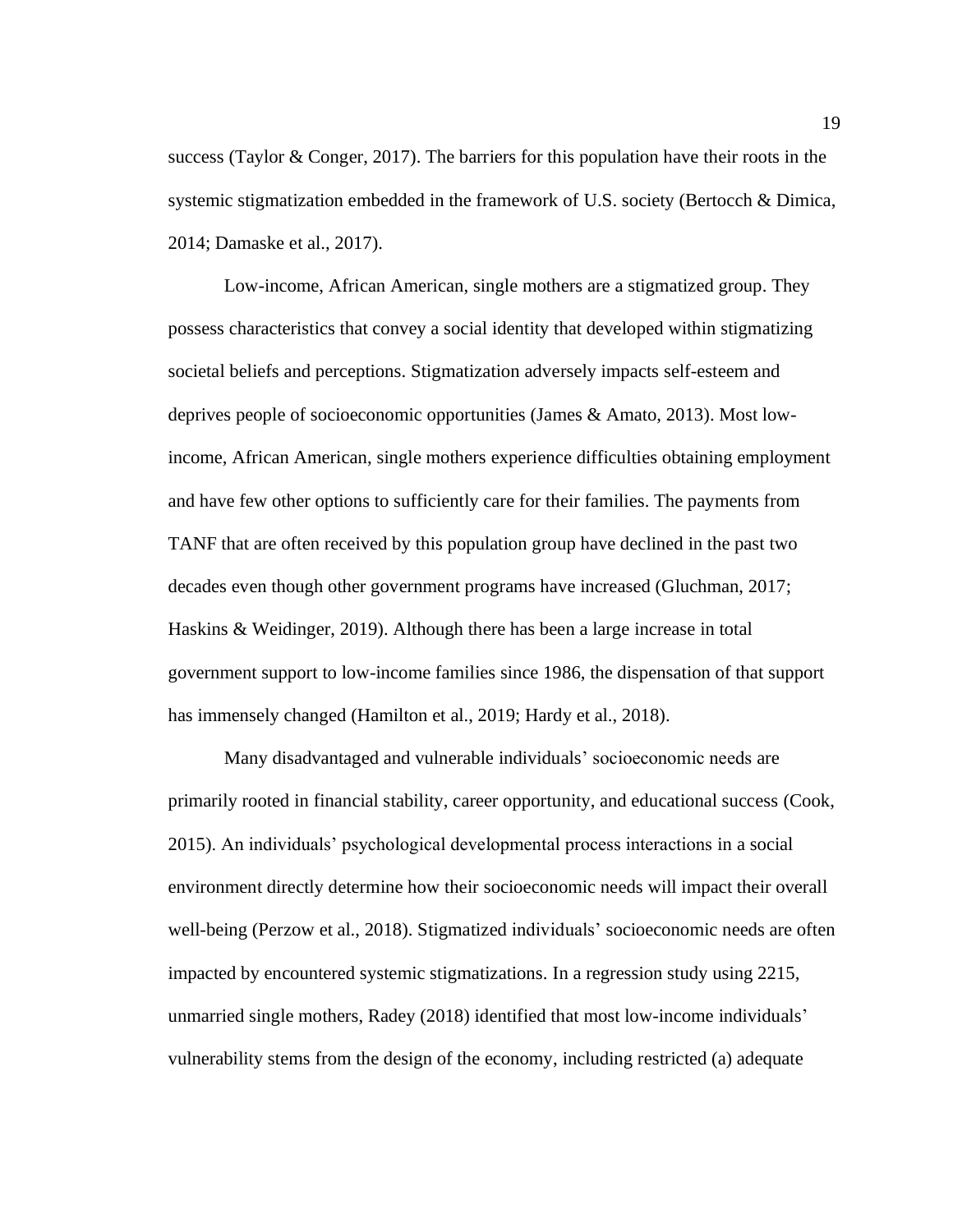incomes, (b) steady employments, (c) schooling opportunities, (d) reasonable welfare, (e) reasonable living conditions and (f) reasonable child supervision.

# *Financial Impact*

Financial stability for African American single mothers of low-income status is impacted by specific government enacted programs. The TANF program is designed to provide temporary financial assistance to low-income families (Falk, 2013). The TANF block grant provides federal funding for states to create welfare programs for low-income families. TANF focused on the importance of working and forced recipients to obtain employment immediately, requiring many low-income families to obtain employment that would not meet their needs (Falk, 2013).

Additionally, compensation for time off at most low-income paying jobs is not required and depends upon the number of hours worked to qualify for the Family Medical Leave Act benefits. This Act is a U.S. labor law established in 1993 that required covered employers to provide their employees with job-protection, which would provide 12 weeks of unpaid leave per year for specified family and medical reasons (Heinrich, 2014). Typically, low-income African American single mothers do not work at jobs where they would qualify for this benefit due to not meeting work hours requirements.

Low-income African American single mothers have been forced into additional financial and economic concerns because of stringent requirements and limitation regulations regarding instrumental government programs such as TANF, Earned Income Tax Credit, and Child Tax Credit programs (Weil, 2017). The chief reason for the decline in income for low-income single mothers during the last decade was the loss of TANF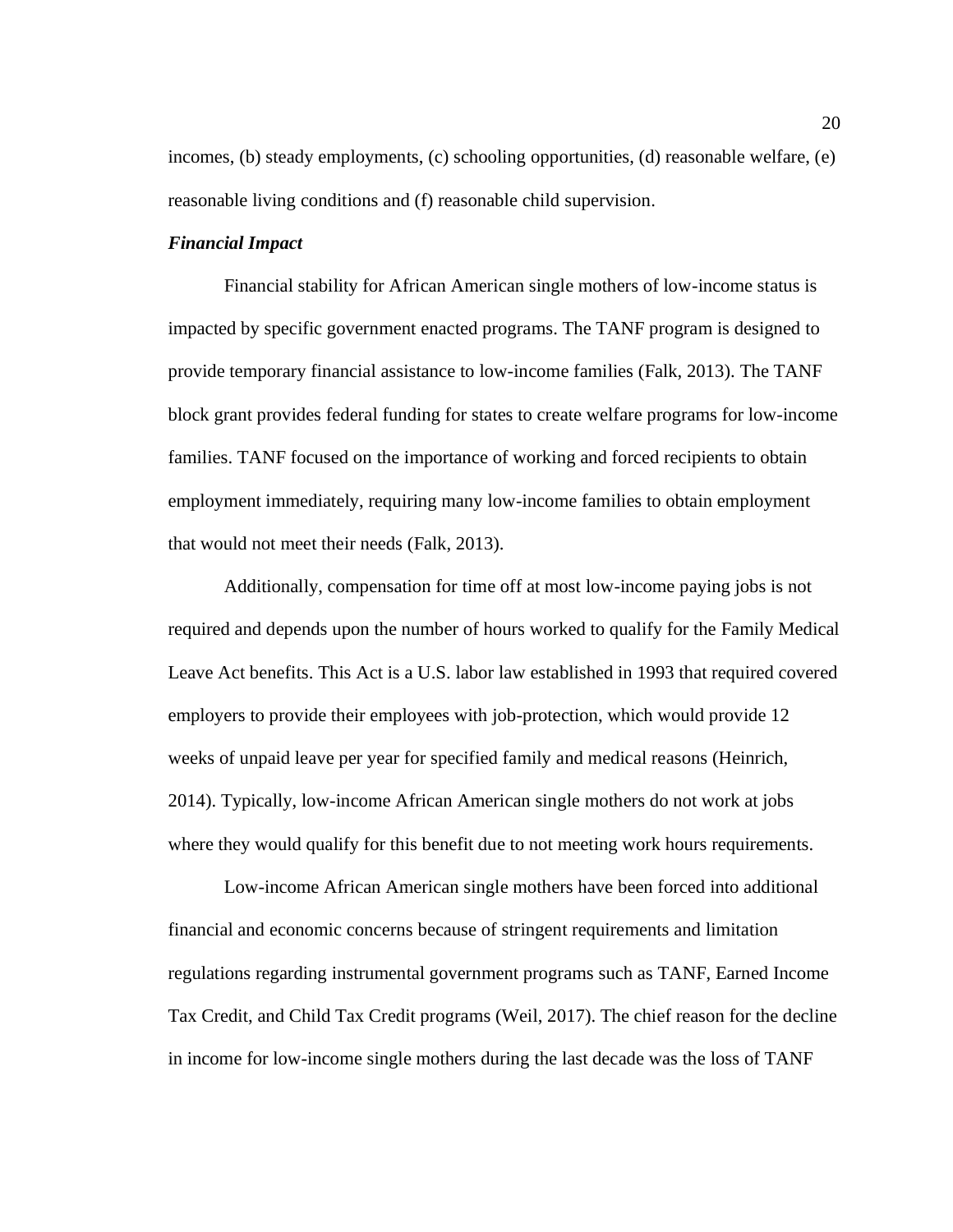cash assistance that was not replaced with other income sources (Ahn, 2014). TANF income fell, in part, because of a sharp drop in the number of families TANF served. The number fell by more than half due largely to the welfare law's work requirements, time limits, and other restrictions that proved to be problematic for most recipients (Trisi & Sherman, 2016). TANF dispersions on cash benefits to low-income families changed from 30% to 20%, lowering access to assistance that bridges the gap between what families earn and what they need to sufficiently meet their family's basic needs (McKeen, 2021).

Low-income African American single mothers experience challenges with financial stability because of the racial wealth gap that exists due to racial labor markets (Chan & Moffitt, 2018). According to the U.S. Census Bureau (2019), the median income estimate for White Americans was \$72,204, White alone, not Hispanic was \$76,057; Asian Americans was \$98,174, Asian alone or in combination was \$97,150; and Black Americans was \$45,438, Black alone or in combination was \$46,073. Additionally, a study conducted by Shapiro et al. (2014) showed that a wage gap existed with income increases between African Americans and Whites because "every dollar increases in average income over the 25-year study period added \$5.19 wealth for White households, while the same income gains only added 69 cents of wealth for African American households" (p. 4). The Economic Policy Institute researchers concluded that what is influencing the continuation of wage gap disparities is discrimination and increasing compensation inequality in general to be the primary reason (Fan et al., 2016).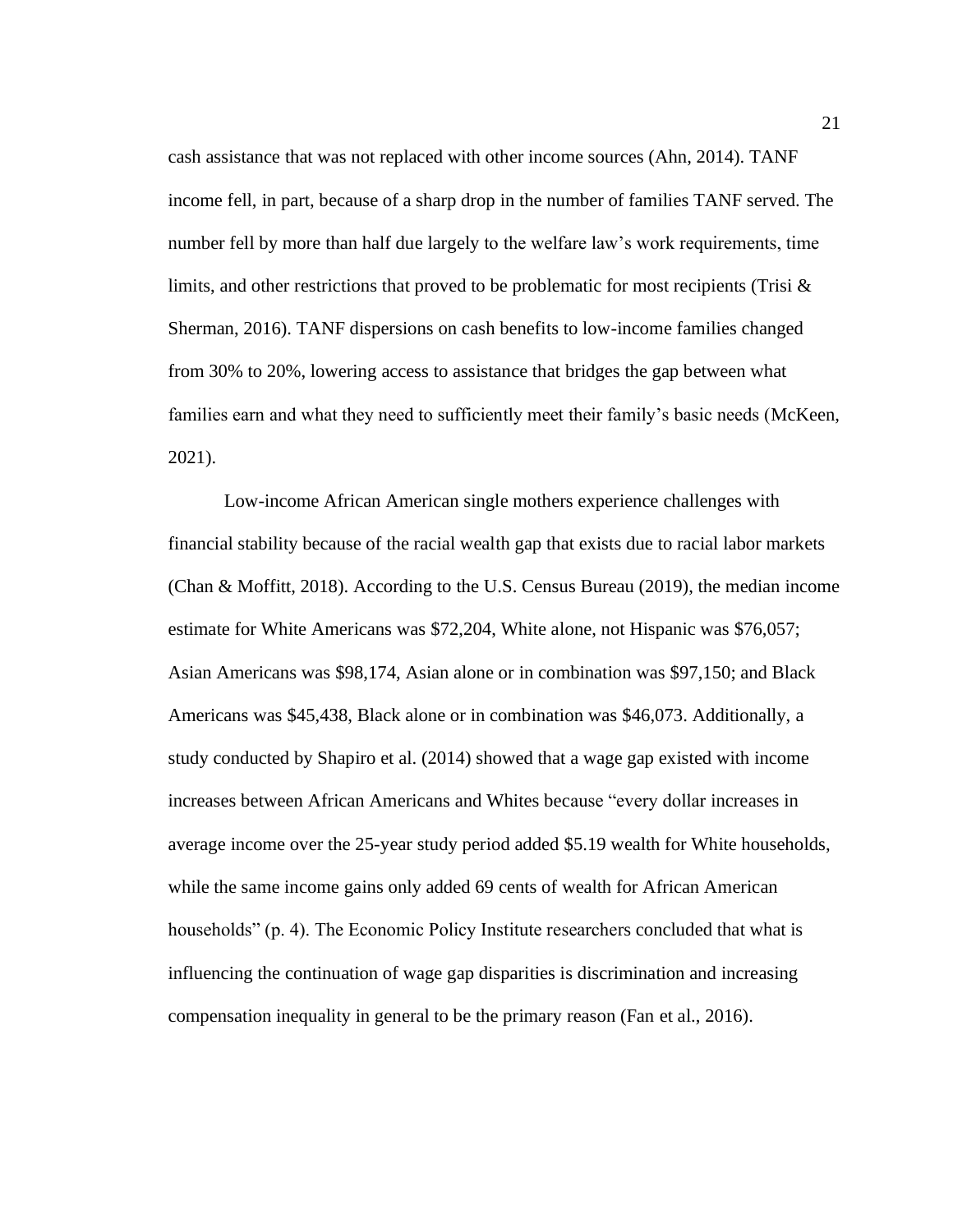In contrast to widely held myths about the responsibility of closing the racial wealth gap being placed on the need for behavioral changes by Blacks. Darity et al. (2018) conducted an analysis based on the Survey of Consumer Finances 2016 that revealed a different perspective. The analysis showed Blacks could not close the racial wealth gap by modifying their behavior or accepting more "*personal responsibility*" (p. 4). The report indicated that there are no actions that Black Americans can take autonomously that will have much of an effect on decreasing the racial wealth gap. For the gap to be closed, the report stated that America must undertake an extensive social change created by acquiring important national policies that will establish a direction toward addressing the long-standing consequences of slavery. This report indicates that closing the racial wealth gap needs a specific assessment of the causes of the disparity and an insightful action to produce systemic reform and permanent change (Darity et al., 2018).

Progress in closing the gender earnings based on median annual earnings has also slowed immensely. It has definite problematic financial and economic issues for all women, especially women of color, and even more for women heads of household (Fan et al., 2016). According to Rosenfeld (2017), if the pace of change in the annual earnings ratio continues at the same rate it has since 1984, it would take until 2059 for women and men to reach equality in earnings. Additionally, the pace of change would be substantially longer for women of color. Black women would reach equality in median annual earnings with White men in 2119 (Rosenfeld, 2017).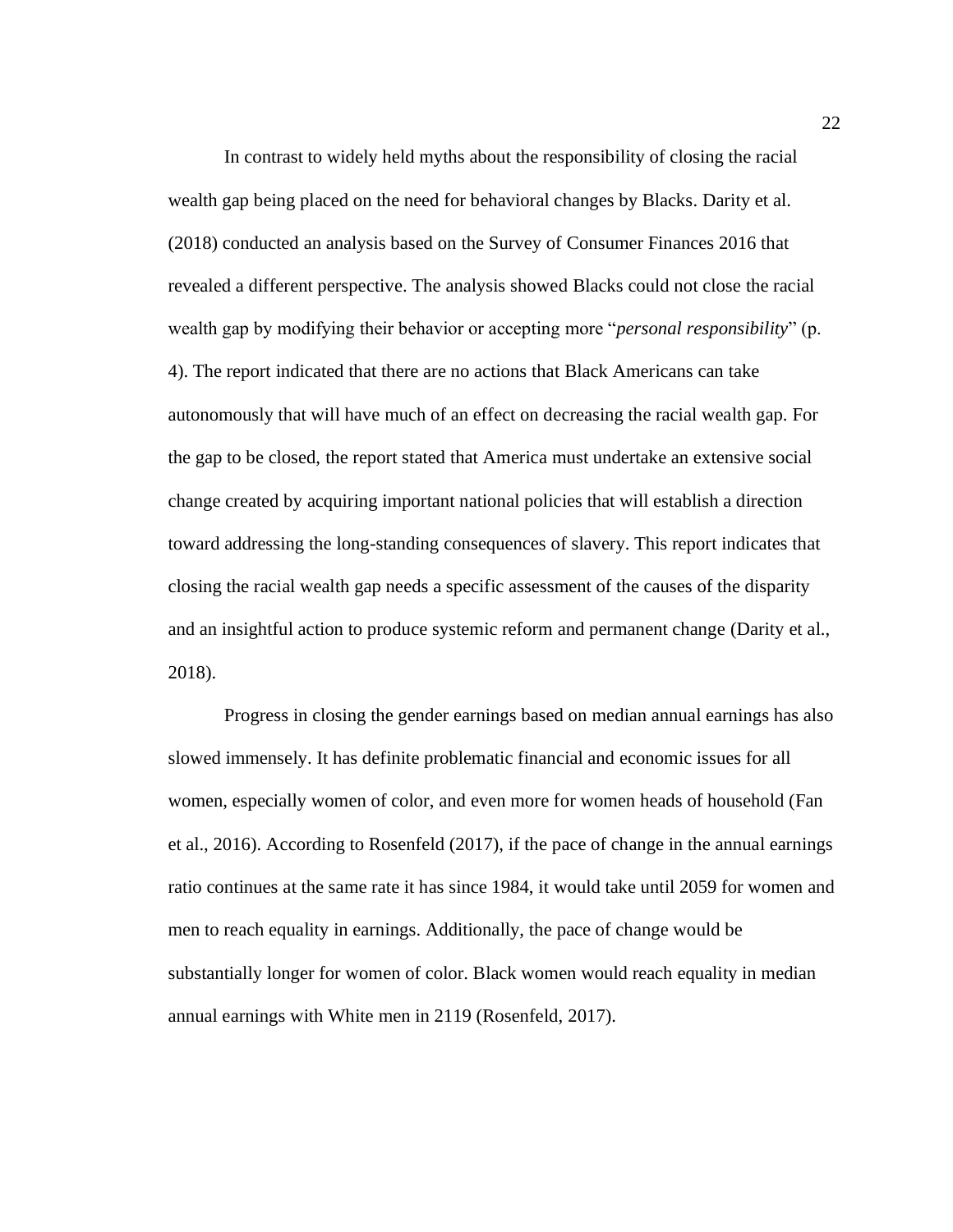Naples (2018) provided insightful information regarding how mothers are marginalized based on identifications such as ethnicity, immigration status, class, and special needs, and how these mothers manage marginalization. There were three essential questions addressed in this study that focused on outlining what structural barriers and stigmas mothers faced, how they experience and react to negative social forces, and how the laws and policies that were established and implemented benefitted some mothers while other mothers were denied the same privileges. These questions were examined by scholars who determined that barriers are frequently established and implemented by state institutions. Inadvertently, more hardships arise for single mothers using these institutions. For example, according to some case managers in Georgia (Freeman, 2015), the TANF program encourages caseworkers to focus on work versus education. Therefore, driving a significant number of low-income African American single mothers into working at low-income paying jobs instead of providing encouragement to further their education would improve their economic status (Freeman, 2015). The lack of understanding or refusal to acknowledge systemic injustice for disadvantaged, vulnerable women could result in life-long struggles for this population group.

Public assistance has increased for low-income, African American, single mothers who experience financial, physical, socioeconomic, and psychological issues (Glenn, 2016). In the United States, research efforts have been conducted on public assistance and welfare mothers (Weiss, 2017). However, little research has been conducted that describes the perspectives and impactful experiences of single mothers. Past research has documented that social stigma is associated with the use of public assistance programs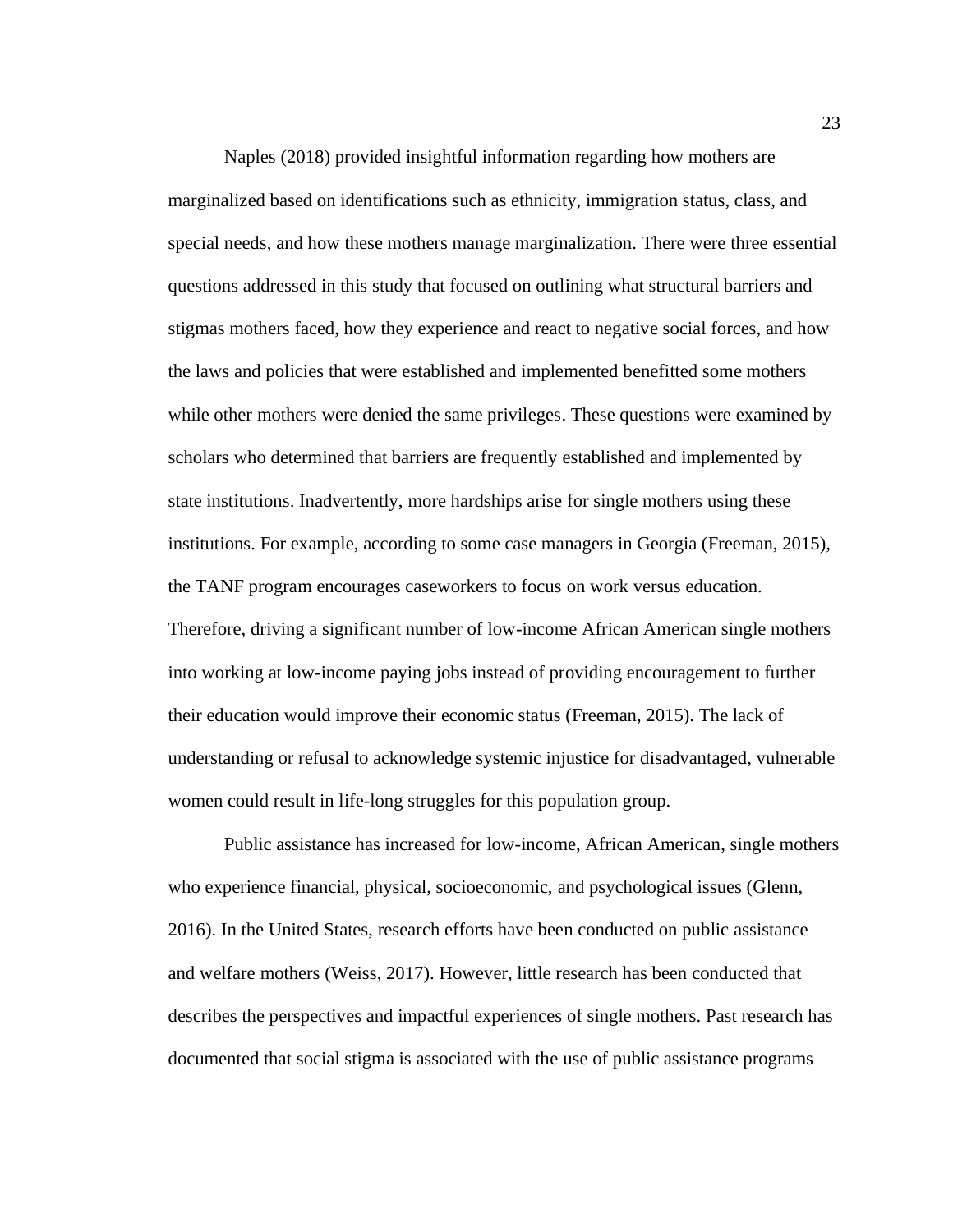(Baumberg, 2015; Stuber & Schlesinger, 2006). This research primarily stated that participation in such programs is sometimes offered as proof that those who benefit from such assistance embrace undesirable work behaviors and should be placed in the lowest considered employable status (Baumberg, 2015). Frequently identified within this stigmatized perception are low-income African American single mothers (Rosenthal  $\&$ Lobel, 2016).

Contrary to the findings in the research conducted by Baumberg (2015), Turner' (2020) research study' findings with 21 low-income single Black mothers in Virginia, showed that these mothers acknowledge but defy dominant perspectives that label them as welfare queens and baby mamas. The participants perceive as a primary aspect of their motherhood responsibilities is socializing their children around race and class. The study showed that Black mothers of a low-income status who receive public assistance must struggle with enhanced state scrutiny, the degrading of their ability to sufficiently mother, raising their Black children in racially motivated environments, and navigating a neoliberalist economic system. The participants in this study acknowledged that the employment opportunities afforded to them are not financially equitable. However, they sought these opportunities because their primary goal is to provide for their children. The mothers added that receiving public assistance is not viewed by them as a privilege but a necessity to ensure their children's needs are met.

A literature research report, which included a primary section on systemic challenges faced by specific vulnerable populations, was conducted for the Office of Planning, Research, and Evaluation Administration for Children and Families, U.S.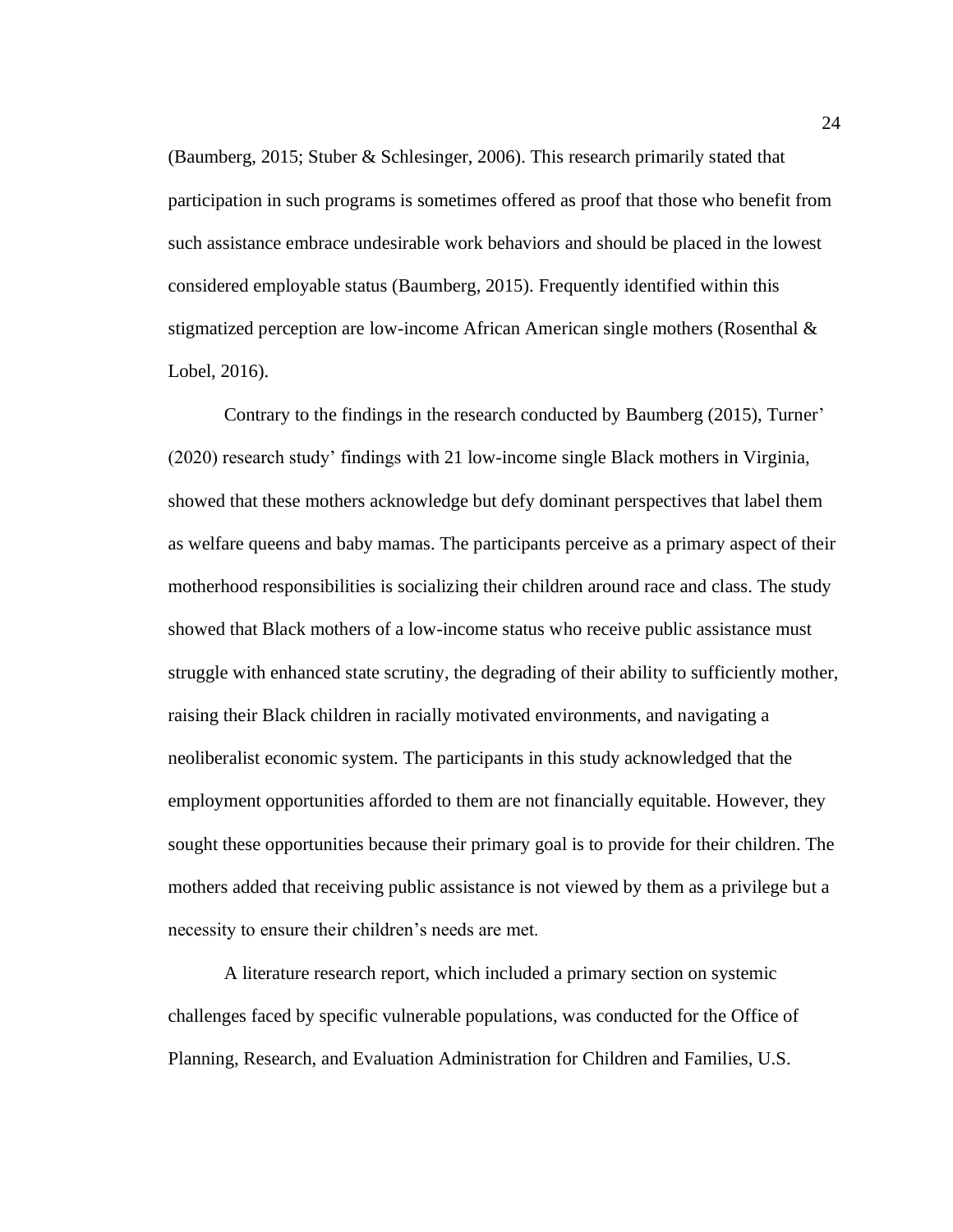Department of Health and Human Services (Quint et al., 2018). This report involved indepth interviews with 30 low-income families. The report stated that 1 in 5 American children (14.5 million) live in poverty, with a high percentage being Black and Hispanic children within single mother homes. Interviewees in this research acknowledged the challenges faced based on the qualifications placed on them regarding receiving welfare grants that pressured them to accept low-paying employments in order to receive certain benefits. These low wage-earning employments would not provide enough income to sufficiently care for their families resulting in on-going poverty conditions.

The recipients indicated their feelings of being stereotyped and stigmatized because they were placed on a "moral hierarchy" scale due to unjust perceptions. The study showed that these mothers hold a concern for their families and that future qualitative research should focus on helping parents understand the positive and negative aspects of receiving benefits.

### *Career Impact*

Low-income, African American, single mothers are often marginalized by society through perspectives that impact their overall life experiences. A qualitative study conducted by Richard and Lee (2019) with racial minority working single mothers at lower-middle income levels, provided data showing the complex interaction between individual, environment, and system factors compared to multiple subsystems that influence racial minority single mother's career development and experiences. At the individual level, racial-minority mother's experience discriminating experiences and oppressive associations related to multiple racial-minority identity, personality, level of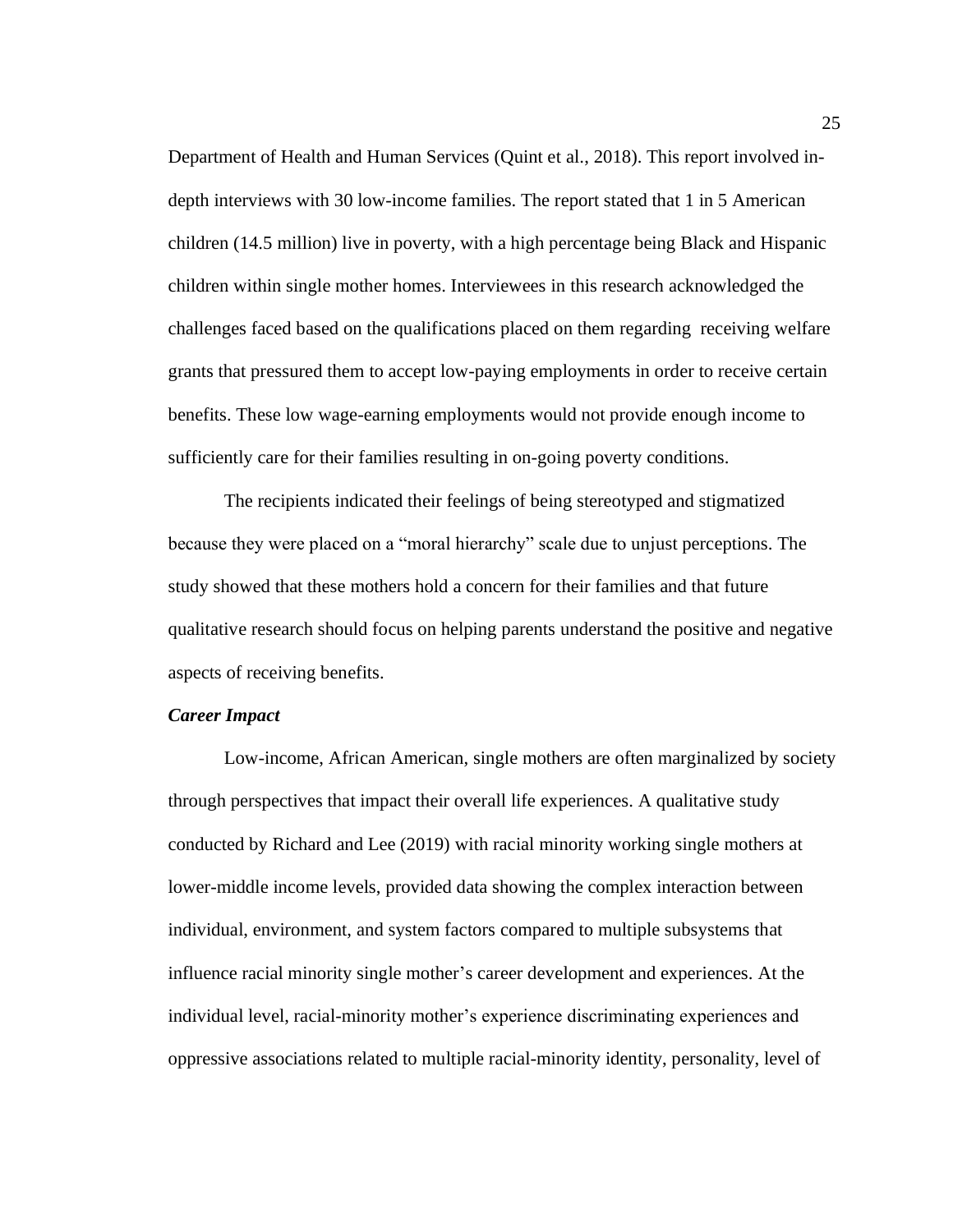education or training. The example at the mesosystem level revealed that racial minority single mothers' workplace environments displayed additional challenges that include stereotyping and discriminative policies created by their place of employment. At the macrosystem level, the example showed how systemic policies impacted racial and ethnic minority working single mothers concerning hiring policies that influence opportunities within the framework of career growth, economic competence, and occupational mobility. Participants expressed greater career difficulties that included prejudicial and stigmatization experiences, rigid working policies, and lack of social assistance (Richard & Lee, 2019).

# *Educational Impact*

The dismantling of legalized racial segregation in education continues to exist although decades of legal attempts have occurred. The impact of this disparity results in low-income, African Americans being disproportionally enrolled in schools without access to quality resources, credentialed teachers, rigorous course offerings, and extracurricular activities (Smith-Evans et al., 2014).

Empirical research has been conducted involving quantitative and qualitative studies by social scientist researchers and clinical social workers that address *education inequality* (Downey & Condron, 2016; Edgerton & Roberts, 2014; Lamont, 2018). The research studies' goals involved recognizing the injustice of educational disparity for people who are vulnerable to unequal, segregated school systems. However, research studies fail to acknowledge the effects of this systemic injustice that places low-income,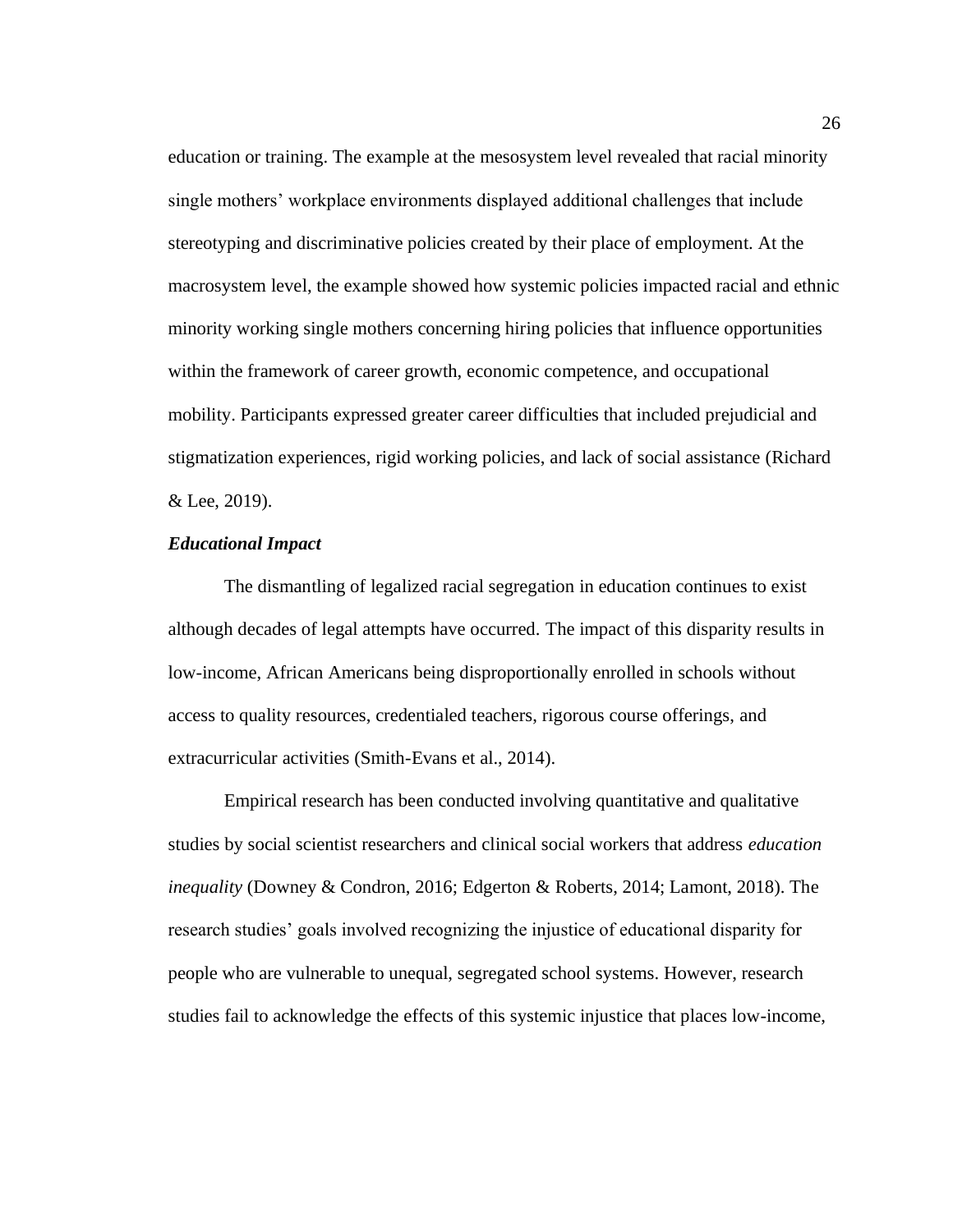African American, single mothers into problematic cycles that affect their overall wellbeing (Abdullah et al., 2015).

There is limited research that acknowledges that this population group primarily received their formal education from inferior school systems (Cook, 2015). Cook's (2015) contended that low-income, African American individuals are often perceived as not valuing education. This perception is rooted in a stratified social system that strives to equate value with status. Cook further stated that some essential cultural and socioeconomic opportunities and benefits are disproportionately available to some of the most vulnerable population groups in the United States. Therefore, according to Ornstein et al. (2017), this population lacks the benefits of an excellent educational background to ensure job quality that leads to higher wages.

Social workers can affect systemic education inequity by promoting social justice within societies, professional practice, and educational institutions (Lee & Hudson, 2017). Social scientists and the social work profession have long engaged in research related to educational, health, and well-being disparities and the needs of various populations defined by culture or socioeconomic status (Conger et al. 2010; Golin, 2017).

#### **Summary**

This section addressed the foundational basis of this action research study, including an introduction to the study, problem statement, purpose and research questions, nature and significance of the study, theoretical framework, values and ethics, and professional and academic literature review. Further outlined in this section was the potential of social work practice toward addressing systemic stigmatization in low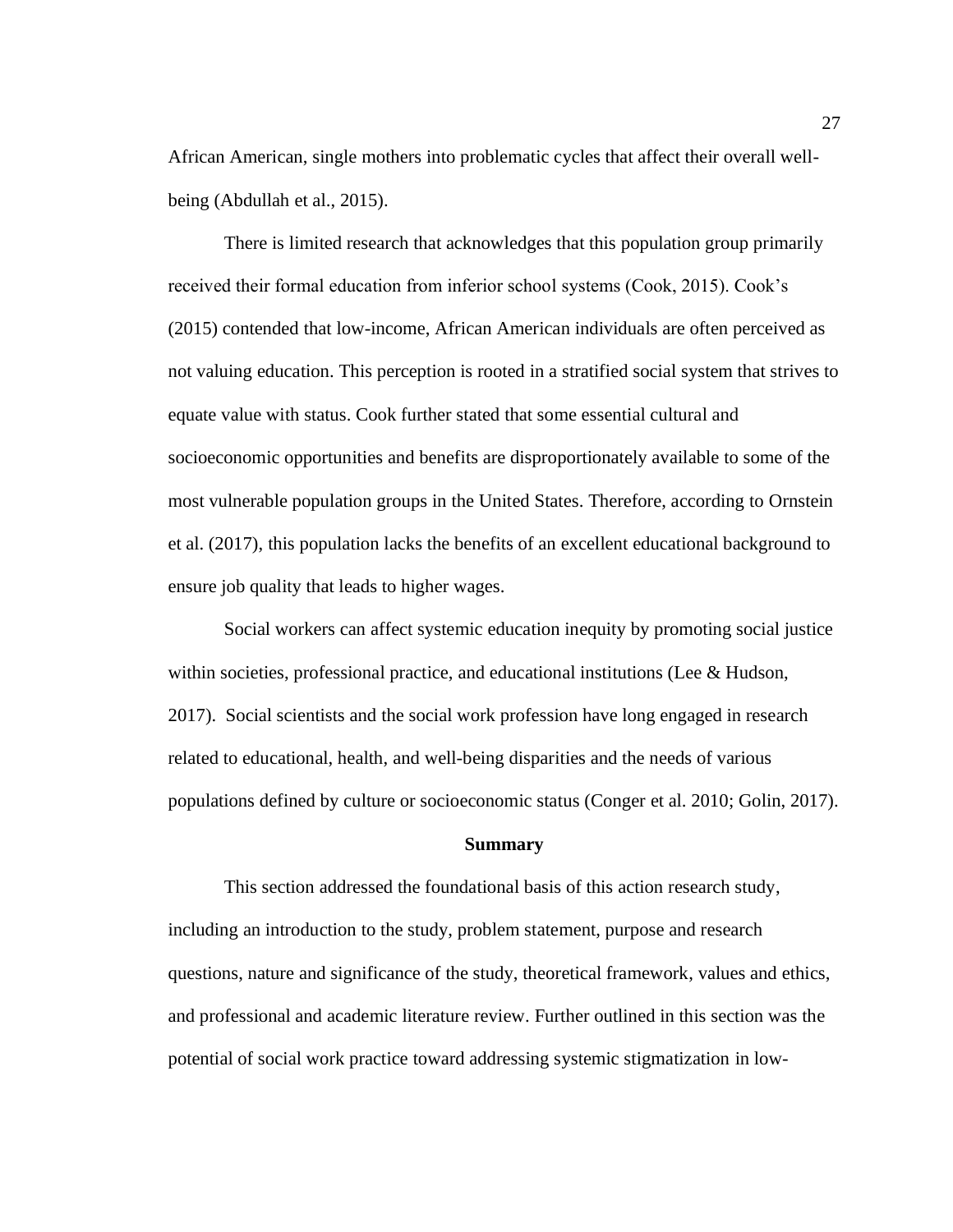income African American single mothers' overall well-being. Although both qualitative and quantitative studies were identified in the literature review, no studies were found that reported findings on this topic using action research with social work participants who work with low-income African American single mothers.

The following section includes the analytical steps of the data collected in this project study. The data collected may be used to enhance and inform social work practice with current and future social workers who provide services to low-income African American single mothers.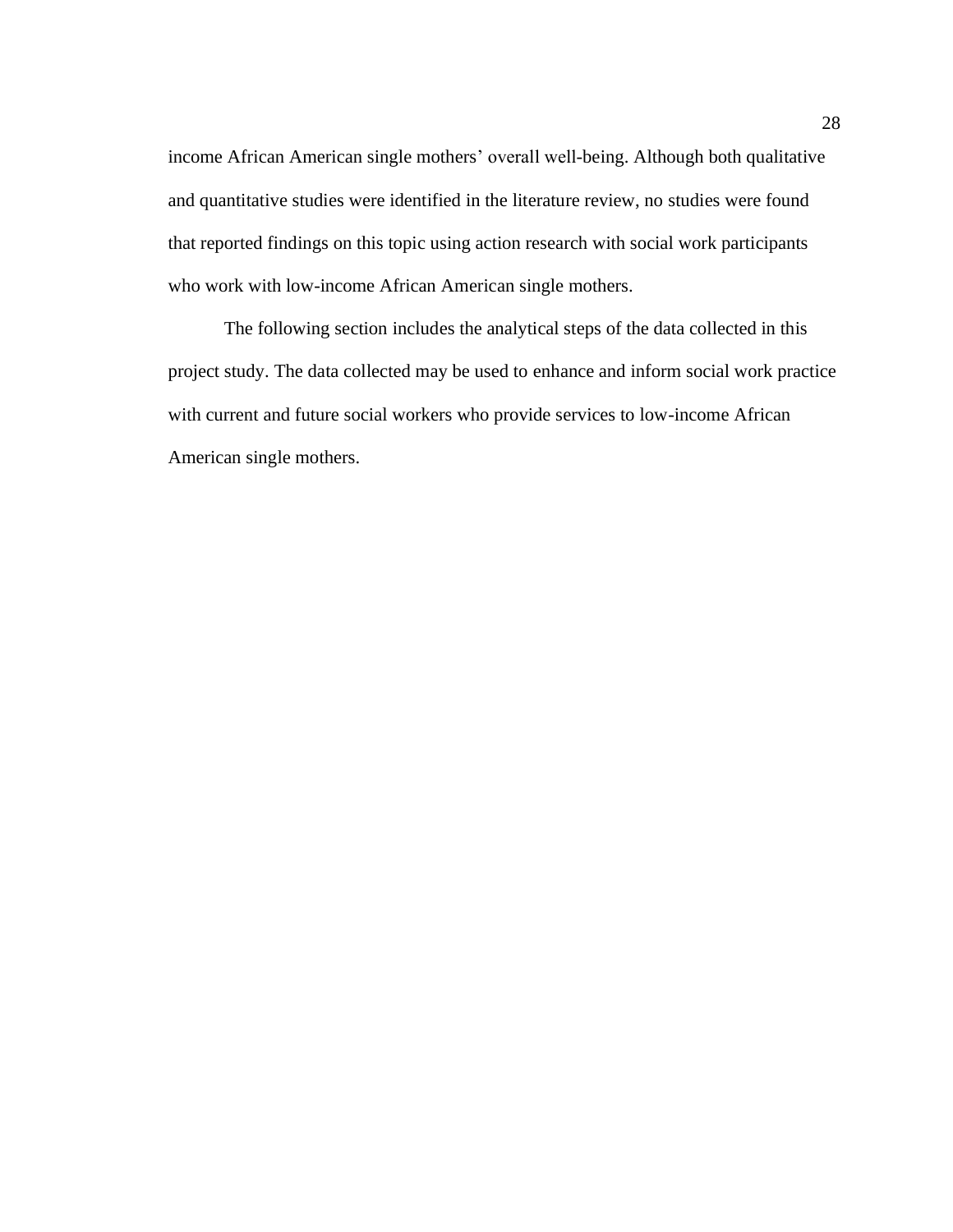## Section 2: Research Design and Data Collection

The problem under study was that, in the United States, many African American, single mothers of low-income status, who make up nearly 30% of all single mothers (Fontenot et al., 2018), often struggle with breaking difficult life cycle experiences that include financial stability, career/goal, and educational attainment due in part to systemic stigmatization throughout their motherhood years (see Richard & Lee, 2019). As stated by Campbell-Grossman et al. (2016), studies are needed to understand better how to assist low-income, African American, single mothers as they manage and cope with the impact of systemic stigmatization on their socioeconomic well-being.

The purpose of this qualitative action research study was to examine how BSW and MSW social workers understand the impact of systemic stigmatization on lowincome, African American, single mothers' socioeconomic well-being, the challenges social workers face in addressing the impact of systemic stigmatization on this population, and the strategies that could be useful to mitigate the effects of systemic stigmatization on socioeconomic well-being. The findings could enhance and inform best practices for social workers to use when working with African American, single mothers of low-income status.

This section includes a discussion of the research design, methodology, sources of data/data collection, data analysis, and ethical procedures before concluding with a summary. In this section, I also provide the analytical steps of the data collection process.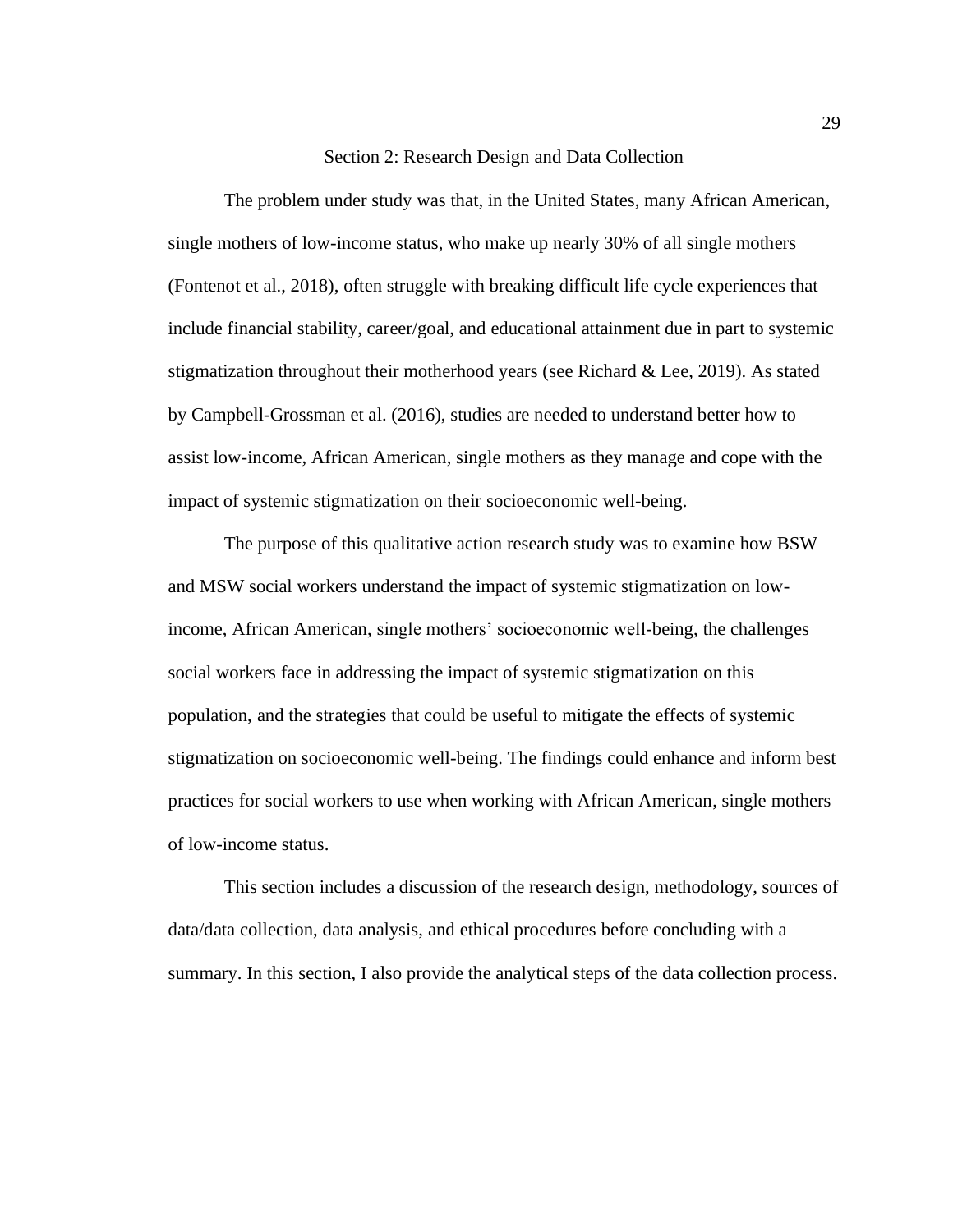### **Research Design**

The following research questions were addressed in this study:

RQ 1: How do social workers describe the impact of systemic stigmatization on low-income, African American, single mothers' socioeconomic well-being? RQ 2: What challenges do social workers face when addressing the impact of systemic stigmatization on low-income, African American, single mothers' socioeconomic well-being?

RQ 3: How do social workers help mitigate the effects of systemic stigmatization on the socioeconomic well-being of low-income, African American, single mothers?

In this research project, I used an action research design, which was aligned appropriately with the purpose of the study. Action research is an approach that incorporates a professional social researcher's skills and experiences with the problem definition and understanding of local participants to address a particular set of organizational, community, legislative, or environmental problems (Convery, 2019). Together, these actions form a collaborative learning association to clearly define and decide what data are needed to understand the problem and create hypotheses about the applicable causes.

Focus group discussion is one collection method used in qualitative research (Almutrafi, 2019). This method's aim is to obtain data from a purposeful selected group of individuals instead of from a statistically representative sample of a boarder group for the purpose of obtaining an in-depth understanding of a social issue (Mishra, 2016). For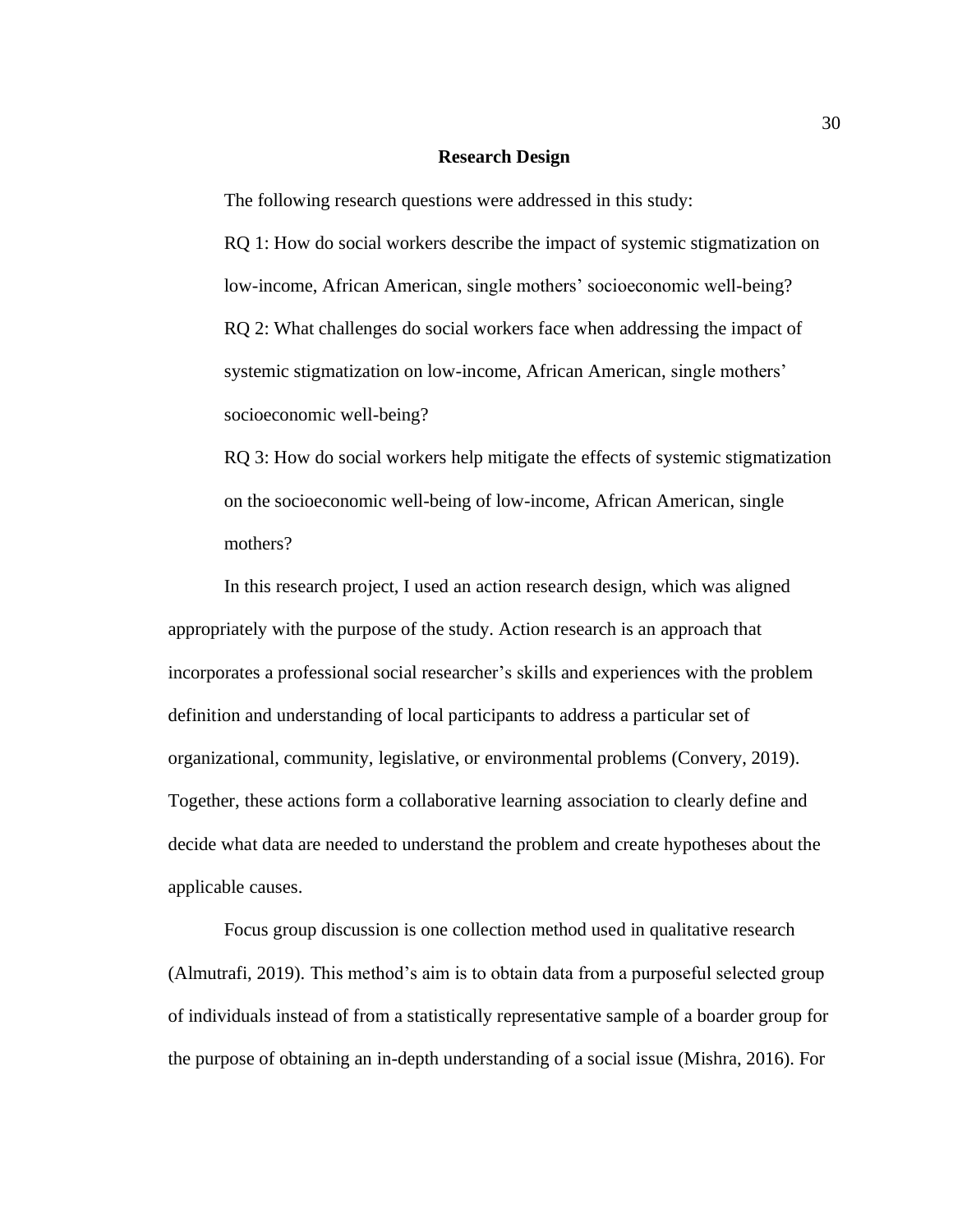this study, a focus group was the appropriate data collection method because it involved obtaining the perceptions, experiences, and challenges of social workers who work directly with low-income, African American, single mothers. This direct provision of service allowed the participants in this study to share information that could enhance and inform social work practice in how to assist African American, single mothers of lowincome status regarding navigating and responding to systemic stigmatization.

### **Methodology**

This action research study involved data obtained from a focus group. Focus group discussion is often used as a qualitative approach to understand social issues (Nyumba et al., 2018). Researchers use focus groups to acquire data from a purposely selected group of individuals rather than sample representation from a larger population. I recruited participants for this study from social workers from Georgia's Department of Family and Children's Services registry who provide services to low-income, African American, single mothers. Data were collected from the focus group using seven questions for discussion. All data were thematically analyzed by procedures recommended by Braun and Clarke (2006). The procedural steps are discussed in the data analysis section of this study. The rationale for this chosen data collection procedure was to provide information through discussion to fulfill this study's requirements. The focus group took place over a Zoom virtual meeting with five participants. I contacted selected participants by email and sent them two attachments: the consent form for participation in the focus group and a document that provided a detailed outline of the protocol of the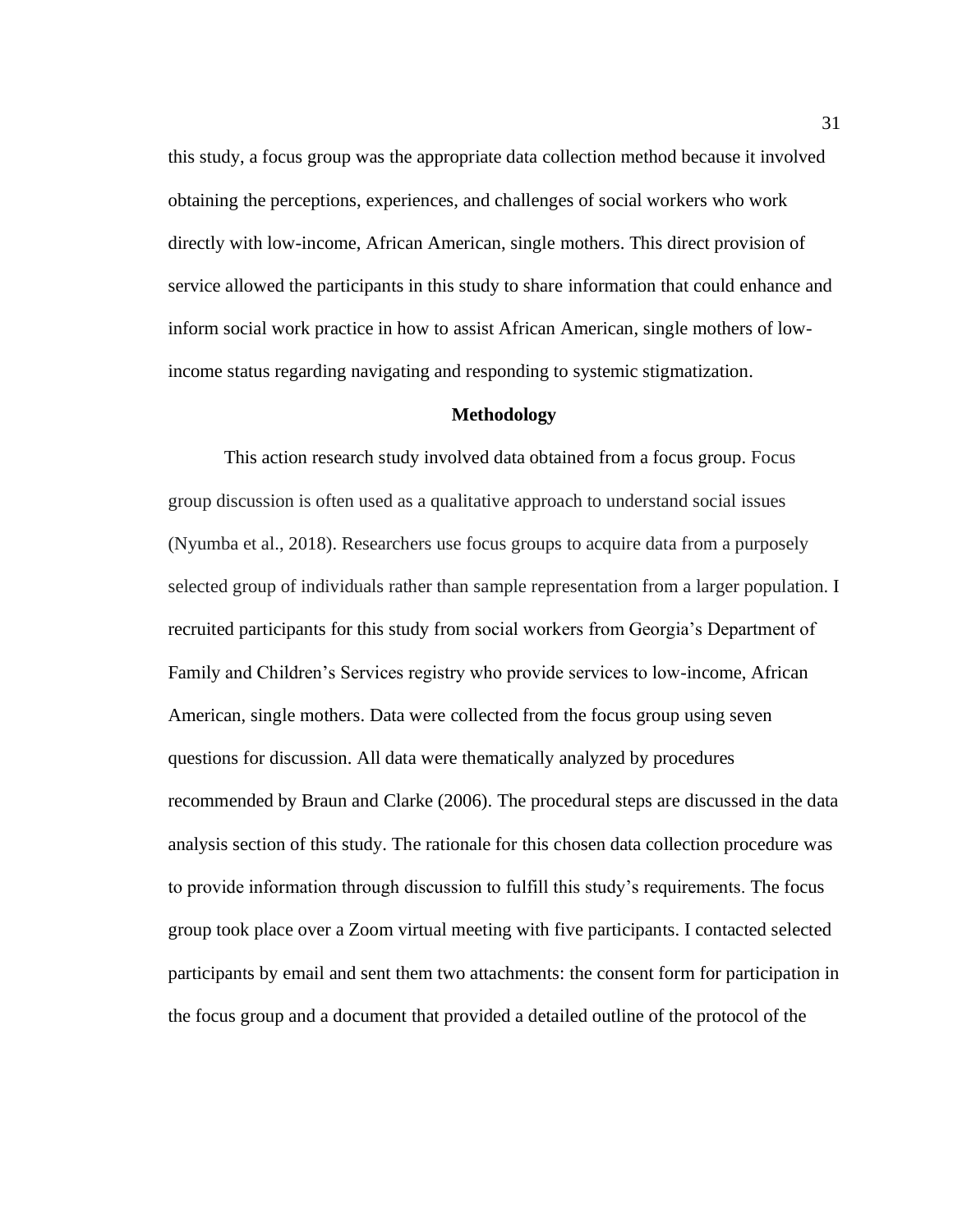focus group meeting (see Appendix A). The meeting was audio recorded per the agreement signed by each participant.

# **Participants**

I used purposive sampling to recruit participants for this study. Purposive sampling is a nonprobability sample selected based on a population's characteristics and the objective of the study (Etikan et al., 2016). The rationale for using purposive sampling for this action research project was that the focus group was comprised of social workers who currently worked with low-income, African American, single, head-ofhousehold mothers. The focus group consisted of five social work participants employed by Georgia's Department of Family and Children Services. According to Avella (2016), focus groups function more effectively with about four to 12 people, and groups comprised of more than eight can be difficult to negotiate. The rationale for this chosen data collection procedure was to provide information through discussion. These participants would more likely have the knowledge needed to answer the research questions. Eligibility for participation included: (a) being a BSW or MSW social worker employed by the Georgia Department of Family and Children Services, (b) being English speaking, and (c) having worked with low-income, African American, single mothers for at least 5 years.

# **Recruitment**

The participants in this project study were social workers who worked with lowincome, African American, single mothers and were employed by Georgia's Department of Family & Children's Services for at least 5 years. As an approved provider with this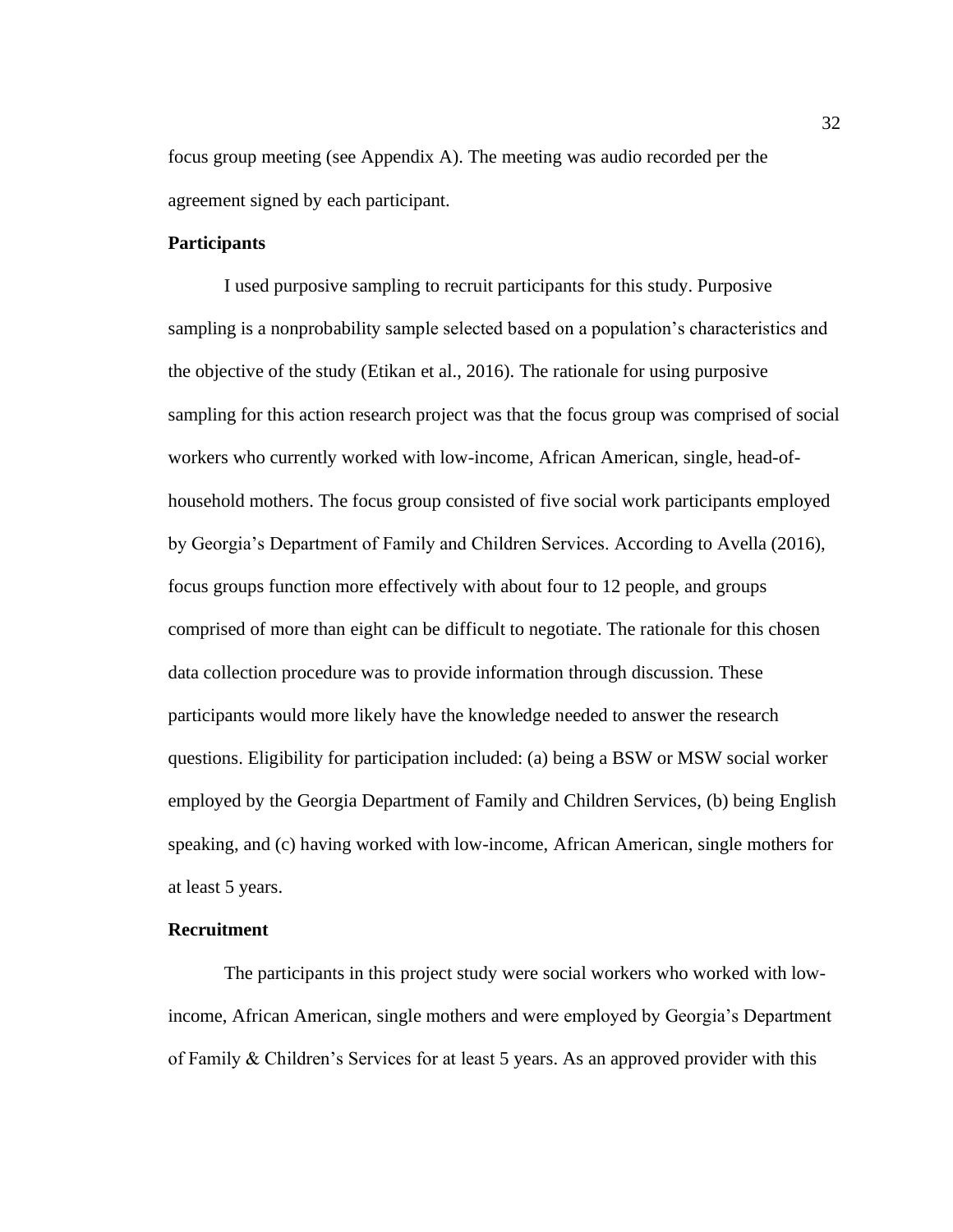department, I had access to the provider's directory, which includes the email addresses of other providers, that is given exclusively to providers. I recruited participants from this registry. An approved recruitment email was sent to potential participants and included my personal professional information, the reason for the recruitment, and a brief description of the research to be conducted. A flyer was also placed on the information board of the home office of Georgia's Department of Family and Human Services. The flyer highlighted the reason for recruitment, the topic of research, Zoom meeting acknowledgment, and my contact information.

## **Instruments**

 The instrument for this action research study was a semi structured discussion guide with open-ended questions developed from information obtained from my review of the literature on the topic. The semi structured discussion guide consisted of a prepared set of meeting rules, a prepared set of questions, and topic areas to be covered. The use of a semi structured guide in a focus group applied structure to the discussion. I also created the data collection process guide that described the format the focus group meeting followed (see Appendix A). The guide also included the estimated allotted times for welcome and introductions, instructions, focus group questions, questions from the group, the participant demographic questionnaire, and closing remarks. The focus group questions were developed based on the problem, literature review, and the theoretical framework (see Appendix B).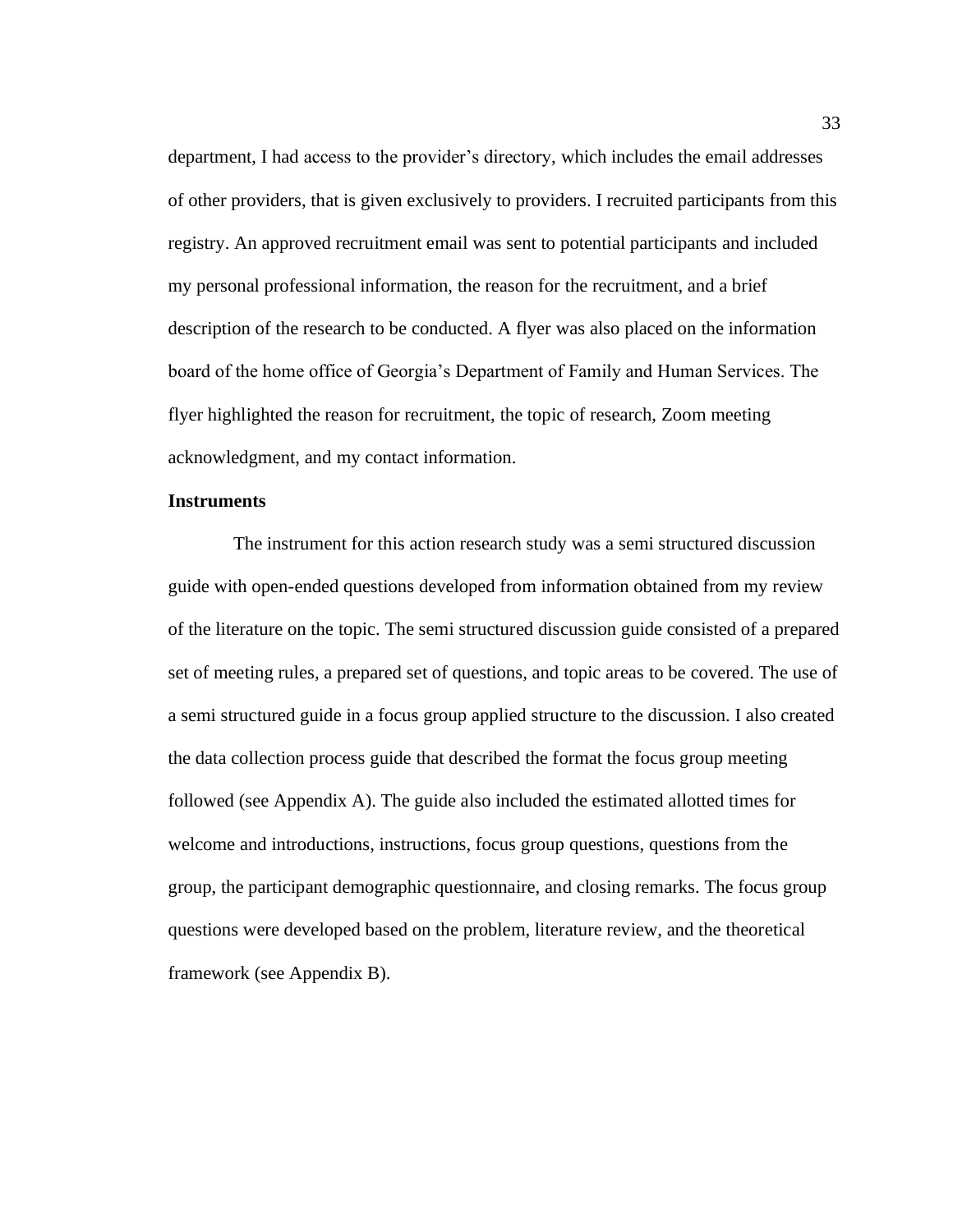## **Data Analysis**

I collected data for this research study using a focus group in a Zoom meeting setting. To support the data analysis, the focus group was audio recorded, and the data were transcribed verbatim. All data were thematically analyzed using a six-step process recommended by Braun and Clarke (2006) that involved:

- 1. Familiarizing with the data by repeatedly reading and rereading them.
- 2. Generating lists of codes.
- 3. Combining the codes into themes and subthemes.
- 4. Analyzing the themes theoretically.
- 5. Defining each theme.
- 6. Writing the results of the analysis.

Qualitative research requires two main strategies that promote rigor and quality, and these strategies confirm the authenticity of the data and the quality or trustworthiness of the analysis (Noble & Smith, 2015). A more rigorous research process will result in more trustworthy findings (Cuervo-Cazurra et al., 2016). In this study, I used purposive sampling to ensure the participants had expertise with the population relevant to the study and were well suited to address the topic. Additionally, the study's rigor was supported by recording, transcribing verbatim, and analyzing the data.

Transferability is a trustworthiness concept (Noble & Smith, 2015). In this project study, I achieved transferability through the participants' various shared perspectives and experiences, the methodology, and the interpretation of the findings. Participants'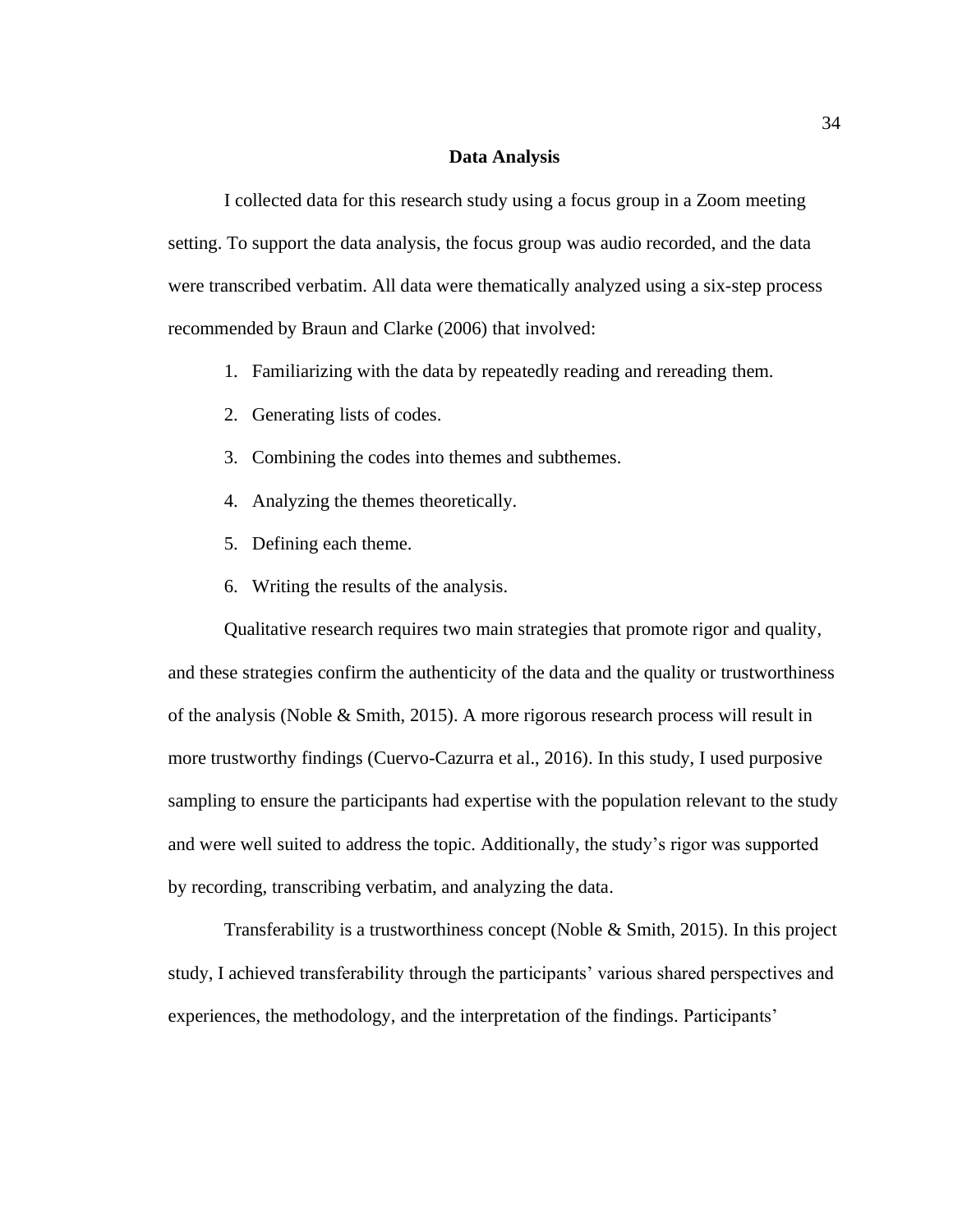demographic information was provided in adequate detail for readers to determine transferability.

Credibility is a crucial internal validity criterion in action research that suggests whether the study measures what it intended (Noble  $& Smith, 2015$ ). Credibility in this study was established by member checking. In qualitative research, participants provide feedback to improve the study's accuracy, credibility, validity, and transferability (Thomas, 2016). A summary of the transcribed data of the meeting was provided to each participant, so they could perform member checking.

Dependability is essential to trustworthiness in qualitative research because it serves to confirm that the research study's determinations or conclusions are consistent and repeatable (Lewis, 2015). I aimed to ensure dependability by conducting a thorough analysis of the data collected, so if viewed by other researchers, they would come to similar findings, interpretations, and conclusions about the data. The step-by-step process performed in the data analysis process is included in Section 3 of this study.

Confirmability is the last criterion of trustworthiness that a qualitative researcher should establish. Confirmability involves verifying that the participants influence the conclusions or findings more so than the researcher (Noble  $\&$  Smith, 2015). I asked the research participants to member check their transcribed interview to establish confirmability. I maintained a reflexive journal throughout the focus group to document participants' statements and add personal feedback that expressed my insights and ideas. The reflective journal also helped to reduce my own biases or opinions from being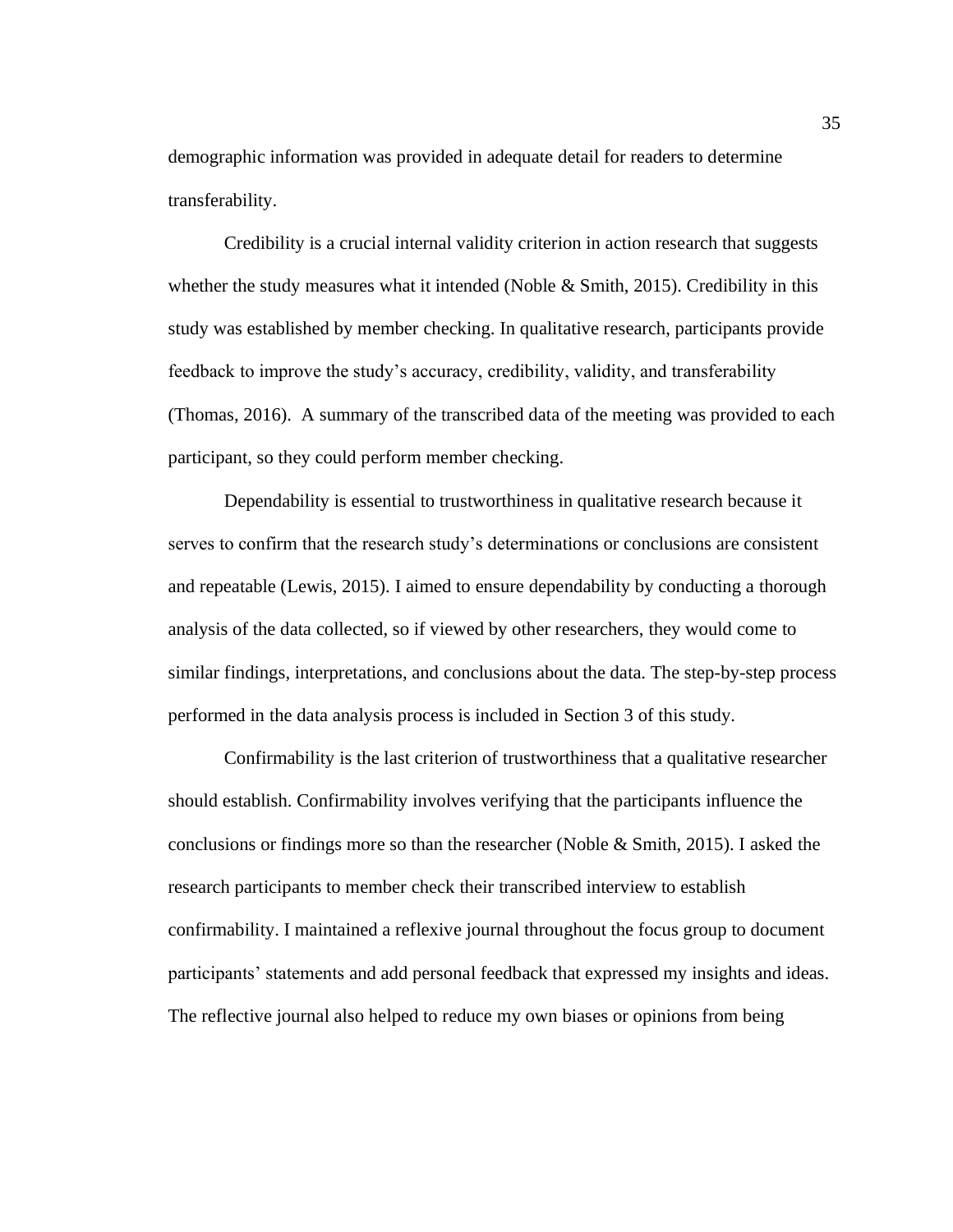reflected in the data. In this project study, I followed all required appropriate steps set forth by the Walden University Institutional Review Board (IRB).

I used MAXQDA, a qualitative data analysis software package, for coding, annotating, retrieving, and analyzing data in the final analytical objective to outline and formalize the accuracies of this research project (see Woolf & Silver, 2018). Inductive analysis was the qualitative method of content analysis used in this action research project. Researchers use inductive analysis to identify themes by studying documents, recordings, and other printed and verbal material (Elo et al., 2014). To ensure the accuracy of the data from the focus group session, I used audio recordings to transcribe participants' responses verbatim into a Microsoft Word document. To organize the data, categorization and coding were employed. In addition, to identify and organize the collected data, hand coding was used. The objective of using this process was to obtain a clear understanding of the collected data and information that pertains to the research questions. I used transcript-based analysis to analyze the data obtained (see Salvatore, 2015). The transcribed information from the focus group session involved deleting all identifying data (see Ioannidis et al., 2014). The qualitative data were then typed, organized, and sorted using categories based on keywords and themes.

#### **Ethical Procedures**

Walden University's IRB reviewed this action study. Before the focus group took place, I emailed all participants a copy of the consent form in which I described the purpose of the study; methods and intended uses of the research findings; expectations of the participants (e.g., their consent for the group session being audio taped); and the risks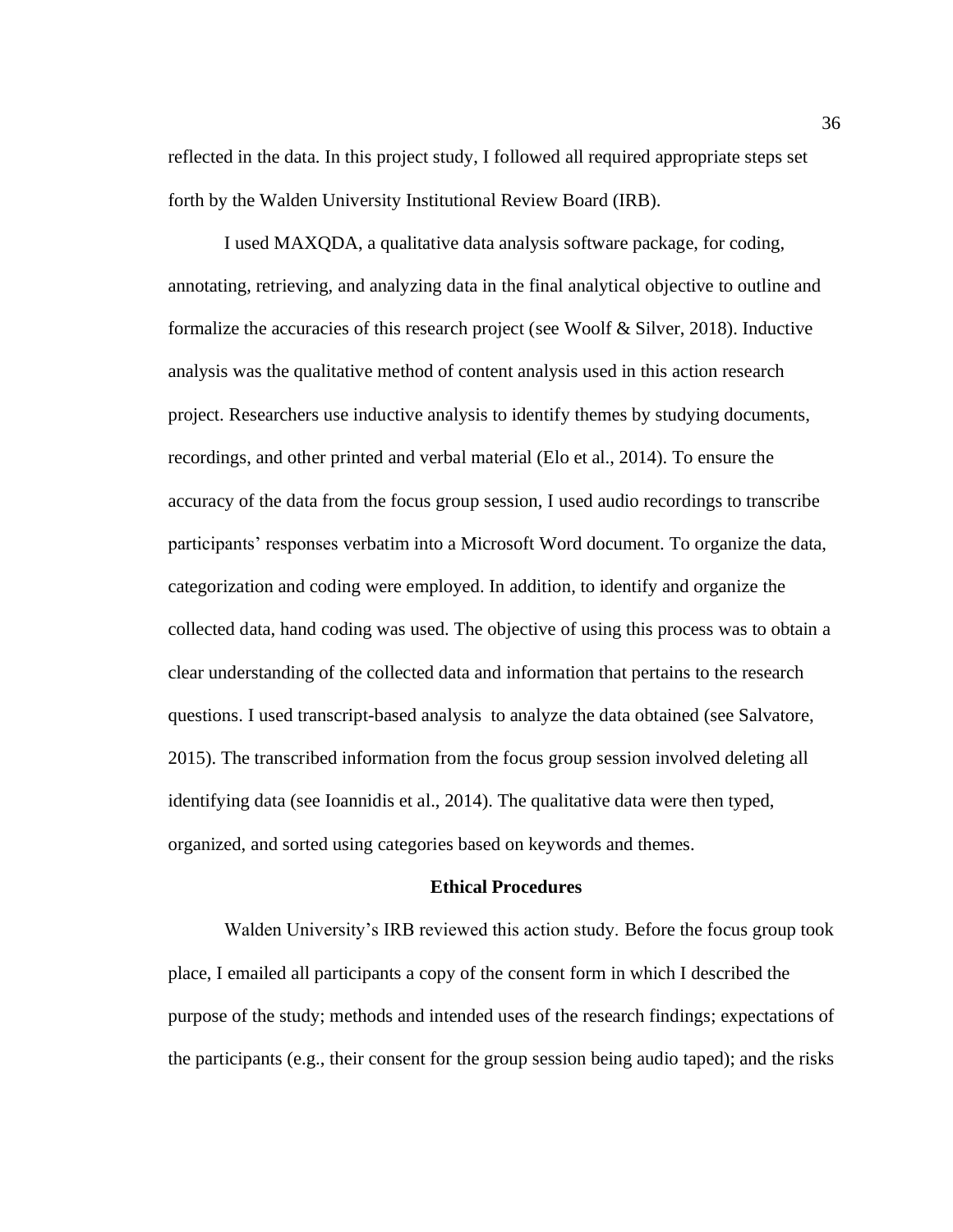and benefits, if any, involved. The consent form also included a statement informing the participants that their involvement was voluntary and that they had the ability to withdraw from the study at any time without penalty. Participants had the opportunity to review the consent form and ask questions about the study through email. Once all questions were answered, those who chose to continue participation were asked to reply to the recruitment email with "I consent" in the body of the returned email to me. I also asked the participants to print or save a copy of the consent form for themselves.

Some ethical challenges are unique to the focus group methodology. The primary three ethical challenges are:

- Knowing exactly how the focus group will progress is impossible to gauge (Sim & Waterfield, 2019). Unexpected interactions may defer from the data collection process plan. In this project study, I was able to keep the discussion on track by clearly stating each question and monitoring respectfully as the responses went forward.
- Confidentiality may be problematic because of the limited control of group participants outside of the group (Sim & Waterfield, 2019). For this study, there was one focus group meeting. I requested that participants refrain from discussing the content of the discussion outside of the focus group.
- Risk of harm related to the fact that some topics of a sensitive nature may evoke emotional behaviors that can become problematic (Sim & Waterfield, 2019). For this project, I was able to monitor the discussion, and there were no occasions during the discussion that required intervening to establish calm and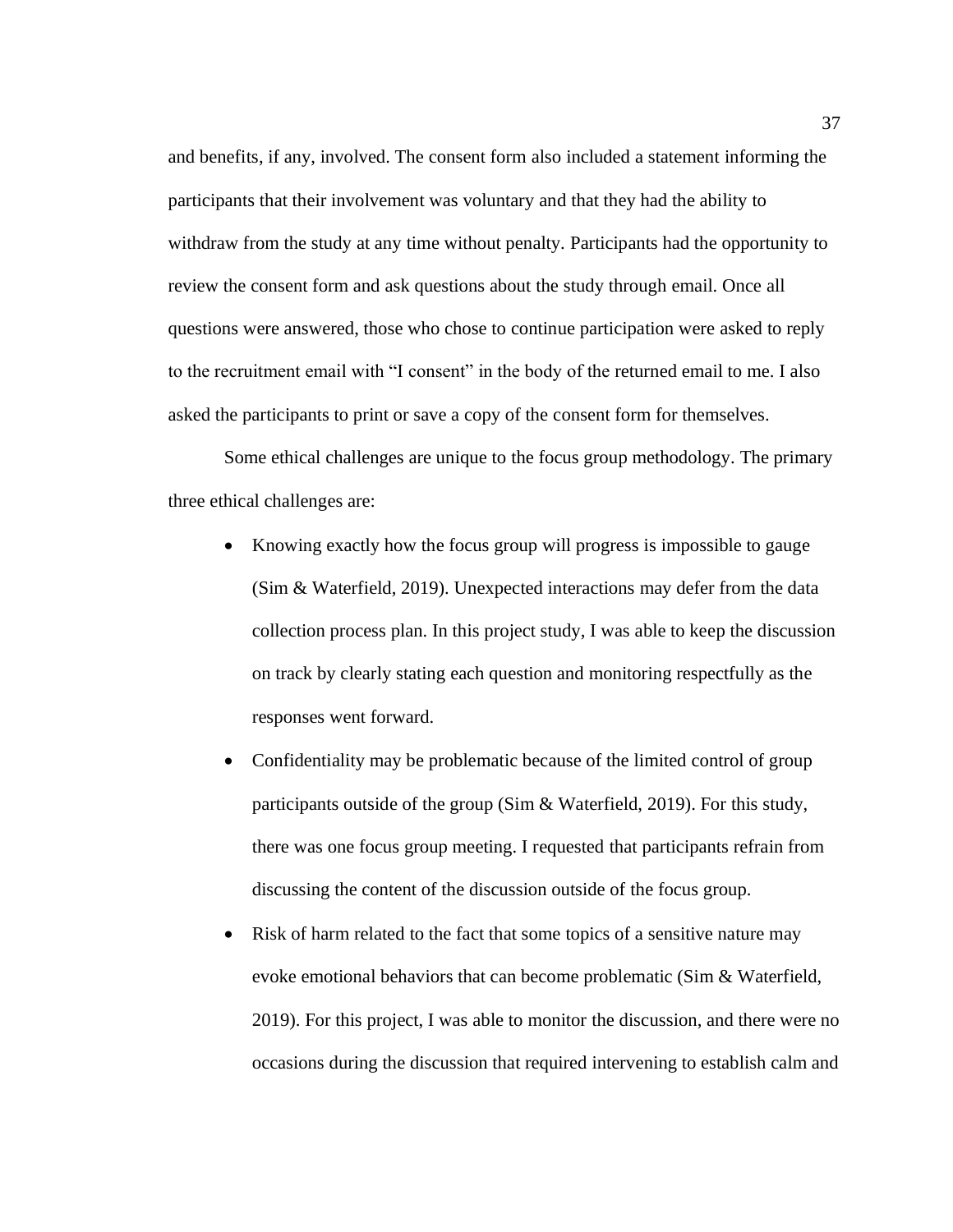steer the group's discussion back to the original intent. A list of free local resources was also provided to participants to access in case of emotional distress.

As the researcher of this action research study, I have exclusive access to the acquired data, transcription, and audio recordings. Participants were assigned a code name to ensure their confidentiality. This procedure was designed to help participants feel comfortable and secure in their sharing. Transcripts of the data were stored on a password-protected, external hard drive that only I can access. A locked file cabinet in my home office secures all information related to this project study. This information will be secured for a period of 5 years as designated by Walden University. After this, all data will be discarded. All stored data on my personal electronic devices will also be permanently deleted at this time. I will be the only individual to have the key that will access all files, documents, and acquired information maintained in the locked file cabinet.

### **Summary**

The purpose of this qualitative action research study was to examine how social workers can assist low-income, African American, single mothers adequately navigate and respond to the impact of systemic stigmatization on their socioeconomic well-being. In the practice literature, there was little understanding of social workers' experiences in addressing the social work practice problem. The obtained data can add to social work practice by providing a better understanding of how to help low-income, African American, single mothers break difficult life cycle experiences that include financial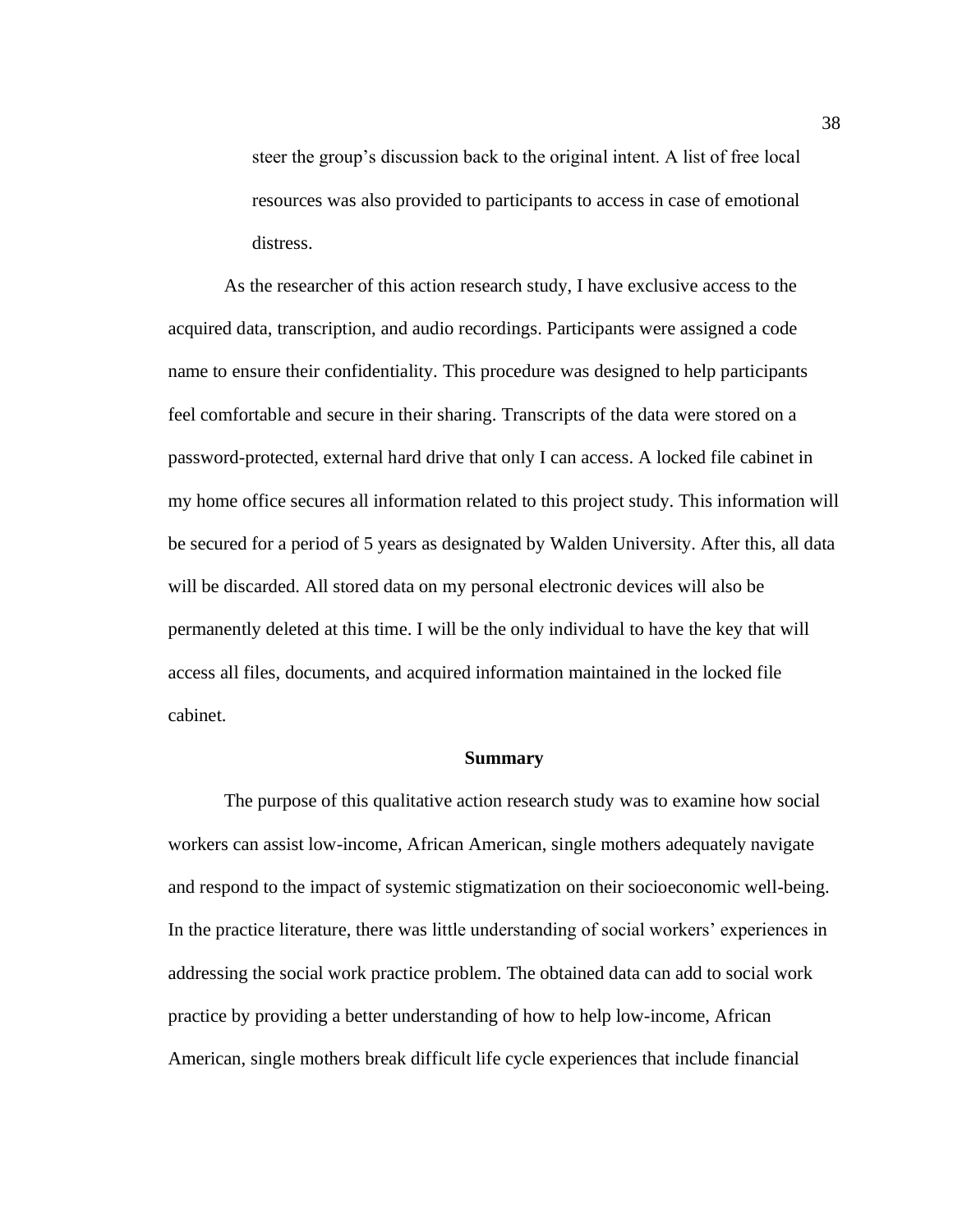stability and career/goal and educational attainment due in part to systemic stigmatization throughout their motherhood years (see Richard & Lee, 2019).

In Section 2, I provided the methodology and analytical steps of collecting data from a Zoom focus group. Ethical procedures were outlined that formulated the integrity of the study. The participants were BSWs and MSWs employed by Georgia's Department of Family and Children's Services who provide social work services to the population group that was the focus of this research endeavor. The study findings could enhance and inform best practices for social workers when working with African American, single mothers of low-income status.

In Section 3, I will provide the results of the study.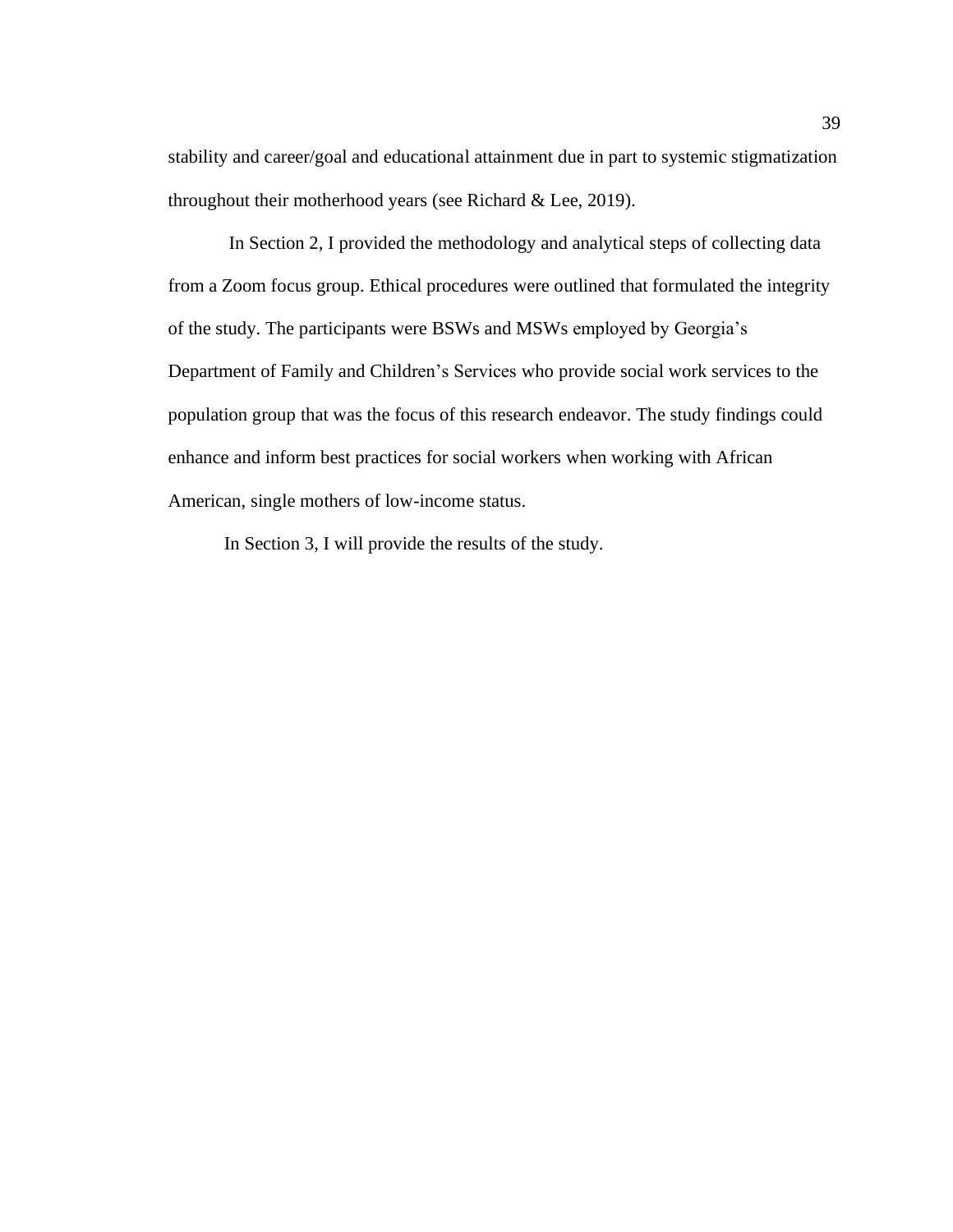### Section 3: Analysis of the Findings

The purpose of this qualitative action research study was to examine how BSW and MSW social workers understand the impact of systemic stigmatization on lowincome, African American, single mothers' socioeconomic well-being. I also asked the social workers to share the challenges they face in addressing the effects of systemic stigmatization on this population and for strategies that could help mitigate the effects of systemic stigmatization on this population's socioeconomic well-being. In the practice literature, there was little understanding of social workers' experiences in addressing the social work practice problem.

I collected the data for this research study by holding a focus group of five social worker participants in a Zoom meeting setting. The focus group meeting lasted approximately 2 hours and was audio recorded and transcribed verbatim, which provided support in the data analysis process. The resulting data were thematically analyzed.

There were three research questions addressed in this study:

RQ1: How do social workers describe the impact of systemic stigmatization on low-income, African American, single mothers' socioeconomic well-being? RQ2: What challenges do social workers face when addressing the impact of systemic stigmatization on low-income, African American, single mothers' socioeconomic well-being?

RQ3: How do social workers help mitigate the effects of systemic stigmatization on the socioeconomic well-being of low-income, African American, single mothers?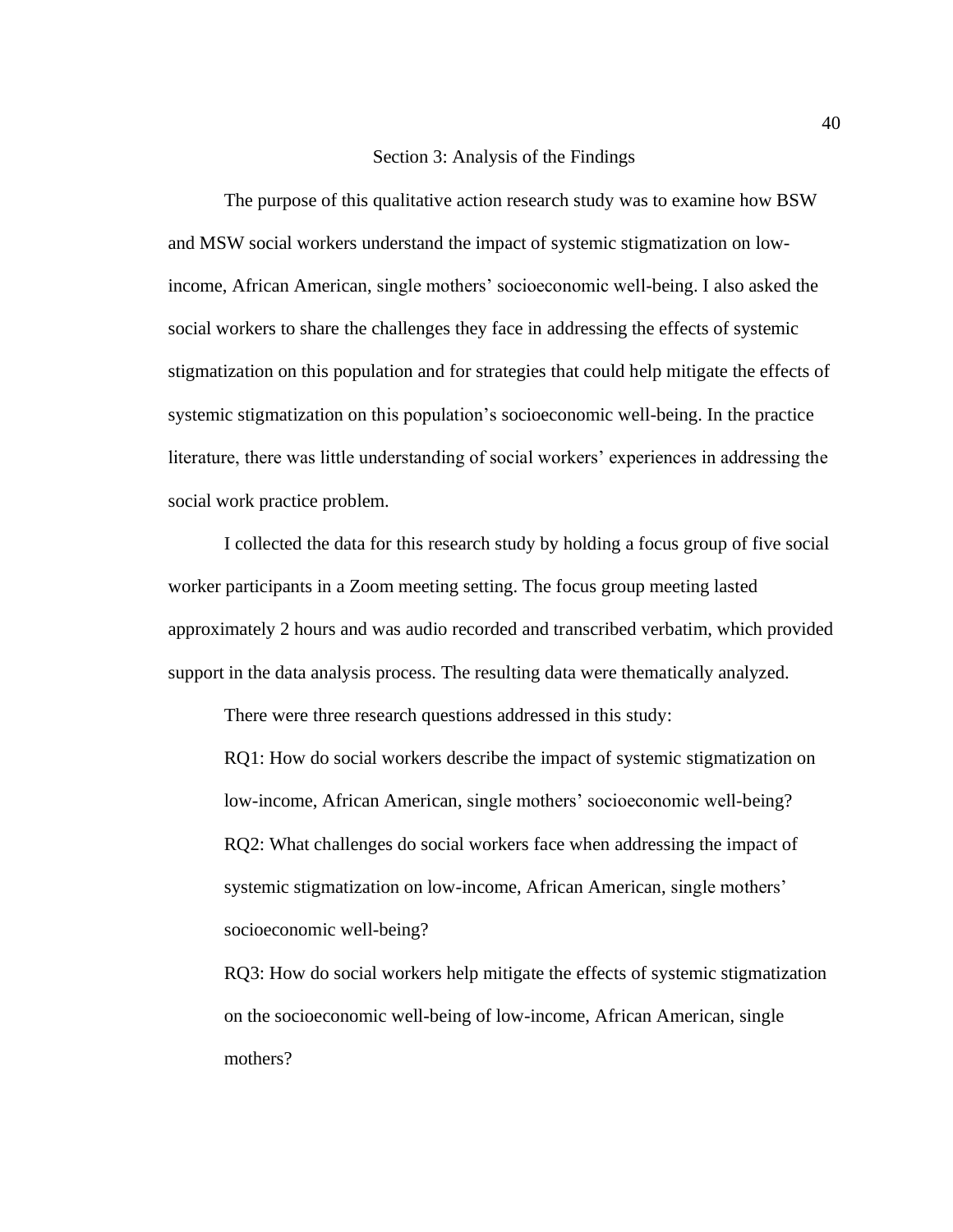Section 3 includes a discussion of the data analysis techniques, validation and legitimation process, sample characteristics, and findings before concluding with a summary.

## **Data Analysis Technique**

After receiving Walden University IRB approval (IRB Approval No. 02-19-21- 0630718), I immediately began the recruitment for participation in this study. As a provider with the Georgia Department of Family and Human Services, I identified four sections from the provider registry as primary areas from which I could recruit appropriate participants for this study. I sent an email to the head of each section that detailed my request for participants. Within 2 days, the names and contact information of recruitment possibilities were sent to me. Over a week and a half, I contacted, by email, 10 potential candidates. Using this method, six social workers who expressed their commitment to participate in this study by returning the consent form emailed to them were recruited. One participant failed to appear for the focus group meeting, resulting in the participation of five social workers. The Zoom focus group meeting was recorded and transcribed per agreement by all participants.

### **Sample Characteristics**

The final sample consisted of five participants who provide social work services to low-income, African American, single mothers. The participants are briefly described below using their assigned pseudonyms for this study.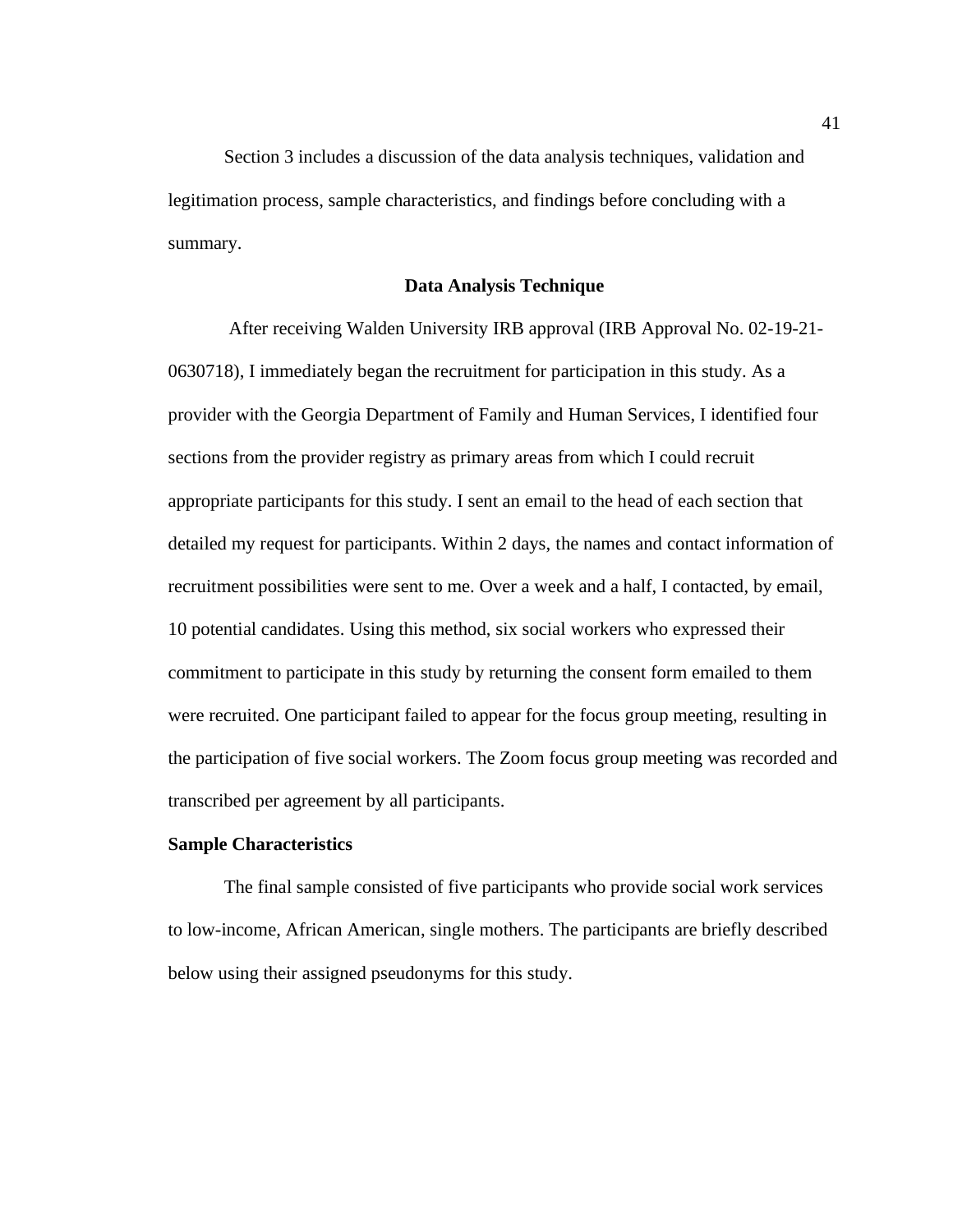Participant A: A Black, male social work agency proprietor who has provided social work services to low-income, African American, single mothers and their children for 21 years.

Participant B: A Black female who has provided social work services to lowincome, African American, single mothers for 20 years.

Participant C: A Black male and an MSW 2021 candidate. He has provided social work services to low-income, African American, single mothers for 5 years. Participant D: A Black, female social work agency proprietor who has provided social work services to low-income, African American, single mothers for over 27 years.

Participant E: A Black, female proprietor of a social services agency that has provided social work services to low-income, African American, single mothers for 16 years.

The Zoom focus group meeting was conducted on March 6, 2021. The meeting was audio taped and transcribed. After the focus group, I checked the audio recording against the transcribed data several times and used member checking to ensure the trustworthiness and credibility of the collected data. The reviewed transcribed data were then downloaded into a Microsoft Word document. The audio recording and the Microsoft Word transcribed information were uploaded to MAXQDA for coding, annotation, retrieval, and analysis. I thematically analyzed all data using a six-step procedure process.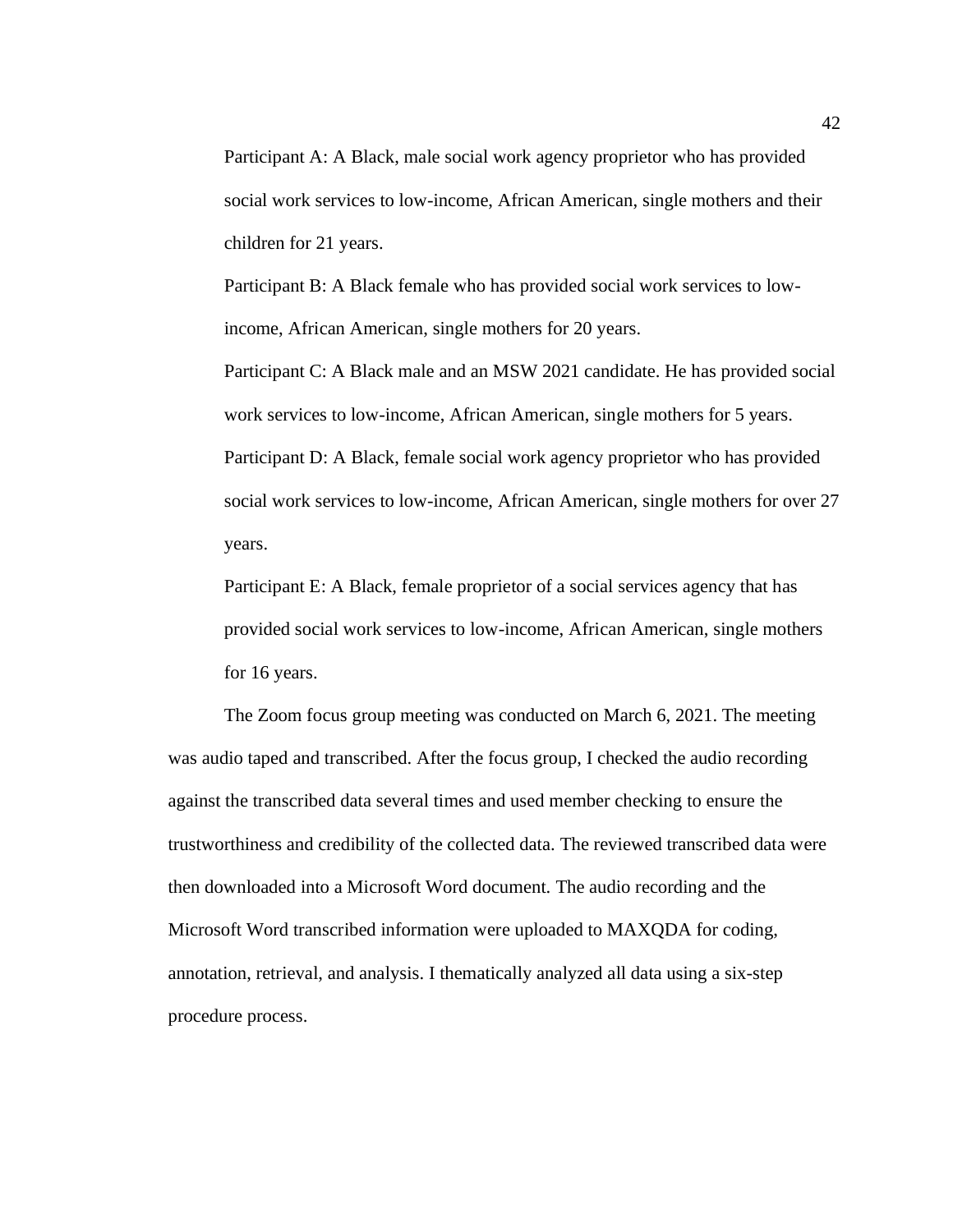# **Coding**

In qualitative research, coding is defined as the process of labeling, organizing, and interpreting data (Elliott, 2018). In this study, I developed the coding scheme by highlighting the words, phrases, and statements of the participants as they related to the questions of this study in the transcribed data. The notations were then outlined in the transcribed data that was downloaded to a Microsoft Word document and then uploaded to MAXQDA. I completed multiple reviews of the data to highlight emergent codes. I then conducted constant comparisons of the codes with one another to combine similar codes. The final coding of the data resulted in 37 codes. As indicated in Table 1, the most common code to appear referred to the need for models of escaping the poverty cycle (*n*  $=$  5). Other notable codes included, dependence creates vulnerability ( $n = 4$ ), earning client trust ( $n = 4$ ), empower clients ( $n = 4$ ), advocacy ( $n = 3$ ), building client selfefficacy  $(n = 3)$ , excessive housing expenses can increase dependence  $(n = 3)$ , policies that express and reinforce negative stereotypes  $(n = 3)$ , and pressure to conform to a negative stereotype ( $n = 3$ ). The frequency of the remaining codes was 12 ( $n = 2$ ) and 15  $(n=1)$ .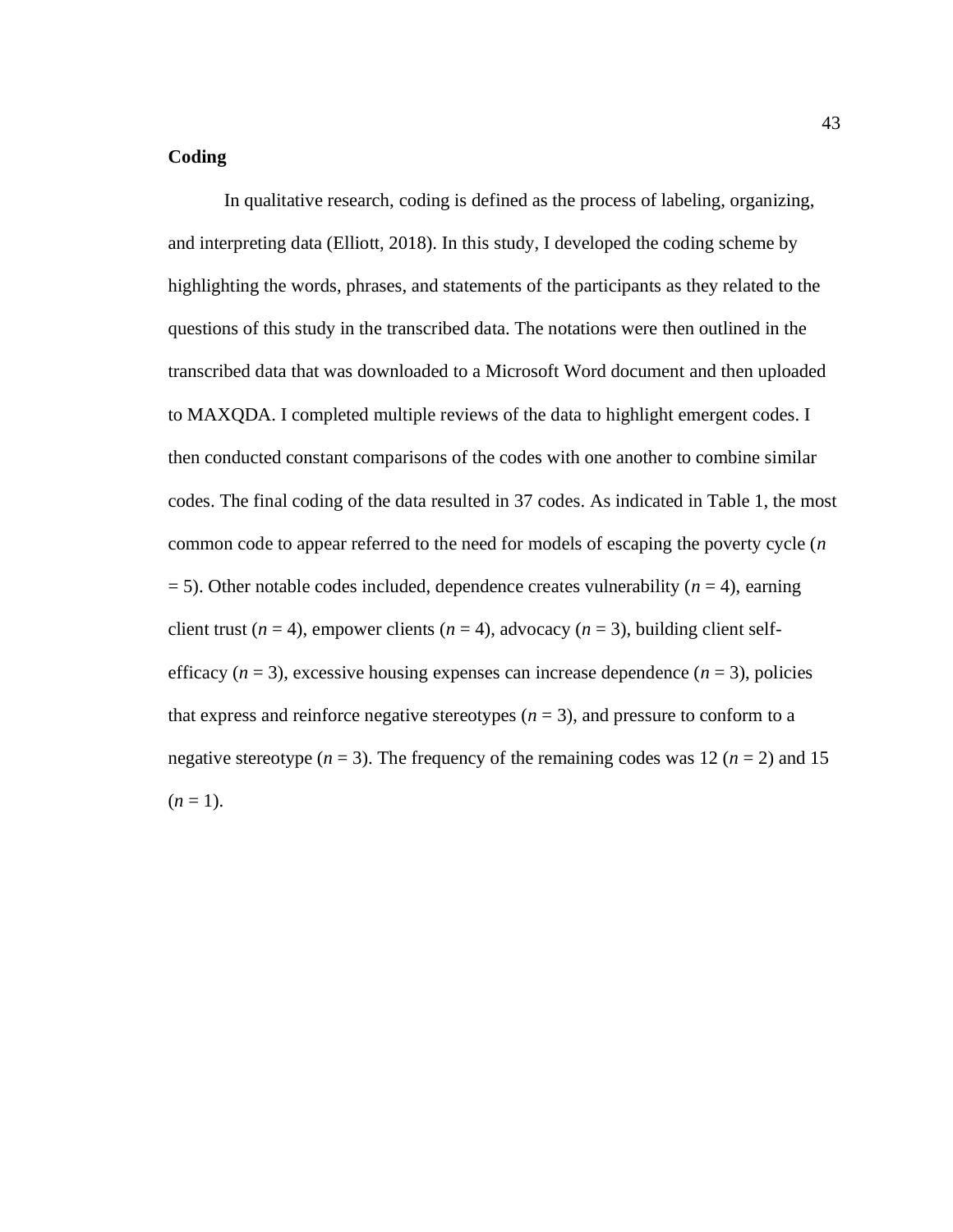# **Table 1**

| Initial code (alphabetical)                            | Frequency      |
|--------------------------------------------------------|----------------|
| Adversarial attitude toward provider                   | $\overline{2}$ |
| Advocacy                                               | 3              |
| Assistance may take the place of education             | $\overline{2}$ |
| Bias in favor of men                                   | 1              |
| Building client self-efficacy                          | 3              |
| Can be conscious                                       | $\overline{2}$ |
| Can be unconscious                                     | $\overline{2}$ |
| Dependence creates vulnerability                       | 4              |
| Earning client trust                                   | $\overline{4}$ |
| Ed. resource disparities can perpetuate low self-worth | $\overline{2}$ |
| Educate about marriage and family                      | 1              |
| Educate about opportunities                            | $\overline{2}$ |
| Educate providers                                      | 1              |
| Employer bias against HBCUs versus PWIs                | $\mathbf{1}$   |
| <b>Empower clients</b>                                 | $\overline{4}$ |
| Excessive housing expenses can increase dependence     | 3              |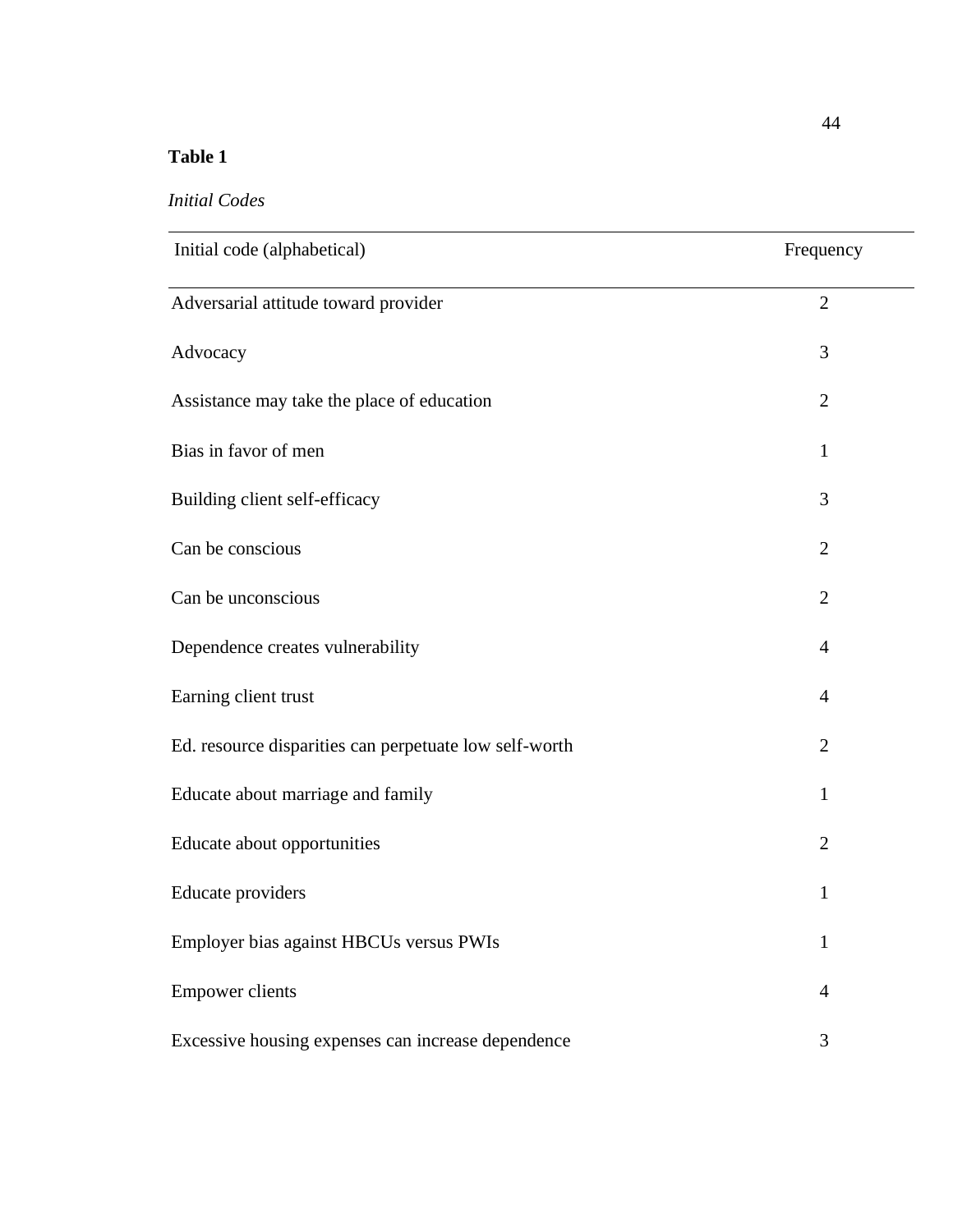| Initial code (alphabetical)                                  | Frequency      |
|--------------------------------------------------------------|----------------|
| Feeling ashamed when asking for help                         | $\mathbf{1}$   |
| Finding needed resources and accommodations for disabilities | $\overline{2}$ |
| Gaining client compliance                                    | $\overline{2}$ |
| Gendered parenting roles make woman responsible for family   | 1              |
| Housing assistance can create dependence                     | 1              |
| Lack of incentive for case managers to optimize outcomes     | $\mathbf{1}$   |
| Need for encouragement of education                          | 1              |
| Need for models of escaping the poverty cycle                | 5              |
| Need to educate single mothers about childrearing            | 1              |
| Not enough low-income housing                                | $\overline{2}$ |
| Not seeking needed assistance                                | 1              |
| Offer models of success                                      | $\overline{2}$ |
| Policies that express and reinforce negative stereotypes     | 3              |
| Pressure to conform to a negative stereotype                 | 3              |
| Single motherhood because of slavery                         | $\mathbf{1}$   |
| Single parents bear a disproportionate financial burden      | 1              |
| Stigmatization can disrupt education                         | 3              |
| Stigmatization can prevent career success                    | 1              |

45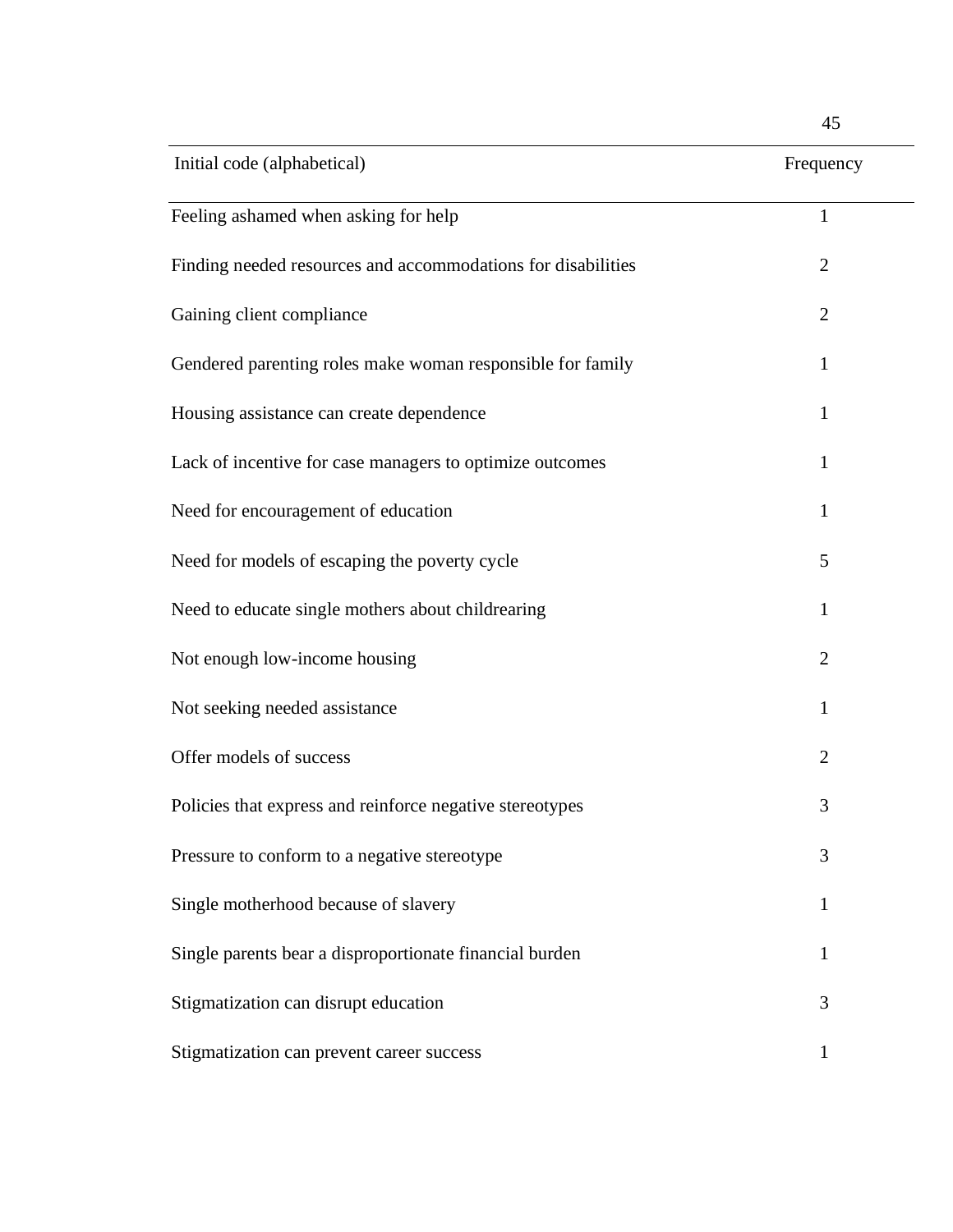| Initial code (alphabetical)                         | Frequency |
|-----------------------------------------------------|-----------|
| Supporting client dignity                           |           |
| Systemic gendered income inequality favors men      |           |
| Systemic racial income inequality favors Caucasians |           |

46

*Note.* HBCU=Historically Black College & University; PWI=Predominantly White Institution

## **Themes and Subthemes**

After the development of the coding organization of this study, I systemically combined the codes into themes and subthemes. The themes and subthemes were identified by analyzing the transcribed data to determine how the codes answered the research questions. This resulted in a picture of the patterns of the participants' responses. The identified themes and subthemes of this study were developed from the shared experiences, challenges, and suggestions of the participants. As detailed in Table 2, there were four themes and eight subthemes identified in the data analysis from the information obtained from the focus group meeting. The themes represent the overall response to the research questions, while the sub-themes were used to further explain or provide examples of the themes. The final 37 codes were grouped in the following themes: (a) perpetuation of the cycle of poverty, (b) clients' disempowerment, (c) educating clients about opportunities and empowerment, and (d) counteracting the stigma of assistance seeking.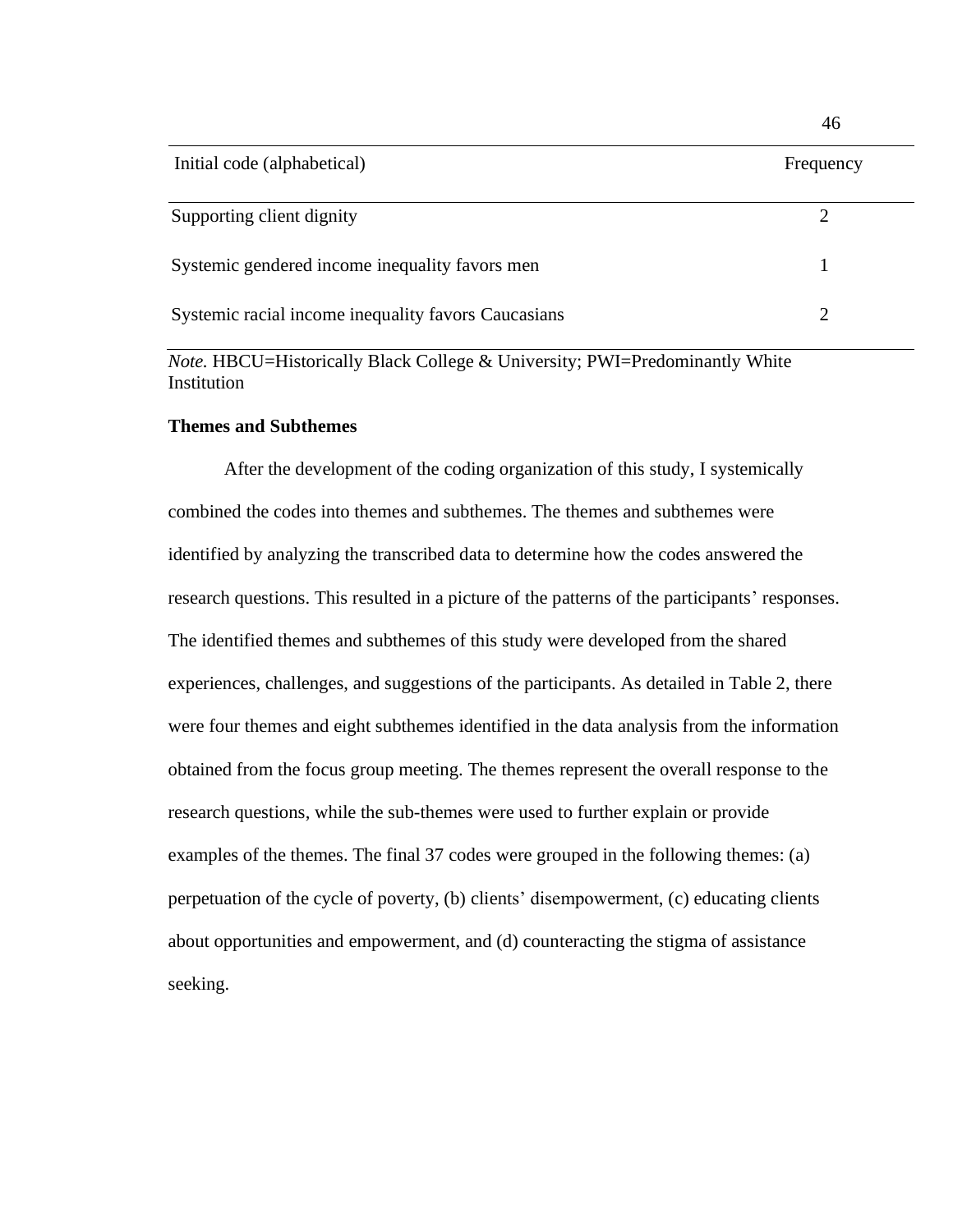# **Table 2**

*Grouping of Codes Into Themes and Subthemes*

| Theme                                                           | Frequency      |
|-----------------------------------------------------------------|----------------|
| Subtheme<br>Code                                                |                |
| Theme: Perpetuation of the cycle of poverty                     | 17             |
| Subtheme: Racial inequities                                     | $\overline{2}$ |
| Bias in favor of men                                            | 1              |
| Employer bias against HBCUs versus PWIs                         | $\mathbf{1}$   |
| Subtheme: Limitations on income                                 | 8              |
| Single parents bear a disproportionate financial burden         | 1              |
| Gendered parenting roles make woman responsible for<br>family   | $\mathbf{1}$   |
| Finding needed resources and accommodations for<br>disabilities | $\overline{2}$ |
| Systemic racial income inequality favors Caucasians             | $\overline{2}$ |
| Systemic gendered income inequality favors men                  | 1              |
| Single motherhood because of slavery                            | 1              |
| Subtheme: Lack of role models                                   | $\tau$         |
| Need for models of escaping the poverty cycle                   | 5              |
| Not enough low-income housing                                   | $\overline{2}$ |
| Theme: Clients' disempowerment                                  | 21             |
| Subtheme: Housing assistance                                    | $\overline{4}$ |
| Housing assistance can create dependence                        | 1              |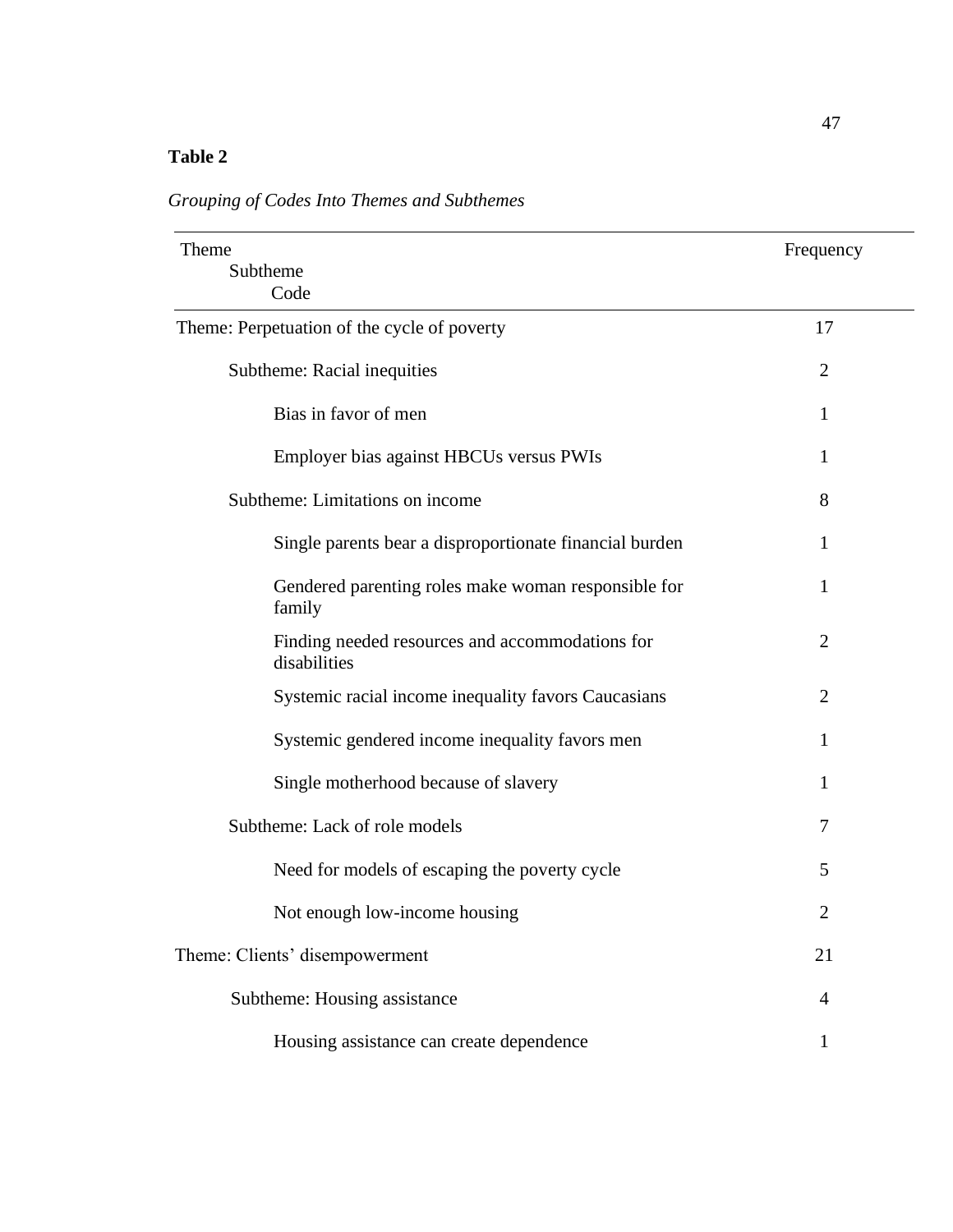| Theme                                                        | Frequency      |
|--------------------------------------------------------------|----------------|
| Subtheme<br>Code                                             |                |
| Excessive housing expenses can increase dependence           | 3              |
| Subtheme: Socioeconomic well-being                           | 9              |
| Lack of incentive for case managers to optimize outcomes     | 1              |
| Pressure to conform to a negative stereotype                 | 3              |
| Stigmatization can prevent career success                    | 1              |
| Dependence creates vulnerability                             | 4              |
| Subtheme: Disrupted education                                | 8              |
| Stigmatization can disrupt education                         | 3              |
| Need for encouragement of education                          | 1              |
| Ed. resource disparities can perpetuate low self-worth       | $\overline{2}$ |
| Assistance may take the place of education                   | $\overline{2}$ |
| Theme: Educating clients about opportunities and empowerment | 13             |
| Need to educate single mothers about childrearing            | 1              |
| Building client self-efficacy                                | 3              |
| <b>Empower clients</b>                                       | 4              |
| Educate about marriage and family                            | 1              |
| Offer models of success                                      | $\overline{2}$ |
| Educate about opportunities                                  | $\overline{2}$ |
| Theme: Counteracting the stigma of assistance-seeking        | 23             |
| Subtheme: Supporting client dignity                          | 6              |

48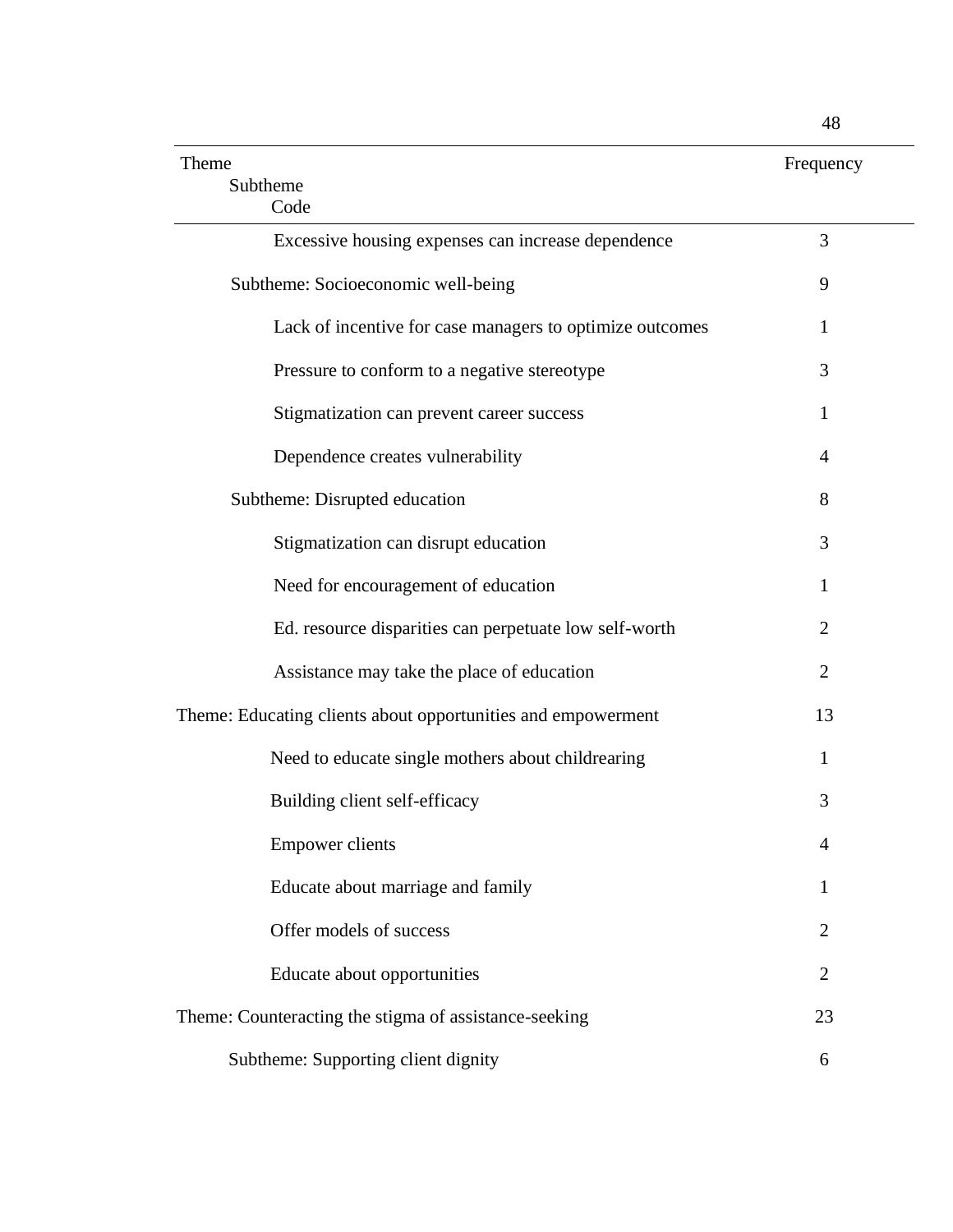| Theme                                                    | Frequency      |
|----------------------------------------------------------|----------------|
| Subtheme                                                 |                |
| Code                                                     |                |
| Educate providers to support client dignity              | $\mathbf{1}$   |
| Supporting client dignity                                | $\overline{2}$ |
| Advocacy                                                 | 3              |
| Subtheme: Making assistance feel less threatening        | 17             |
| Not seeking needed assistance                            | 1              |
| Feeling ashamed when asking for help                     | $\mathbf{1}$   |
| Can be conscious                                         | $\overline{2}$ |
| Can be unconscious                                       | $\overline{2}$ |
| Gaining client compliance                                | $\overline{2}$ |
| Earning client trust                                     | 4              |
| Adversarial attitude toward provider                     | $\overline{2}$ |
| Policies that express and reinforce negative stereotypes | 3              |

*Note.* HBCU=Historically Black College & University; PWI=Predominantly White Institution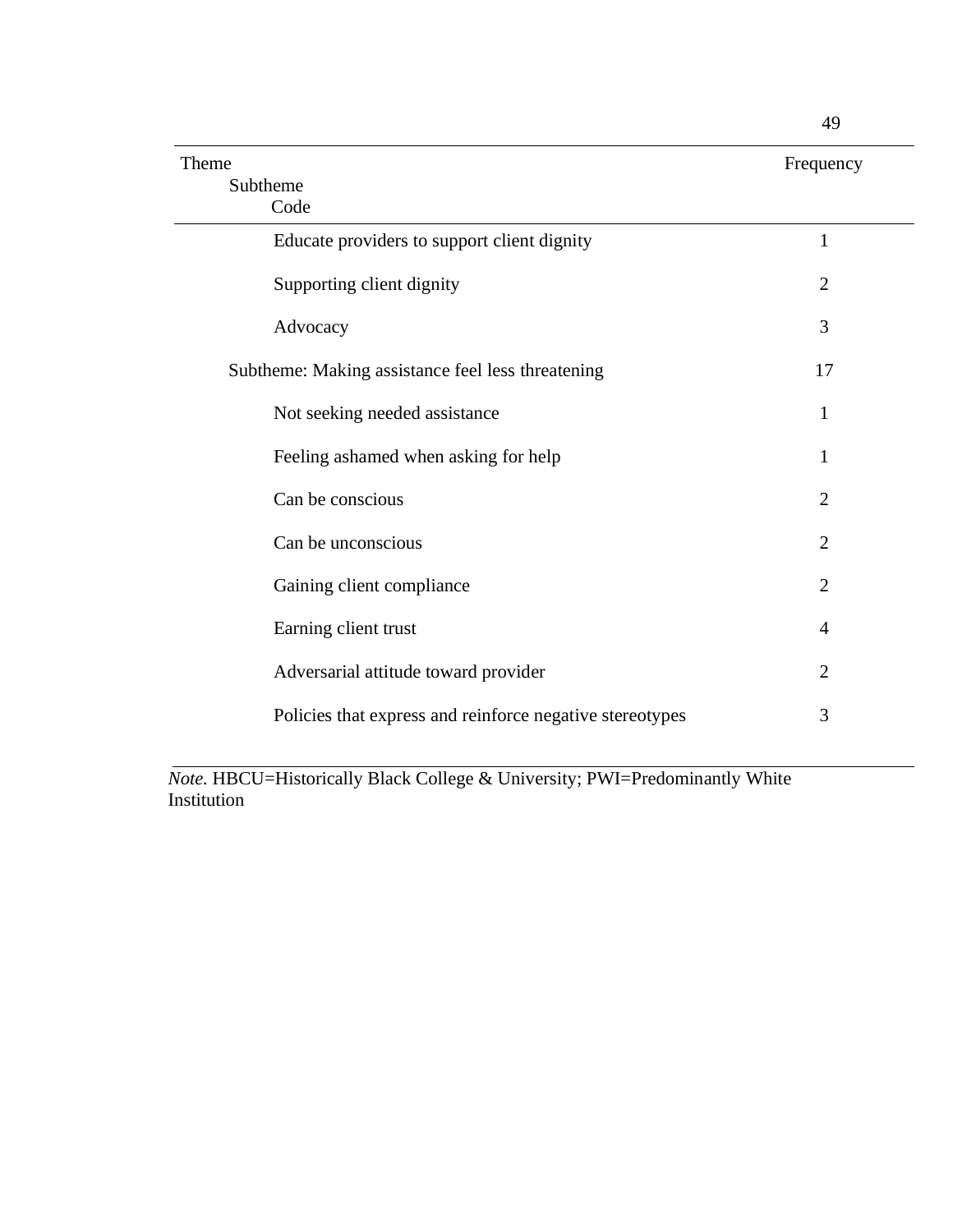### **Validation and Legitimation Process**

I kept a reflexive journal throughout the data analysis process of the study. As stated by Mortari (2015), keeping a reflexive journal is used to "legitimate and validate research procedures" (p. 1). Maintaining a reflexive journal also helps a researcher examine their perspectives and goals in the focus of their research endeavor (Palaganas et al., 2017).

To examine my personal biases and to ensure the findings would not be distorted, I found it essential to keep a reflexive journal because my credentials and work experience with low-income, African American, single mothers is like that of all the participants in this study. To address my biased perspectives, I documented how I responded to the feelings, experiences, and expressions of the participants in the study. My journal documentations also helped me to examine my objectives, beliefs, and emotions as they relate to the population and subject matter of the study. Maintaining this journal and documenting the direct expressions and emotions of the participants during their discussions increased my empathetic feelings regarding the impact of systemic systematization on the socioeconomic well-being of low-income, African American, single mothers. The process of keeping the reflexive journal allowed me the time to reflect on the importance of maintaining the ethical standards I had to adhere to as set by the Walden University IRB in the implementation of this project study.

In qualitative research, member checking is a technique for exploring the credibility of the results of the data collected in the study (Thomas, 2016). Member checking is achieved by the feedback response of the study participants. Collecting the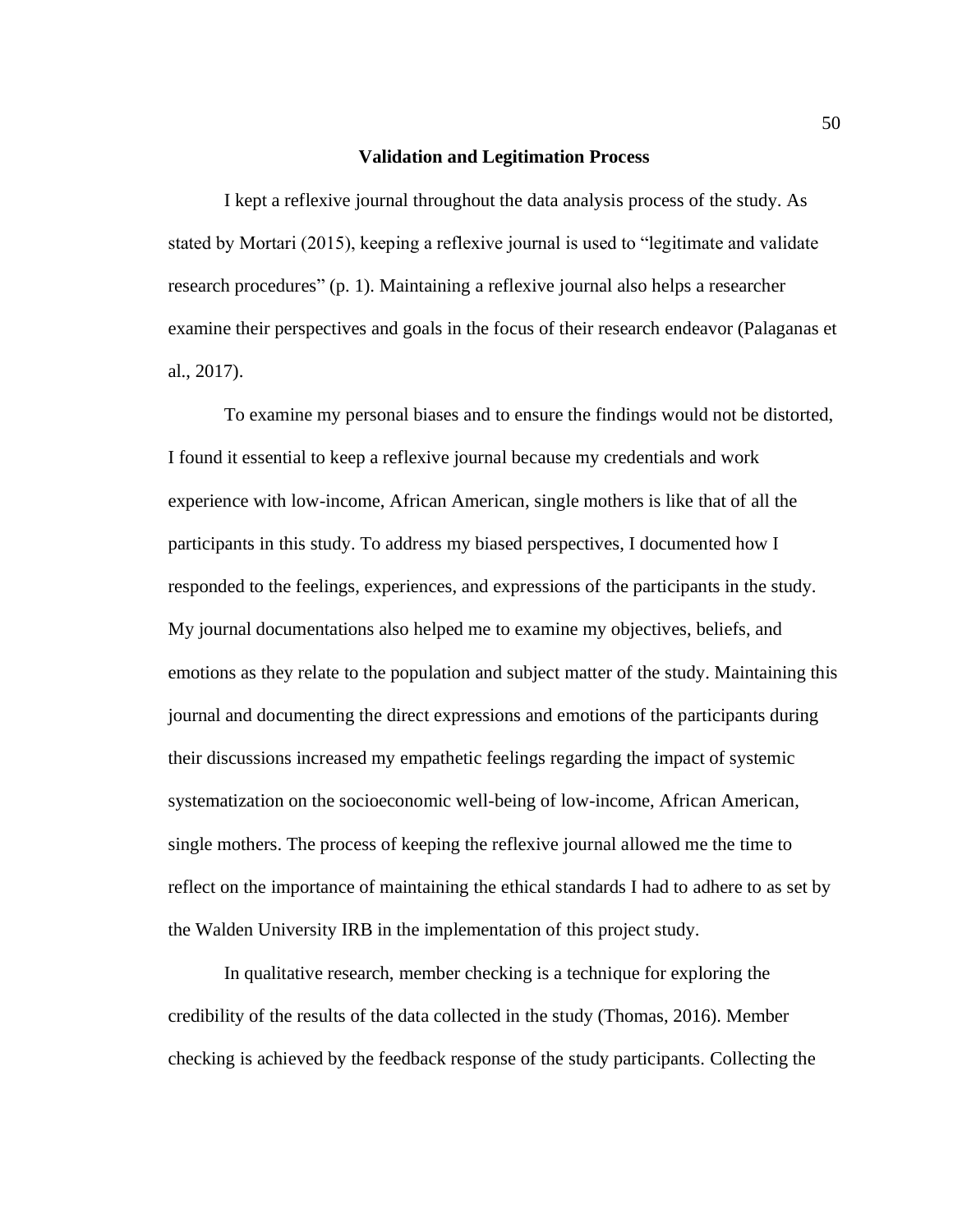participants' responses to the validity of this study provided the credibility and trustworthiness of the analysis obtained, as I previously outlined in Section 2.

Initially, the focus group was to be conducted in a reserved room location at a public library. Due to the COVID-19 pandemic, my original, face-to-face interview plans had to be amended in compliance to the state of Georgia shelter in place and stay at home mandate. As a result of this worldwide pandemic, Walden University's IRB approved a change to be procedures allowing me to conduct a Zoom focus group as an acceptable replacement for in-person focus group meetings.

I used member checking to allow participants to provide feedback that helped to validate the transcribed data. Each participant in this study received a copy of the Microsoft Word-transcription of the participants' responses in the Zoom focus group meeting via email. I asked the participants to review the data and return their responses to me within 3 days. Three participants responded to me via email within the 3-day window with their acceptance of the transcribed data as valid. Two participants replied with their valid approval of the transcribed data in 4 days.

### **Limitations**

Initially, the focus group meeting was scheduled to be held in person in a public library setting. Plans changed because of COVID-19 in-person requirement restrictions set forth by the state of Georgia. The Zoom focus group was scheduled, which complied to Walden University's acceptance of online focus group meetings. On the scheduled day of the focus group session, technical issues resulted in a delay of the meeting's onset. Since the meeting was by Zoom, there were no other options as to where and how the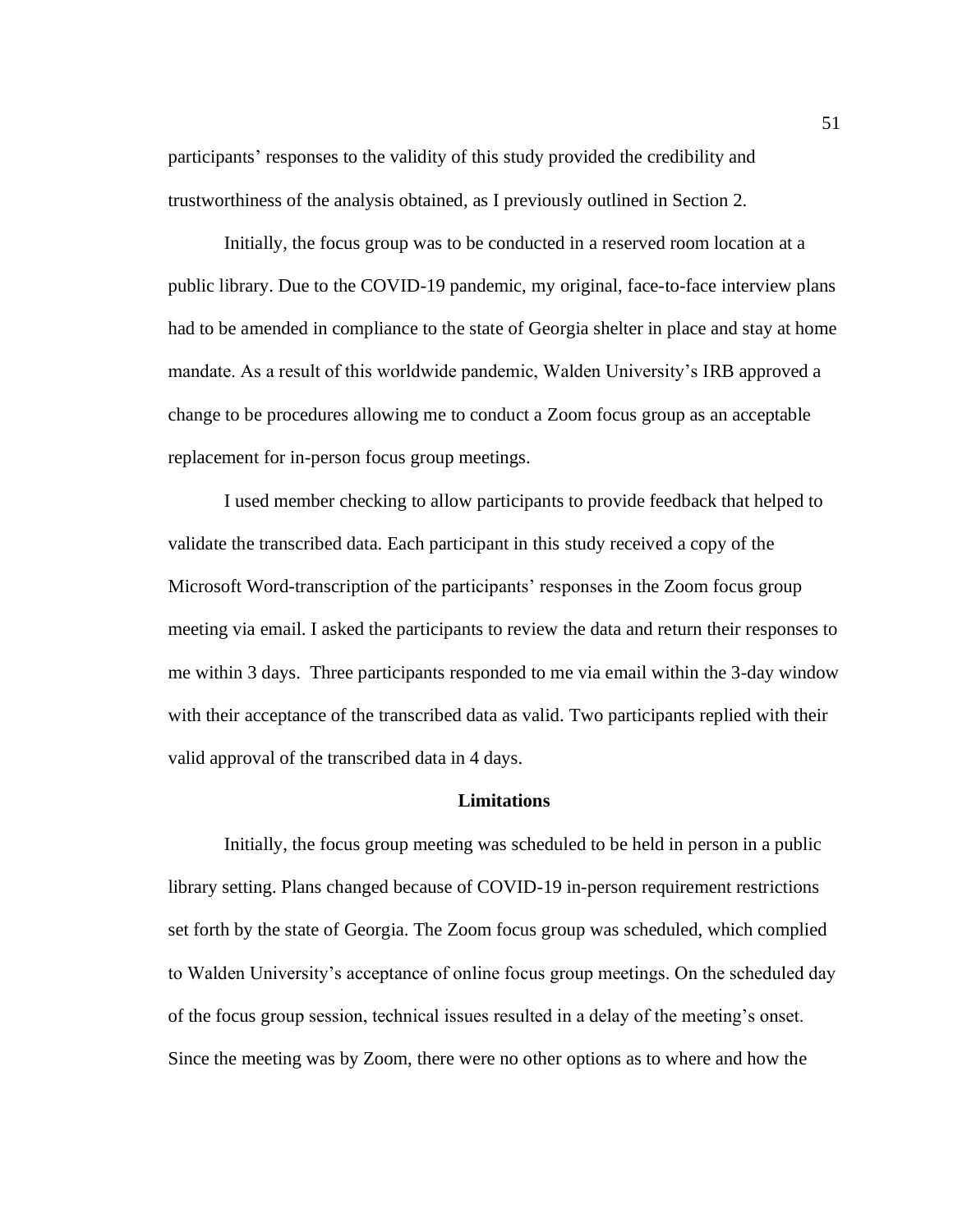focus group session could move forward. Although this limitation occurred, all participants elected to wait until the technical issues were resolved.

One participant was technology challenged. Santhosh et al. (2020) acknowledged that the increased need for online meetings would require individuals familiarizing themselves with many technical processes. I was unaware of the technical challenge this participant had before the day of the focus group meeting. Although there was not a professional technologist available to address this issue, I, along with other participants, helped in explaining some technical processes resulting in the participant' ability to share in the focus group productively.

# **Findings**

I identified four themes from the data collected in this study that had a direct relationship to the research questions. The identified themes and subthemes are discussed in detail, including quotes from the focus group participants. Minor grammatical editing was done in some quotations to increase the clarity.

### **RQ1 Theme: Perpetuation of the Cycle of Poverty**

Participants voiced the belief that systemic stigmatization creates roadblocks that reduce the likelihood that African American, single mothers, can escape poverty. "From a systematic standpoint, it is sort of like a process that keeps happening over and over again that people really don't know is happening, but it's like from generation to generation" was how Participant C described systemic stigmatization as perpetuating the cycle of poverty. The cycle is evidenced through the roadblocks of racial bias resulting in reduced opportunities for educational advancement, limitations on income,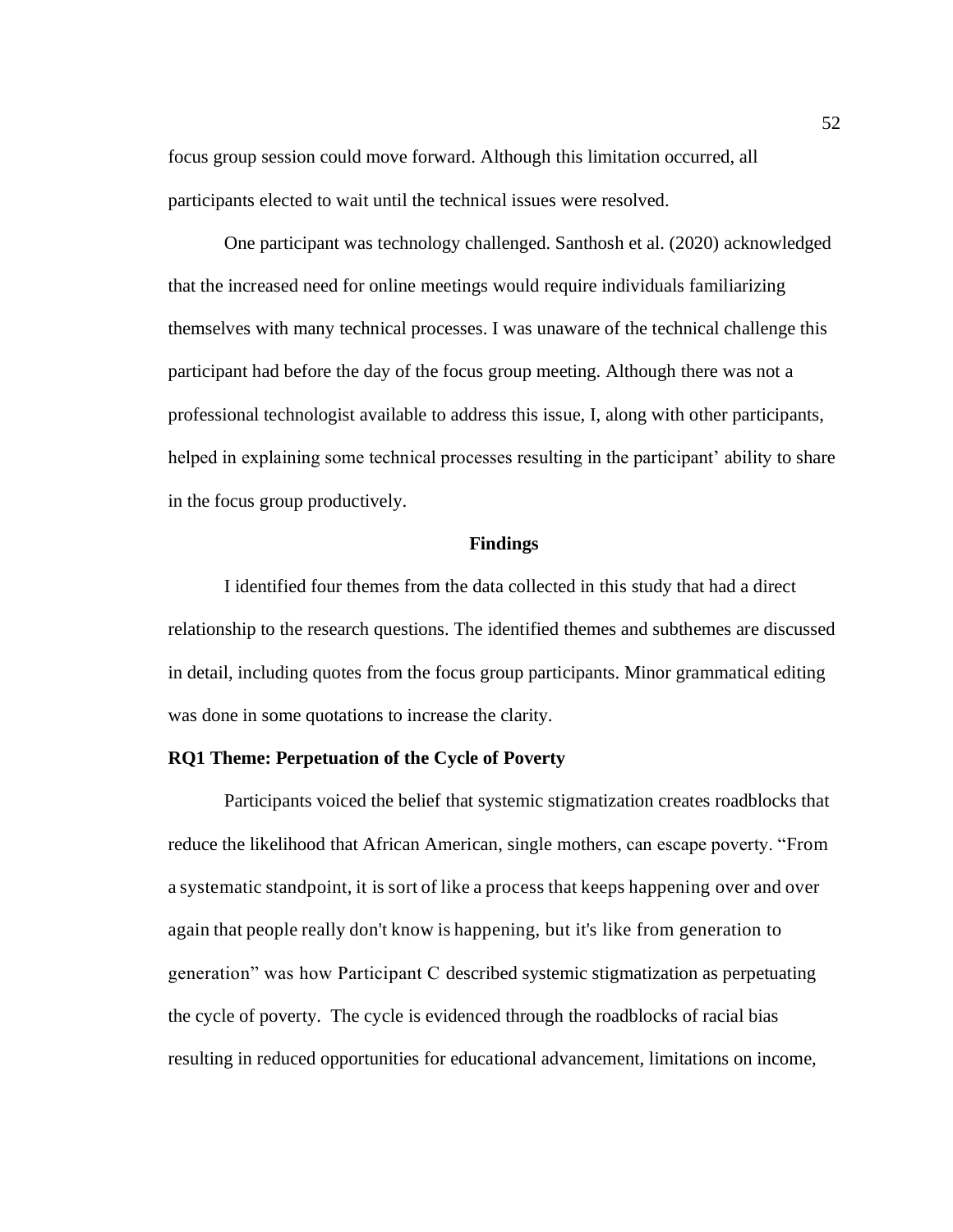and a lack of successful role models. Participant A reinforced this theme:

"Unfortunately, a lot of the clients return because they're not prepared to sustain what they have once you get them off your caseload. So, in that aspect, things are stacked against them." Participant A further described how "the poverty mentality is reinforced because that's all you see; you see poverty; you don't see yourself getting out of poverty." While describing the perpetuation of a cycle of poverty as a primary impact of systemic stigmatization on low-income, African American, single mothers' socioeconomic well-being, participants provided examples of three subthemes to illustrate how the perpetuation of poverty is reflected in the realities faced by African American, single mothers. Those subthemes are discussed in the next subsections.

### *Racial Inequities Impact Education*

Participants shared their observations of racial inequities in educational systems as a significant issue that can perpetuate the cycle of poverty. Participant B pointed out that "in some school systems*,* little Black girls are often discouraged to seek to goals that are seen as above them because of their race or the neighborhood they come from." Participant B further added that in Black communities these beliefs are "deliberately rooted in many of these families because the system is channeled in certain neighborhoods to benefit certain kids more so than others."

Participant D added her observation of educational systemic inequity over many years working with Black single mothers. Participant D shared her belief that some Black young women anticipate a better life because they chose to attend a historically Black college  $&$  university (HBCU) school, but that the "reality does not match their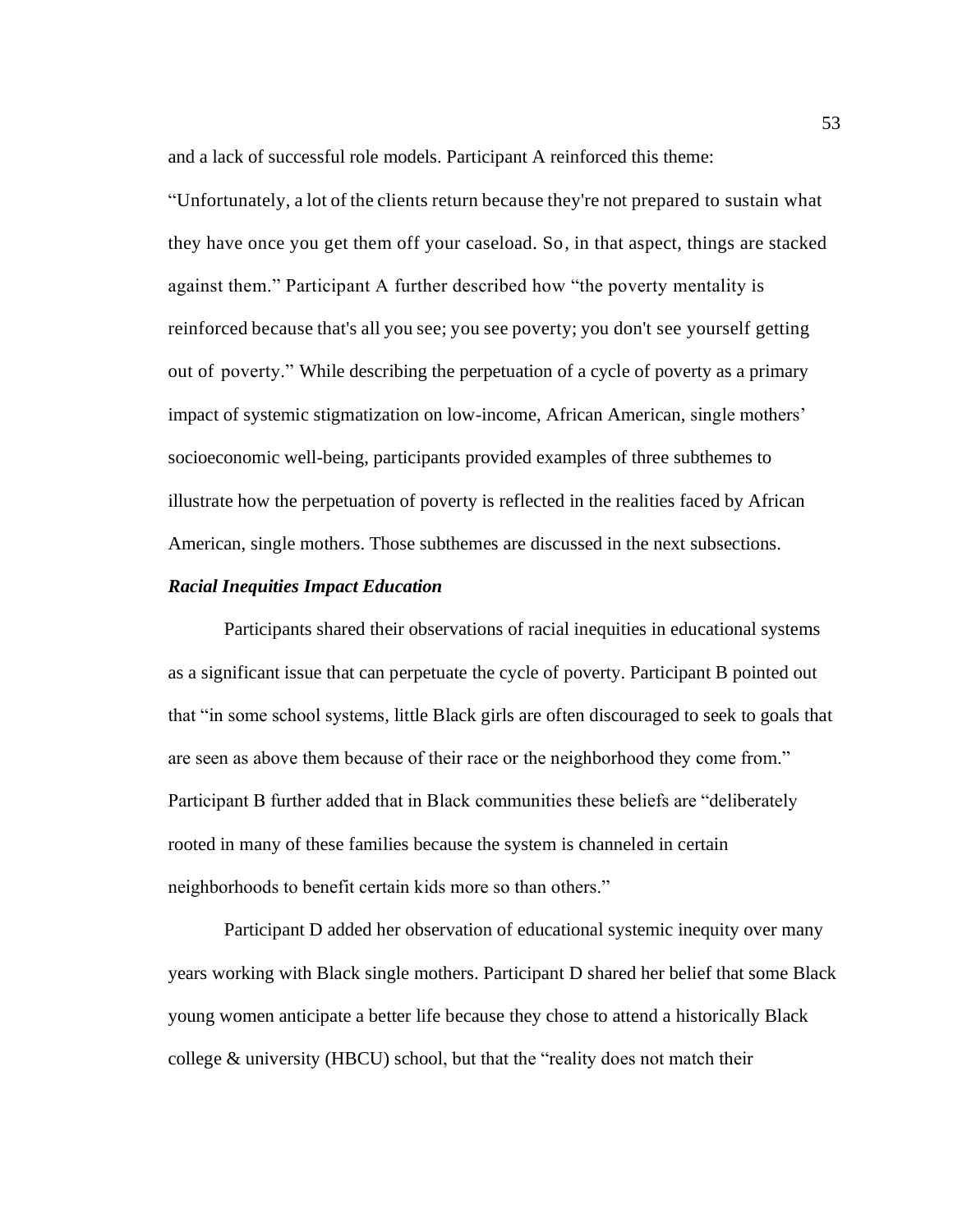expectations." Participant D furthered acknowledged that some of these mothers do not receive employment offers and compensation comparable to persons graduating from an Ivy League school or even an HBCU that is considered in a more affluent school category.

# *Limitations on Income*

Participants also engaged in conversations regarding how they observed the effects of systemic stigmas on African American, single mothers' incomes. Participant E described:

African American women have been told, if you get pregnant, you are now a part of thatgroup. That group cannot get a higher education that they cannot get a better career that group cannot have a high level of financial status.

Participant D shared her belief that the cycle of poverty is further exacerbated among African American women, stating "wealth inequity that exists among men and women is more in Black women because their incomes are typically lower than White women." Participant D also described a disparity in the post-graduation experiences of HBCU graduates. Participant D shared that she has observed some single Black mothers who have acquired a college education but are struggling to financially care for themselves and their children. Participant D furthered shared that these mothers find themselves in need of government assistance because of not receiving financial assistance from the fathers in addition to childcare expenses, housing expenses, school loans, and healthcare issues primarily due to stress.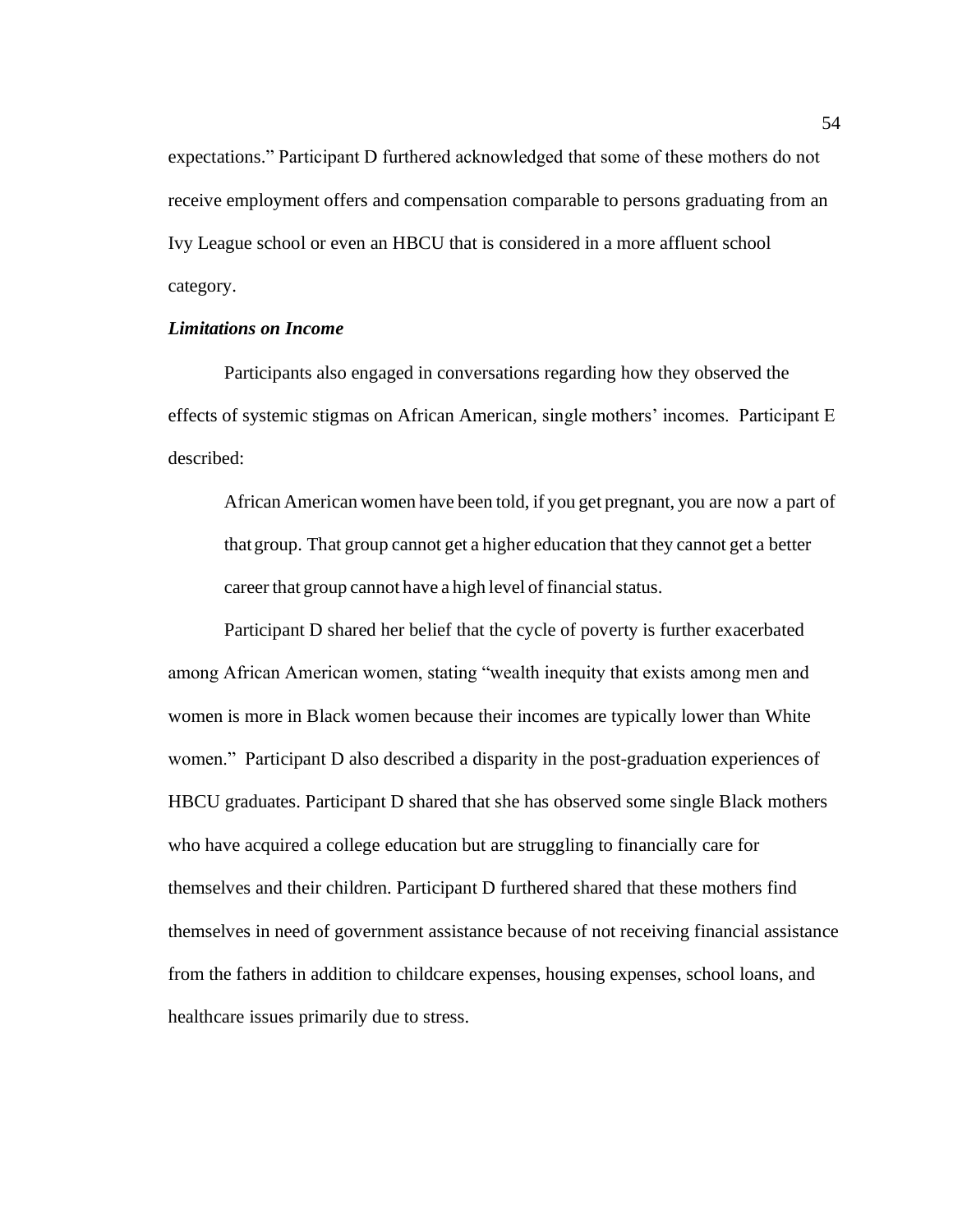# *Lack of Role Models*

Another common subtheme was the lack of role models to encourage African American, single mothers, to think beyond their current circumstances. Participant E voiced that without positive role models,

they getsort of comfortable and doing it one way and they just forget about other ways of possibly doing something so their careers paths are impacted and they don't seek other career opportunities, because they're so stuck on having things one way, which is the way they've always had it.

Another participant described it this way,

Nobody told them that the only way you're gonna get ahead, you got to try to think out of that box that you're in  $\ldots$  Nobody tell them stuff like this, these girls that I deal with are young parents, they're in this situation because nobody told them they don't have to be in that situation.

Participant D shared her belief that low-income, African American, single mothers, can be empowered by including certain role model examples in social work dialogue with this population group. She suggested role models would,

instill in a sense that, yes, women can you know go to college, they can be in leadership roles and you know, help them focus on, you know some of the black women who are successful now you know we can look at Michelle Obama and just regular everyday people who are doing well, who came from poor backgrounds, you know where they didn't have a lot economically. And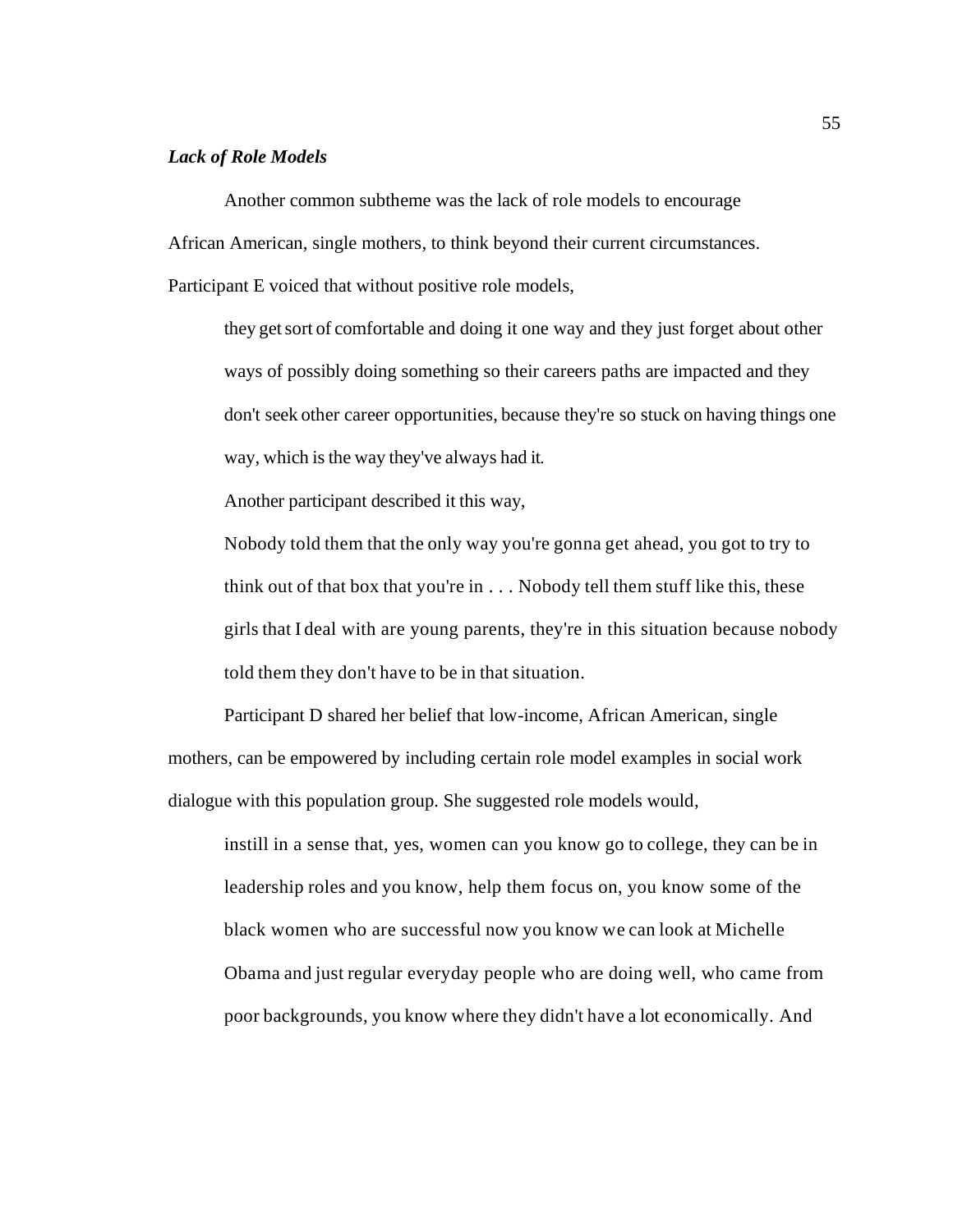just sort of you know, reinforce these kinds of stories and I think that would definitely have an impact, even when it comes to single moms.

In summary, participants shared common views of the impact of systemic stigmatization on African American, single mothers. Without exception, participants expressed concern over how systemic stigmatization perpetuates the cycle of poverty experienced by these mothers, reducing their opportunities for educational, financial, and career success. Participants further described how examples of successful African American female role models are not widely celebrated or discussed, which exacerbates the sense that the cycle of poverty cannot be broken.

## **RQ2 Theme: Clients' Disempowerment**

When the focus group discussion turned to challenges the participants faced when working with low-income, African American, single mothers' socioeconomic well-being, the participants expressed concern that the system in place for lowincome mothers "disempowers not empowers" this population group, thus limiting their opportunities to improve their socioeconomic well-being. Disempowerment was described in different ways. Participant B described it as when policies and services "provide more of a negative connotation of that group versus the positive connotation and they reinforce a lot of negativities." Participant A used the terms "negative reinforcement" to describe how systemic stigmatization disempowers clients. Similarly, Participant D further described the disempowerment:

I think it all boils down to one word and that word is control. Like, I think it's I think it's designed to control the minds and the actions of single mothers. But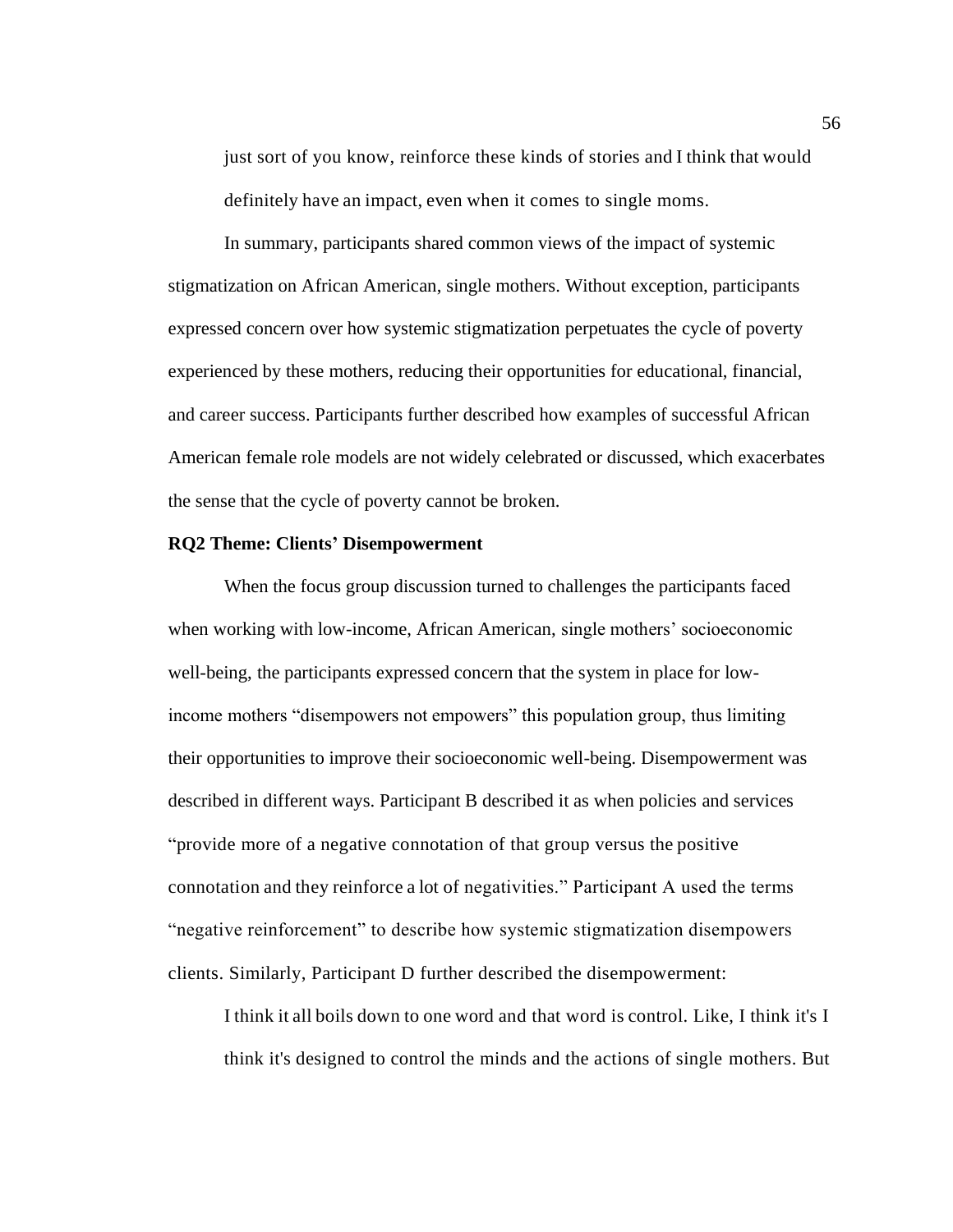it's in the disguise of something that's helping them like I know I understand the impact of the assistance of everything that we have to assist single black mothers, but I think that is like. it's sort of like saying the person that feeds you has the same power to starve. like they control everything they give you but they're giving it to you to make it seem like we're helping you out, so I think, from a financial aspect, we see that more clearly sort of making them dependent on the government, because the government is the person giving the assistance.

Because of societal expectations and the acceptance of the beliefs by recipients, providers find it challenging to address the stigmas that exist. Participants described this theme as being evidenced most clearly in three areas: housing assistance, socioeconomic well-being, and disrupted education.

# *Housing Assistance*

Participant E shared her experience when working with low-income, African American, single mothers, regarding housing. She stated that most of her clients lack motivation to improve themselves financially because the system can provide them with vouchers to obtain housing at a rate they see as the only option they have for their family. However, Participant E went on to say "where you're gonna be able to take that voucher for somebody to allow you to live in their house with six children? It's just not gonna happen - it's slow it's a slow process."

Participant E stated that the system knows there are not enough housing availability to meet the need of those with vouchers to purchase housing, but the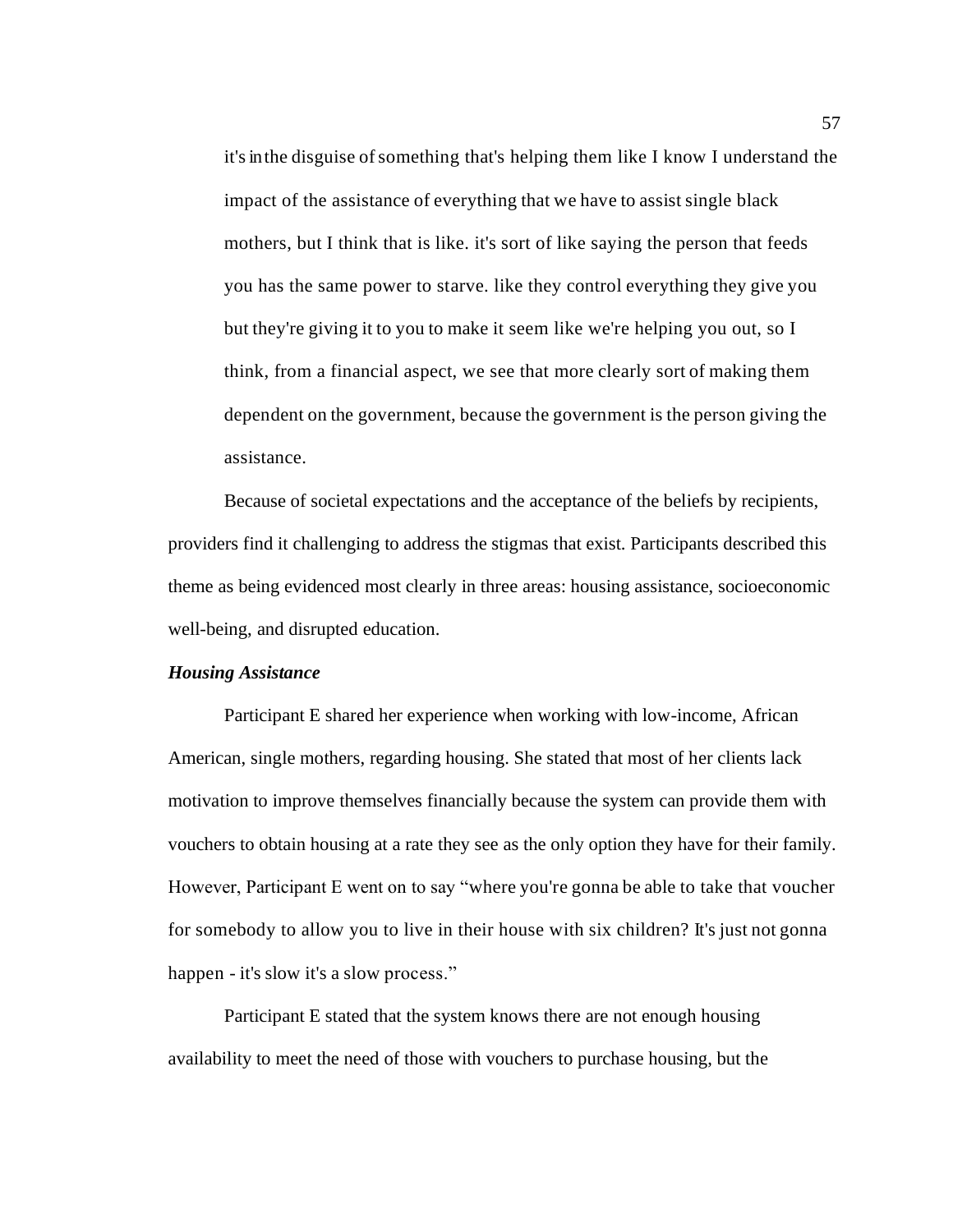program remains in place. Some mothers wait for very long periods of time because the amount of the voucher to purchase housing is so appealing. This participant views this program as an attempt to control vulnerable populations and it helps to continue a cycle of dependency. Participant A added that there are difficulties a provider faces when trying to convince a client in this situation to consider pursuing other options that may benefit her and her family. For instance,

I had a parent that the judge did not want to close the case out because the judge, said that the parent didn't have appropriate housing. This particular woman she lived in an extended stay for about 5 or 6 years, and I had to convince the judge that . . . she called that stable housing.

### *Socioeconomic Well-Being*

Because of placed impressions and the acceptance of the beliefs by recipients, providers find it challenging to address the stigmas that exist that contribute to their clients being stigmatized. Participant A shared that certain government programs for vulnerable population groups foster dependency and, "can become a way of life that can be passed down from generation to generation." Participant A added that the existence of programs that foster dependency also permits stereotypical labels to be placed on individuals that most often affect their self-value and self-worth.

All participants engaged in a discussion that referred to the importance of encouraging their clients "not to conform to how they are perceived, and not to accept less than what they need." Participant C shared that many of her low-income, single mother clients, do not advocate for themselves. They often verbalize "it is what it is," and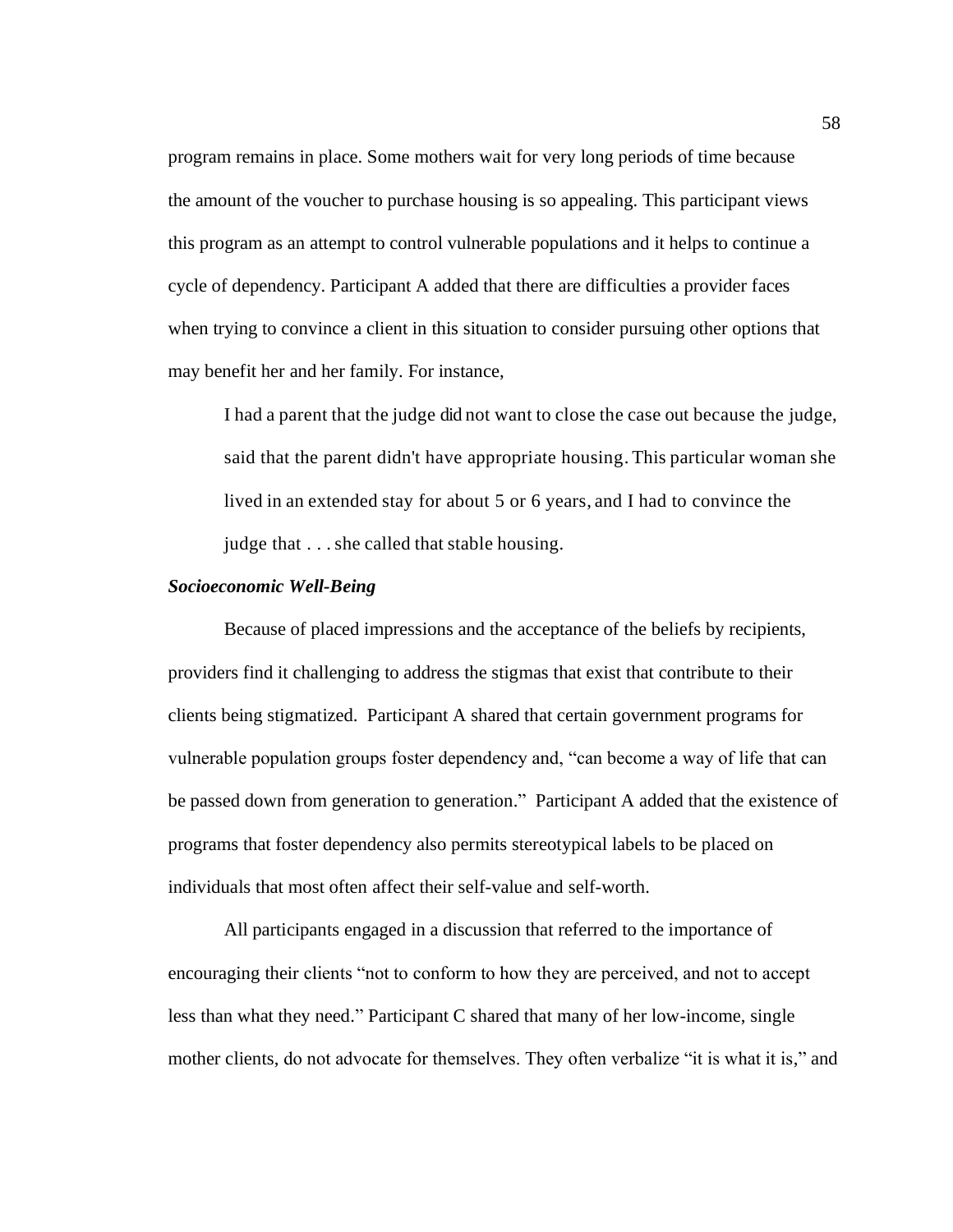ultimately accept what is given to them because of assumptions made prior to their appointment with an agency to receive help. Participant C further stated that being stereotypically viewed by a prejudice system does affect how most of her clients view themselves including their career goal aspirations, and a lack of a positive view of a better life for themselves and their children.

## *Disrupted Education*

Participant A acknowledged that after working with low-income, African American, single mothers for more than 20 years, he has observed that more emphasis is placed on this population to acquire any type of employment than on encouraging seeking out educational opportunities that will help to improve the conditions of their family. Participant A further stated that operating in a system that promotes this mindset decreases an individual's "self-empowerment."

Participate D shared her experiences of working in school systems during her more than 27 years. She stated that in low-income communities, the teacher' resources, professionalism, and curriculum development were not adequately developed to successfully prepare an individual for a life of overall socioeconomic well-being. Participant B added the "frustrations" a provider experiences as they cope with clients who are victims of disparity in school systems. All participants acknowledged agreement of frustration feelings based on their experiences of providing services to African American, single mothers, who have backgrounds in sub-standard school systems.

In summary, participants voiced concern over the impact systemic stigmatization has on the overall well-being of African American, single mothers. The ongoing struggles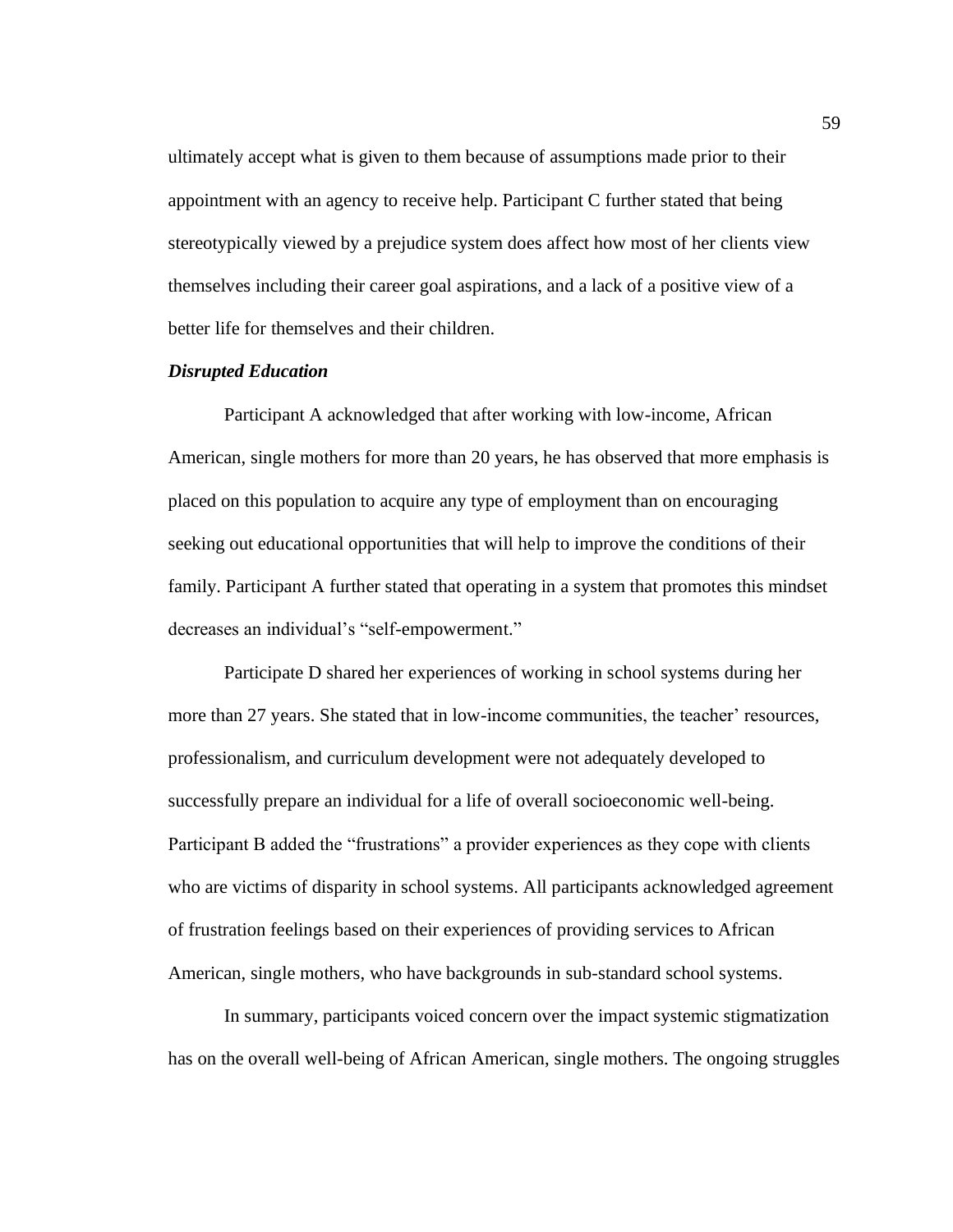result in disempowerment, frustration, and hopelessness that overshadow efforts to make positive change.

### **RQ3 Theme 1: Educating Clients About Opportunities and Empowerment**

Education by social workers with African American single mothers can help mitigate the effects of systemic stigmatization on this population by implementing financial, educational, and career assistance strategies. Participant C shared his belief that social workers have "help for single Black mothers but very little involvement in educating them in how to use the help." He added that the need for more conversation on the full ramification of the assistance that is provided is needed for the help to be fully effective for the client. Participant C stated the importance of educational conversations regarding financial help should be emphasized. He noticed in his service with lowincome mothers, that a lack of understanding how to manage their finances has a significant impact on their socioeconomic well-being.

Participant C added that overall dialogues with clients that better inform them of opportunities they may not have considered, can be beneficial to a client's establishing an improved outlook for their future. This participant further stated that the provider should not only inform but explain the possibilities that the opportunity can afford them. Participant E shared low-income mothers need to, "have an objective far beyond their present situation," and providers as they conduct their delivery of services, should strive to encourage this population on a regular basis to broaden their objective viewpoints on life. All participants in this study agreed that their experience in working with African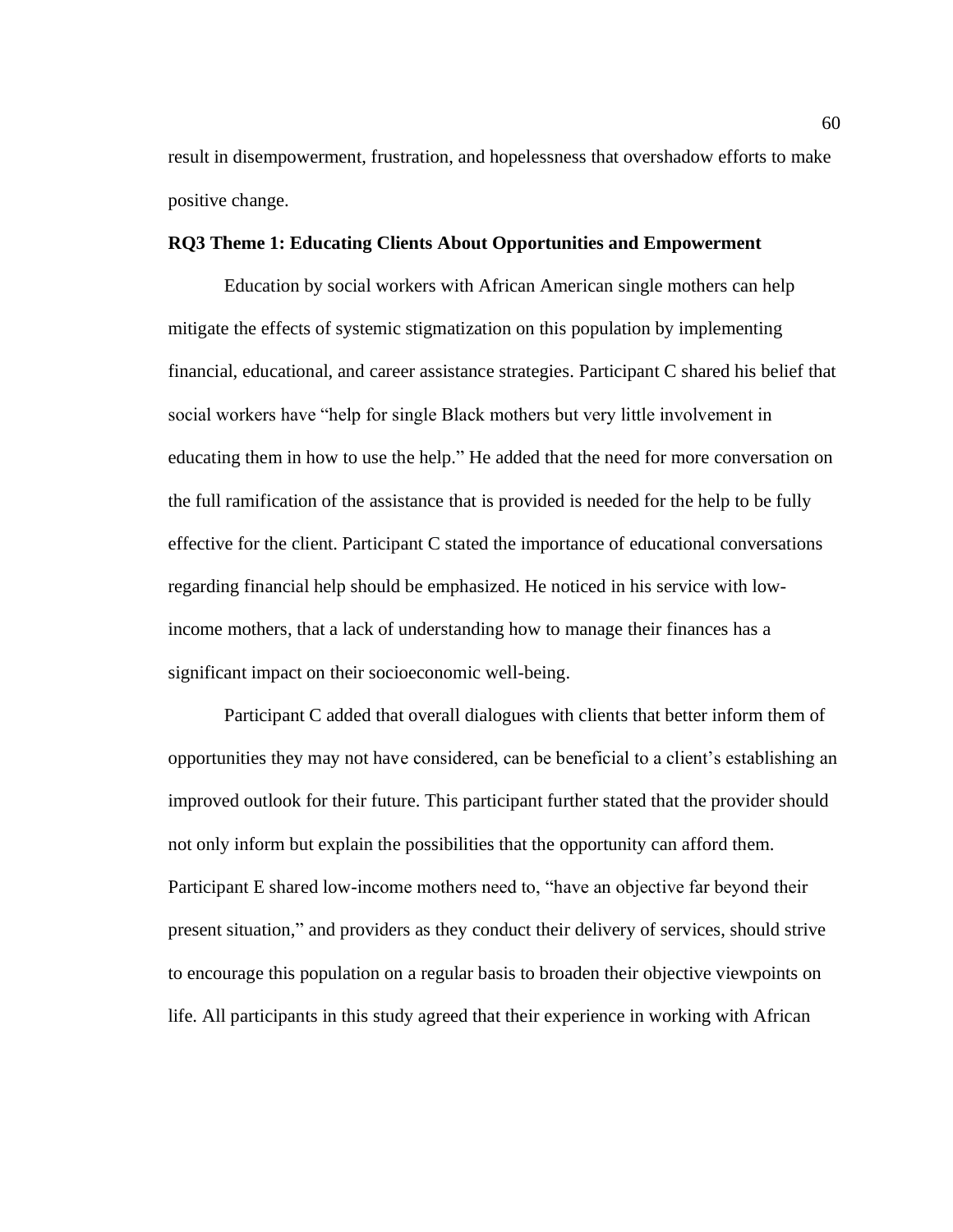American, single mothers of low-income status, have shown that most do not embrace positive objectives for themselves.

Participant B shared her belief that "self-esteem" should be taught early in the elementary years," and "what a person looks like or a family's financial situation should not result in how that person is looked at." Participants engaged in discussion that involved the significance of the need for social work classes in school systems especially on the high school level that would include classes on marriage and family type courses. Participant D shared her belief that the lack of training in these areas in many home environments can contribute to an individual making bad decisions that can result in long-term consequences.

Participant A stated that many social work clients do not feel empowered to advocate for themselves because of their belief that "the system" will always have control over their lives. This participant added that social workers, especially for their most vulnerable clients, should teach them to stand up for themselves and involve these clients in the decisions that are made for their lives. Participant A further discussed the importance of social workers staying aware of their responsibility to advocate for their clients because many vulnerable clients struggle with the ability to understand and/or articulate their needs.

# **RQ3 Theme 2: Counteracting the Stigma of Assistance Seeking**

Participants acknowledge their responsibility to mitigate the impact of systemic stigmatization on African American, single mothers' socioeconomic well-being, by counteracting the stigma of assistance seeking. However, mitigation efforts may be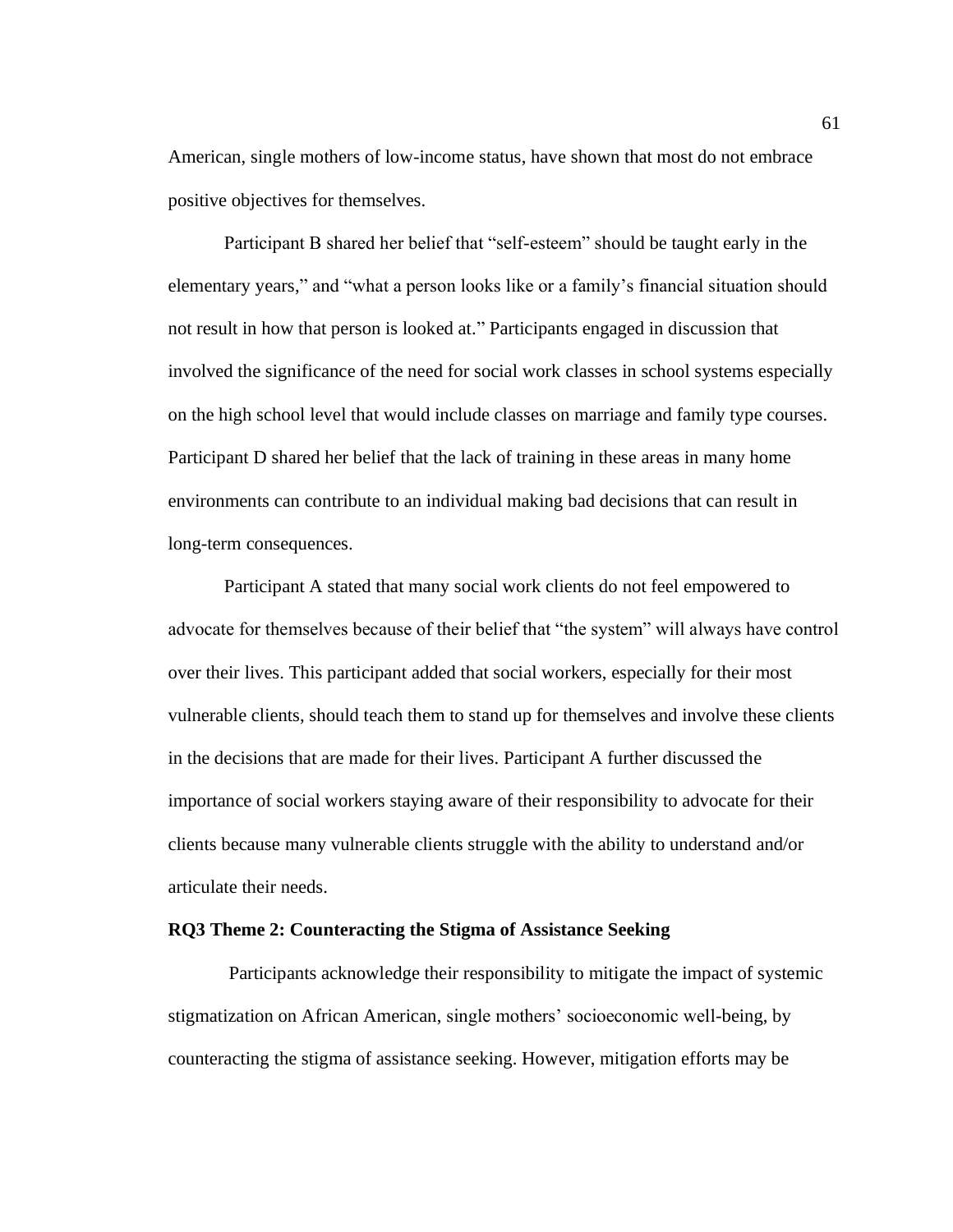difficult, because as Participant A described, clients often "don't look at you, as someone who is there to help; they look at you as the enemy." He further stated, "it takes a lot to break down those barriers to get them to trust you."

Regardless of the difficulty, the participants acknowledged the need to address the stereotypical impressions regarding their clients' assistance-seeking initiatives. As Participant A stated: "My job is a change agent, I will leave you better than you were when we met -- that's it." Ultimately, low-income mothers seek government assistance to help with the overall well-being of their family that require applying for cash assistance, housing assistance, and childcare assistance. Participants shared information about how to address this theme in the following two ways: supporting African American, single mothers' dignity, and making assistance feel less threatening to African American single mothers.

# *Supporting Client Dignity*

Participants in this study were eager to share their experiences and observations regarding how they can be instrumental in counteracting the systemic stigmatization of assistance-seeking by supporting the dignity of African American, single mothers. The importance of how to appropriately support clients was highlighted. Participant B emphasized the significance for providers to respect the dignity of their clients without prejudice behavior, and if providers behaviors are in any way condescending, "clients may tend to feel devalued." Participant B further added that "if the value of an individual is not perceived from the people giving the support, systematic stigmatization is going to continue."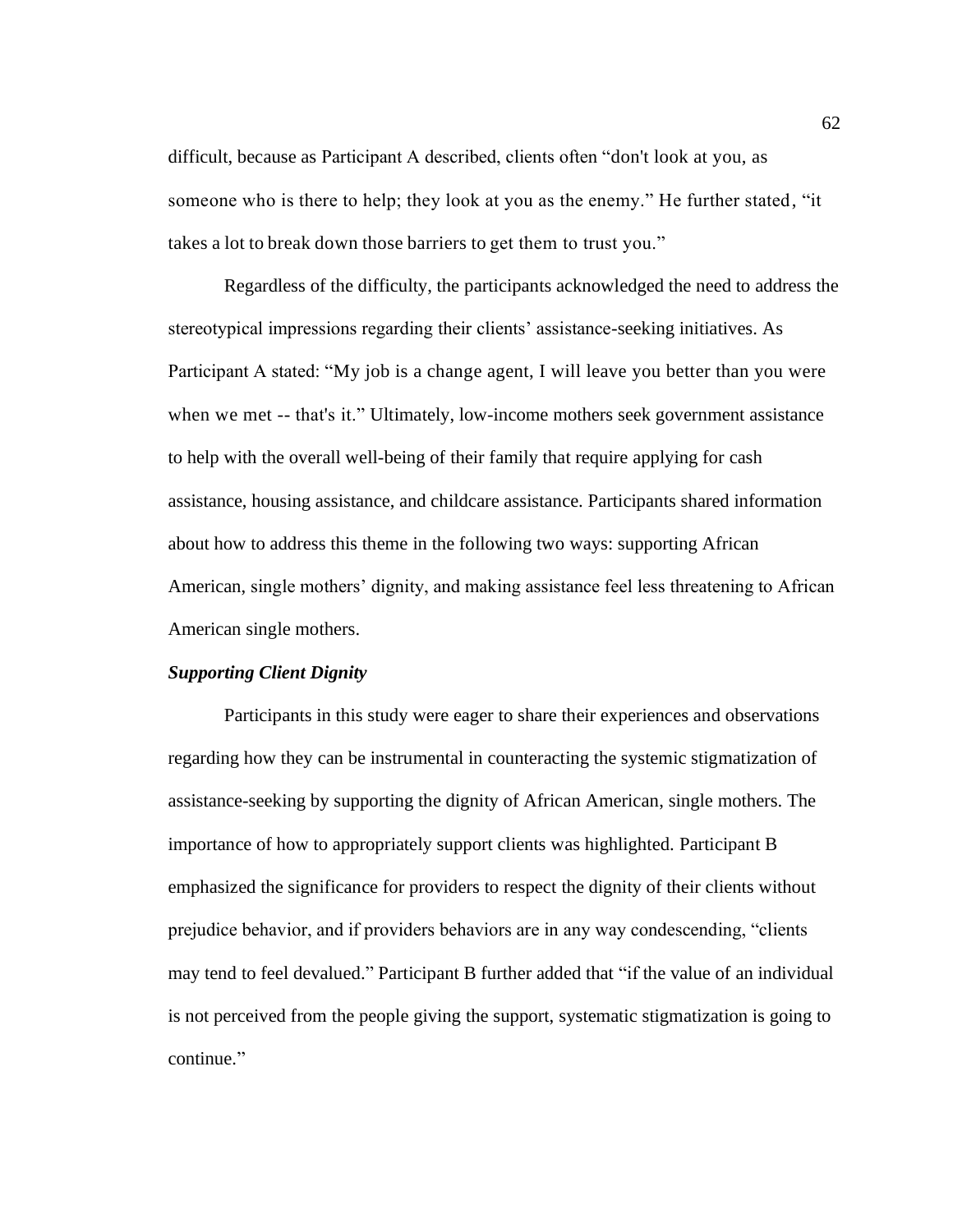Participant C added to this discussion by stating that a significant way a provider agency can help to address the shame and reluctancy some of their most vulnerable clients experience in seeking assistance, is in the selection and appearance of their business location. Participant C who is a MSW candidate and has worked with lowincome, African American, single mothers for 5 years, acknowledged his awareness of unsafe locations and the poor physical appearance of some of the agencies he has worked in. Participant C stated that he felt "dignity and respect was not showed for the women attending these agencies."

Participant A identified a primary challenge he experiences with his clients is breaking down barriers of how he is perceived in the delivery of services to them. Many of his clients have a history coping with systemic stigma and they tend to view him as a part of the system they have issues with. Participant A added that the strongest initiative he puts forth to his clients is that he may be "a part of the bigger system but he is there for them." Participants in this study acknowledged through their years of experience in working with African American, single mothers of low-income status, that most of this population group have feelings of reluctance in seeking assistance because of the problematic system that they have to go through.

#### *Making Assistance Feel Less Threatening*

Participant A shared that in a professional setting, emphasis by a colleague was placed on why a particular client needed the services she was seeking that included Supplemental Nutrition Assistance Program benefits and some other benefits. Participant A added that emphasis was placed on how the client was dressed and the kind of car she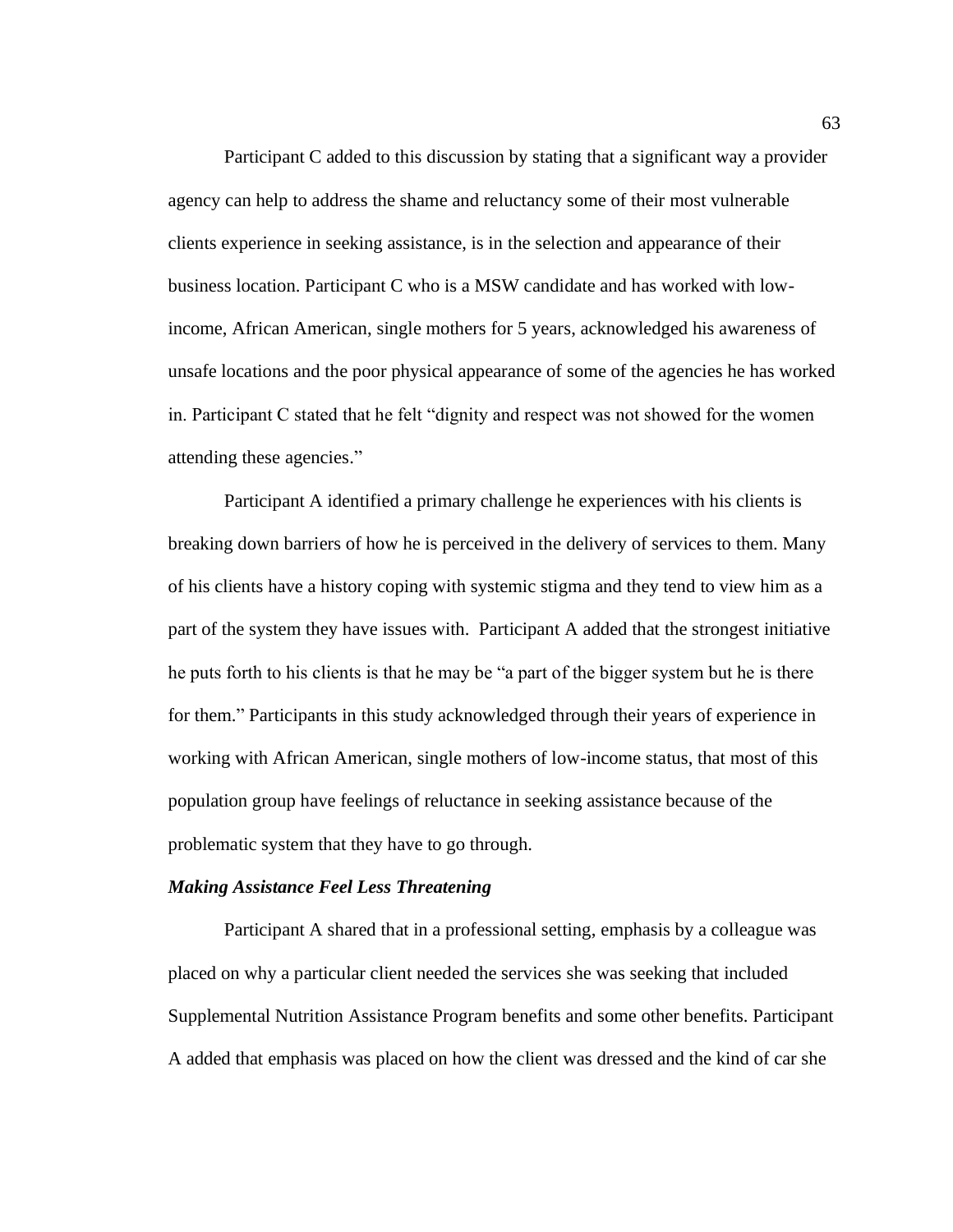was driving to warrant a need for assistance. He felt as though his colleague was prejudging the client before hearing her whole story. Participant A shared they later found out the client maintained a sense of self-value and self-respect despite her circumstances. This client had some drastic changes in her circumstances. Many of her personal possessions she had for an extended period and has strived to maintain them very well. Participant A stated the importance for providers to "check themselves" when it comes to fairly dealing with their clients. Participant D added that some clients when they are not treated with dignity and respect will "resist the help needed for their families."

Participant D shared her experiences with the impact of systemic stigmatization because of unjust policies that are deliberately proposed and enacted. She added that throughout her years of social work service to many communities, she realized that some resources and services are rooted in the system, meaning some districts which have been disproportionately developed, create stigmas some vulnerable populations will face. Participant D stated that providers need to stay aware of this disparity to help their clients cope in a system that has helped to create the barriers they must overcome.

In summary, social workers make various efforts to mitigate the impact of systemic stigmatization on African American, single mothers. Their actions focus on educating clients to increase self-efficacy and understanding of the opportunities available to them as well as counteracting the impact of societal negative messages around accessing services and being a service recipient.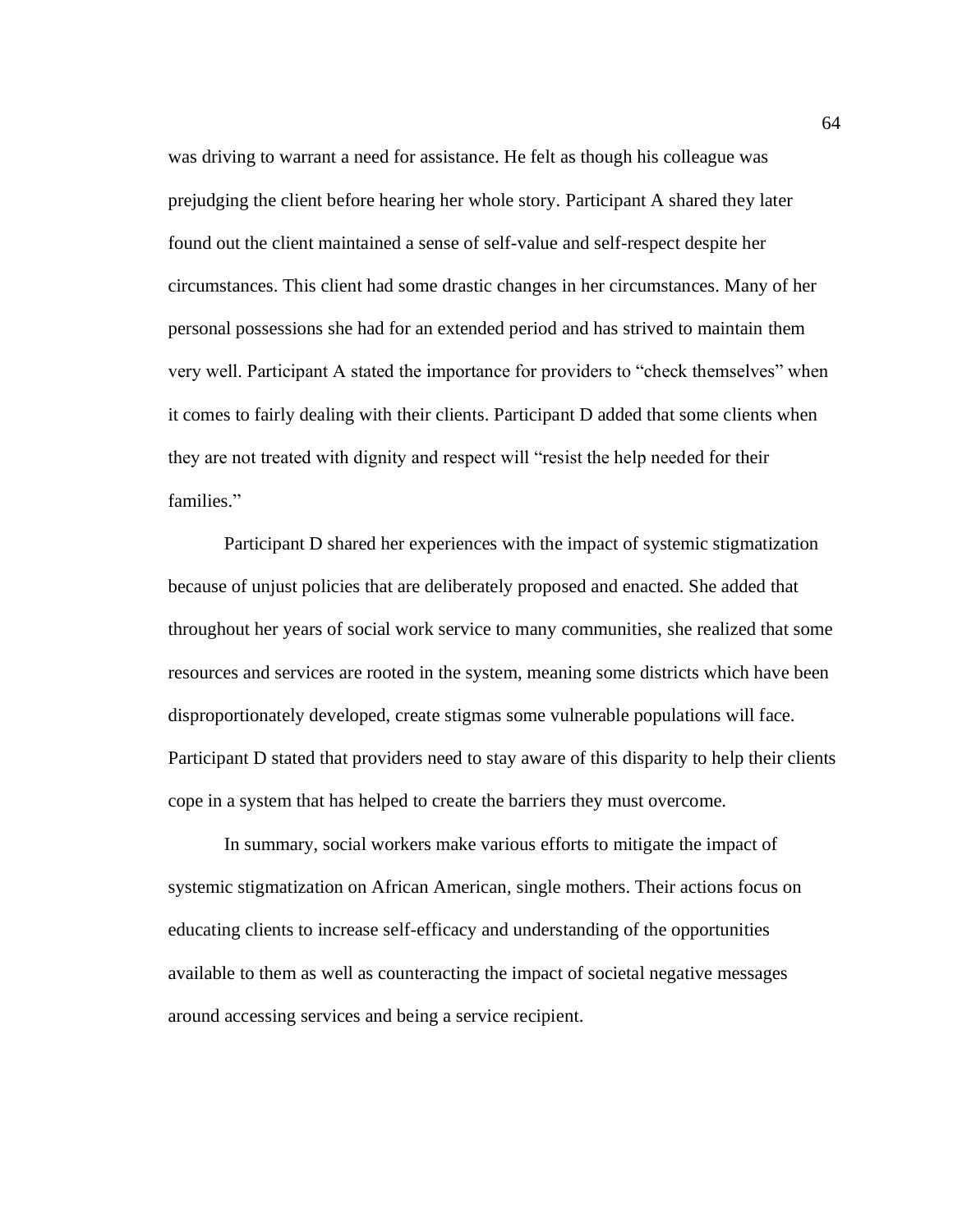### **Summary**

The objective of this study was to examine how BSW and MSW social workers understand the impact of systemic stigmatization on low-income, African American, single mother's socioeconomic well-being. Data collected from the Zoom focus group consisting of five participants provided essential information that can be used to help social workers mitigate the effect of systemic stigmatization on the socioeconomic wellbeing of low-income, African American, single mothers. The analysis identified four themes that can be used by social workers in their practice with this population group: (a) perpetuation of the cycle of poverty, (b) clients' disempowerment, (c) educating clients about opportunities and empowerment, and (d) counteracting the stigma of assistance seeking.

Overall, participants in this study acknowledged the impact systemic stigmatization can have on the overall well-being of their clients. Emphasis was placed on the "roots" of social inequities that are prevalent in U.S. society and the government enacted programs that support this injustice. To combat systemic stigmas in the social work profession, the initiatives as highlighted by the participants are found in the need for comprehensive trainings in financial and career opportunities awareness, sensitivity awareness trainings for providers regarding systemic stigmatization; empowerment strategies; and enhanced and informed advocacy endeavors for the creation of policies that will fairly provide educational opportunities that can help to influence the socioeconomic well-being of an individual' life.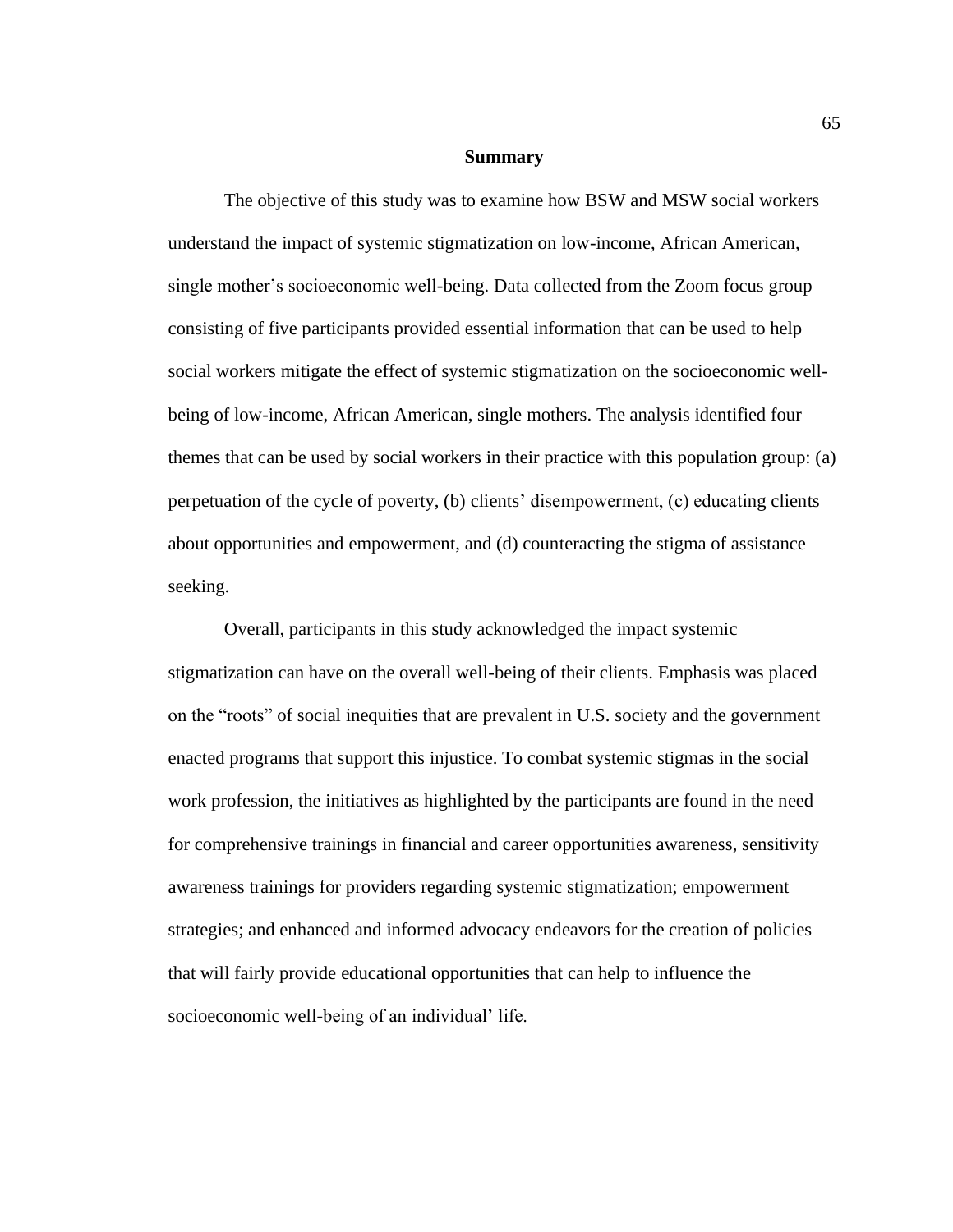Section 3 addressed a thorough review of the study's findings. Section 4 involves discussion of the findings of the study as related to the application for professional ethics in social work practice, recommendations for social work practice, implications for social change, recommendations for future research, and a summary of the conclusions derived from this project study.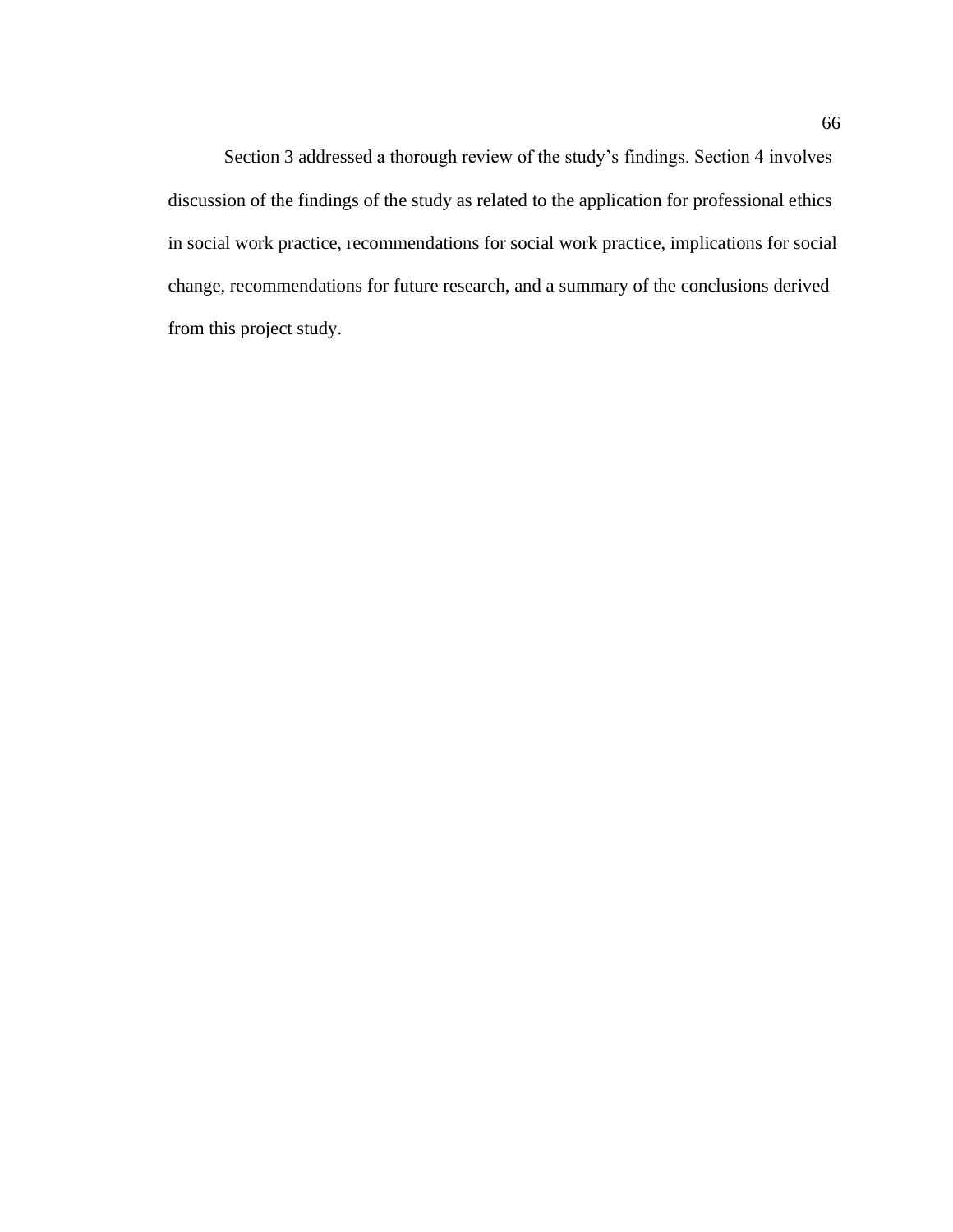Section 4: Application to Professional Practice and Implications for Social Change

The purpose of this qualitative research study was to examine how BSW and MSW social workers understand the impact of systemic stigmatization on low-income, African American, single mothers' socioeconomic well-being. I also asked the social workers to share the challenges they face in addressing the impact of systemic stigmatization on this population and the strategies that could be useful to mitigate the effects of systemic stigmatization on this population's socioeconomic well-being. In the extant literature, there is a limited understanding of social workers' experiences in addressing this social work practice problem. The study findings could enhance and inform best practices for social workers when working with African American, single mothers of low-income status.

The study was guided by the following three research questions:

RQ1: How do social workers describe the impact of systemic stigmatization on low-income, African American, single mothers' socioeconomic well-being? RQ2: What challenges do social workers face when addressing the impact of systemic stigmatization on low-income, African American, single mothers' socioeconomic well-being?

RQ3: How do social workers help mitigate the effects of systemic stigmatization on the socioeconomic well-being of low-income, African American, single mothers?

The following four themes emerged from the data analysis of this study that can be instrumental in enhancing social work practice with low-income, African American,

67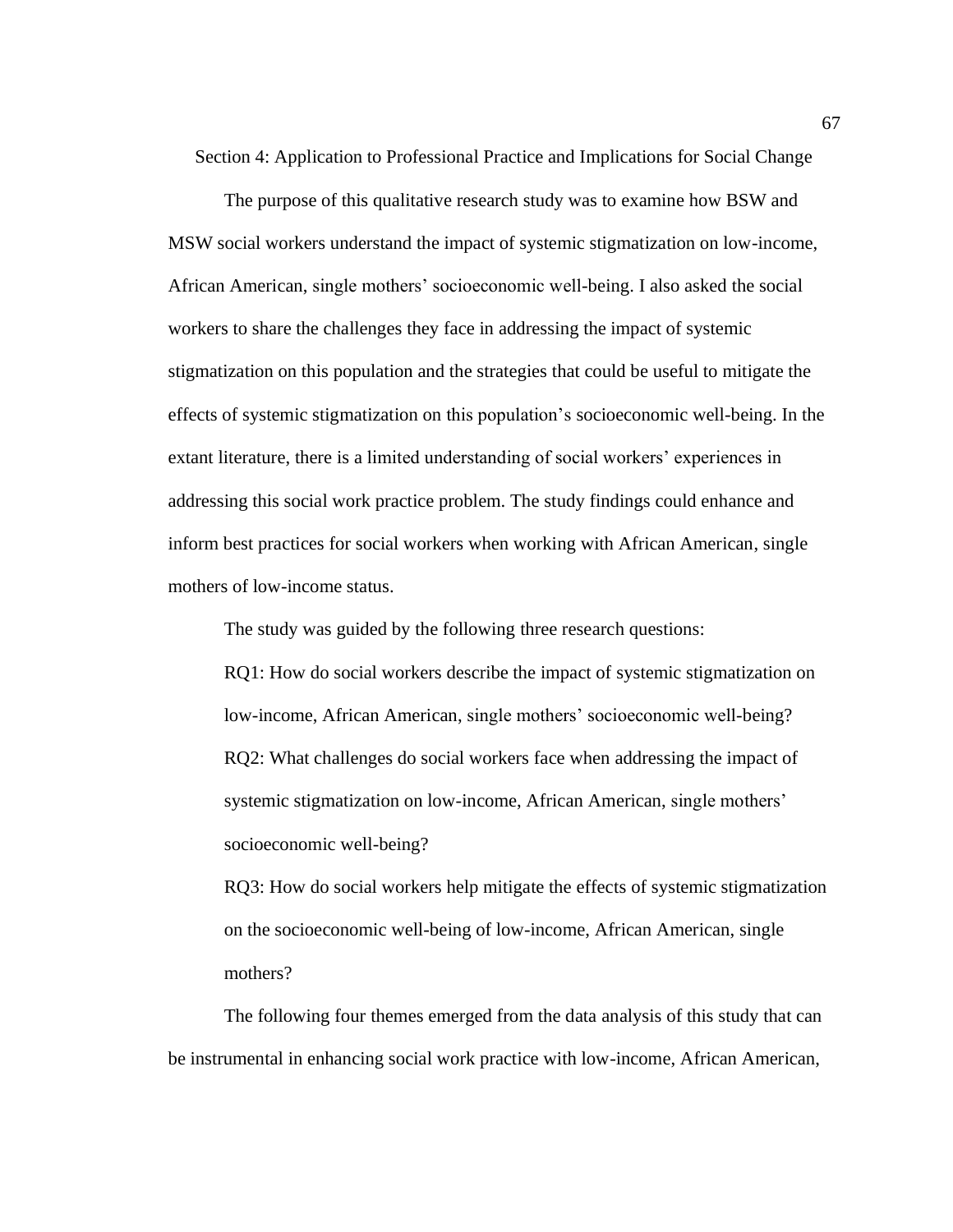single mothers in their attempt to adequately navigate and respond to systemic stigmatization: (a) perpetuation of the cycle of poverty, (b) clients' disempowerment, (c) educating clients about opportunities and empowerment, and (d) counteracting the stigma of assistance seeking.

Key findings in this study showed the impact systemic stigmatization can have on the overall well-being of individual lives. Furthermore, the "roots" of social inequities that continue to exist in U.S. society and the government-enacted programs that support this injustice surfaced in the study. The ways in which the findings in this research study can extend social work practice knowledge are: (a) by the inclusion of comprehensive trainings in financial and career opportunities awareness, (b) sensitivity awareness trainings for providers regarding systemic stigmatization, (c) empowerment strategies, and (d) enhanced and informed advocacy endeavors for the creation of policies that will fairly provide educational opportunities that can help influence the socioeconomic wellbeing of an individual's life.

In the final section of this qualitative study, I provide a discussion of the study findings and how these findings may be applied to professional social work practice. The section begins with an explanation of how the findings may be applied to the professional ethics of social work practice. The section continues with discussions of recommendations for social work practice, implications for social change, recommendations for future research, and a summary of the conclusions derived from this project study.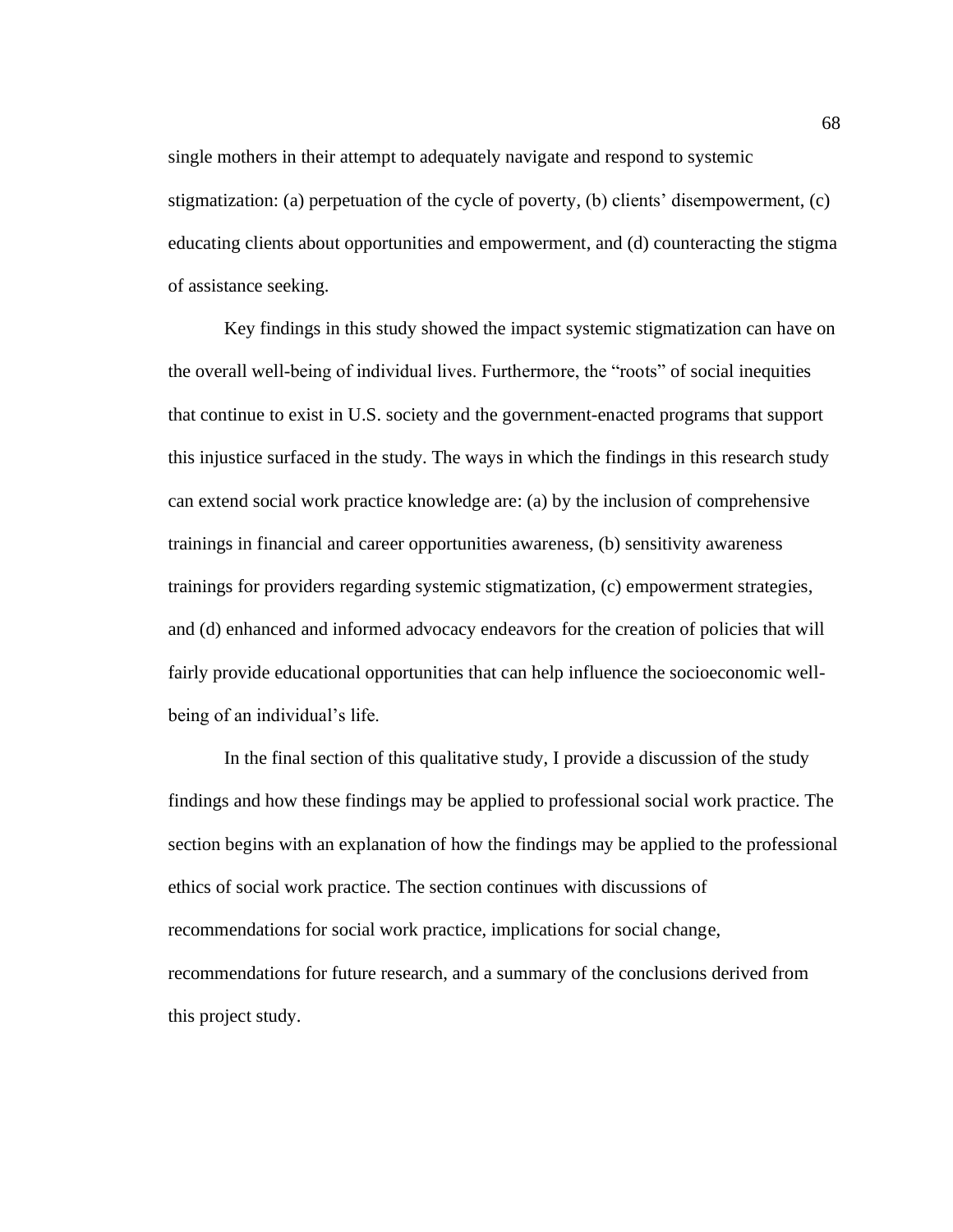#### **Application for Professional Ethics in Social Work Practice**

This study is aligned with a primary ethical goal of the social work profession and with two ethical principles outlined in the NASW Code of Ethics. The Code of Ethics Preamble acknowledges that "a historic and defining feature of social work is the profession's dual focus on individual well-being in a social context and the well-being of society" (NASW, 2021, para. 1). Key to social work is the consideration of various forces that formulate, assist, and acknowledge problems in living (Congress, 2017). Therefore, confronting the numerous ways low-income individuals are stereotyped regarding their socioeconomic reality is a concern for the social work profession. Lowincome families are often perceived as not valuing opportunities such as equal education (Strauss, 2013). Cook (2015) contended that this viewpoint is grounded in a systematic social system that endeavors to compare value with status. Additionally, in the United States, some essential cultural and socioeconomic opportunities and benefits are disproportionately unavailable to some of the most vulnerable population groups.

The first NASW ethical principle aligned with this study is that of challenging social injustice. This principle clearly states that "social workers pursue social change particularly with and on behalf of vulnerable and oppressed individuals and groups of people" (NASW, 2021, para. 2). The social change endeavors by social workers are also primarily focused on issues of poverty, unemployment, discrimination, and other forms of social injustice. All study participants shared about their clients' experiences with systemic stigmatization and how this injustice impacted their service provision efforts with low-income, African American, single mothers. This challenge involved breaking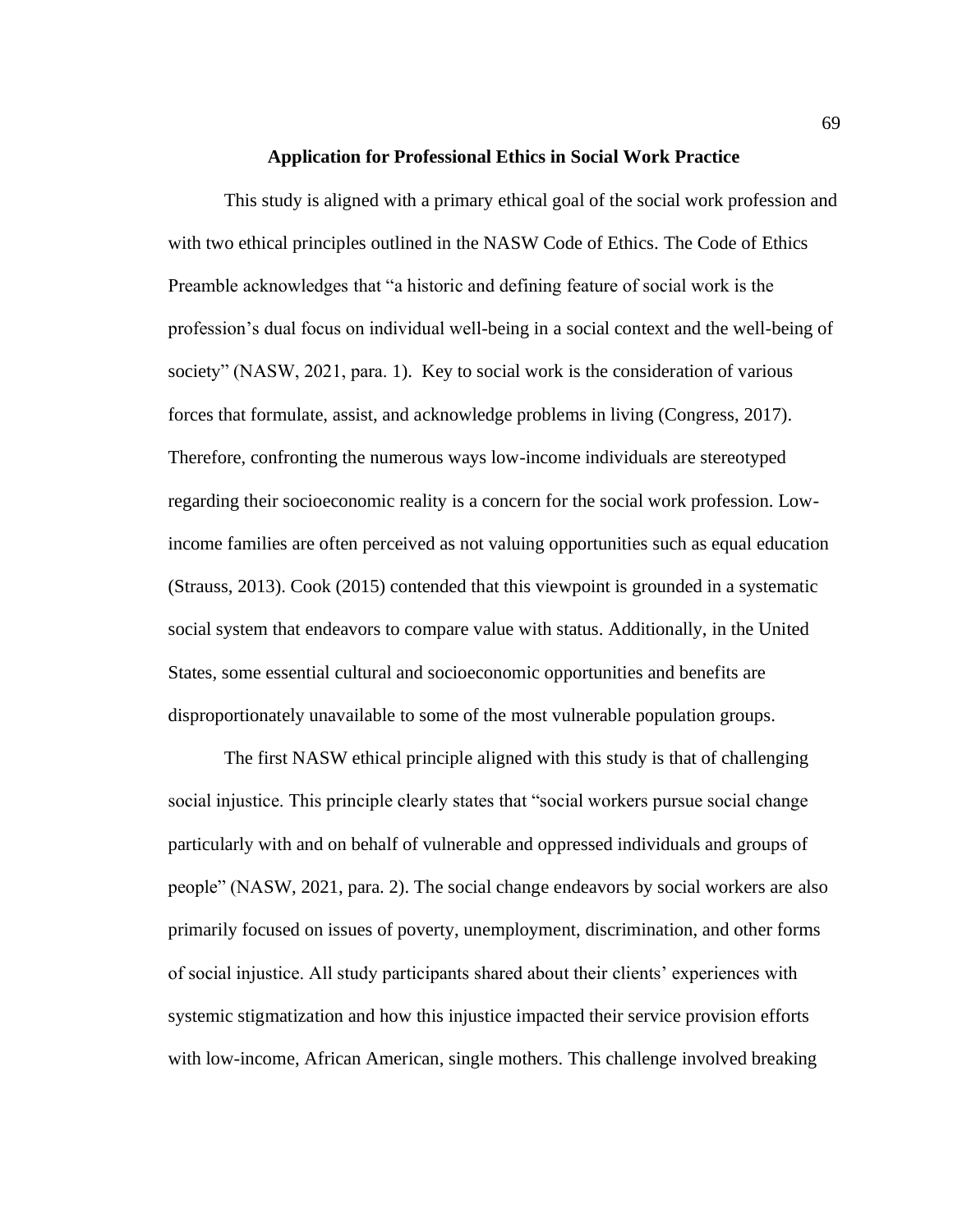down barriers to successfully work with this population group because of their involvement with "the system" where they felt disrespected, stereotyped, and labeled as well as that anyone involved with "the system" would always treat them in this same manner.

The second ethical principle aligned with this study is the respect social workers hold for "the inherent dignity and worth of an individual" (NASW, 2021, para. 3). This principle involves social workers treating all clients with respect, care, and mindful considerations that consider cultural and ethnic differences. The social work participants in this study acknowledged that to help mitigate the effects of systemic stigmatization, they must acknowledge the significance of their dual responsibility that includes helping the client interact with the broader society. They further added that, by acquiring understandings of the impact of systemic stigmatization, they can better help their clients in building helpful strategies and establishing socially responsible self-determination initiatives, such as self-value and self-worth, that can help them as they cope with this injustice.

#### **Recommendations for Social Work Practice**

## **Application to Comprehensive Social Work Practice**

Social workers' unique opportunities to empower societies include motivating individuals to take vital roles in framing social service, providing education programs, and authorizing long-lasting economic independence (Forenza & Eckert, 2017). These efforts by social workers can help toward mitigating the effects of systemic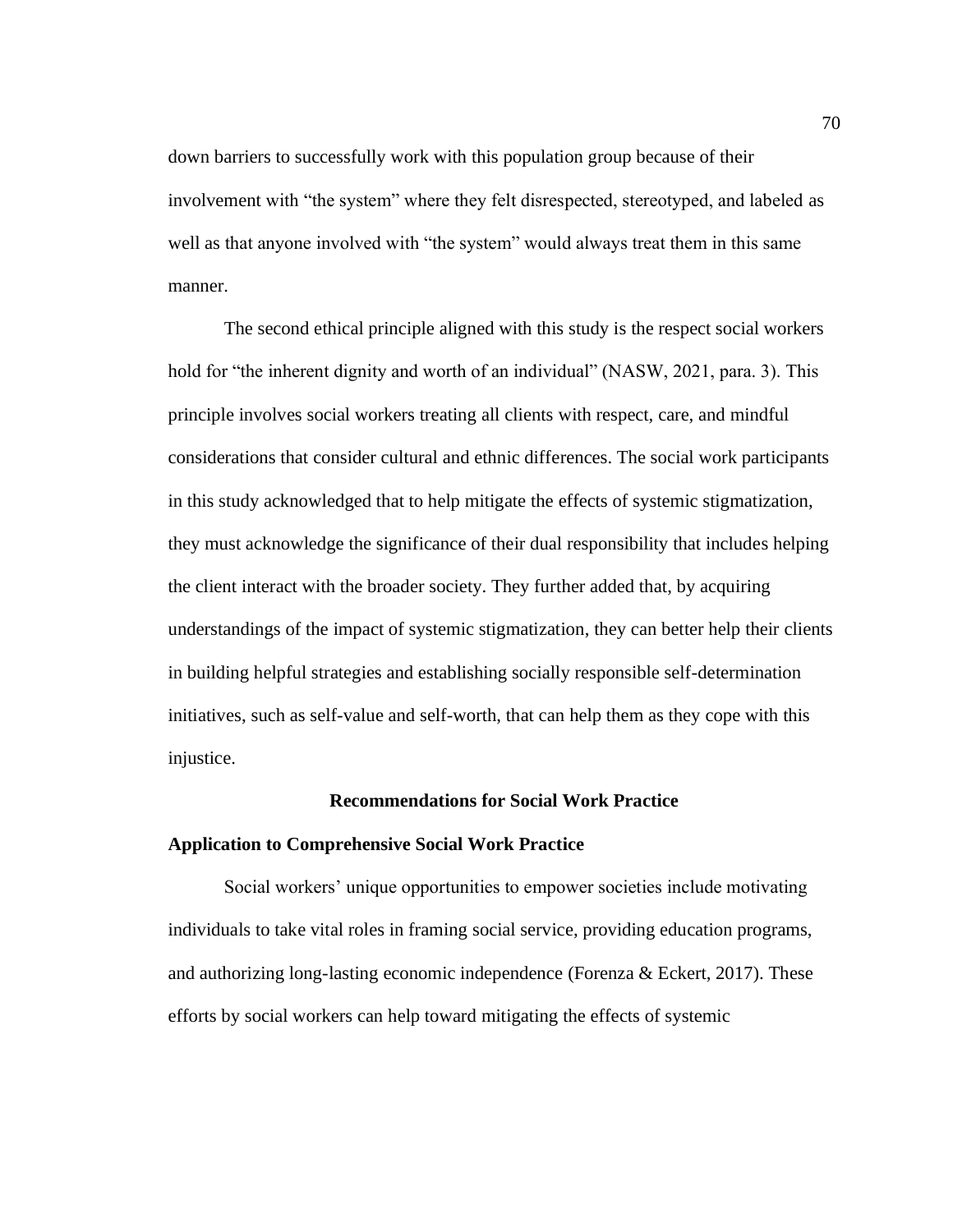stigmatization on the socioeconomic well-being of low-income, African American, single mothers.

The findings from this study showed some essential ways social work practice can be enhanced in addressing the effects of systemic stigmatization on the socioeconomic well-being of low-income, African American, single mothers. In the following subsections, I provide comprehensive recommendations.

# **Educational Institutions**

One practice idea mentioned during the focus group was the need for the addition of family, marriage, and overall healthy living training in educational institutions. Emphasis was placed on the integration of this training in school social work where the role of a school worker would involve conducting classes on self-esteem and self-worth awareness. Castro et al. (2020) acknowledged that "stigmatization is a new relation factor for low-self-esteem." (p. 6). This educational training, as highlighted in this study, should start early in educational institutions because many low-income, African American, single mothers lack environmental influences that encourage healthy lifestyles that foster the importance of valuing one's self in a positive manner.

## **Social Work Strategies, Models, and Techniques**

Existing strategies, models, and techniques that are used to work with lowincome, single mothers can be enhanced by the inclusion of specifics that address the impact of systemic stigmatization on the overall well-being of low-income, African American, single mothers. Williams et al. (2016) provided insights into employing structural family therapy (SFT) in the changing context of modern, African American,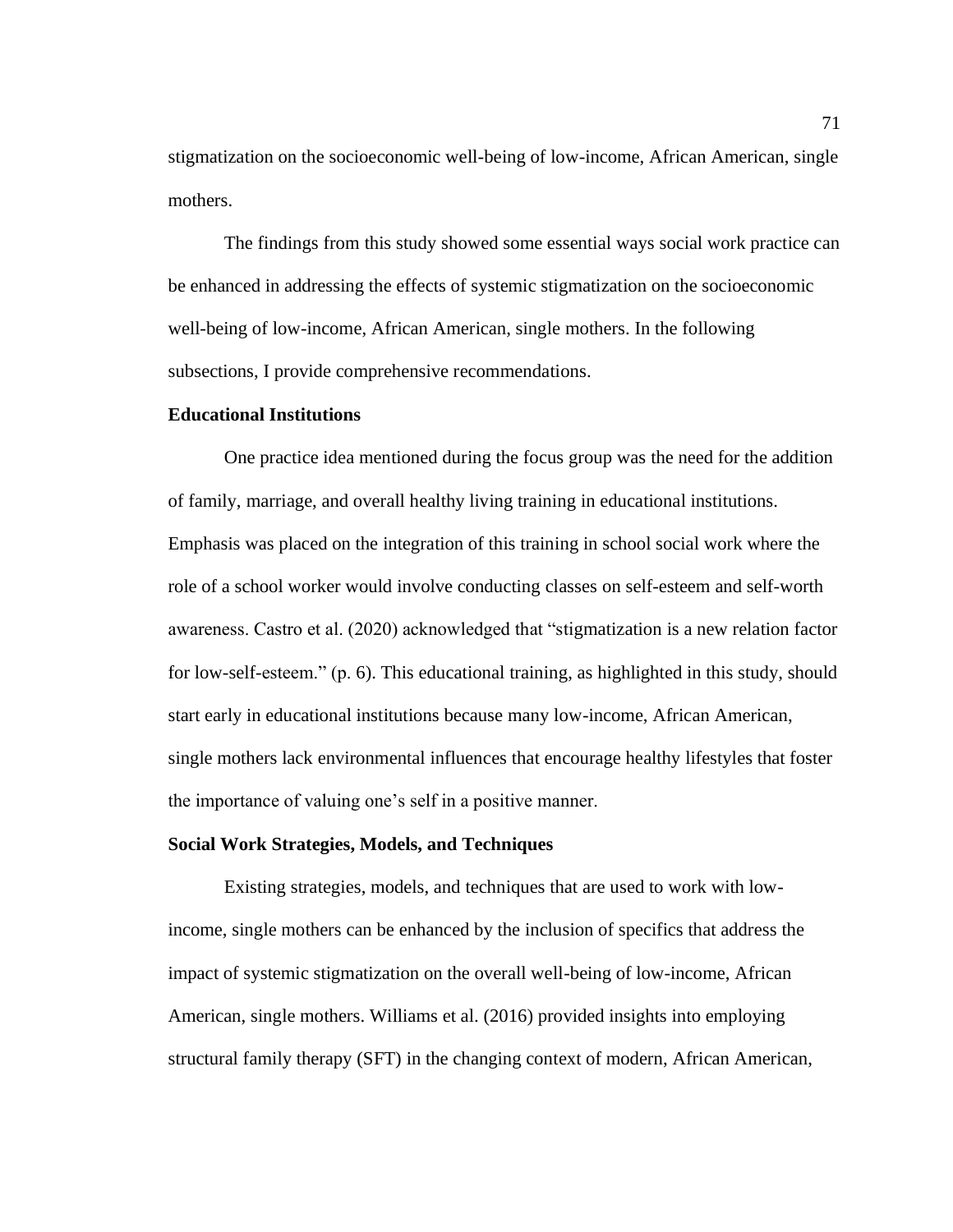single mothers. In response to the impact of "macrosystemic variables like racial tension and high poverty levels" (p. 33), Minuchin created SFT in the 1960s to equip parents in their positions in the family subsystems. Williams et al. recognized the struggles regarding systematic stigmatization encountered by African American, single mothers. Although many changes have occurred, racial minorities in the United States still face sociopolitical obstacles.

The primary goal of this research study was to bring to the forefront the impact of systemic influences that impede the overall well-being of African American, single mothers. Included in SFT are initiatives that address social issues that can impact an individual's life, making it uniquely suited to work with African American, single mothers of low-income status. While many other therapeutic methods rely on psychological processes to affect behavioral change, structural family therapists work to disrupt family patterns and habits (i.e., behaviors, before addressing emotional or psychological needs). Williams et al. (2016) pointed out the importance of social workers acquiring understandings of how to help low-income, African American, single mothers as they struggle to improve their overall well-being. All participants in the current study emphasized the significance of social workers helping this population to break negative patterns in regard to how they cope with systemic stigmatization. These patterns include poor self-perceptions, belief in others' negative perceptions, and acceptance of limitations that are placed on them because of certain stereotypical views.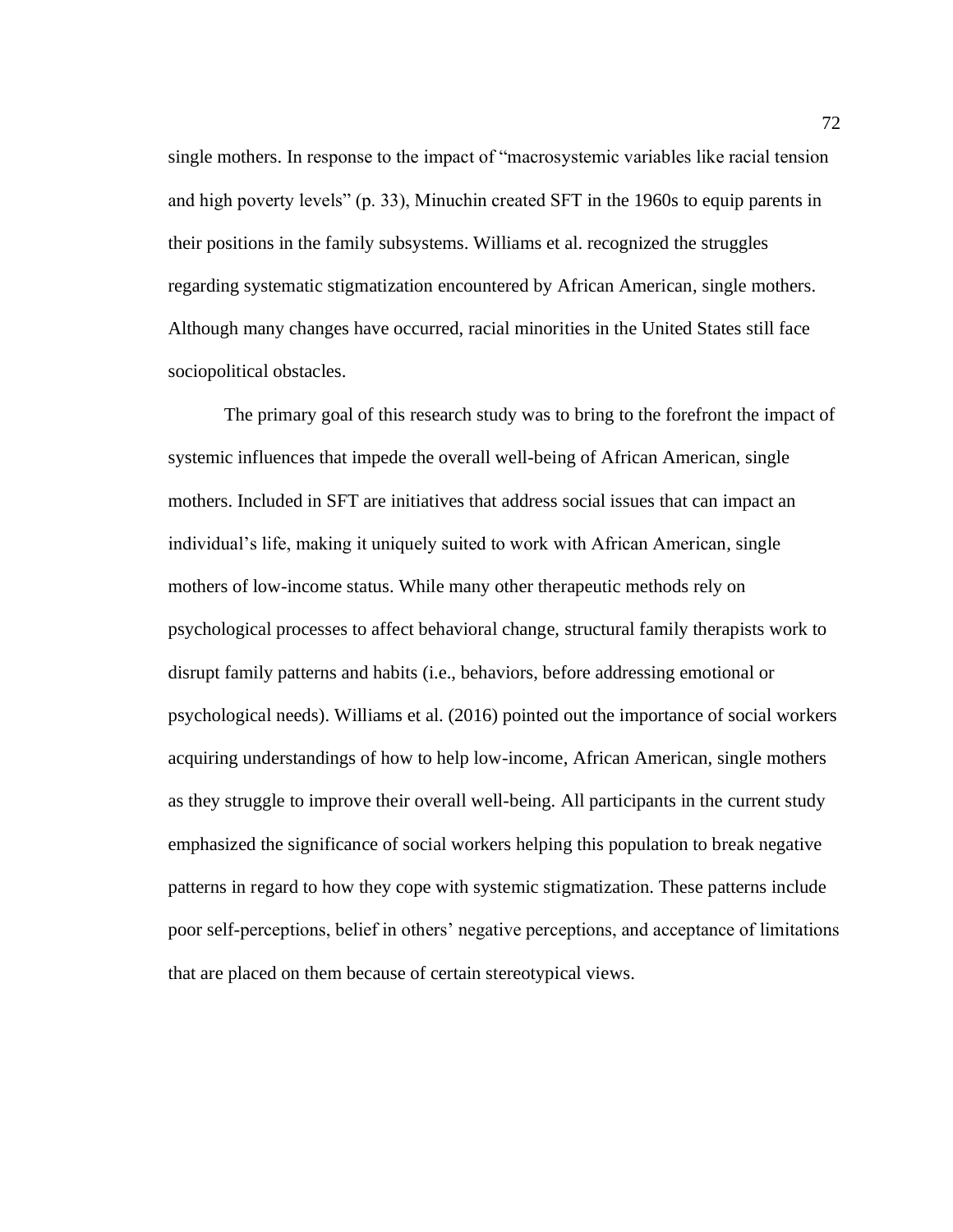# **Application to Researcher's Personal Practice**

The findings in this project provided data that can be used in professional provision of social work services to African American, single mothers. A majority of my social work practice involves working with African American, single mothers, most of whom are of low-income status. I will use the information shared by the participants in this study to develop programs in my practice that assist low-income, African American, single mothers as they cope with systemic stigmatization. The initiatives will involve the following:

- 1. Integrating educational workshop opportunities regarding systemic stigmatizations in my social work practice that involve how to manage public assistance programs that include financial, childcare, and housing supports.
- 2. Acknowledgment of systemic stigmatization in therapy and counseling sessions that involve engaging in dialogue that directly addresses feelings and coping strategies and techniques that can assist in coping with this injustice.
- 3. The implementation of empowerment strategies and techniques in therapy and counseling sessions that deal purposefully with systemic stigmatization. The initiatives will focus on self-worth, self-value, self-advocacy, and positive reinforcement.
- 4. Dialogues and practice assignments in therapy and counseling sessions regarding received assistance. Focus will be placed on management skills that include financial and career planning that appear to be difficult areas for low-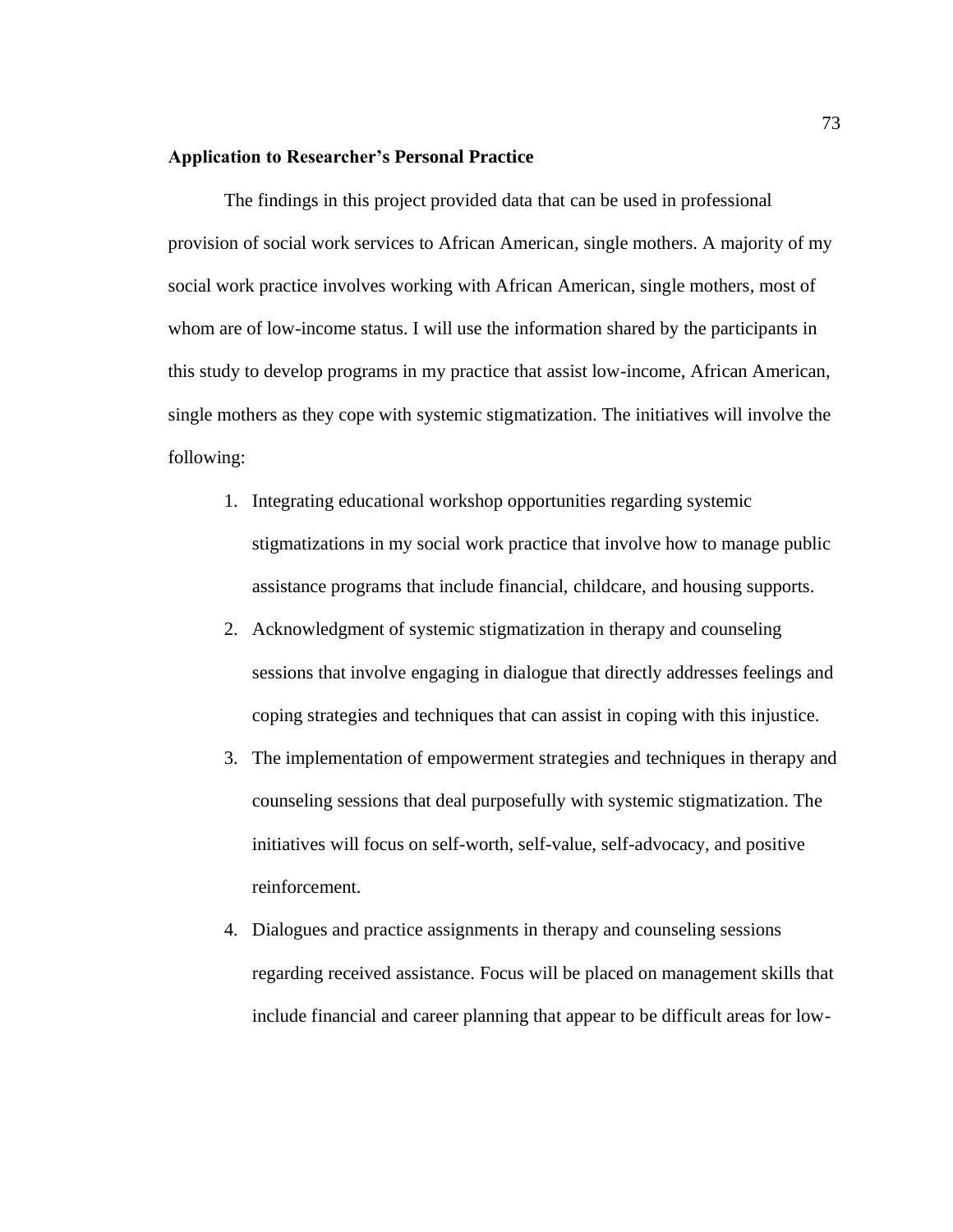income, African American, single mothers to successfully cope with in their struggles to acquire economic stability.

This study provided data that showed the importance of acknowledging the impact of systemic stigmatization as a significant concern in the overall well-being of African American, single mothers. Internalizing the beliefs and perceptions of stigma can be a strong determining factor in the outcome of a person's livelihood (Hing & Russell, 2017). The integration of addressing the impact of systemic stigmatization in my social work practice is an essential goal of my social work practice because of the importance it holds in the overall well-being of low-income, African American, single mothers.

# **Transferability**

Transferability in qualitative research is "synonymous with generalizability" (Aloe et al., 2020, p. 1). Transferability is established by providing the reader with confirmation that the research study findings could be applicable to other circumstances, conditions, patterns, and populations (Smith, 2017). While the findings in this study are not generalizable due to the small sample participant size of five, transferability to other populations or settings will be determined by future readers of this study. With the thorough description of participant demographics, study location, and direct quotes, the reader will be allowed an opportunity to examine transferability for themselves.

# **Limitations**

This project involved limitations that may have impacted the comprehensive findings of the study. I collected data from one focus group with a sample size of five participants. My initial objective was to acquire at least seven participants. As indicated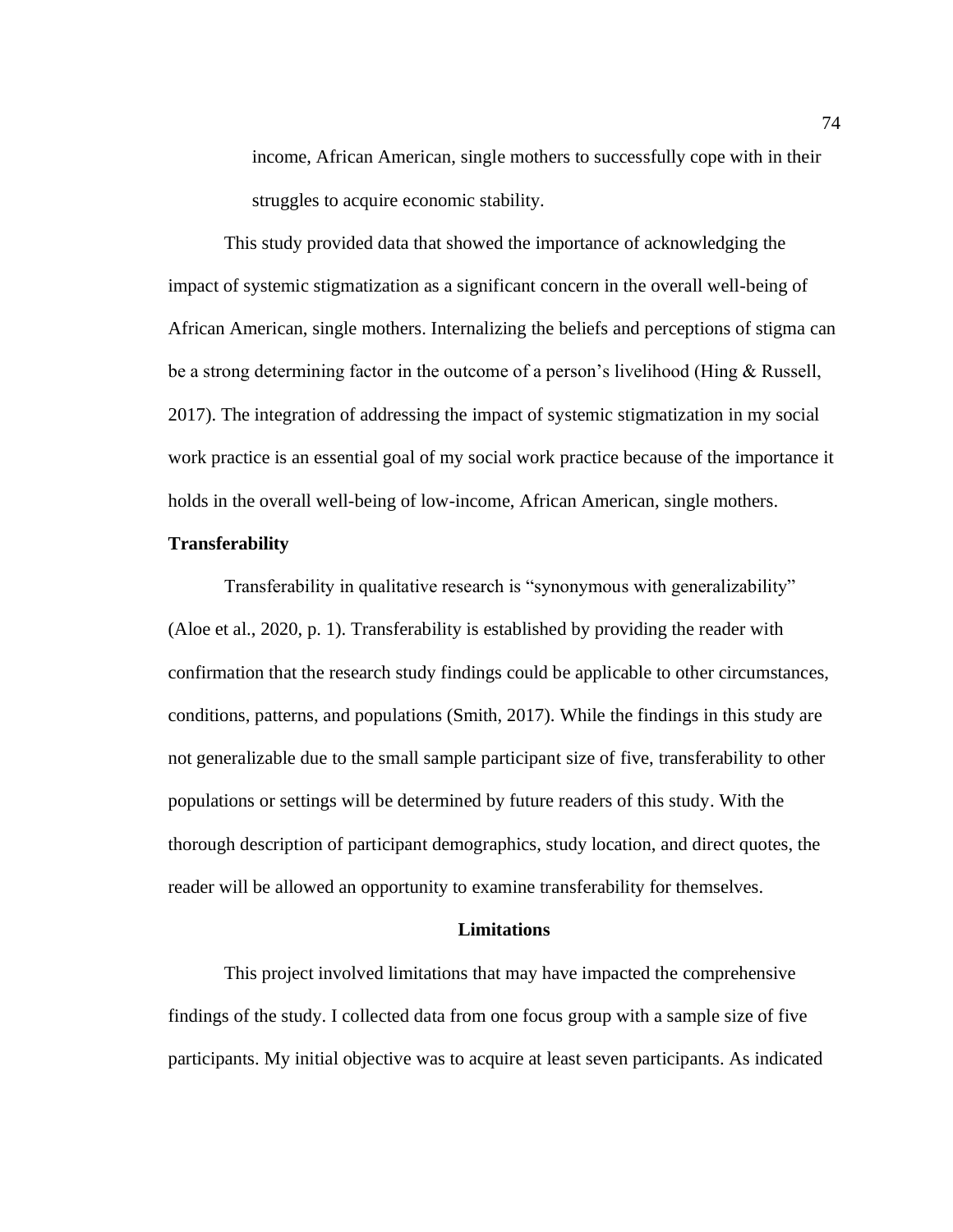in Section 3 of this study, although I received six completed consent responses, one participant failed to connect to the Zoom focus group session, reducing the total number of participants to five. Additional focus group meetings with more participants could have enriched the study. Guest et al. (2017) acknowledged that the more groups you can have in a research study, the more ideas and opinions can be collected. Freeman (2006) also stated that if the topic of the study is of minor concern to participants or if they have little experience with the topic of study, at least three or more focus groups should be conducted. I believe this limitation was sufficiently satisfied because of the years of the participants' experience in working with low-income, African American, single mothers, which ranged from 5 years to more than 27 years.

Finally, I experienced issues relating to audio quality during the transcribing of data into a Microsoft Word document. Extra efforts were taken to ensure the transcribed data were accurate. I checked the audio recording against the transcription several times and increased the volume to high levels to help identify all inaudible data. In addition to repeatedly checking the audio recording against the transcribed data, I used member checking to help ensure the trustworthiness and credibility of the collected data.

# **Recommendations for Future Research**

Findings from this study revealed the need for additional research into social work practice that supports social workers' better understanding of the impact of systemic stigmatization on the socioeconomic well-being of low-income, African American, single mothers. Social workers provide significant opportunities that help to support individuals' overall well-being. According to Simons et al. (2018), the effects of stigma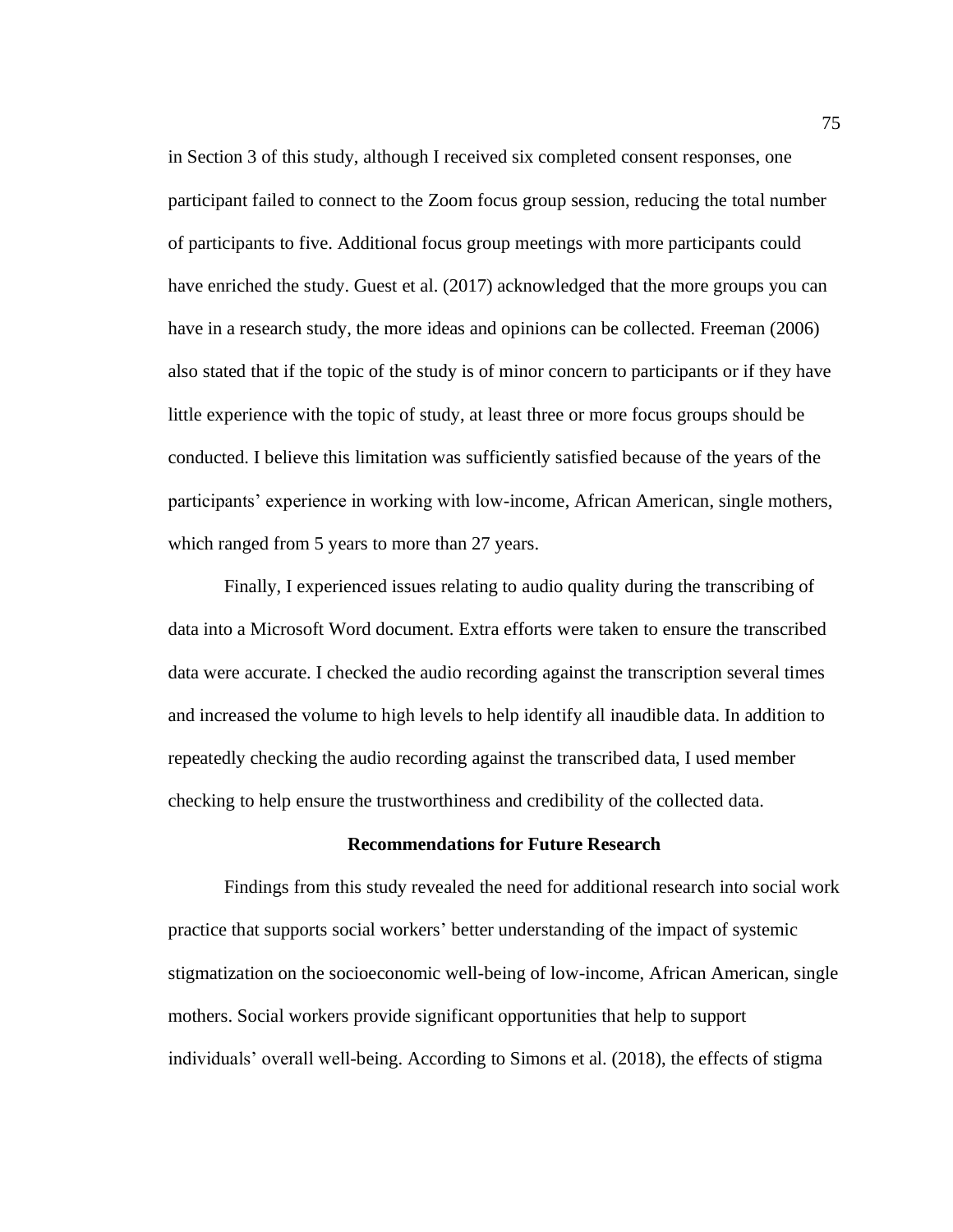and the discrimination that follows create burdens for an individual that can influence all aspects of their life.

Because this study only included one focus group of BSW and MSW participants, future researchers may enhance the findings by conducting more focus groups that include social work participants who work with African American, single mothers of low-income status. Future research could also involve the inclusion of social workers beyond solely BSW and MSW participants and could further be enhanced by acquiring participants outside of the urban Georgia area where this study was conducted.

Future research with other perspectives that provide services to stigmatized groups could also be conducted to further enhance and inform understandings of the impact of systemic stigmatization on the socioeconomic well-being of individuals' lives. The research may include their observations and experiences with stigmatization, how they coped with it, and what they perceived as the consequences.

#### **Recommendations for Dissemination of Findings**

Social workers have unique opportunities to present their research studies in professional settings to enhance and inform the social work profession. There was limited data available in the literature that addressed the impact of systemic stigmatization on low-income, African American, single mothers' socioeconomic well-being. In order to help fill this gap, I desire to share the findings of this study at local social work seminars and meetings. I will develop a pamphlet that will be provided to all attendees at these seminars and meetings. Also, I will strive to present the findings of this study at NASW state conferences. I will ensure I have the information discussed available in pamphlet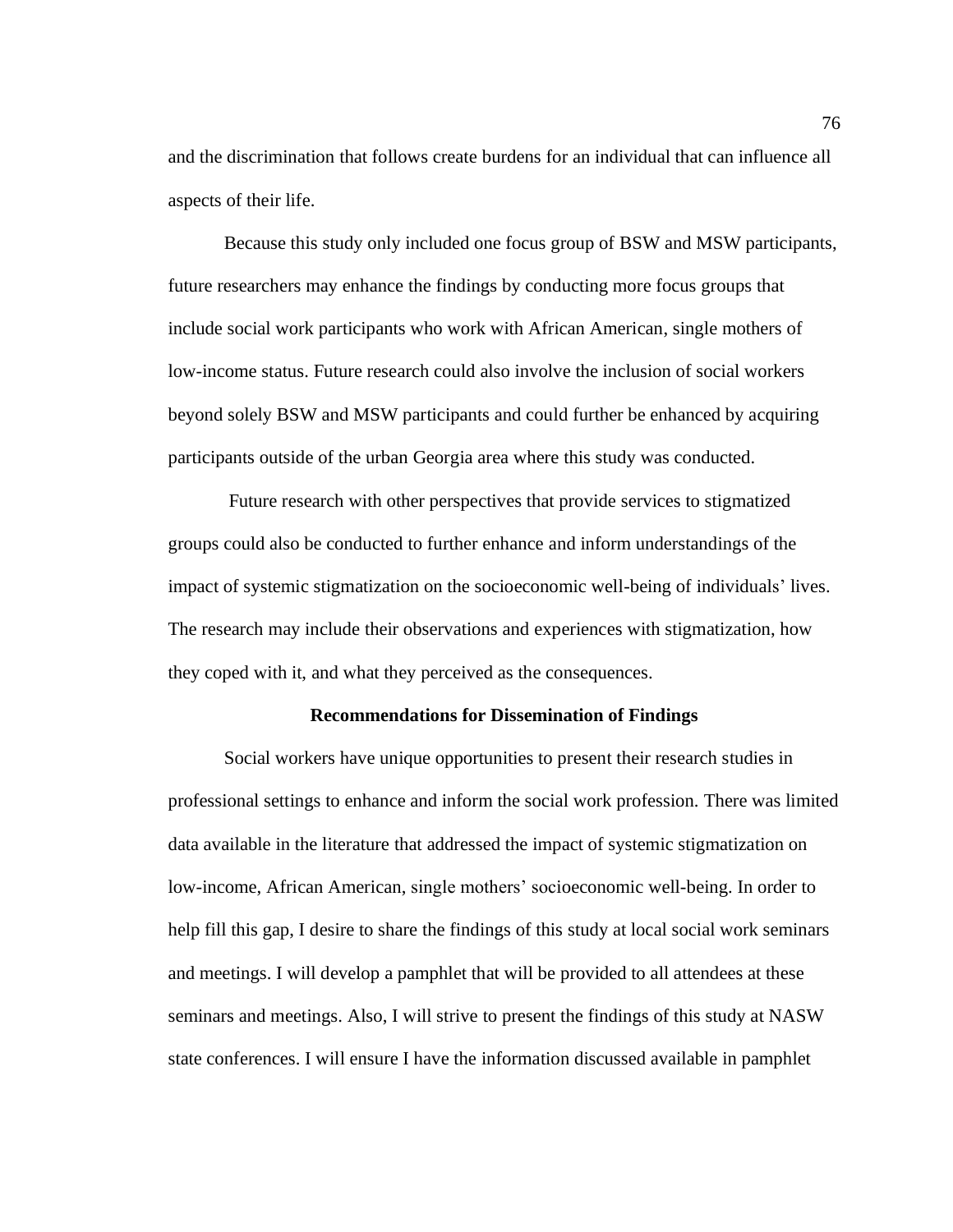form so that participants in the conference can have information to review and share with their constituents.

In order to present to policymakers regarding findings in this study that relate to policy changes to benefit low-income single mothers, I will request from my state legislator's office the necessary documentation to request appearance before the legislature. Upon receiving approval, I will present findings from this study that specifically deal with the welfare programs that involve the requirements of low-income, single mothers when receiving certain benefits. These mothers receive credits in order to continue receiving benefits that are necessary for the welfare of their family. A primary requirement is they must seek employment and obtain employment regardless of pay. However, these mothers do not receive credit when they seek to advance educationally that could ultimately improve their economic status. Low-income, single mothers, would be helped if they could receive credits for educational advancement without penalty of losing necessary benefits for their family. Policymakers need to be made aware of this dilemma low-income single mothers face.

#### **Implications for Social Change**

This project study has the potential for positive social change for African American, single mothers of low-income status, on the micro, mezzo, and macro levels. **Micro Level**

The participants in this study recommended some noteworthy changes that can help low-income, African American, single mothers as they cope with systemic stigmatization on the micro level. Data obtained in this study acknowledged the need for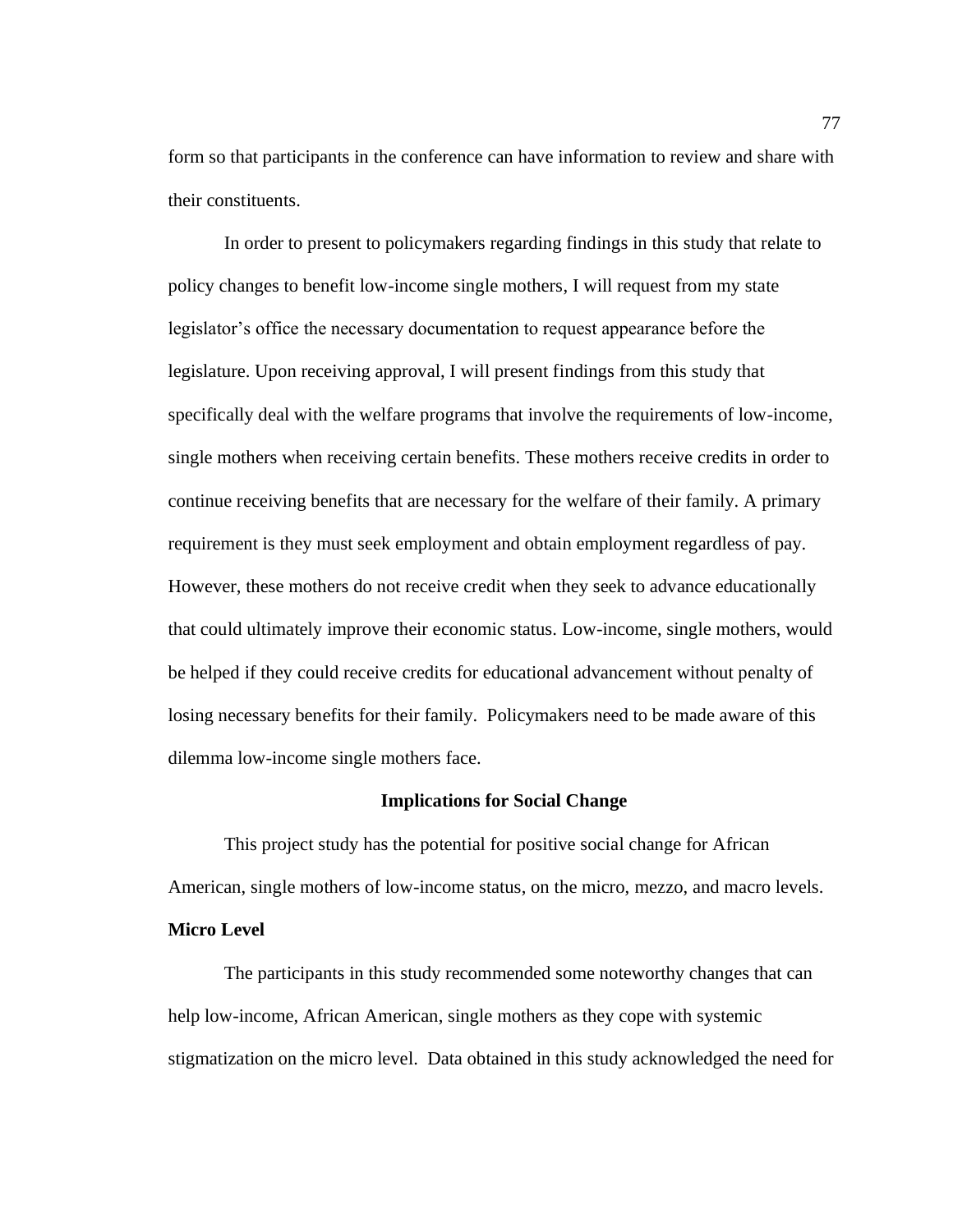more dialogue between client and provider that extends beyond just the delivery of services. All participants agreed that educating clients on the "ramifications" involved in the services received can result in better use of services and in better outcomes.

There is also a need for more sensitivity training for those who are responsible for providing services to low-income, African American, single mothers. The training may involve behavioral strategies and techniques that show how to respectfully approach and deliver services to clients. How a person is respected can affect how they may value themselves and in turn can influence how they receive and use valuable resources and supports that are available for them. Participant B said that, "if the value of an individual is not perceived from the people giving the support, systematic stigmatization is going to continue."

## **Mezzo Level**

All participants in this study shared the belief that African American, single mothers of low-income status, often have not had training experiences and or influential role models that could prepare them for making healthy life decisions. On the mezzo level, a recommendation from this study to address this gap involves the inclusion of classes in school systems, especially on the high school level, that would include marriage and family living skills, financial awareness, and career planning. The lack of training in these areas, and in some home environments, can contribute to an individual making poor decisions that result in long-term consequences. This training could be offered through small group settings designed to provide opportunities to practice skills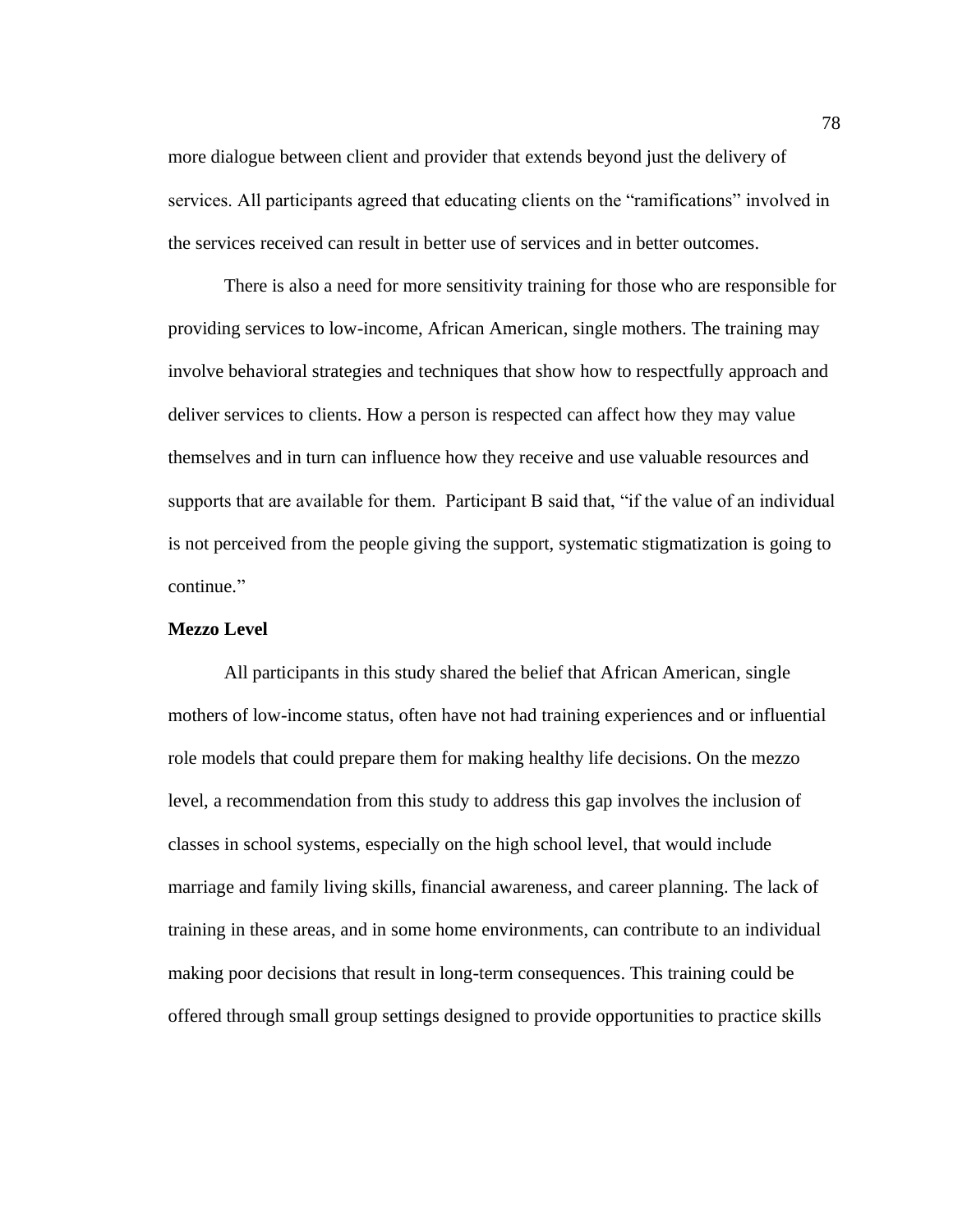aimed to increase efficacy when dealing with public welfare services, self-advocacy in meeting educational and career opportunities, and financial decision-making.

## **Macro Level**

Low-income, African American, single mothers are often dependent on government assistance, which on a macro level can influence their socioeconomic development by how systemic stigmas are effectively perceived and dealt with. Several reports claimed that some welfare reform programs are successful (Haskins, 2016; Moffitt & Garlow, 2018; Roulstone, 2015). However, other studies show problematic trends that depict, for many who are in need of government assistance, life grows more complicated after engaging with welfare reform programs (Shaefer & Edin, 2018; Tach & Edin, 2017). For low-income, single mothers, the receiving of access to childcare vouchers and cash assistance benefits are in jeopardy when they seek higher educational initiatives above the high school level. This higher education initiative does not count in many states as "work" resulting in this population losing these benefits. The initial Welfare Reform Act of 1996 and the revised act of 2016 that limited access to cash assistance also includes the restriction of the definition of "work" as qualifying for certain benefits. Work credit is largely limited to vocation-focused educational training, and only for a maximum of 1 year. This restriction systematically affects low-income single mothers by placing them in an unjust position of choosing between attaining an educational opportunity that could improve their economic situations and their overall well-being and losing benefits for themselves and their children. The revision of the Welfare Reform Act to include educational attainment above the high school level as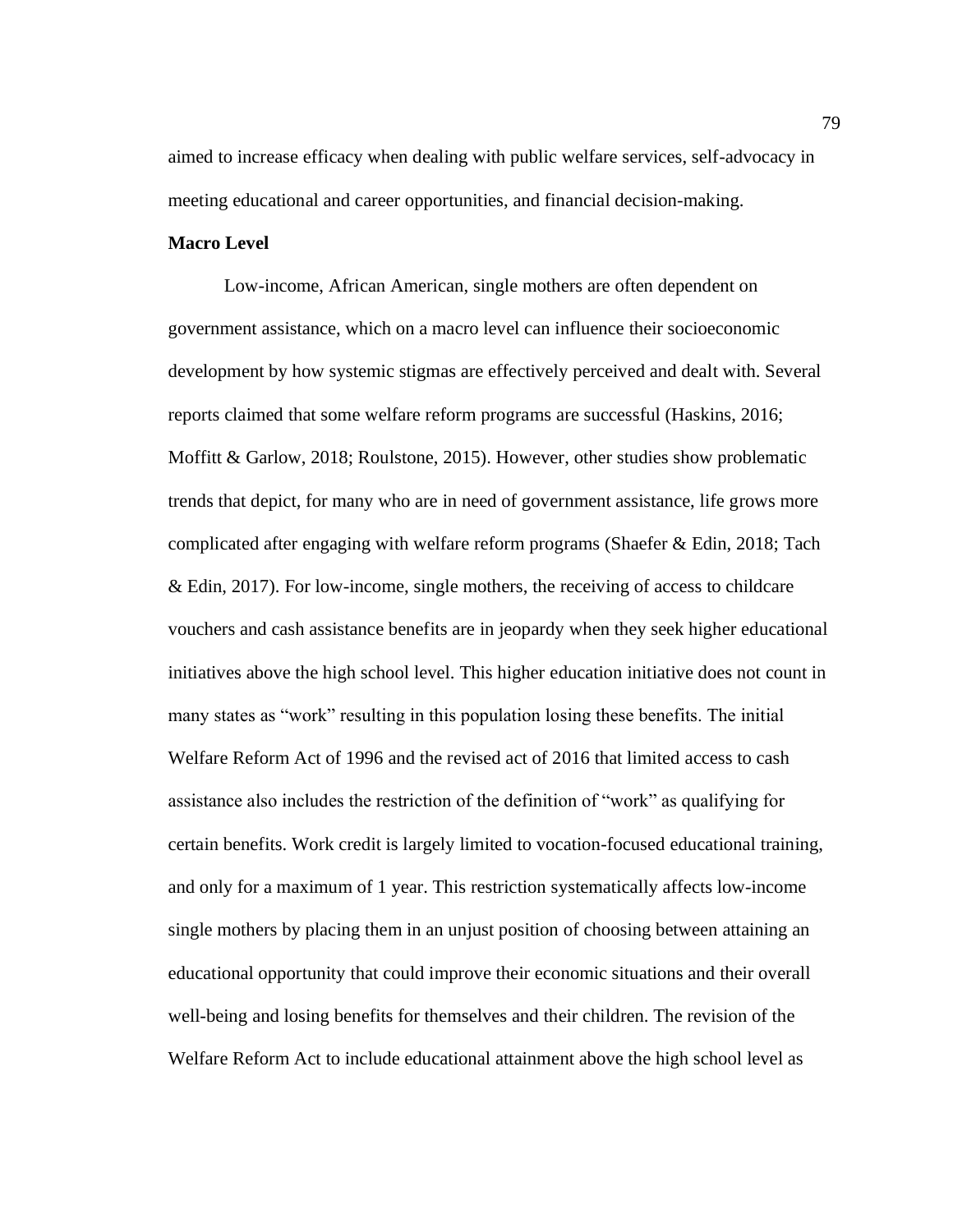"work" credit so low-income single mothers can receive these benefits, is an essential policy change that needs to occur as an advantage for this populations' overall wellbeing.

# **Summary**

Many low-income, African American, single mothers experience difficulties in coping with the impact of systemic stigmatization on their socioeconomic well-being. They have a difficult time navigating in a system that supports unjust influences that affect their financial stability, career, and educational attainment. It appears as though the long-term existence of marginalization, disenfranchisement, and discriminatory practices in U.S. society has hindered their possible progress and movement (Cook, 2015).

Social workers serve in a unique position of providing informed understanding of systemic stigmatization encountered in their social work service with low-income, African American, single mothers that can help mitigate the effects of systemic stigmatization on their socioeconomic well-being.

The purpose of this qualitative action research study was to examine how BSW and MSW social workers understand the impact of systemic stigmatization on lowincome, African American, single mothers' socioeconomic well-being. Data for this study were acquired by conducting one Zoom focus group that consisted of five participants. The work experience of the participants with the population group of my study ranged from 5 years to more than 27 years. Participants provided information that can enhance social work practice in understanding the impact of systemic stigmatization on the socioeconomic well-being of low-income African American single mothers.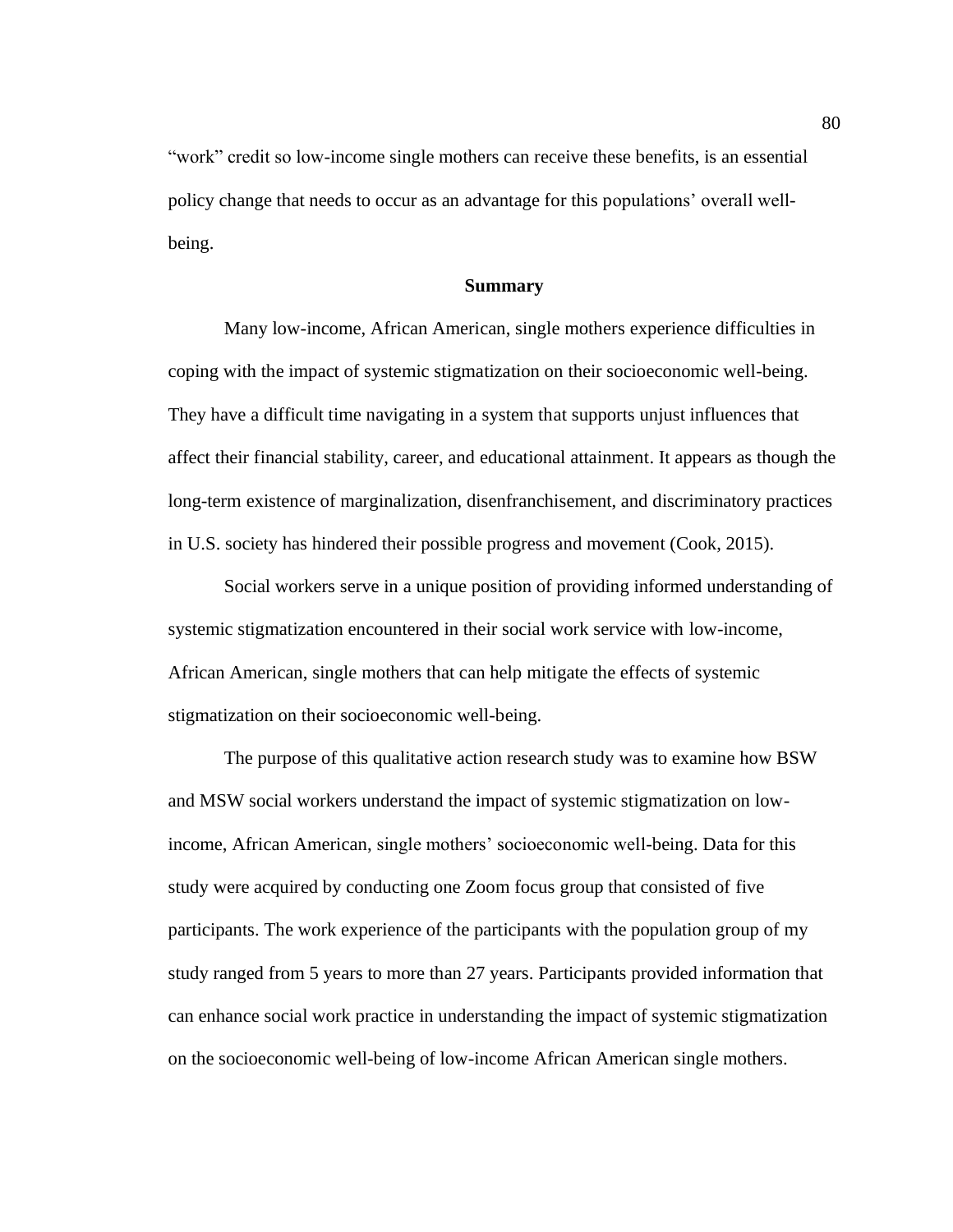There were four themes and eight subthemes identified from the data acquired in this study: the identified themes were (a) perpetuation of the cycle of poverty, (b) clients' disempowerment, (c) educating clients about opportunities and empowerment, and (d) counteracting the stigma of assistance-seeking. The subthemes were (a) racial inequities, (b) limitations on income, (c) lack of role models, (d) housing assistance, (e) socioeconomic well-being, (f) disrupted education, (g) supporting client dignity, and (h) making assistance feel less threatening.

Participants in this study shared significant information based on their professional experience working with low-income, African American, single mothers. The data provided can inform and enhance social work best practices with this population group. Social workers can benefit from the collective data that can assist in their understandings in how systemic stigmatization impact the socioeconomic well-being of low-income, African American, single mothers; the challenges they face in their provision of service to this population group regarding systemic stigmatization on their socioeconomic well-being; and, suggestions to help mitigate the effects of the impact of stigma stigmatization on their socioeconomic well-being.

Social worker roles have evolved over the years to include an awareness of the many growing needs of their clients (Butler-Warke et al., 2019). The unique opportunities social workers hold in communities can inform and impact the greater need for empowerment and advocacy for some of the most vulnerable populations. Social workers' distinctive abilities to empower societies include motivating individuals to take vital roles in framing social service, providing educational programs, and encouraging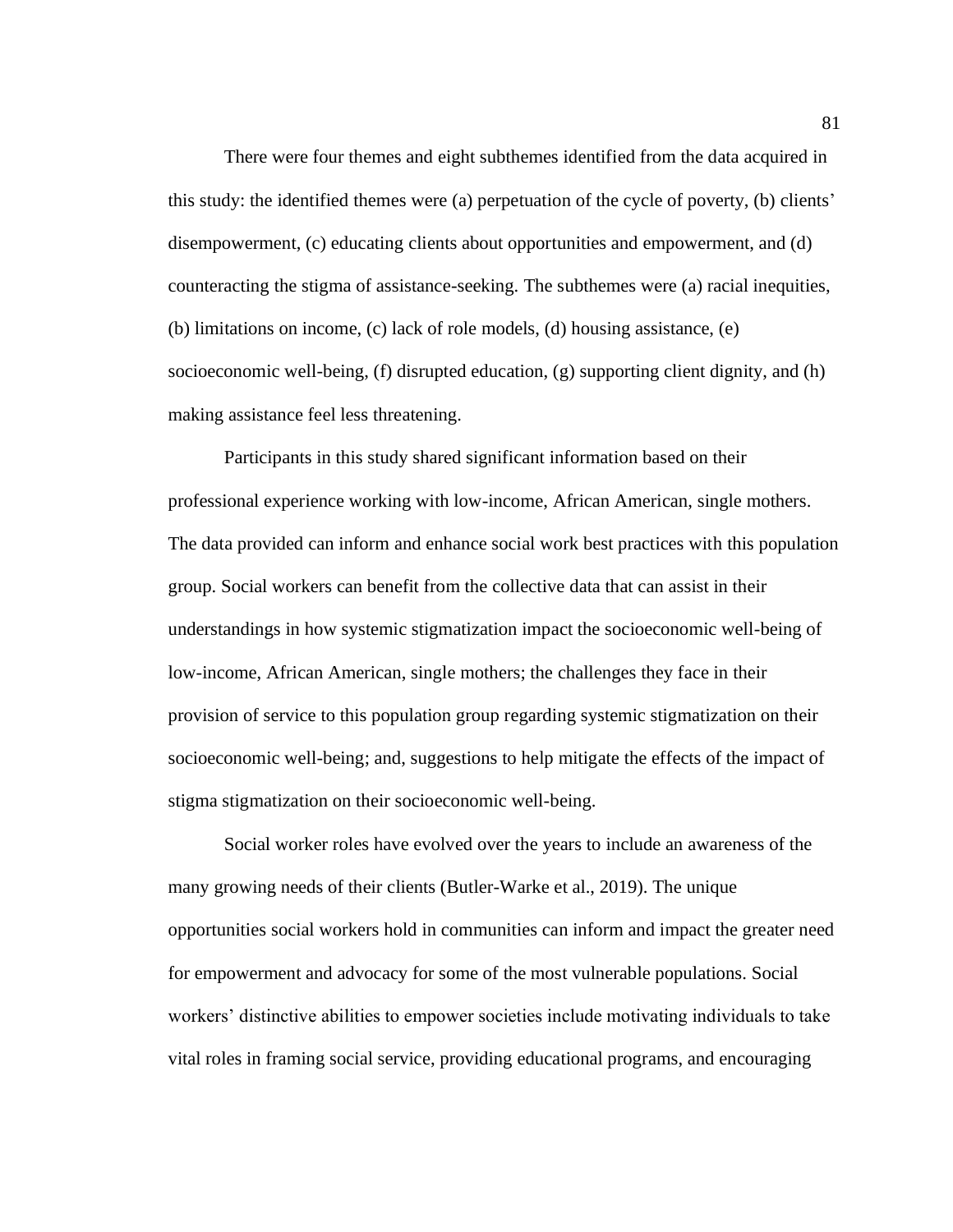long-lasting economic independence (Forenza & Eckert, 2017). These efforts by social workers can help mitigate the effects of systemic stigmatization on the socioeconomic well-being of low-income, African American, single mothers.

To address systemic stigmatization in the social work profession, the data obtained in this study encourages initiatives that involve: educational trainings in financial and career opportunities awareness; sensitivity awareness trainings for providers regarding systemic stigmatization; and, empowerment strategies. Also, emphasized in the findings of this study is the need for significant policy changes when policies place African American, single mothers of low-income status in jeopardy of losing certain benefits when they seek higher education above the high school level and the creation of policies that will fairly provide educational opportunities that can help to influence the socioeconomic well-being of an individual's life.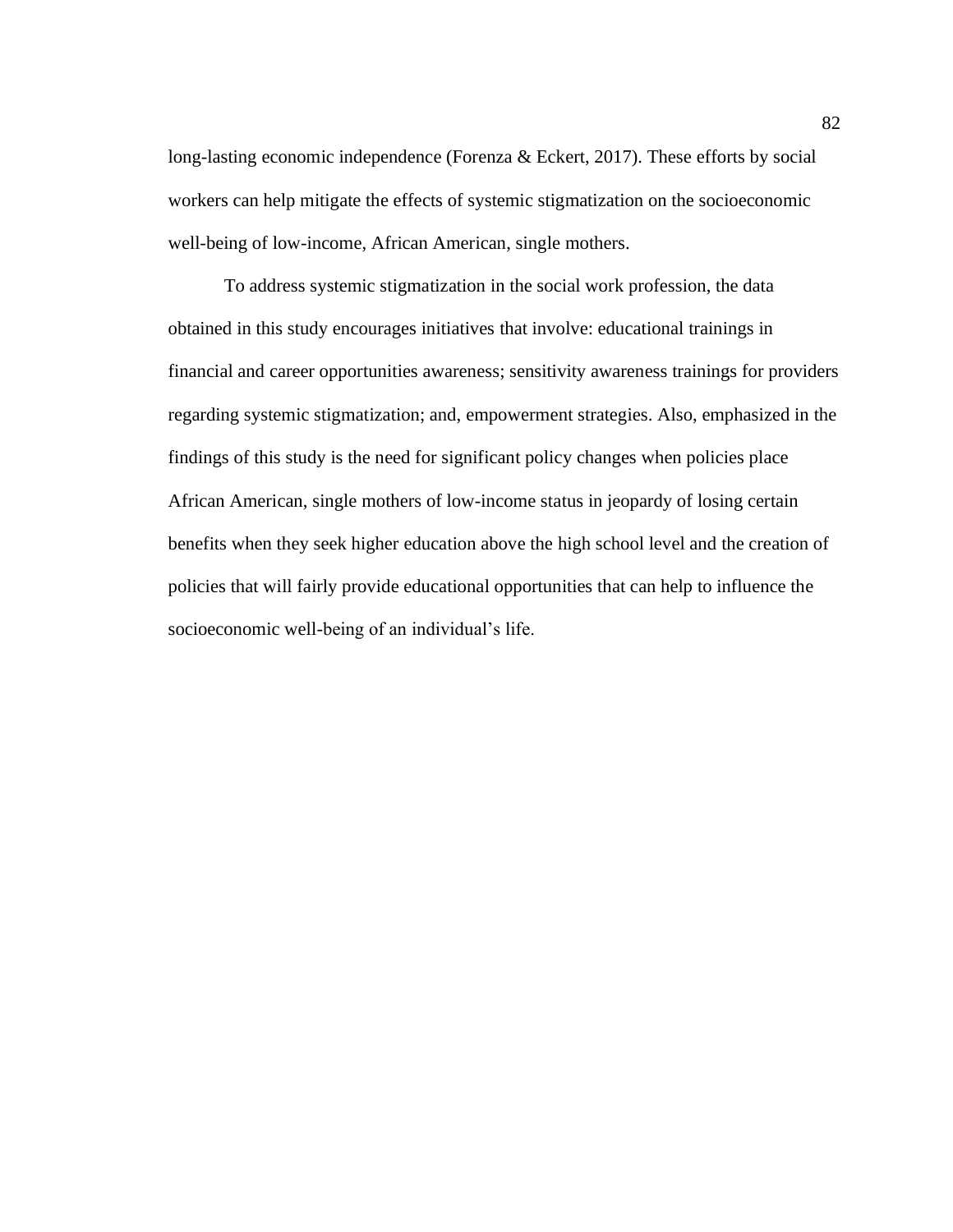## References

- Abdullah, A., Doucouliagos, H., & Manning, E. (2015). Does education reduce income inequality? A meta-regression analysis. *Journal of Economic Surveys*, *29*(2), 301– 316.<https://doi.org/10.1111/joes.12056>
- Ahn, H. (2014). Economic well-being of low-income single-mother families following welfare reform in the USA. *International Journal of Social Welfare*, *24*(1), 14–26. <https://doi.org/10.1111/ijsw.12095>
- Ajilore, O. (2019). The National Economic Association at 50: Getting back to our roots. *The Review of Black Political Economy*, *46*(2), 152–159. https://doi.org[/10.1177/0034644619850184](file:///C:/Users/Alfreda%20Williams/Downloads/10.1177/0034644619850184)
- Almutrafi, F. (2019). The what, why, and how of conducting focus-group research. *International Journal of Language and Linguistics*, *7*(5), 235-239. <https://doi.org/10.11648/j.ijll.20190705.18>
- Aloe, A. M., Thompson, C. G., & Reed, D. K. (2020). CUTOS: A framework for contextualizing evidence. In *Implementation Science, 3.0* (pp. 39-52). Springer.
- Anney, V. (2015). Ensuring the quality of the findings of qualitative research: Looking at trustworthiness criteria. *Journal of Emerging Trends in Educational Research and Policy Studies*, *5*(2), 272-281.
- Avella, J. (2016). Delphi panels: Research design, procedures, advantages, and challenges. *International Journal of Doctoral Studies*, *11*, 305–321. <https://www.informingscience.org/Publications/3561>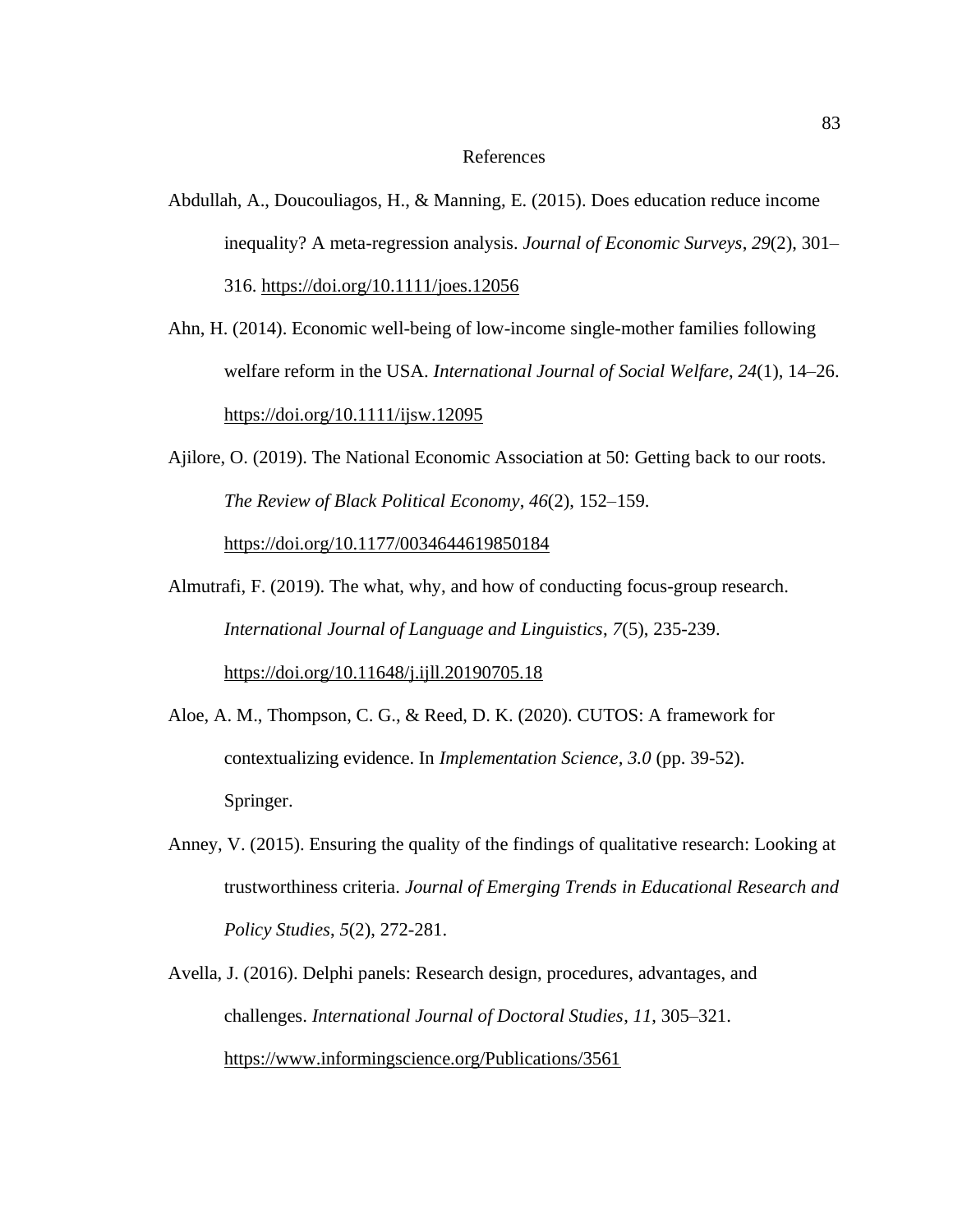- Baumberg, B. (2015). The stigma of claiming benefits: A quantitative study. *Journal of Social Policy*, *45*(2), 181–199.<https://doi.org/10.1017/s0047279415000525>
- Berry‐James, R. M., Gooden, S. T., & Johnson, R. G. (2020). Civil rights, social equity, and census 2020. *Public Administration Review*. <https://doi.org/10.1111/puar.13285>
- Bertocchi, G., & Dimico, A. (2014). Slavery, education, and inequality. *European Economic Review*, *70*, 197–209.<https://doi.org/10.1016/j.euroecorev.2014.04.007>
- Bos, A. E. R., Pryor, J. B., Reeder, G. D., & Stutterheim, S. E. (2013). Stigma: Advances in theory and research. *Basic and Applied Social Psychology*, *35*(1), 1–9. <https://doi.org/10.1080/01973533.2012.746147>
- Braun, V., & Clarke, V. (2006). Using thematic analysis in psychology. *Qualitative Research in Psychology*, 3(2), 77-101.

<https://doi.org/10.1191/1478088706qp0639>

- Butler-Warke, A., Yuill, C., & Bolger, J. (2019). The changing face of social work: Social worker perceptions of a neoliberalising profession. *Critical and Radical Social Work*. https://doi.org[/10.1332/204986019x15633629305936](file:///C:/Users/Alfreda%20Williams/Downloads/10.1332/204986019x15633629305936)
- Campbell-Grossman, C., Hudson, D. B., Kupzyk, K. A., Brown, S. E., Hanna, K. M., & Yates, B. C. (2016). Low-income, African American, adolescent mothers' depressive symptoms, perceived stress, and social support. *Journal of Child and Family Studies*, *25*(7), 2306–2314.<https://doi.org/10.1007/s10826-016-0386-9>
- Castro, N. B. de, Lopes, M. V. de O., & Monteiro, A. R. M. (2020). Low chronic selfesteem and low situational self-esteem: A literature review. *Revista Brasileira de*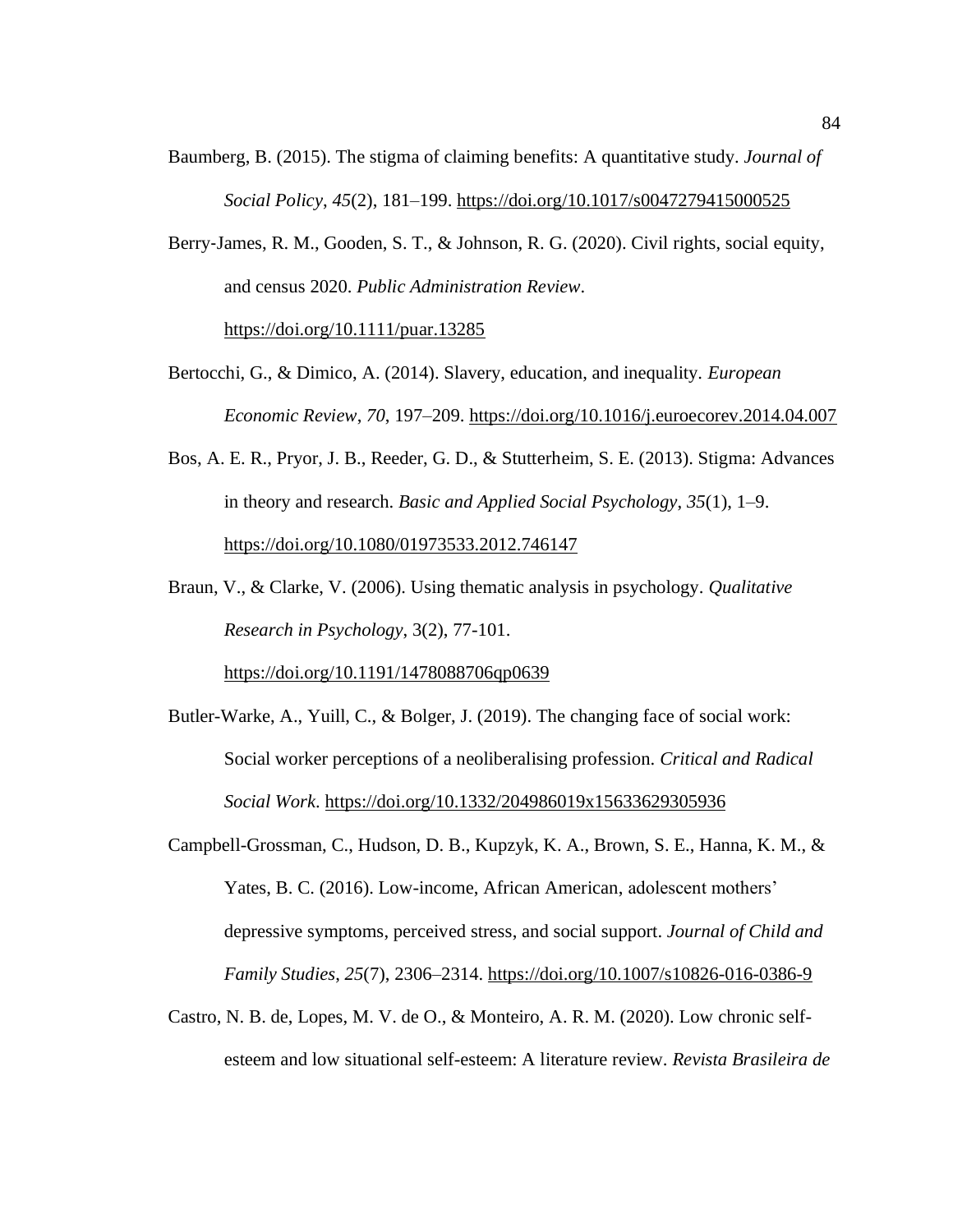*Enfermagem*, *73*(1). https://doi.org[/10.1590/0034-7167-2018-0004](file:///C:/Users/Alfreda%20Williams/Downloads/10.1590/0034-7167-2018-0004)

Cawthorne, A. (2008). *The straight facts on women in poverty*. The Center for American Progress. [https://www.americanprogress.org/issues/women/reports/2008/10/08/](https://www.americanprogress.org/issues/women/reports/2008/10/08/%205103/the-straight-facts-on-women-in-poverty/)  [5103/the-straight-facts-on-women-in-poverty/](https://www.americanprogress.org/issues/women/reports/2008/10/08/%205103/the-straight-facts-on-women-in-poverty/)

Chan, M. K., & Moffitt, R. (2018). Welfare reform and the labor market. *Annual Review of Economics*, *10*(1), 347–381. [https://doi.org/10.1146/annurev-economics-](https://doi.org/10.1146/annurev-economics-080217-053452)[080217-053452](https://doi.org/10.1146/annurev-economics-080217-053452)

- Conger, R. D., Conger, K. J., & Martin, M. J. (2010). Socioeconomic status, family processes, and individual development. *Journal of Marriage and Family*, *72*(3), 685–704.<https://doi.org/10.1111/j.1741-3737.2010.00725.x>
- Congress, E. P. (2017). What social workers should know about ethics: Understanding and resolving practice dilemmas. *Social Work Ethics, 1*(1), 1909-1935. <https://doi.org/10.18060/124>

Convery, A. (2019). Encouraging practitioners' agency through action research approaches. *Educational Action Research*, *27*(5), 647–650. <https://doi.org/10.1080/09650792.2019.1674003>

Cook, L. (2015). *U.S. education: Still separate and unequal*. US News & World Report. [https://www.usnews.com/news/blogs/data-mine/2015/01/28/us-education-still](https://www.usnews.com/news/blogs/data-mine/2015/01/28/us-education-still-separate-and-unequal)[separate-and-unequal](https://www.usnews.com/news/blogs/data-mine/2015/01/28/us-education-still-separate-and-unequal)

Cuervo-Cazurra, A., Andersson, U., Brannen, M. Y., Nielsen, B. B., & Reuber, A. R. (2016). From the editors: Can I trust your findings? Ruling out alternative explanations in international business research. *Journal of International Business*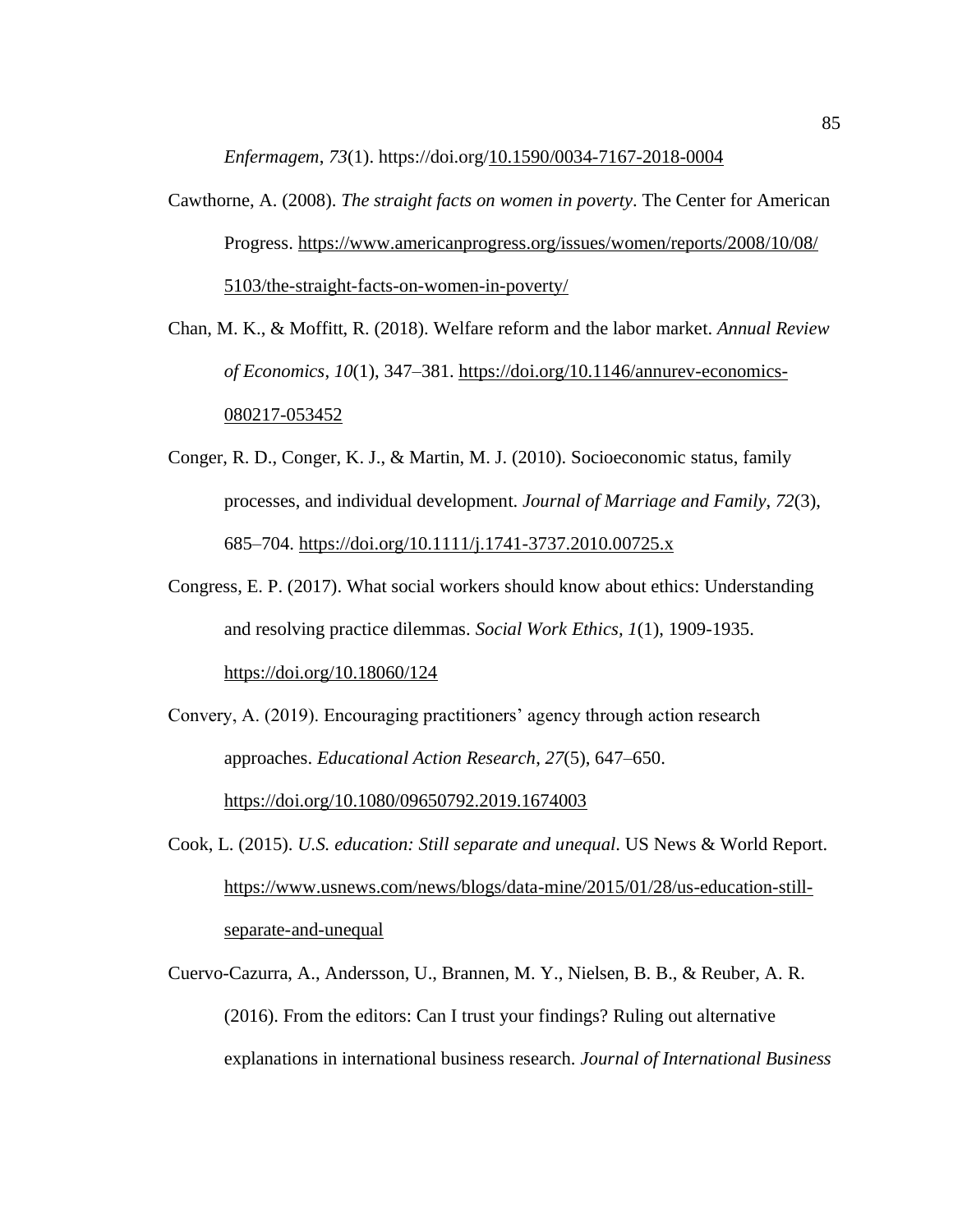*Studies*, *47*(8), 881–897.<https://doi.org/10.1057/s41267-016-0005-4>

- Damaske, S., Bratter, J. L., & Frech, A. (2017). Single mother families and employment, race, and poverty in changing economic times. *Social Science Research*, *62*, 120– 133.<https://doi.org/10.1016/j.ssresearch.2016.08.008>
- Darity, W., Hamilton, D., Paul, M., & Aja, A. (2018). What we get wrong about closing the racial wealth gap. *Samuel Dubois Cook Center on Social Equity and Insight Center for Community Economic Development*, *1*(1), 1-67.
- Downey, D. B., & Condron, D. J. (2016). Fifty years since the Coleman Report. *Sociology of Education*, *89*(3), 207–220.

<https://doi.org/10.1177/0038040716651676>

- Edgerton, J. D., & Roberts, L. W. (2014). Cultural capital or habitus? Bourdieu and beyond in the explanation of enduring educational inequality. *School Field*, *12*(2), 193–220.<https://doi.org/10.1177/1477878514530231>
- Elliott, V. (2018). Thinking about the coding process in qualitative data analysis. *The Qualitative Report, 23(*11), 2850-2861. [https://doi.org/10.46743/2160-](https://doi.org/10.46743/2160-3715/2018.3560) [3715/2018.3560](https://doi.org/10.46743/2160-3715/2018.3560)
- Elo, S., Kääriäinen, M., Kanste, O., Pölkki, T., Utriainen, K., & Kyngäs, H. (2014). Qualitative content analysis. *SAGE Open*, *4*(1). <https://doi.org/10.1177/2158244014522633>
- Etikan, I., Musa, S., & Alkassim, R. (2016). Comparison of convenience sampling and purposive sampling. *American Journal of Theoretical and Applied Statistics, 5*(1) 1-4. <https://doi.org/10.11648/j.ajtas.20160501.11>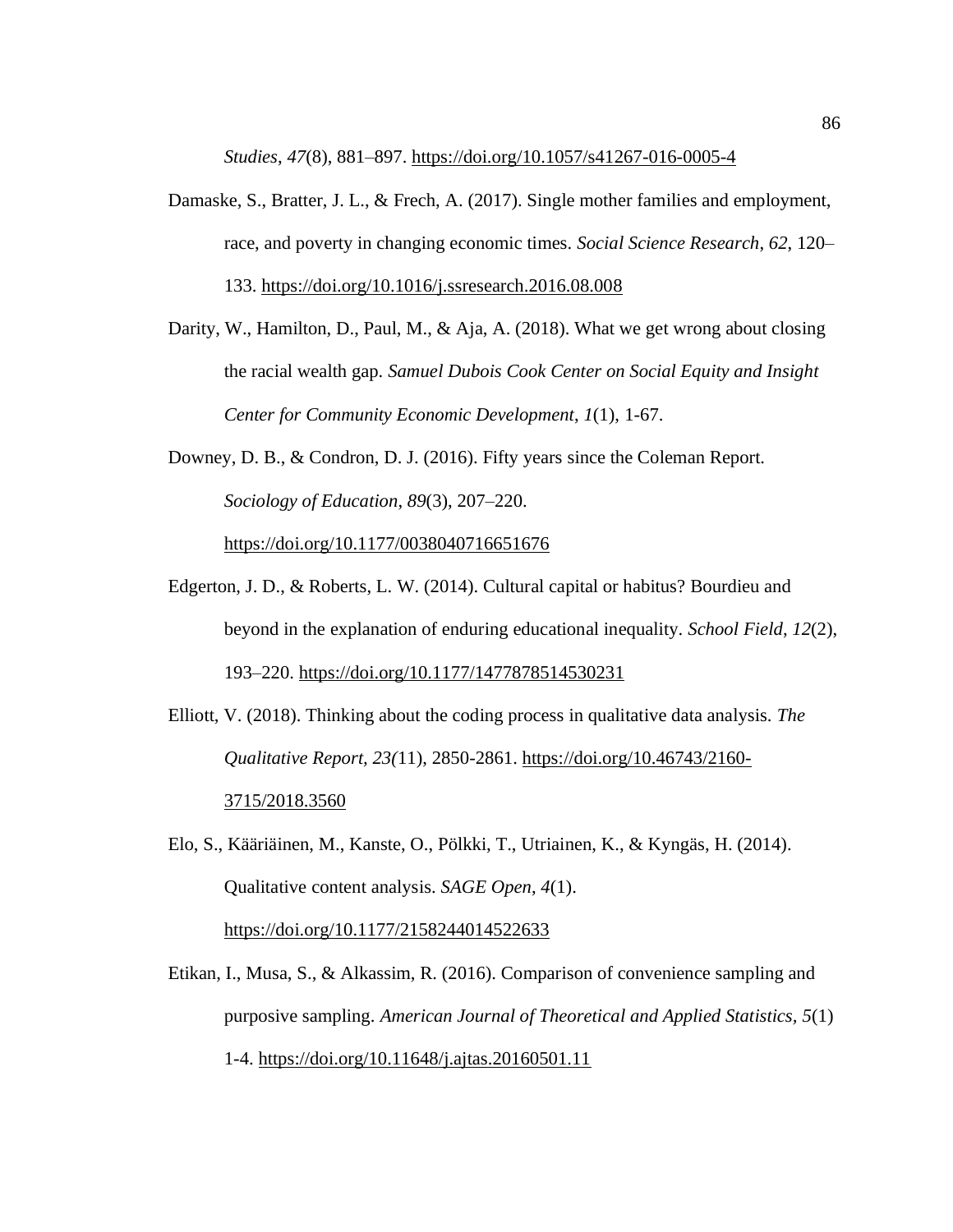- Falk, G. (2013). *CRS report for Congress: The Temporary Assistance for Needy Families Block Grant: An introduction*. Congressional Research Service. <https://fas.org/sgp/crs/misc/R40946.pdf>
- Fan, C. S., Wei, X., & Zhang, J. (2016). Soft skills, hard skills, and the Black/White wage gap. *Economic Inquiry*, *55*(2), 1032–1053.<https://doi.org/10.1111/ecin.1240>
- Fleming, C. M., Lamont, M., & Welburn, J. S. (2012). African Americans respond to stigmatization: the meanings and salience of confronting, deflecting conflict, educating the ignorant and 'managing the self.' *Ethnic and Racial Studies*, *35*(3), 400–417.<https://doi.org/10.1080/01419870.2011.589527>
- Fontenot, K., Semega, J., & Kolar, M. (2018). *Income and poverty in the United States: 2017* (Report 60-263). US Census Bureau.

<https://www.census.gov/data/tables/2018/demo/income-poverty/p60-263.html>

Forenza, B., & Eckert, C. (2017). Social worker identity: A profession in context. *Social Work*, *63*(1), 17–26. https://doi.org[/10.1093/sw/swx052](file:///C:/Users/Alfreda%20Williams/Downloads/10.1093/sw/swx052)

Freeman, A. (2015, August 18). *Single moms and welfare woes: A higher-education dilemma*. The Atlantic.

[https://www.theatlantic.com/education/archive/2015/08/why-single-moms](https://www.theatlantic.com/education/archive/2015/08/why-single-moms-struggle-with-college/401582/)[struggle-with-college/401582/](https://www.theatlantic.com/education/archive/2015/08/why-single-moms-struggle-with-college/401582/)

Freeman, T. (2006). "Best practice" in focus group research: making sense of different views. *Journal of Advanced Nursing*, *56*(5), 491–497. https://doi.org[/10.1111/j.1365-2648.2006.04043.x](file:///C:/Users/Alfreda%20Williams/Downloads/10.1111/j.1365-2648.2006.04043.x)

Glenn, E. N. (2016). Social constructions of mothering: A thematic overview. In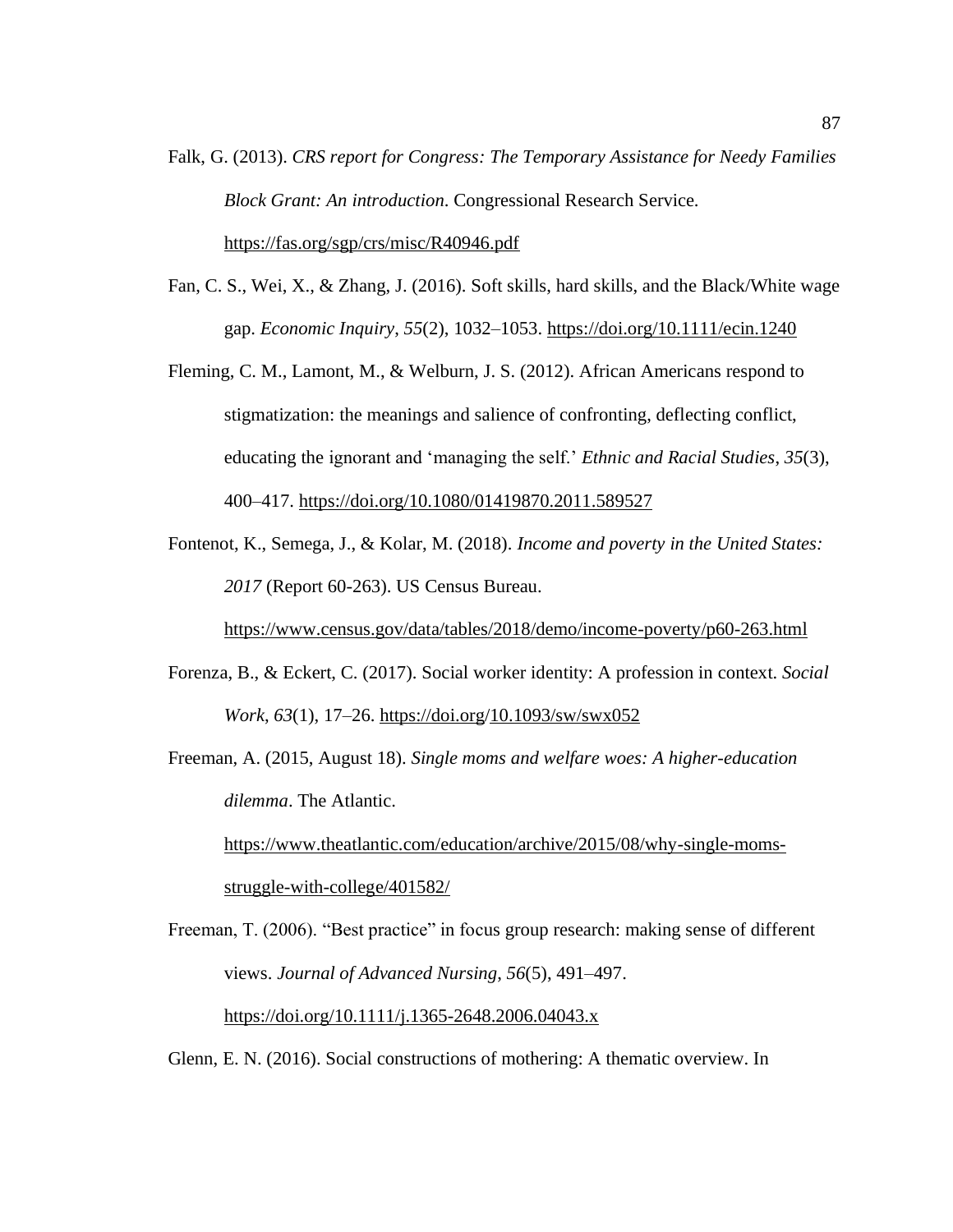*Mothering* (pp. 1–29). Routledge.

- Gluchman, V. (2017). Nature of dignity and human dignity. *Human Affairs*, *27*(2), 131- 144. https://doi.org/10.1515/humaff-2017-0012
- Golin, C. E., Amola, O., Dardick, A., Montgomery, B., Bishop, L., Parker, S., & Owens, L. E. (2017). Poverty, personal experiences of violence, and mental health: Understanding their complex intersections among low-income women. In A. O'Leary & P. M. Frew (Eds.), *Poverty in the United States: Women's voices* (pp. 63–91). Springer Nature, Springer.
- Guest, G., Namey, E., & McKenna, K. (2017). How many focus groups are enough? Building an evidence base for nonprobability sample sizes. *Field Methods, 29*(1), 3-22. https://doi.org/10.1177/1525822X16639015
- Guy, B., Feldman, T., Cain, C., Leesman, L., & Hood, C. (2019). Defining and navigating 'action' in a participatory action research project. *Educational Action Research*, *28*, 1–12.<https://doi.org/10.1080/09650792.2019.1675524>
- Hall, P. (1971). Book reviews: Stigma: notes on the management of spoiled identity by Professor Erving Goffman. *International Journal of Social Psychiatry*, *17*(3), 239–239. https://doi.org/10.1177/002076407101700310

Hamilton, L., Wingrove, T., & Woodford, K. (2019). Does generous welfare policy encourage dependence? TANF asset limits and duration of program participation. *Journal of Children and Poverty*, *25*(2), 101–113. https://doi.org/10.1080/10796126.2019.1638731

Hanks, A., Solomon, D., & Weller, C. E. (2018). *Systematic inequality: How America's*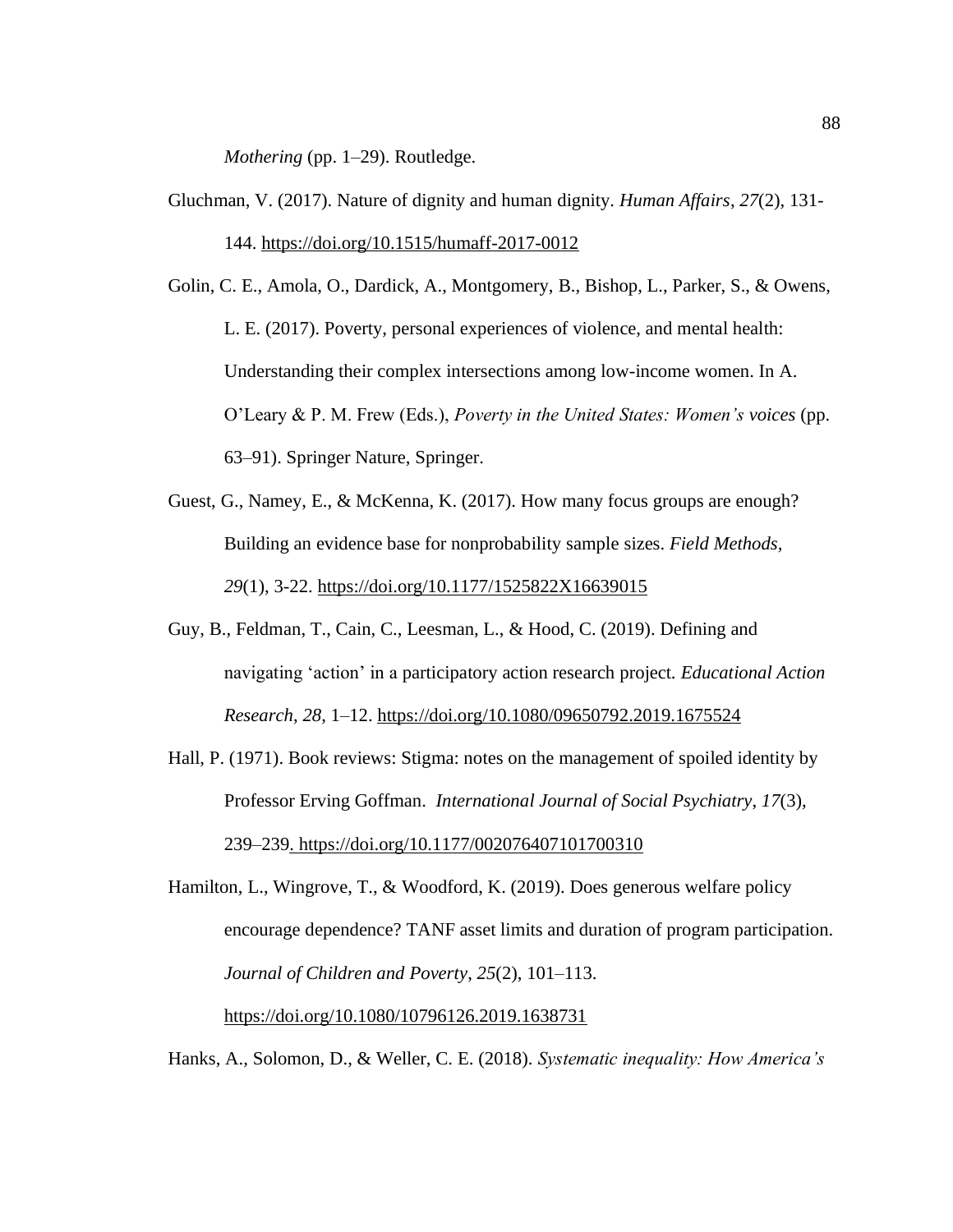*structural racism helped create the Black-White wealth gap.* Center for American Progress. https://community-wealth.org

- Hardy, B., Smeeding, T., & Ziliak, J. P. (2018). The changing safety net for low-income parents and their children: structural or cyclical changes in income support policy? *Demography*, *55*(1), 189–221.<https://doi.org/10.1007/s13524-017-0642-7>
- Haskins, R. (2016). TANF at age 20: Work still works. *Journal of Policy Analysis and Management*, *35*(1), 224-231. <https://doi.org/10.1002/pam.21878>
- Haskins, R., & Weidinger, M. (2019). The temporary assistance for needy families program: Time for improvements. *The ANNALS of the American Academy of Political and Social Science*, *686*(1), 286–309.

<https://doi.org/10.1177/0002716219881628>

- Hatzenbuehler, M. L. (2016). Structural stigma: Research evidence and implications for psychological science. *American Psychologist*, *71*(8), 742–751. <https://doi.org/10.1037/amp0000068>
- Health Policy Project. (2014). *Capacity development resource guide: Stigma and discrimination*. Futures Group, Health Policy Project.

www.healthpolicyproject.com

- Heinrich, C. J. (2014). Parents' employment and children's wellbeing. *The Future of Children*, *24*(1), 121–146.<https://doi.org/10.1353/foc.2014.0000>
- Herring, C., & Henderson, L. (2016). Wealth inequality in black and white: Cultural and structural sources of the racial wealth gap. *Race and Social Problems*, *8*(1), 4–17. <https://doi.org/10.1007/s12552-016-9159-8>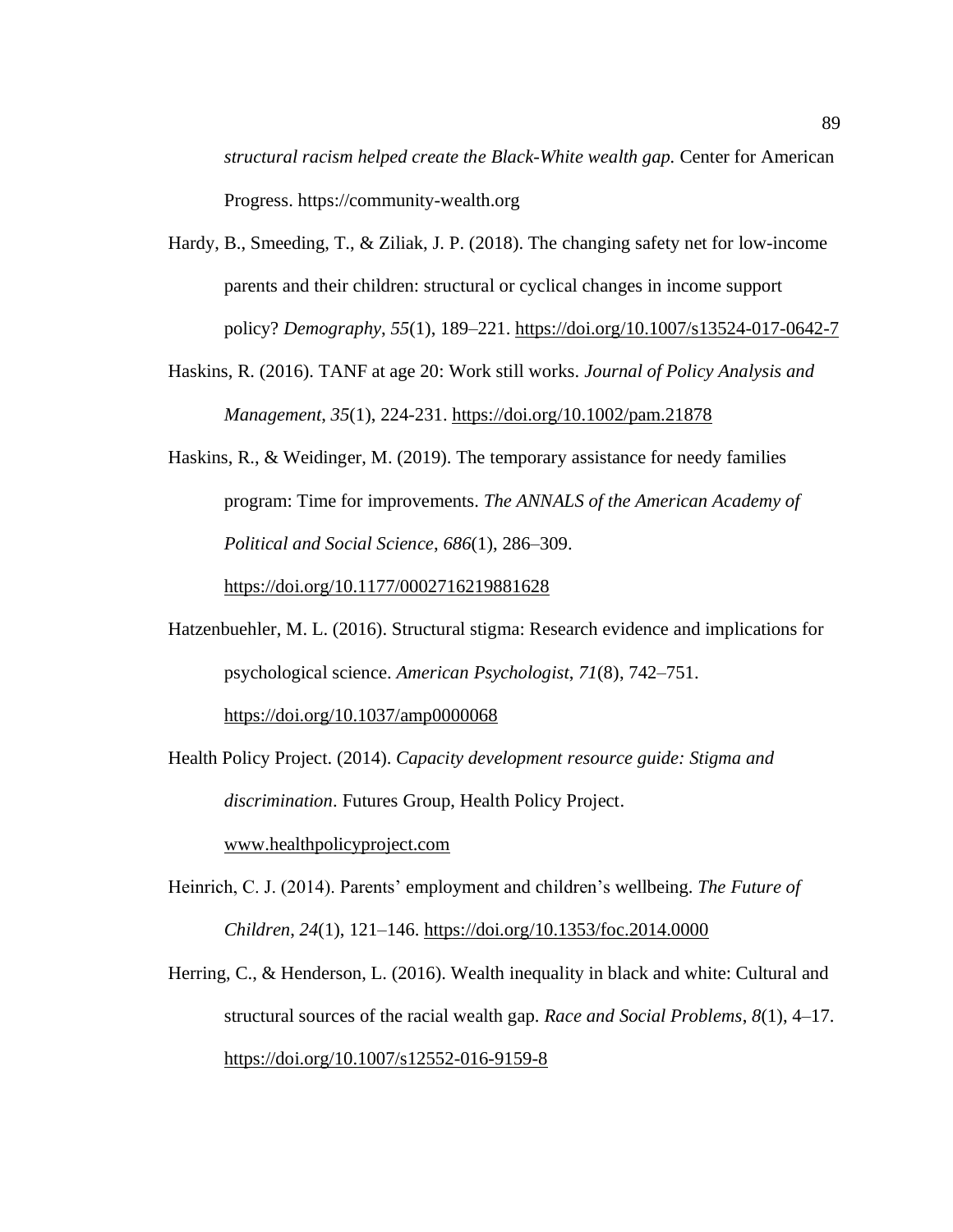- Hing, N., & Russell, A. M. T. (2017). How anticipated and experienced stigma can contribute to self-stigma: The case of problem gambling. *Frontiers in Psychology*, *08*. https://doi.org[/10.3389/fpsyg.2017.00235](file:///C:/Users/Alfreda%20Williams/Downloads/10.3389/fpsyg.2017.00235)
- Hirsch, N. A., & Jack, A. A. (2012). What we face: Framing problems in the Black community. *DuBois Review: Social Science Research on Race, 9*(1), 133-148. https://doi.org/10.10170S1742058X12000185
- Howell, J., & Elliott, J. R. (2018). Damages done: The longitudinal impacts of natural hazards on wealth inequality in the United States. *Social Problems*.

https://doi.org/10.1093/socpro/spy016

Hughes, C. C. (2018). From the long arm of the state to eyes on the street: How poor African American mothers navigate surveillance in the social safety net. *Journal of Contemporary Ethnography*, *48*(3), 339–376.

https://doi.org/10.1177/0891241618784151

Ioannidis, J., Greenland, S., Hlatky, M., Khoury, M., Macleod, M., Moher, D., Schulz, K., & Tibshirani, R. (2014). Increasing value and reducing waste in research design, conduct, and analysis. *The Lancet*, *383*(9912), 166–175. https://doi.org/10.1016/S0140-6736(13)62227-8

- James, S. L., & Amato, P. R. (2013). Self-esteem and the reproduction of social class. *Social Science Quarterly*, *94*(4), 933–955.<https://doi.org/10.1111/ssqu.12019>
- Jung, H. (2008). *Stigma of disadvantaged socio-economic status and its effect on life satisfaction and psychological distress.* Society for Social Work and Research. Research that Matters (January 17-20, 2008).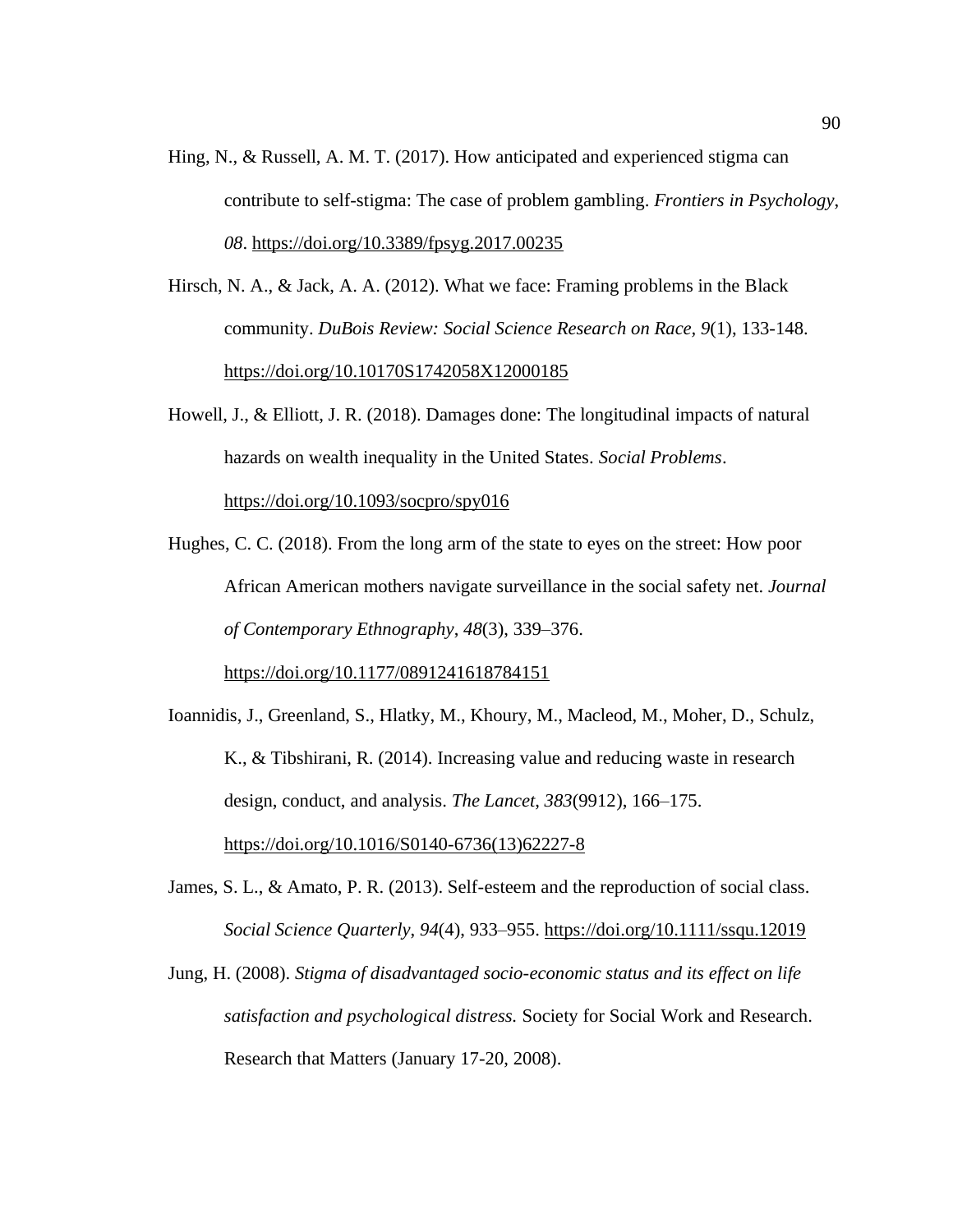<https://sswr.confex.com/sswr/2008/techprogram/pg124.HTM>

Korver-Glenn, E. (2018). Compounding inequalities: How racial stereotypes and discrimination accumulate across the stages of housing exchange. *American Sociological Review*, *83*(4), 627–656.<https://doi.org/10.1177/0003122418781774>

Kuebler, M. (2013). Closing the wealth gap: A review of racial and ethnic inequalities in homeownership. *Sociology Compass*, *7*(8), 670–685. https://doi.org[/10.1111/soc4.12056](file:///C:/Users/Alfreda%20Williams/Downloads/10.1111/soc4.12056)

- Lamont, M. (2018). Addressing recognition gaps: Destigmatization and the reduction of inequality. *American Sociological Review*, *83*(3), 419–444. <https://doi.org/10.1177/0003122418773775>
- Lamont, M., & Mizrachi, N. (2012). Ordinary people doing extraordinary things: responses to stigmatization in comparative perspective. *Ethnic and Racial Studies*, *35*(3), 365–381. https://doi.org[/10.1080/01419870.2011.589528](file:///C:/Users/Alfreda%20Williams/Downloads/10.1080/01419870.2011.589528)
- Lee, J. A., & Hudson, R. E. (2017). Empowerment approach to social work treatment. In F. J. Turner (Ed.), *Social work treatment: Interlocking theoretical approaches* (pp. 142–165). Oxford University Press.
- Leung, L. (2015). Validity, reliability, and generalizability in qualitative research. *Journal of Family Medicine and Primary Care*, *4*(3), 324-327. https://doi.org/10.4103/2249-4863.161306

Lewis, S. (2015). Qualitative inquiry and research design: Choosing among five approaches. *Health Promotion Practice*, *16*(4), 473–475. <https://doi.org/10.1177/1524839915580941>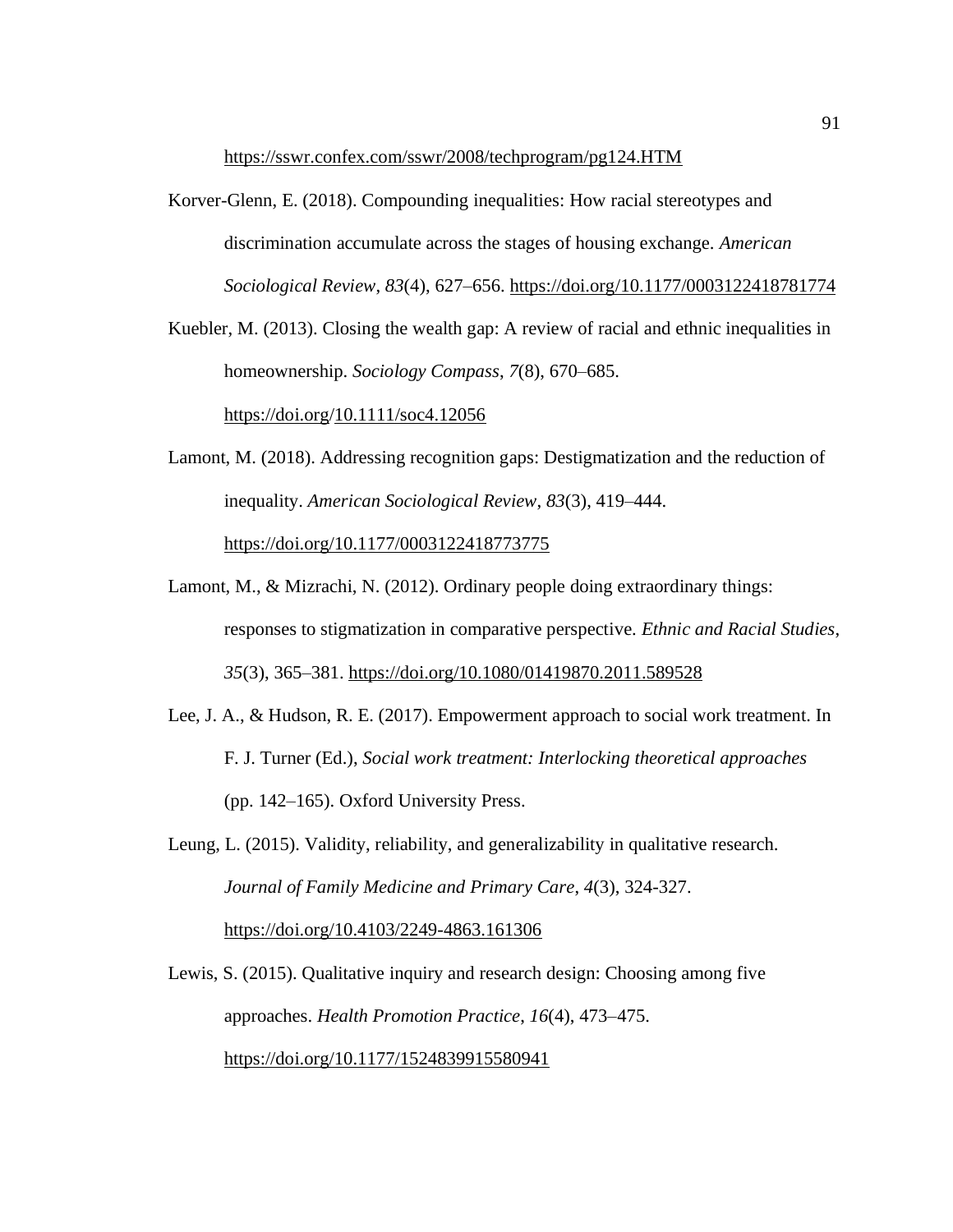- Manstead, A. S. R. (2018). The psychology of social class: How socioeconomic status impacts thought, feelings, and behaviour. *British Journal of Social Psychology*, *57*(2), 267–291.<https://doi.org/10.1111/bjso.12251>
- Massey, D. S. (2015, June). The legacy of the 1968 Fair Housing Act. *In Sociological Forum, 30,* 571-588. https://doi.org/10.1111/socf.12178
- Massey, D. S., Rugh, J. S., Steil, J. P., & Albright, L. (2016). Riding the stagecoach to Hell: A qualitative analysis of racial discrimination in mortgage lending. *City & Community, 15*(2), 118-136.<https://doi.org/10.1111/cico.12179>
- McKeen, J. P. (2021). Mind the gap: Addressing childcare inequalities for children and caregivers. *Columbia Social Work Review*, *19*(1), 44–61.

https://doi.org[/10.52214/cswr.v19i1.7591](file:///C:/Users/Alfreda%20Williams/Downloads/10.52214/cswr.v19i1.7591)

Minoff, E. (2020). *The racist roots of work requirements*. Center for the Study of Social Policy. https://cssp.org/resource/racist-roots-of-work-requirements/

Mishra, L. (2016). Focus group discussion on qualitative research. *TechnoLearn: An International Journal of Educational Technology*, *6*(1), 1-5. <https://doi.org/10.5958/2249-5223.2016.00001.2>

- Moffitt, R., & Garlow, S. (2018). Did welfare reform increase employment and reduce poverty? In *Pathways, 2018*(Winter), 18-21. https://inequality.stanford.edu/sites/ default/files/Pathways\_Winter2018\_Employment-Poverty.pdf
- Moras, A., Shehan, C., & Berardo, F. M. (2018). African American families: Historical and contemporary forces shaping family life and studies. In P. Batur & J. Feagin (Eds.), *Handbook of the sociology of racial and ethnic relations*. Springer, Cham.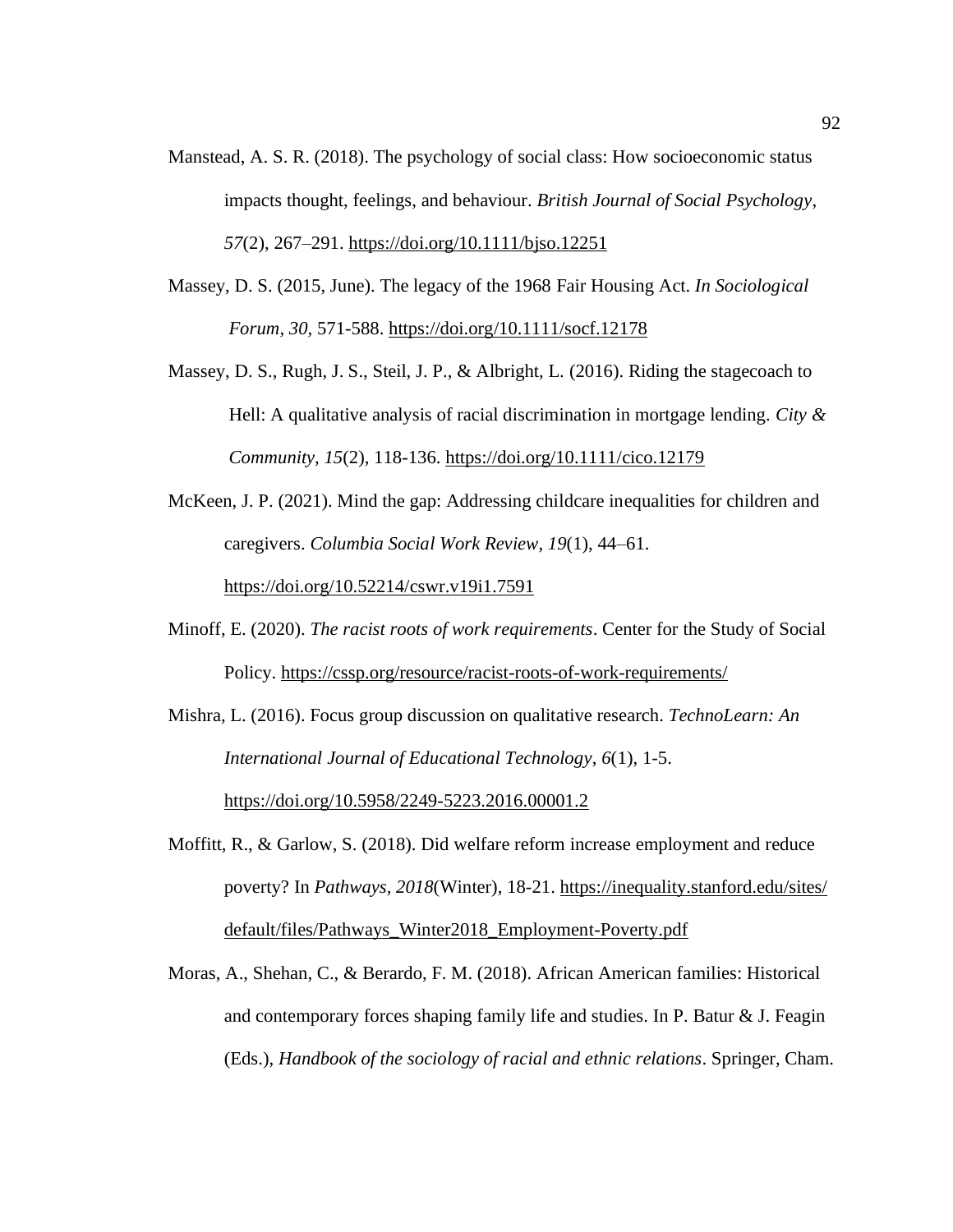- Mortari, L. (2015). Reflectivity in research practice. *International Journal of Qualitative Methods*, *14*(5), 160940691561804. https://doi.org/10.1177/1609406915618045
- Naples, N. A. (2018). Continuity and change: Mothering in an era of post- liberalization. In T. Taylor & K. Bloch (Eds.), *Marginalized mothers, mothering from the margins* (pp. 259–271). Emerald Publishing.
- National Association of Social Workers. (2008). *Code of ethics of the National Association of Social Workers.* <http://www.naswdc.org/pubs/code/code.asp>
- National Association of Social Workers. (2018). *Code of ethics.*

<http://www.socialworkers.org/pubs/code/code.asp>

- National Association of Social Workers (2021). *Code of ethics of the National Association of Social Workers*. [https://www.](https://www/)social workers.org/About/Ethics
- Noble, H., & Smith, J. (2015). Issues of validity and reliability in qualitative research. *Evidence Based Nursing*, *18*(2), 34–35.<https://doi.org/10.1136/eb-2015-102054>
- Nyumba, T. O., Wilson, K., Derrick, C. J., & Mukherjee, N. (2018). The use of focus group discussion methodology: Insights from two decades of application in conservation. *Methods in Ecology and Evolution*, *9*(1), 20–32.

<https://doi.org/10.1111/2041-210x.12860>

- Ornstein, A. C., Levine, D. U., Gutek, G. L., & Vocke, D. E. (2017). *Foundations of education.* Cengage Learning.
- Oskooii, K. A. R. (2018). Perceived discrimination and political behavior. *British Journal of Political Science*, *5*, 1–26. <https://doi.org/10.1080/08964289.2016.1170661>

Palaganas, E. C., Sanchez, M. C., Molintas, M. P., & Caricativa, R. D. (2017).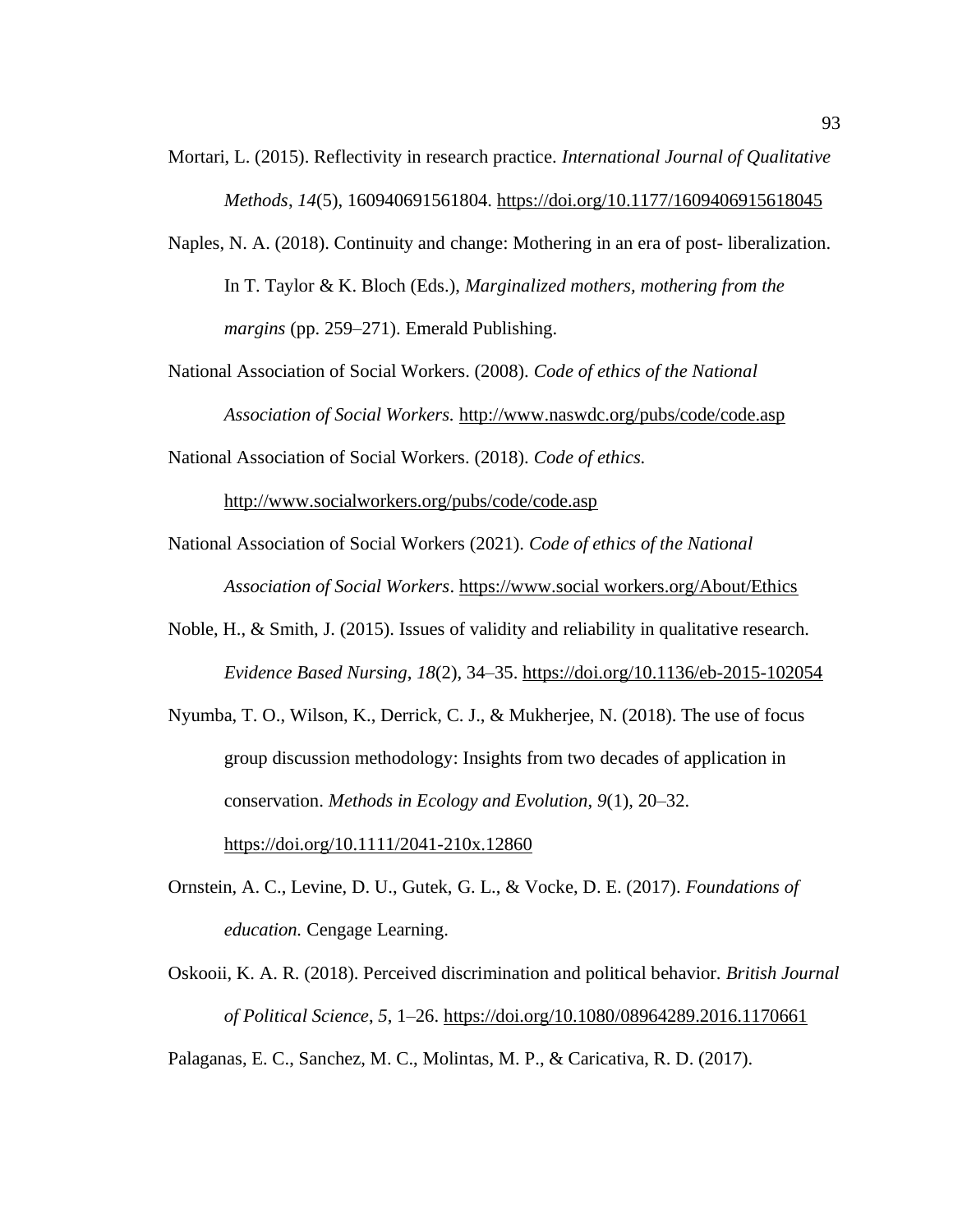Reflectivity in qualitative research: A journey of learning. *The Qualitative Report, 22*(2), 426-438. https://nsuworks.nova.edu/tgr/vol22/iss2/5pg427

- Perzow, S. E. D., Bray, B. C., & Wadsworth, M. E. (2018). Financial stress response profiles and psychosocial functioning in low-income parents. *Journal of Family Psychology*, *32*(4), 517–527.<https://doi.org/10.1037/fam0000403>
- Quint, J., Griffin, K.., Kaufman, J., Landers, P., & Utterback, A. (2018). *Experiences of parents and children living in poverty A review of the qualitative literature*. OPRE Report 2018-30. https://www.mdrc.org/publication/experiences-parentsand-children-living-poverty/file-full
- Radey, M. (2018). Informal support among low-income mothers' post welfare reform: A systematic review. *Journal of Child and Family Studies*, *27*(12), 3782–3805. https://doi.org/10.1007/s10826-018-1223-0
- Rao, D., Elshafei, A., Nguyen, M., Hatzenbuehler, M. L., Frey, S., & Go, V. F. (2019). A systematic review of multi-level stigma interventions: State of the science and future directions. *BMC Medicine*, *17*(1), Article 41.

https://doi.org/10.1186/s12916-018-1244-y

- Richard, J. Y., & Lee, H.-S. (2019). A qualitative study of racial minority single mothers' work experiences. *Journal of Counseling Psychology*, *66*(2), 143–157. <https://doi.org/10.1037/cou0000315>
- Rosenfeld, J. (2017). Unequal pay, unequal work. *Dissent*, *64*(1), 141–145. https://doi.org/10.1353/dss.2017.0025

Rosenthal, L., & Lobel, M. (2016). Stereotypes of Black American women related to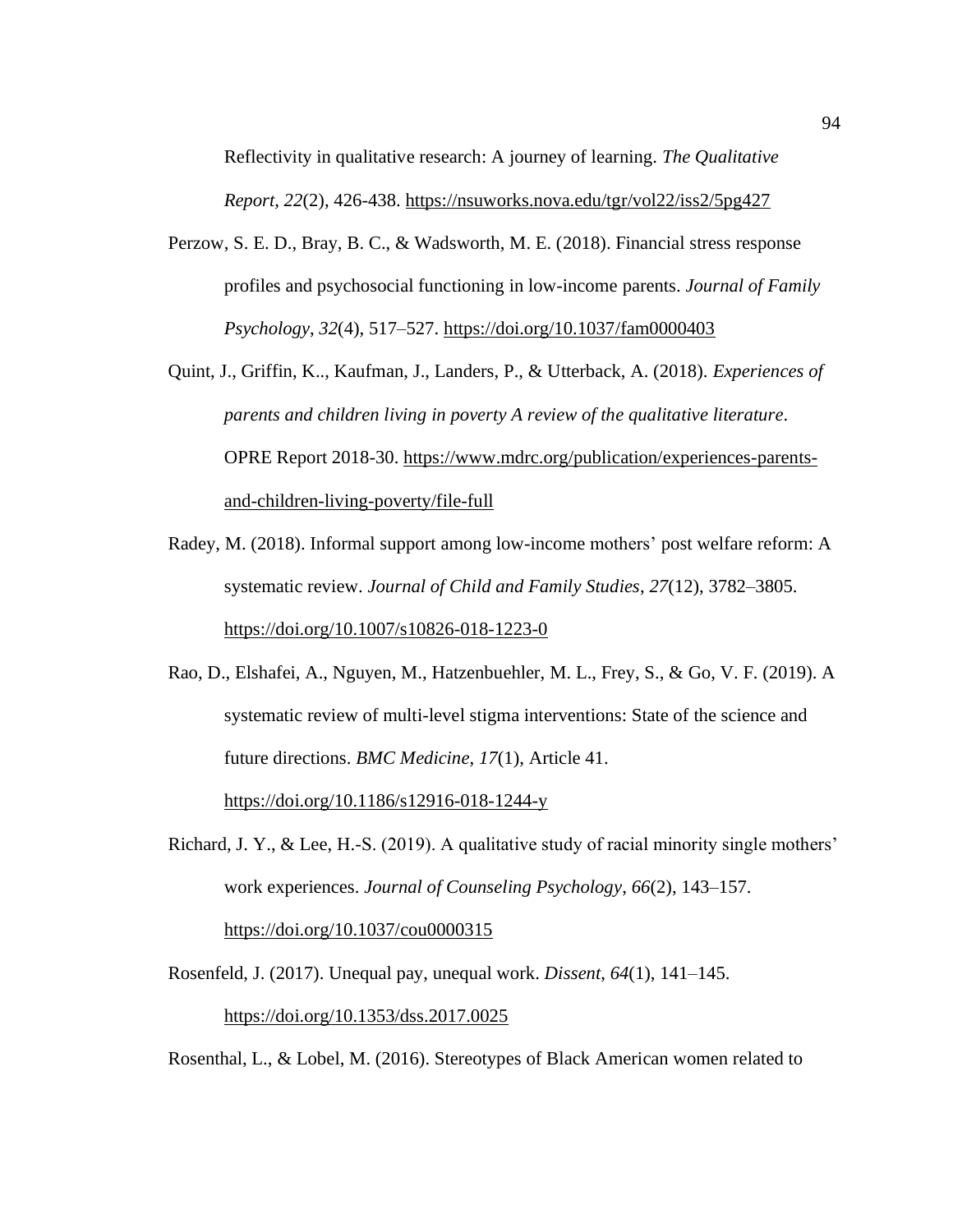sexuality and motherhood. *Psychology of Women Quarterly*, *40*(3), 414–427. <https://doi.org/10.1177/0361684315627459>

Rothstein, R. (2018). *The color of law: A forgotten history of how our government segregated America*. Liveright Publishing Corporation.

Roulstone, A. (2015). Personal independence payments, welfare reform and the shrinking disability category. *Disability & Society*, *30*(5), 673-688. https://doi.org/10.1080/09687599.2015.1021759

- Salvatore, S., Gelo, O. C. G., Gennaro, A., Metrangolo, R., Terrone, G., Pace, V., Venuleo, C., Venezia, A., & Ciavolino, E. (2015). An automated method of content analysis for psychotherapy research: A further validation. *Psychotherapy Research*, *27*(1), 38–50.<https://doi.org/10.1080/10503307.2015.1072282>
- Santhosh, N., Srinivsan, M., & Ragupathy, K. (2020). Internet of Things (IoT) in smart manufacturing. *IOP Conference Series: Materials Science and Engineering*, *764*, 012025. https://doi.org[/10.1088/1757-899x/764/1/012025](file:///C:/Users/Alfreda%20Williams/Downloads/10.1088/1757-899x/764/1/012025)
- Shaefer, H. L., & Edin, K. (2018). Welfare reform and the families it left behind. *Pathways*, *2018*(Winter), 22-27. https://inequality.stanford.edu/sites/default/files/ Pathways\_Winter2018\_Families-Left-Behind.pdf
- Shapiro, T., Meschede, T., & Osoro, S. (2014). The widening racial wealth gap: Why wealth is not color blind. In *The Asseta perspective* (pp. 99-122). Palgrave Macmillan.
- Shin, L. (2015). The racial wealth gap: Why a typical White household has 16 times the wealth of a Black one. *Forbes: Personal Finance.*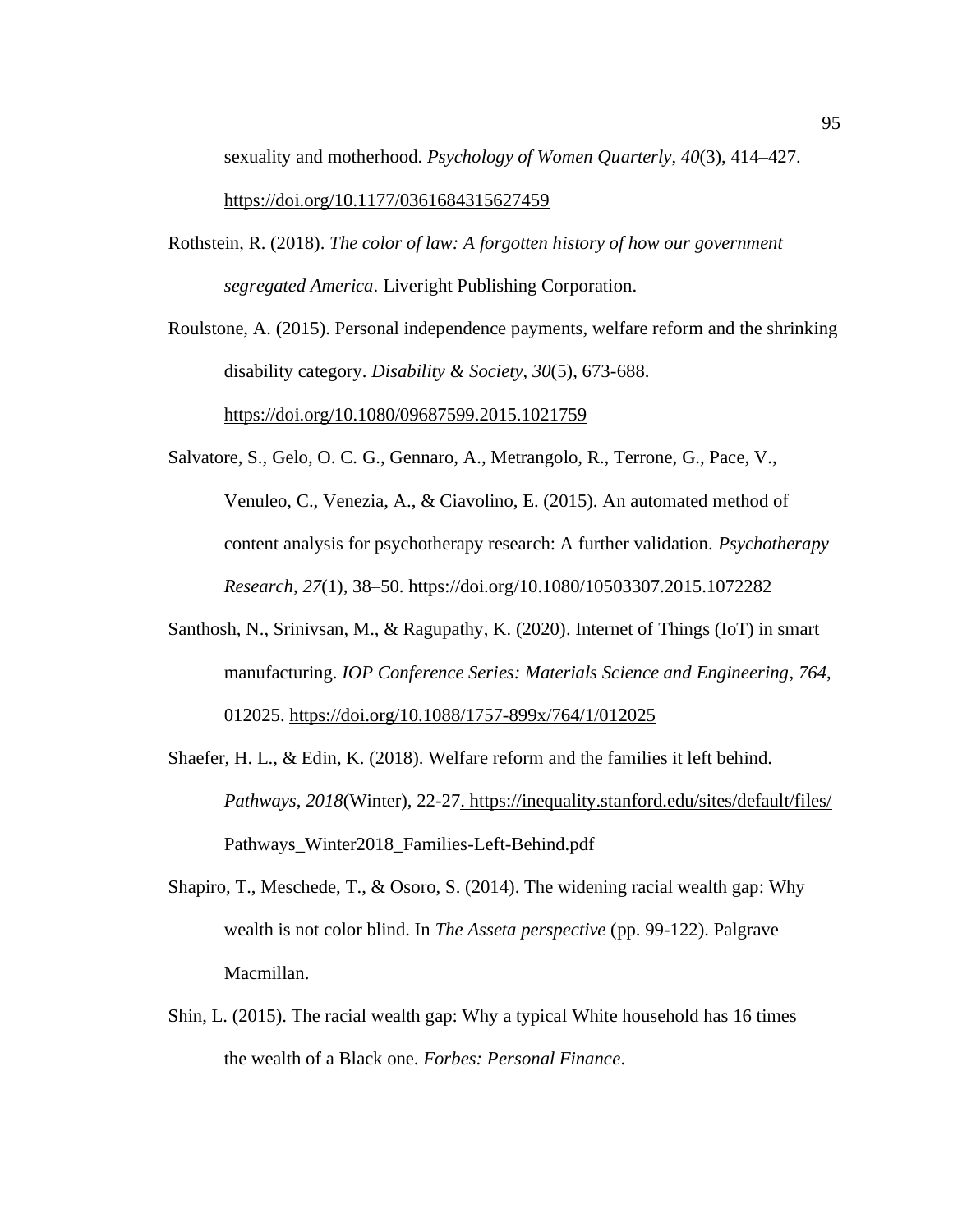https://www.forbes.com/sites>laurashin?2015/03/26>

Sim, J., & Waterfield, J. (2019). Focus group methodology: Some ethical challenges. *Quality & Quantity, 53,* 3003-3022.<https://doi.org/10.1007/s11135-019-00914-5>

Simons, A. M., Houkes, l., Koster, A., Groffen, D. A., & Bosma, H. (2018). The silent burden of stigmatization: a qualitative study among Dutch people with a low socioeconomic position. *BMC Public Health, 18*(1), 1-13.

https://doi.org/10.1186/s12889-018-5210-6

- Smith, B. (2017). Generalizability in qualitative research: misunderstandings, opportunities and recommendations for the sport and exercise sciences. *Qualitative Research in Sport, Exercise and Health*, *10*(1), 137–149. https://doi.org[/10.1080/2159676x.2017.1393221](file:///C:/Users/Alfreda%20Williams/Downloads/10.1080/2159676x.2017.1393221)
- Smith, J. F. (1977). The Equal Credit Opportunity Act of 1974: A cost/benefit analysis. *The Journal of Finance*, *32*(2), 609–622. https://doi.org/10.1111/j.1540- 6261.1977.tb03298.x
- Smith-Evans, L., George, J., Graves, F. G., Kaufmann, L. S., & Frohlich, L. (2014). *Unlocking opportunity for African American girls: A call to action for educational equity*. https://www.nwlc.org/sites/default/files/pdfs/unlocking\_ opportunity\_for\_african\_american\_girls\_report.pdf
- Strauss, V. (2013). Five stereotypes about poor families and education. *The Washington Post.* https://www.washingtonpost.com>news>2013/10/28
- Stuber, J., & Schlesinger, M. (2006). Sources of stigma for means-tested government programs. *Social Science & Medicine*, *63*(4), 933–945.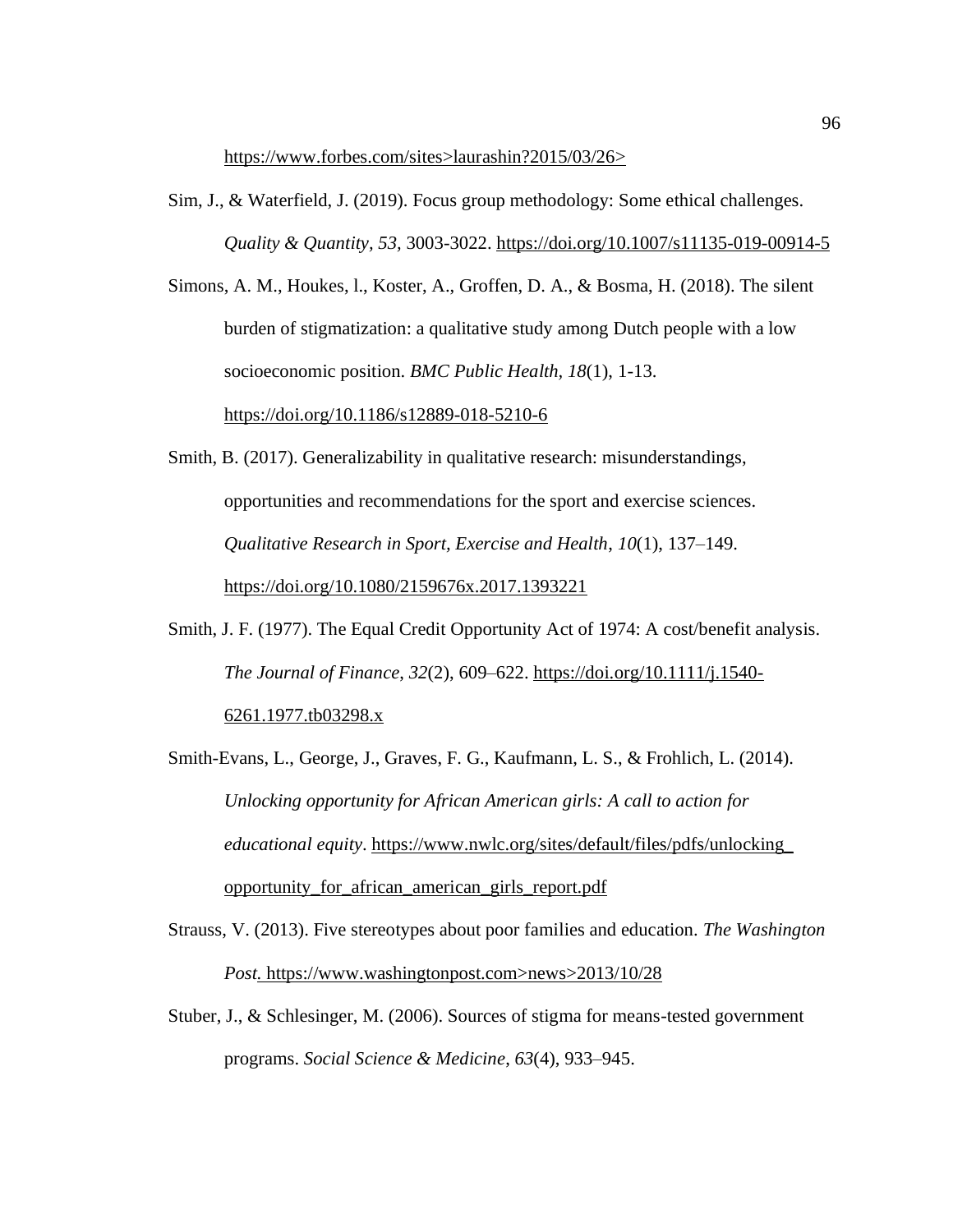https://doi.org[/10.1016/j.socscimed.2006.01.012](file:///C:/Users/Alfreda%20Williams/Downloads/10.1016/j.socscimed.2006.01.012)

- Tach, L., & Edin, K. (2017). The social safety net after welfare reform: recent developments and consequences for household dynamics. *Annual Review of Sociology*, *43*, 541-561. https://doi.org/10.1146/annurev-soc-060116-053300
- Tan, J. J. X., Kraus, M. W., Carpenter, N. C., & Adler, N. E. (2020). The association between objective and subjective socioeconomic status and subjective well-being: A meta-analytic review. *Psychological Bulletin*, *146*(11), 970–1020. <https://doi.org/10.1037/bul0000258>
- Taylor, Z. E., & Conger, R. D. (2017). Promoting strengths and resilience in singlemother families. *Child Development*, *88*(2), 350–358. https://doi.org/10.1111/cdev.12741
- Thomas, D. R. (2016). Feedback from research participants: Are member checks useful in qualitative research? *Qualitative Research in Psychology*, *14*(1), 23–41. https://doi.org/10.1080/14780887.2016.1219435
- Trisi, D., & Sherman, A (2016). *Incomes fell for poorest children of single mothers in welfare law's first decade.* Center on Budget and Policy Priorities. https:www.cbpp.welfare-lawsorg/research/family-income-support/income-fellfor-poorest-children-of-singlemothers-in-welfare-laws
- Turner, J. L. (2020). Black mothering in action: The racial-class socialization practices of low-income Black single mothers. *Sociology of Race and Ethnicity*, *6*(2), 242– 253. https://doi.org/10.1177/2332649219899683
- U.S. Census Bureau. (2019). *income and poverty in the United States: Household by*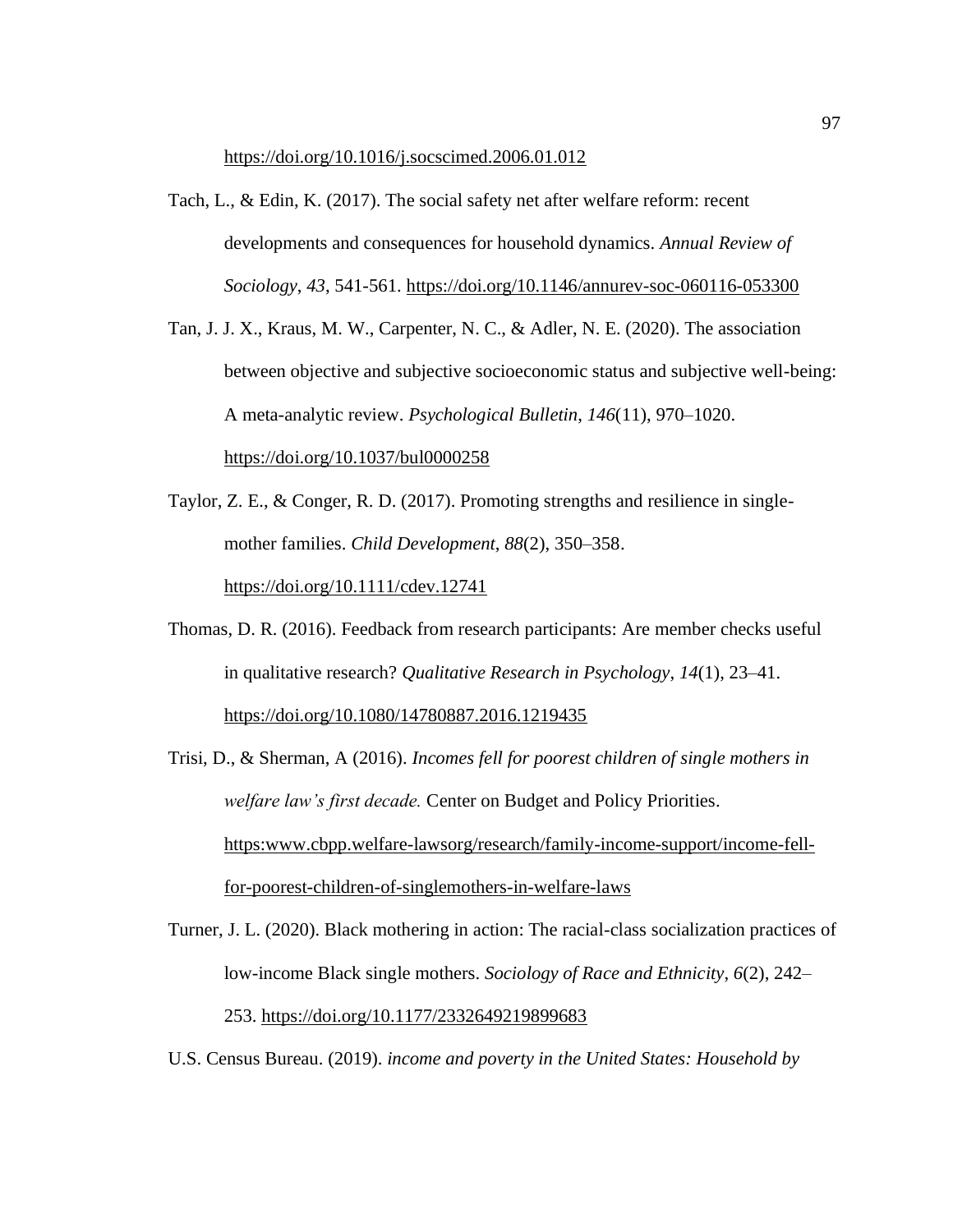*total money income, race, and Hispanic origin of householder: 1967-2019.*  https://www.census.gov/library/publications/2020/demo/p60-270.html

- U.S. Census Bureau. (2019). *2019 national and state population estimates.*  <https://www.census.gov/topics/population.html>
- U.S. Census Bureau. (2020). *Census Bureau.* https//www.2020census.gov/
- U.S. Department of Health and Human Services. (2020). *HHS poverty guidelines for 2020.* https://aspe.hhs.gov/2020-poverty-guidelines
- U.S. Equal Employment Opportunity Commission (n.d.). *Systemic stigmatization.* https://www.eeoc.gov>systemicstigmatization
- Weil, A. (2017). Assessing welfare reform in the United States. In R. A. Stevens (Ed.), *Welfare reform: A comparative assessment of the French and U.S. experiences* (pp. 144–166). Routledge.
- Weiss, H. B., & Jacobs, F. H. (2017). Family support and education programs: Working through ecological theories of human development. In *Evaluating family programs* (pp. 3–36). Routledge.
- Weller, I. (2019). Specific human capital: a matching perspective: In *Handbook of research on strategic human capital resources.* Edward Elgar Publishing (pp. 144-156). https://doi.org/10.4337/9781788116695

Williams, N. D., Foye, A., & Lewis, F. (2016). Applying structural family therapy in the changing context of the modern African American single mother. *Journal of Feminist Family Therapy*, *28*(1), 30–47.

https://doi.org/10.1080/08952833.2015.1130547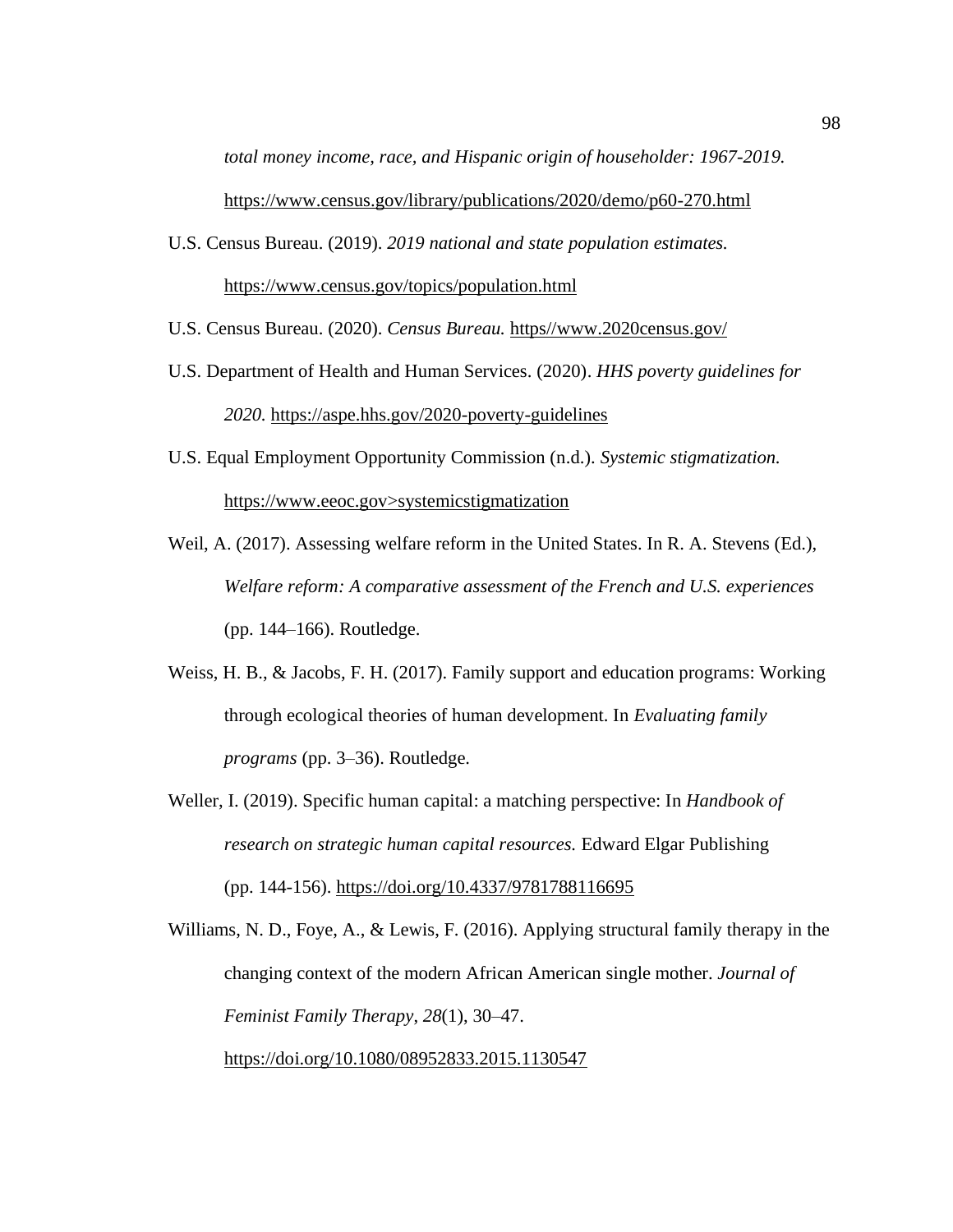Woolf, N. H., & Silver, C. (2018). *Qualitative analysis using MAXQDA: The five-level* 

*QDA® method.* Routledge.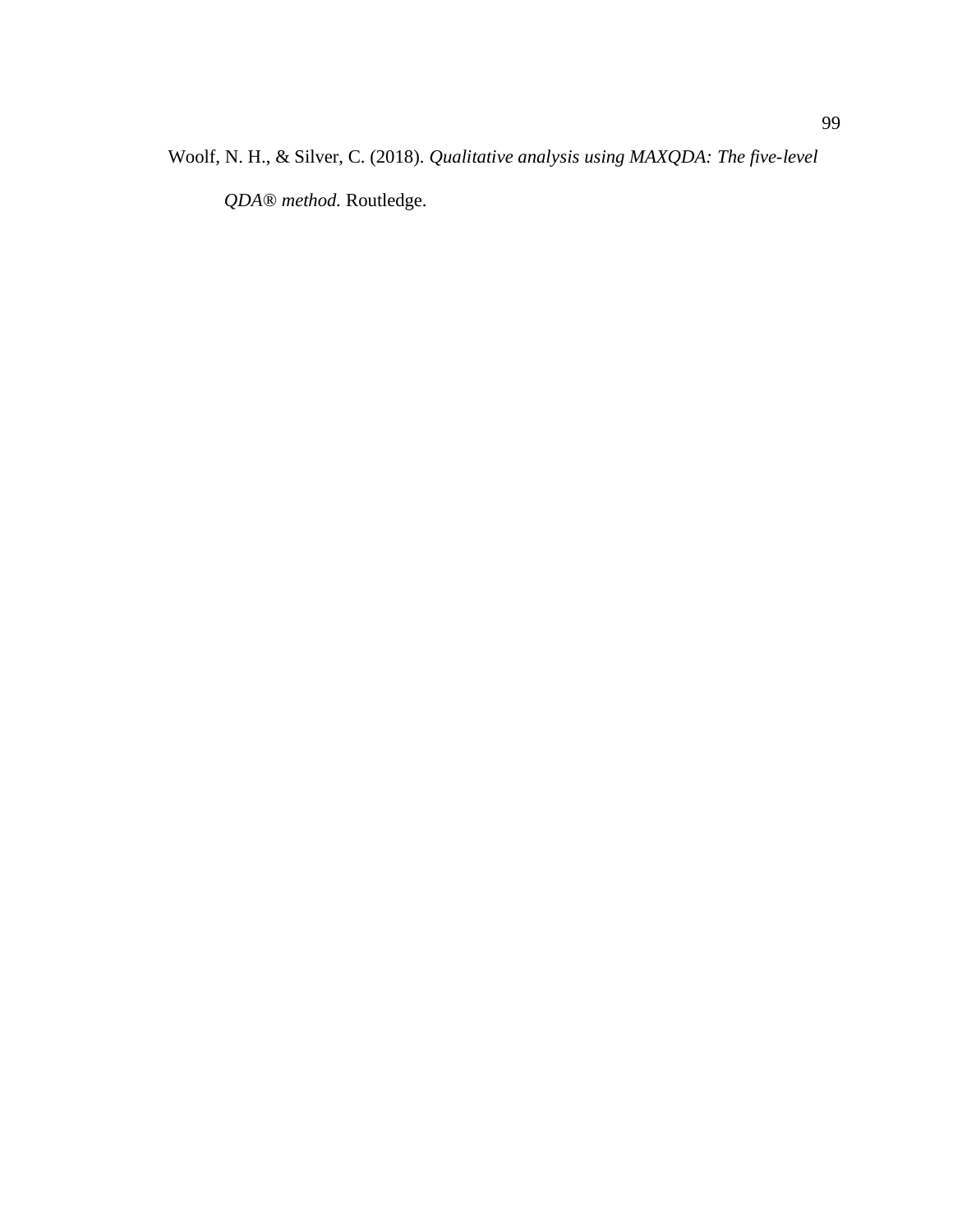Appendix A: Discussion Guide

Date: \_\_\_\_\_\_\_\_\_\_\_\_\_\_\_\_- Time: \_\_\_\_\_\_\_\_\_\_\_\_\_\_\_\_\_\_\_

Meeting Information: Zoom Focus Group

# **Estimated Allotted Time Format**

| 15 minutes        | <b>Welcome and Introductions</b>                                                                                                                       |
|-------------------|--------------------------------------------------------------------------------------------------------------------------------------------------------|
| 10 minutes        | <b>Instructions</b>                                                                                                                                    |
|                   | •Please speak one at a time, to ensure that<br>everyone has an opportunity to speak.                                                                   |
|                   | •Please respect the insights, ideas, and<br>opinions of others- all participants'<br>sharing's are valid although you may not                          |
|                   | agree.<br>•Although notes will be taken, everything<br>that is shared will be kept confidential-<br>there will be no names placed against<br>comments. |
|                   | •If there are any additionally questions that<br>do not relate to the discussion, there will be<br>time allotted at the end of the meeting.            |
| 1 hour 20 minutes | <b>Focus Group Questions</b><br>•Please see Appendix B                                                                                                 |
| 10 minutes        | <b>Questions from the Group</b>                                                                                                                        |
| 5 minutes         | <b>Thank you and Close</b><br><b>•Reminder of how participation will be</b><br>used.<br>•Thank all participants                                        |